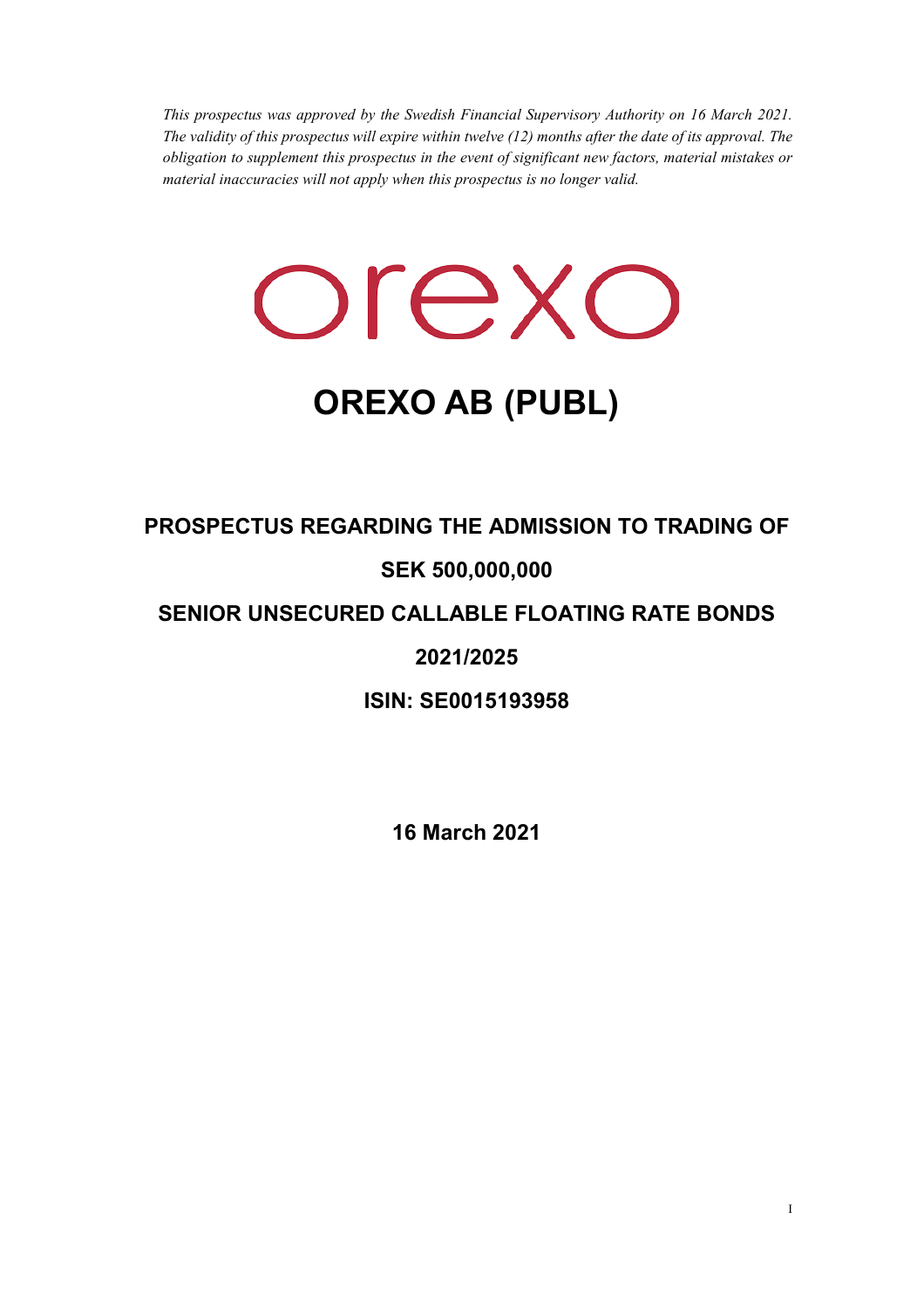## **IMPORTANT INFORMATION**

This prospectus (the "**Prospectus**") has been prepared by Orexo AB (publ), reg. no. 556500-0600, ("**Orexo**", the "**Company**" or the "**Issuer**" or together with its direct and indirect subsidiaries, unless otherwise indicated by the context, the "**Group**"), in relation to the application for admission for trading of the Issuer's SEK 500,000,000 senior unsecured callable floating rate bonds 2021/2025 with ISIN SE0015193958 issued within a maximum amount of SEK 1,000,000,000 (the "**Bonds**") on the corporate bond list on Nasdaq Stockholm Aktiebolag ("**Nasdaq Stockholm**"). The Bonds in the amount SEK 500,000,000 were issued on 11 February (the "**Issue Date**"), in accordance with the terms and conditions for the Bonds (the "**Terms and Conditions**" and the "**Bond Issue**", respectively). The Issuer may at one or more occasions after the Issue Date issue Subsequent Bonds under the Terms and Conditions, until the total amount under such Subsequent Bond Issue(s) and the Bond Issue equals SEK 1,000,000,000. This Prospectus is opnly valid for the Bonds issued on 11 February 2021 in an amount of SEK 500,000,000. Concepts and terms defined in Section "*Terms and Conditions for the Bonds*" are used with the same meaning throughout the entire Prospectus unless otherwise is explicitly understood from the context or otherwise defined in this Prospectus.

This Prospectus has been prepared by the Company and approved and registered by the Swedish Financial Supervisory Authority (Sw. *Finansinspektionen*) (the "**SFSA**") pursuant to Chapter II and Article 20 in the Regulation (EU) 2017/1129 of the European Parliament and of the Council of 14 June 2017 on the prospectus to be published when securities are offered to the public or admitted to trading on a regulated market, and repealing Directive 2003/71/EC (the "**Prospectus Regulation**"). Furthermore, Annexes 7 and 15 of the Commission Delegated Regulation (EU) 2019/980 supplementing Regulation (EU) 2017/1129 of the European Parliament and of the Council as regards the format, content, scrutiny and approval of the prospectus to be published when securities are offered to the public or admitted to trading on a regulated market, and repealing Commission Regulation (EC) No 809/2004, form the basis for the content of this Prospectus. Approval and registration in accordance with the Prospectus Regulation does not constitute any guarantee from the SFSA that the information in this Prospectus is accurate or complete. Interest payable for the Bonds issued under the Terms and Conditions is calculated by reference to STIBOR. As of the date of this Prospectus, the administrator (being Swedish Financial Benchmark Facility) does not appear in the register of administrators and benchmarks maintained by ESMA pursuant to Article 36 of the regulation (EU) 2016/1011 (the Benchmark Regulation).

This Prospectus is not an offer for sale or a solicitation of an offer to purchase the Bonds in any jurisdiction. It has been prepared solely for the purpose of admitting the Bonds to trading on Nasdaq Stockholm. No action is being taken in any jurisdiction that would or is intended to permit a public offering of the Bonds or the possession, circulation or distribution of any document or other material relating to the Issuer or the Bonds, in any jurisdiction other than Sweden, where action for that purpose would be required. Persons into whose possession this document comes are required to inform themselves about, and to observe, such requirements and restrictions. The Bonds have not been and will not be registered under the U.S. Securities Act of 1933, as amended (the "**U.S. Securities Act**"), and are subject to U.S. tax law requirements. The Bonds may not be offered, sold or delivered within the United States of America or to, or for the account or benefit of, U.S. persons except for "Qualified Institutional Buyers" ("**QIB**") within the meaning of Rule 144A under the U.S. Securities Act. Holders of Bonds that are located in the United States are not permitted to transfer Bonds except (a) subject to an effective registration statement under the Securities Act, (b) to a person that the Bondholder reasonably believes is a QIB within the meaning of Rule 144A that is purchasing for its own account, or the account of another QIB, to whom notice is given that the resale, pledge or other transfer may be made in reliance on Rule 144A, (c) outside the United States in accordance with Regulation S under the Securities Act, (d) pursuant to an exemption from registration under the Securities Act provided by Rule 144 thereunder (if available) and (e) pursuant to any other available exemption from registration under the Securities Act, subject to the receipt by the Issuer of an opinion of counsel or such other evidence that the Issuer may reasonably require confirming that such sale or transfer is in compliance with the Securities Act.

Unless otherwise explicitly stated, no information contained in this Prospectus has been audited or reviewed by the Issuer's auditors. Certain financial information in this Prospectus may have been rounded off and, as a result, the numerical figures shown as totals in this Prospectus may vary slightly from the exact arithmetic aggregation of the figures that precede them. This Prospectus shall be read together with all documents that are incorporated by reference and possible supplements to this Prospectus. In this Prospectus, any references to "**SEK**" refer to Swedish Kronor and "**USD**" refers to U.S Dollars.

This Prospectus may contain forward-looking statements and assumptions regarding future market conditions, operations and results. Such forward-looking statements and information are based on the beliefs of the Issuer's management or are assumptions based on information available to the Group. The words "considers", "intends", "deems", "expects", "anticipates", "plans" and similar expressions indicate some of these forward-looking statements. Other such statements may be identified from the context. Any forward-looking statements in this Prospectus involve known and unknown risks, uncertainties and other factors which may cause the actual results, performances or achievements of the Group to be materially different from any future results, performances or achievements expressed or implied by such forward-looking statements. Further, such forward-looking statements are based on numerous assumptions regarding the Group's present and future business strategies and the environment in which the Group will operate in the future. Although the Issuer believes that the forecasts or indications of future results, performances and achievements are based on reasonable assumptions and expectations, they involve uncertainties and are subject to certain risks, the occurrence of which could cause actual results to differ materially from those predicted in the forward-looking statements and from past results, performances or achievements. Further, actual events and financial outcomes may differ significantly from what is described in such statements as a result of the materialisation of risks and other factors affecting the Group's operations. Such factors of a significant nature are mentioned in Section "*Risk factors*" below.

The Bonds may not be a suitable investment for all investors and each potential investor in the Bonds must determine the suitability of that investment in light of its own circumstances. In particular, each potential investor should (i) have sufficient knowledge and experience to make a meaningful evaluation of the Bonds, the merits and risks of investing in the Bonds and the information contained or incorporated by reference in this Prospectus or any applicable supplement; (ii) have access to, and knowledge of, appropriate analytical tools to evaluate, in the context of its particular financial situation, an investment in the Bonds and the impact other Bonds will have on its overall investment portfolio; (iii) have sufficient financial resources and liquidity to bear all of the risks of an investment in the Bonds; (iv) understand thoroughly the Terms and Conditions; and (v) be able to evaluate (either alone or with the help of a financial advisor) possible scenarios for economic, interest rate and other factors that may affect its investment and its ability to bear the applicable risks.

This Prospectus has been prepared in English only and is governed by Swedish law. Disputes concerning, or related to, the contents of this Prospectus shall be subject to the exclusive jurisdiction of the courts of Sweden. The District Court of Stockholm (Sw. *Stockholms tingsrätt*) shall be the court of first instance. The Prospectus is available at the SFSA's website (www.fi.se) and the Issuer's website (www.orexo.se).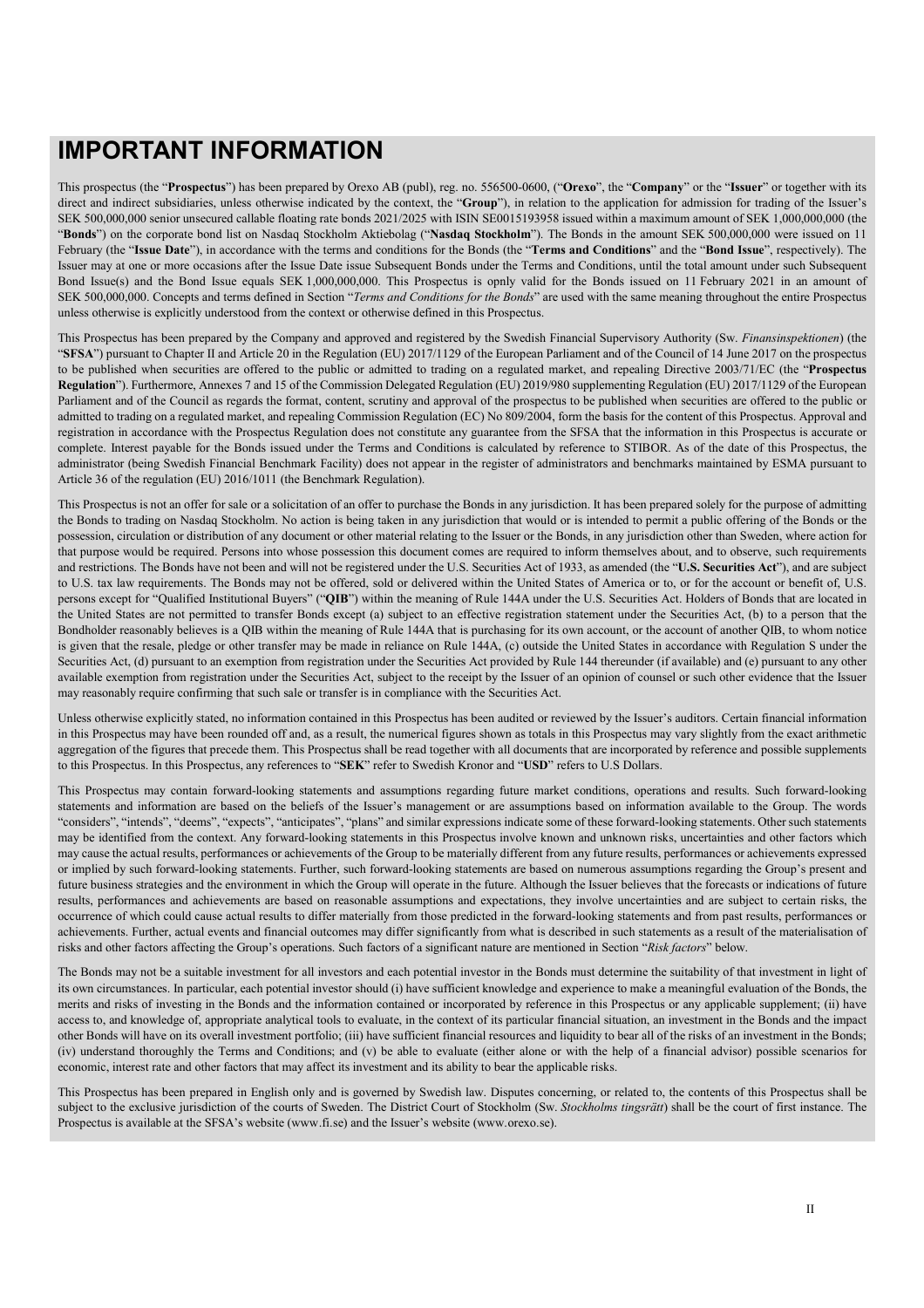## **TABLE OF CONTENTS**

| THE BOARD OF DIRECTORS, EXECUTIVE MANAGEMENT AND AUDITORS  23 |  |
|---------------------------------------------------------------|--|
|                                                               |  |
|                                                               |  |
|                                                               |  |
|                                                               |  |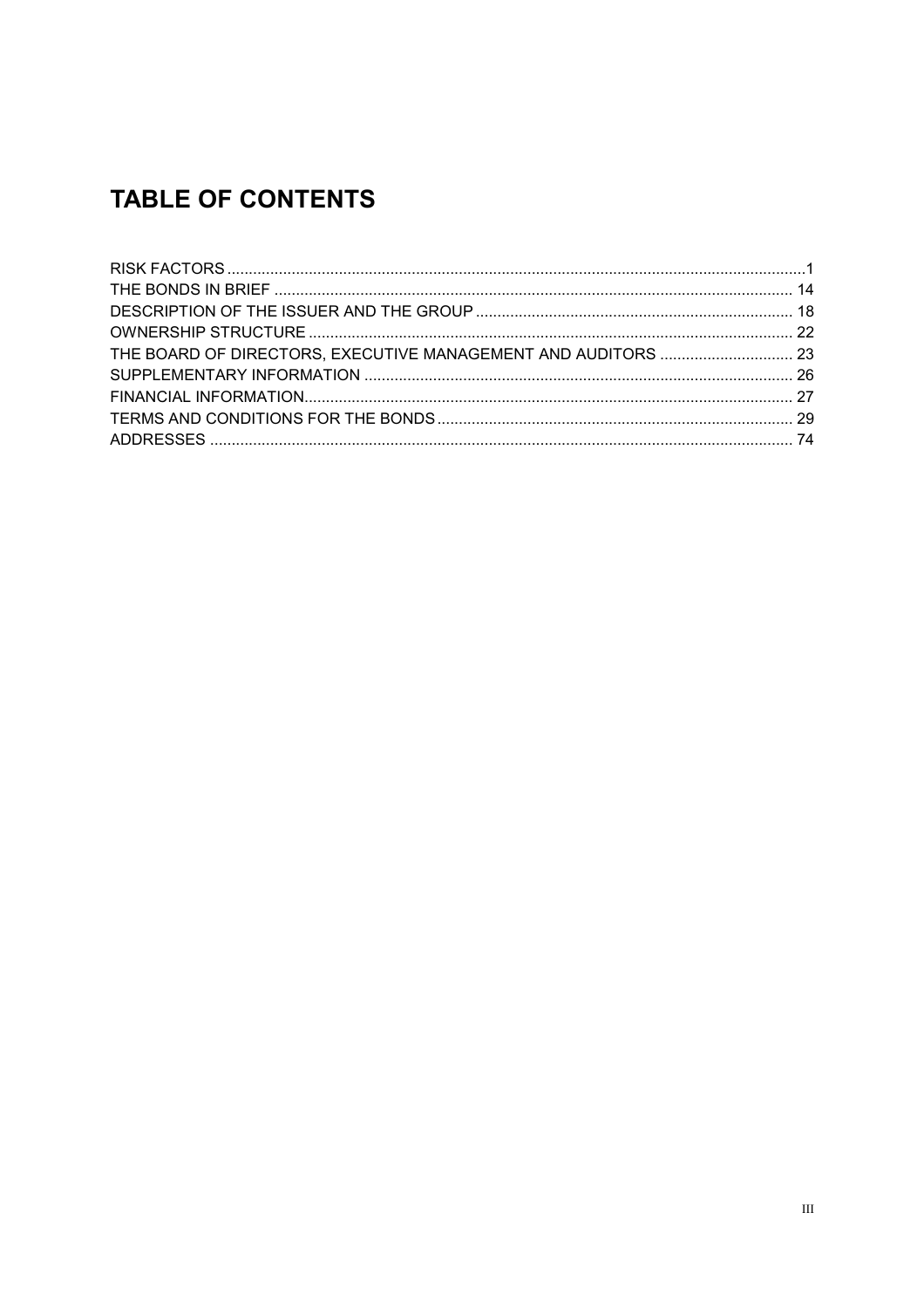## **RISK FACTORS**

*The purpose of this section is to enable a potential investor to assess the relevant risks related to their potential investment in the Bonds in order to make an informed investment decision. The below risk factors are therefore limited to risks that, in the meaning of Regulation (EU) 2017/1129, are material and specific to the Company and the Group as well as the Bonds.* 

*The manner in which the Issuer and the Bonds are affected by each risk factor is illustrated by way of an evaluation of the materiality of the relevant risk factor based on the probability of it occurring and the expected magnitude of its negative impact, for the purpose of which the probability is estimated as "low", "medium" or "high" and the magnitude of negative impact if it would occur as "low", "medium" or "high". The most material risk factor in a category is presented first under that category, whereas subsequent risk factors in the same category are not ranked in order of materiality.* 

### **Risk factors specific and material to the Issuer and the Group**

## **I. Risks related to the Group's business activities and industry**

#### **Risks due to the outbreak of the coronavirus**

The outbreak of the coronavirus disease, COVID-19, is generally deemed a global pandemic. The spread of COVID-19 has had severe disruptive effects on the Swedish, US and global economies and has caused increased volatility and declines on financial markets. In the US, where COVID-19 has caused lock-downs, the Group's sales force accessibility to healthcare providers has been limited. Such access is important in order for the Group to be able to market its branded pharmaceuticals as an alternative over generic substances. The spread of COVID-19 has also caused increased unemployment, which has negatively affected, and may, going forward, negatively affect the development of the commercial segment. During the fourth quarter 2020, the market volume growth compared to the third quarter only amounted to 1 per cent., which impacted ZUBSOLV® ("**Zubsolv**") commercial volumes and ability to grow in this segment.<sup>1</sup> Due to the commercial segments being crucial for the sales and profitability relating to the Group's main product Zubsolv, there is a risk that the Group's sales decline and that growth opportunities are impaired, which would negatively affect the Group's results of operation. Furthermore, COVID-19 may result in delays within the development chain which can result in unexpected delays in the pharmaceutical projects. The Group may also experience disruption to the Group's supplier chains of services and increased unavailability of staff, which in turn could lead to the Group breaching delivery obligations or incur increased costs, which will have a negative effect on the Group's results of operation.

If the pandemic continues over a prolonged period of time, the adverse impact on the global economy could deepen and result in material adverse effects on the Group's business, financial position as well as overall future prospects

The Issuer considers that the probability of the above risks occurring is *high* in short term but *medium* in the long term. If the risks would materialise the Issuer considers the potential negative impact to be *medium*.

#### **Risks related to eligibility for reimbursement and formularies**

 $\overline{\phantom{a}}$ 

In order for the Group to maintain successful level of sales of its pharmaceuticals in general, and Zubsolv in particular, it is crucial that the pharmaceuticals have access to patients and reimbursement to the same extent as competitors. The Group's products are eligible for reimbursement both through private and government sponsored healthcare payment system. The Group's products are commercialised in three different payer segments; the public segment, with public sector payers such as Managed Medicaid, FFS Medicaid and Medicare Part D; the commercial segment, with private insurance company payers and the cash segment, where patients themselves finance their care. The public segment has been the fastest growing segments in the past years due to increased access to publicly

<sup>1</sup> The information is derived from the Group's unaudited financial statements for the financial period 1 January–31 December 2020, p. 9.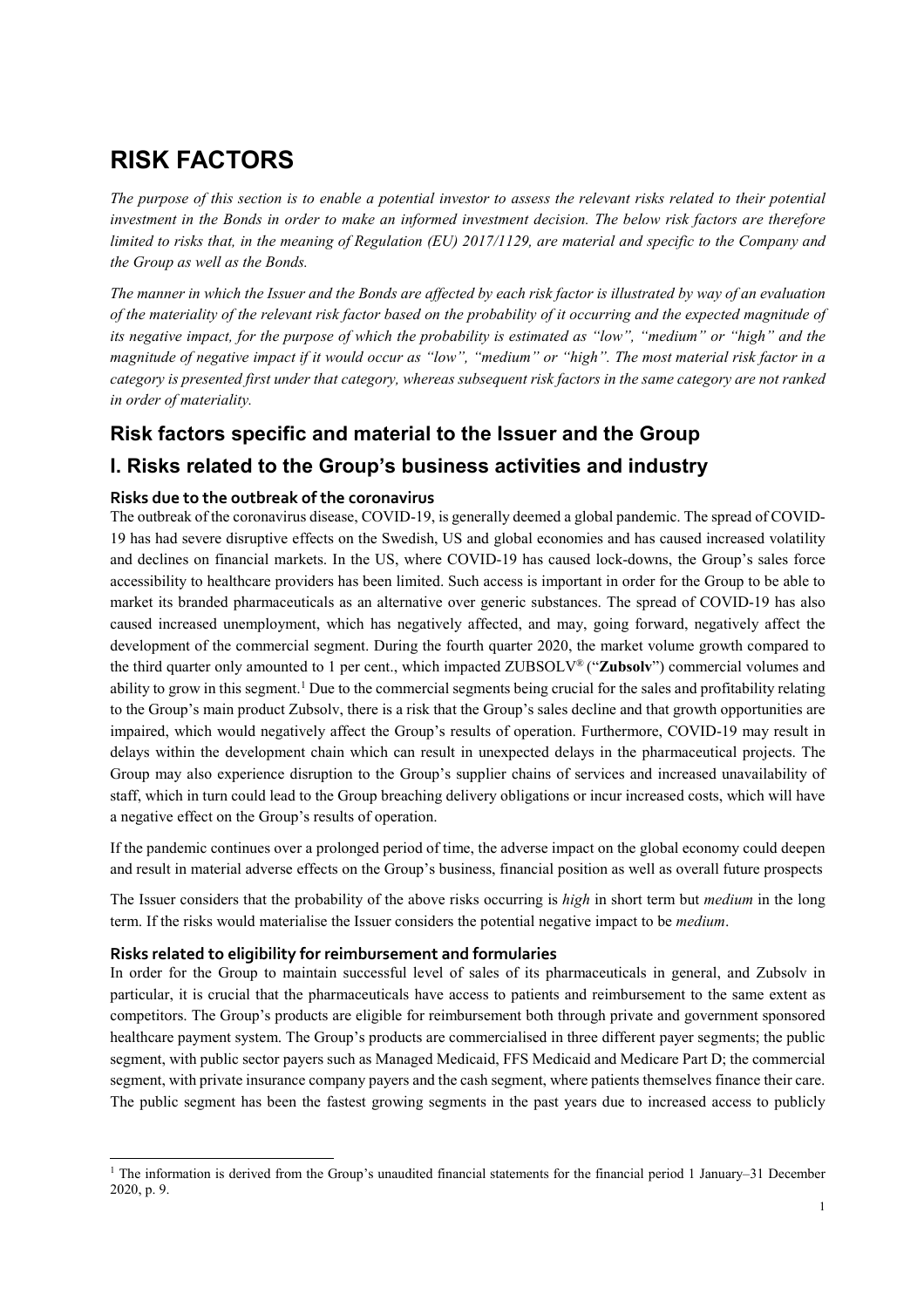financed healthcare through the Affordable Care Act, and the public segment now represents more than half of the total market volume.

The public segment is stringently controlled by insurance companies with regard to what drugs may be prescribed and which physician a patient can choose. In order to be reimbursed within the public and commercial segment the Group typically needs to have its pharmaceuticals or therapies taken up at formulary lists covering the pharmaceuticals and/or treatments that can be reimbursed within the scope of publicly financed health plans and/or insurance. Having its pharmaceuticals enlisted in the formularies consequently makes the Group's pharmaceuticals eligible for reimbursements under such programmes.

The pharmaceutical market is greatly affected by political policy that may affect, for example, reimbursement levels for pharmaceutical expenses and limits for the prescription of products. Especially the market for controlled substances is under tight surveillance and control by authorities who can change the market conditions with new policies, legislation and price control tools. There is a risk that policy changes influence or restrict spending under Medicare, Medicaid or other publicly funded or subsidised health programmes in the US, impose price transparency requirements as well as policies aimed at generally reducing formulary list prices and limiting pricing flexibility for pharmaceutical manufacturers. Political policy may also result in that formularies are made exclusionary for certain branded pharmaceuticals or are opened up for generic versions for cost efficacy reasons (see further risk factor "*Risks relating to price control and price pressure*"). In addition, except for price-pressure imposed by policy changes, payers may challenge the price and cost-efficacy of medical products and services. Certain formularies or insurance companies may deploy strategies to automatically favour generics before branded pharmaceutics, which methods could be utilised by payers to limit the use of branded products and put pressure on manufacturers to reduce net prices.

In addition, the Group is to a certain extent dependent on Pharmacy Benefit Managers ("**PBM**"), such as CVS Caremark and Express Script (ESI), being responsible for assessing, on behalf of insurance companies and employers, which drugs are to be covered by insurances. Even where such assessment is based on the prevailing public policy, the PBMs are constantly reviewing their formularies and historically, the Group has been subject to the risk that generics have been added to the lists whereby reimbursement have been reduced. Even if the Group only has a small volume left in exclusive contracts, there can be no assurance that the Group becomes more dependent on being on exclusionary lists in the future. This may lead to significant changes in market access in relation to the Group's products.

There is a risk that political policy is changed or the PBMs act in a manner that the market conditions for the Group's products are negatively affected or that sales are otherwise restricted. Furthermore, should the Group fail to have its products included in relevant formularies, or the relevant PBMs otherwise treat the Group's products less favourably, it could lead to the Group's products not being reimbursed. Declining reimbursement levels, due to failure to list the Group's products in relevant formularies, policy changes, increased competition from generic substances, or otherwise, would lead to decreased revenues and impaired market access as well as reduced profitability for the Group's products. This will in turn have an adverse negative effect on the Company's business, results of operation as well as, in the longer perspective, financial position.

The Issuer considers that the probability of the above risks occurring is *medium*. If the risks would materialise the Issuer considers the potential negative impact to be *medium*.

#### **Risks relating to price control and price pressure**

The revenues and profit margin in relation to the sales of the Group's products depend on any pricing approvals by government authorities and the availability of payment or reimbursement from payers in the Group's market segments (see further risk factor "*Risks related to eligibility for reimbursement and formularies").* The outcome of pricing approval processes and the payment or reimbursement status of newly approved pharmaceutical products are inherently uncertain. Moreover, legislation and regulations affecting the pricing of pharmaceuticals may change before regulatory agencies approve the Group's proposed products for marketing and could further limit pricing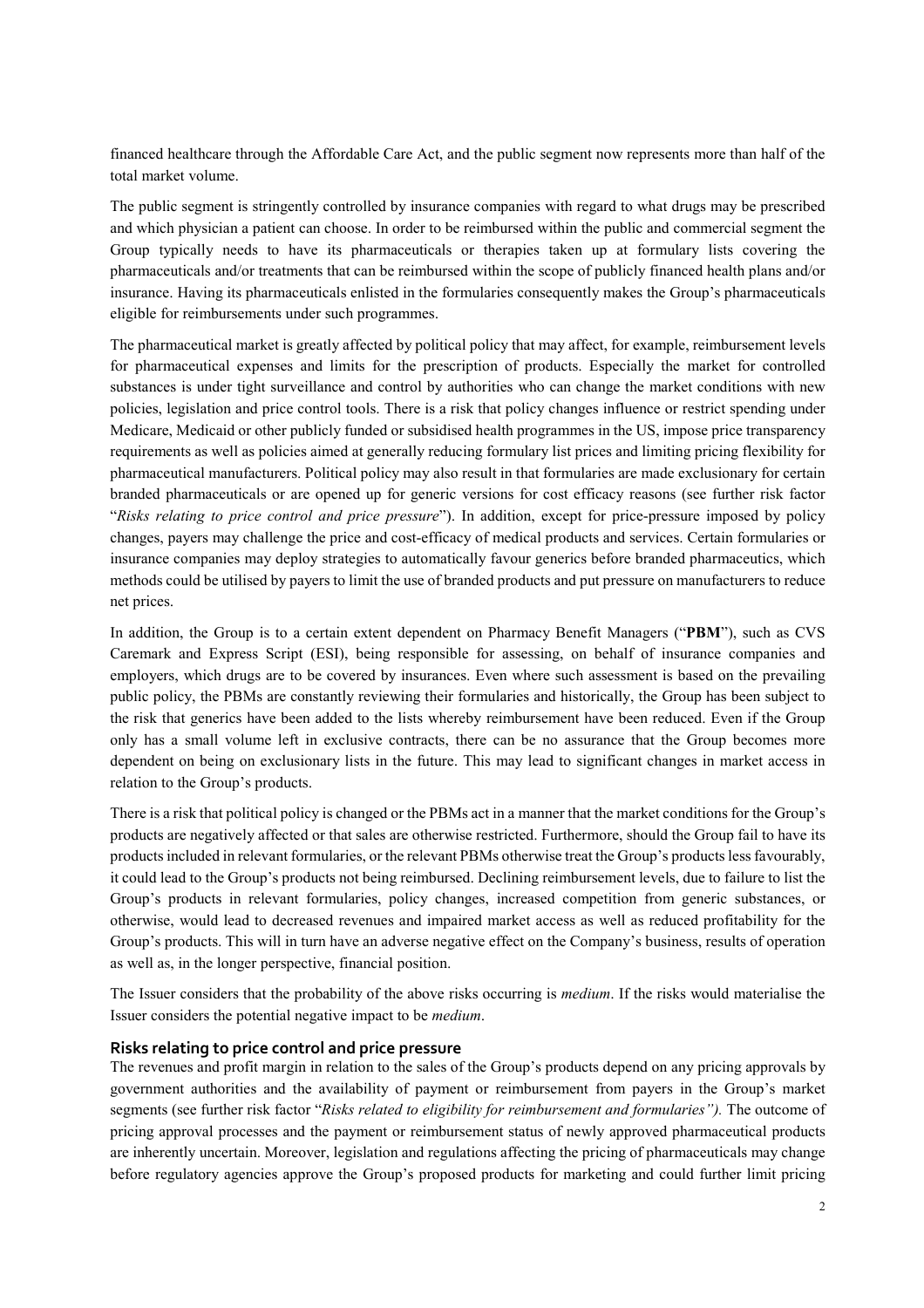approvals for, and reimbursement of, the Group's products from government authorities and payers. For the Issuer, the ability to close collaborations with new potential partners on the EU market will be dependent on the outcome of pricing discussions, which are ongoing with authorities in multiple European countries. A governmental or payer decision to disapprove pricing for, or provide adequate coverage and reimbursements of, the Group's products, would limit market acceptance and commercialisation opportunities of such products, which in turn would cause revenues to decrease, and will negatively affect the Group's business and results of operation.

Furthermore, increased generic presence may lead to increased price pressure. The Group's position on the market for opioid addiction treatment market has historically seen several generics of mainly Subutex® ("**Subutex**") and Suboxone® ("**Suboxone**") tablets. For example, during 2019, the Group noted increased generic presence, as four generic versions challenging the market leading Suboxone film entered the market, which negatively affected net sales of the branded Suboxone film products. Similarly, the sales of Zubsolv may be negatively impacted as payers open up for more alternative treatments and generic options to the Group's branded alternatives. There is a risk that generics come at lower list prices than the Group's products sold under patent-protected brand names, and the Group has seen examples of campaigns from individual generic companies that have offered discounts to pharmacies which have then reduced the price in certain segments. Where generics are favoured by insurance companies in the public segment, by way of prioritising generics over branded pharmaceuticals, it may also lead to indirect pressure on companies with new products to lower the price. As a result, increased generic presence and such potential price pressure could force the Group to lower its prices or reduce the sales volume, which may negatively affect profitability and revenues. This would in turn negatively affect the Group's results of operation and financial position.

The Issuer considers that the probability of the above risks occurring is *medium*. If the risks would materialise, the Issuer considers the potential negative impact to be *medium*.

#### **Dependence on research and development of new products**

 $\overline{\phantom{a}}$ 

Business activities involving development of pharmaceutical product candidates is a complex, risky and lengthy process and requires financial investments and other resources as well as successful research and development. As the Group is a relatively small organization, it is necessary to focus on a small number of prioritized projects with high market potential. There is a risk of failure at several stages in the process, which may be due to factors such as failure to obtain the required regulatory or marketing approvals, unfavourable clinical efficacy data, failure to reach adequate cost-efficacy and demonstrate it to relevant payers, risk of new competitors entering the market during development, as well as the risk of changes in the requirements of the regulatory authorities. Furthermore, due to the pharmaceutical industry being highly influenced by digitalization, there is a risk that the Group fails to keep pace with rapid technological development and changes in customer demand, which could result in the Group being unable to make profit on its development projects, especially within digital therapies.

Since the Group's business is built around the development and subsequent commercialisation of improved pharmaceuticals and digital therapies, the Group is dependent upon its research and development activities in order to remain profitable and further future growth. The Group's research and development pipeline currently comprise four pharmaceutical product candidates, whereof the development of one is fully managed and financed by an external partner, Gesynta AB, as well as one digital therapy product candidate which are pending for registration. The Group has made significant investments in its research and development projects over time, and may pursue additional investments going forward. For instance, the Group's research and development costs amounted to SEK 224.9 million for the financial period 1 January–31 December 2020, compared to SEK 181.3 for the same period the previous year.<sup>2</sup> In order to remain profitable and further future growth the Group needs to continuously expand its product portfolio or improve existing products, especially upon expiration of existing product patents.

<sup>&</sup>lt;sup>2</sup> The information is derived from the Group's unaudited financial statements for the financial period 1 January–31 December 2020, p. 5.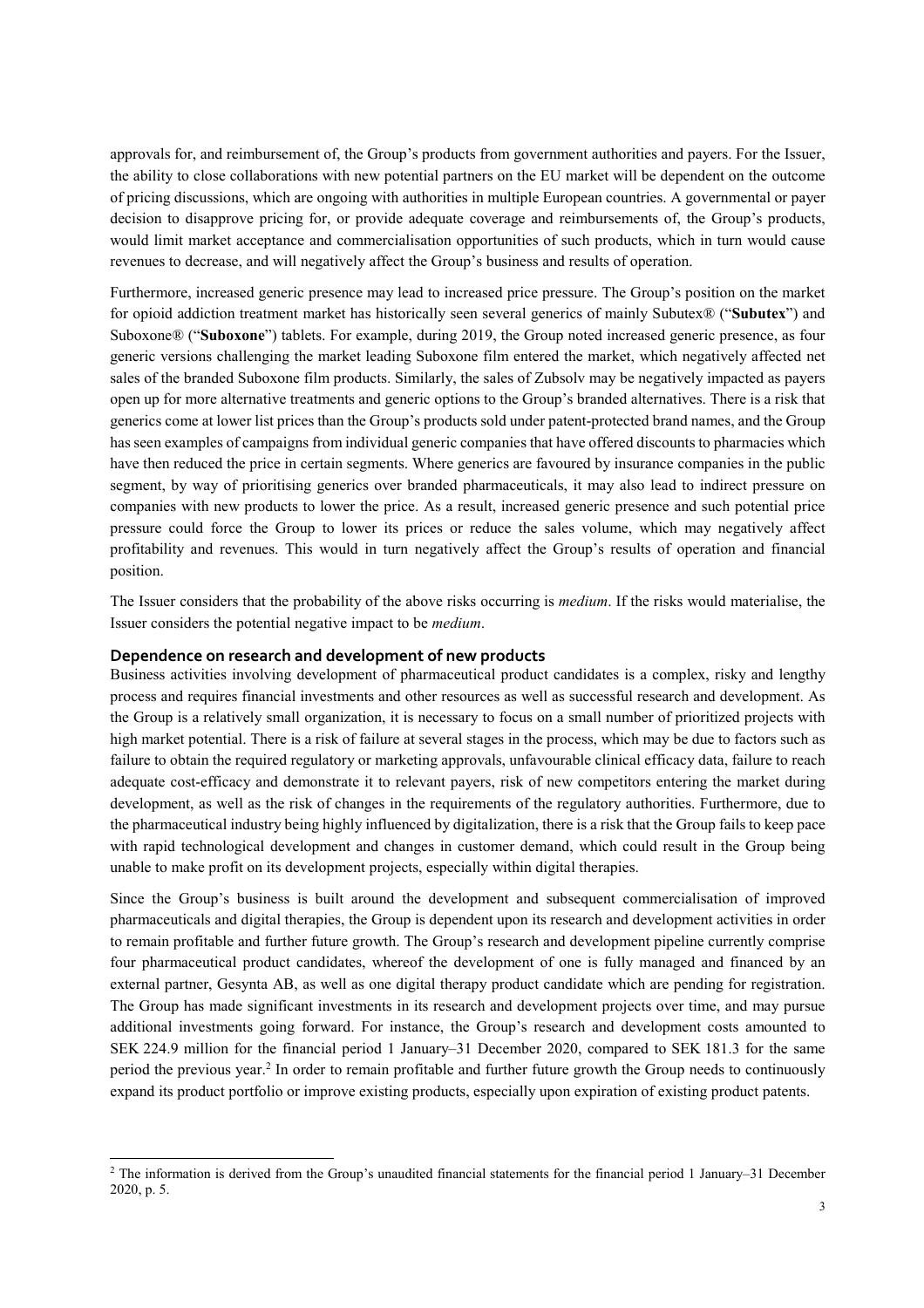As a result, should any of the above factors lead to that the Group fails in its product development, or that the Group otherwise is unable to successfully pursue its research and development activities, it could lead to the Group being unable to profit on its investment in such area and lead to decreased future sales. This would in turn have a material adverse effect on the Group's results of operations, financial position and future prospects.

The Issuer considers that the probability of the above risks occurring is *medium*. If the risks would materialise, the Issuer considers the potential negative impact to be *medium*.

#### **Commercialisation and launch of product candidates and clinical trials**

The Issuer is subject to strict controls on the commercialisation processes for its pharmaceutical products, and the criteria for establishing safe, efficient and qualitative products are essential to meet in order to obtain marketing approvals. In order to obtain necessary approvals for the commercial sale of its products, the Group and its collaborating partners will need to complete clinical and pre-clinical trials to demonstrate the safety and efficacy of its product candidates. Regulators may refuse to grant approval or may require additional data before approval is granted. There is also a risk of that the trial data prove that the Group's product candidates are not sufficiently safe and effective to the extent necessary to obtain necessary approvals or that regulatory policy change in such way that the trial data becomes useless or appears more unfavorable than expected.

Negative or inconclusive clinical trial data or results may force the Issuer to conduct further trials, narrow down the anticipated indication or even suspend the development of the relevant product candidate and delays in regulatory review and approval could in turn delay the Group's launch process of product candidates. This could in turn result in increased costs, significant delay in filings for approval or force the Issuer and its collaboration partners to abandon the commercialisation of the product candidate.

Should any of the above risks materialise, the Group may be unable to commercialise and profit on its product development and incur additional or unexpected costs, which in turn would decrease profit and limit the Group's access to future revenue. This would in turn have a material adverse effect on the Group's business, results of operation and financial position as well as future prospects.

The Group has made significant investment towards a new infrastructure in order to launch the Group's digital therapies. There is a risk that the market for digital therapies will not be as favorable as anticipated. Furthermore, the Issuer has recently conducted a strategic review of the Group's business and decided to prioritize the launch of the Group's digital therapies resulting in the Group's re-allocation of resources from the Zubsolv commercial team to digital therapeutics. In the pharmaceutical pipeline, the Group has also shifted resources towards certain product candidates as a result of such new strategy. There can be no assurance that this change of strategy will be successful or that the market reception of digital therapies will be favorable. Furthermore, there is a risk that shifting of commercial focus and allocation of resources away from the Zubsolv commercial team will prove unsuccessful. If the Group's strategic initiatives turn out less successful than expected, it could increase costs and negatively affect the Group's revenues and profitability, which in turn would have an adverse effect on the Group's results of operation and financial position.

The Issuer considers that the probability of the above risks occurring is *low*. If the risks would materialise, the Issuer considers the potential negative impact to be *medium*.

#### **Competition**

Many potential competitors of the Group have greater financial resources and expertise in research and development, clinical trials, obtaining regulatory approvals and marketing than the Group. The Issuer competes with several companies and institutions, including pharmaceutical companies, biotechnology companies, academic institutions and research organisations in marketing and development of drugs. Competitors may develop more efficient, more affordable or more practical products or may achieve earlier patent protection or commercialisation of their products than the Issuer. Also, such competitors may have greater access to hospitals, physicians, patients or the medical community in general for purposes of marketing a competing product. In addition, some competitors have made attempts to settle ongoing litigations initiated by US authorities, by offering free products for treatment of opioid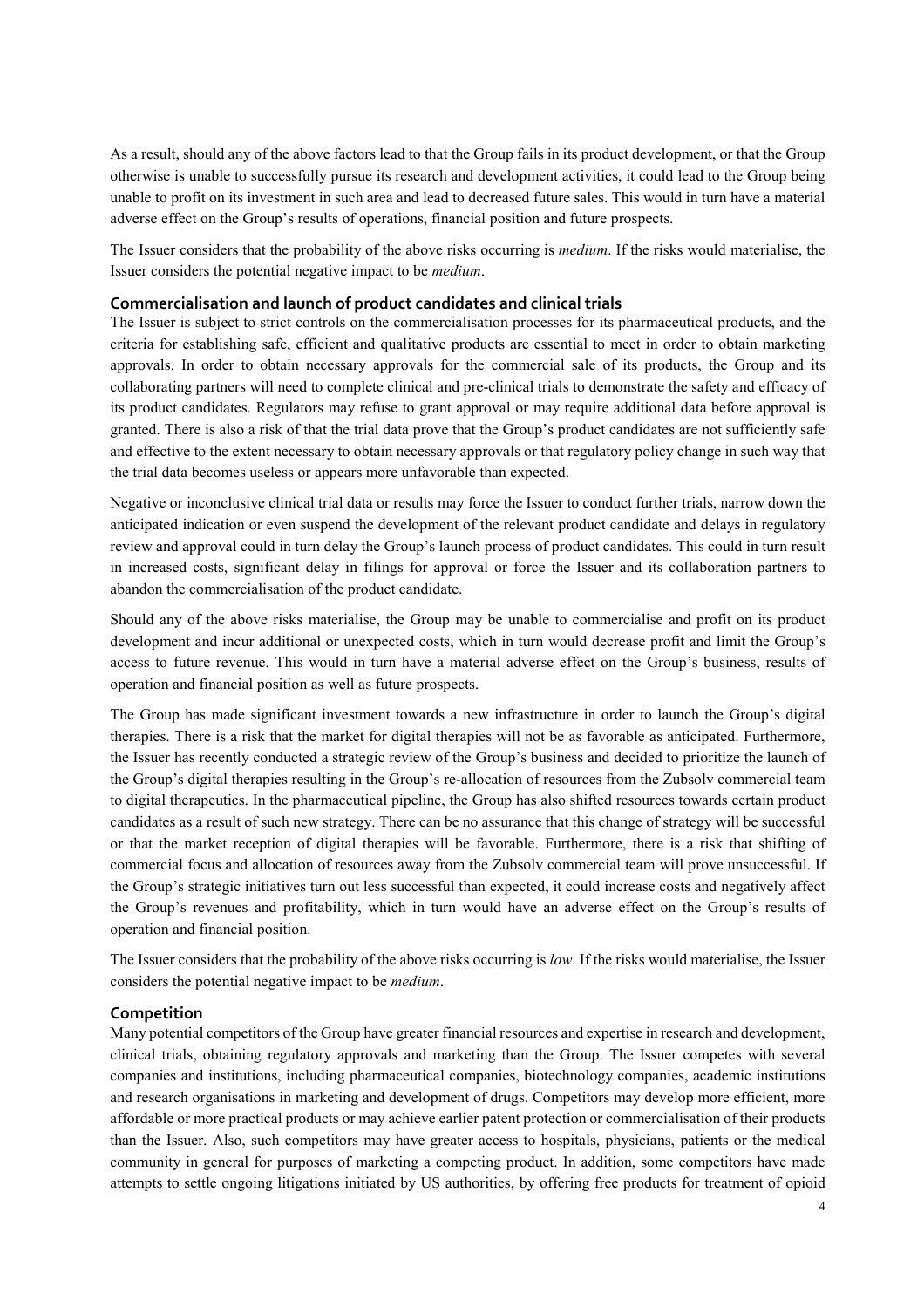addiction, these settlement discussion have not made any progress, but the litigation cases are ongoing. These competing products may render the Issuer's products obsolete or may limit the ability of the Issuer to generate revenue, which could have a negative effect on the Group's business, operating results and financial position.

The Issuer considers that the probability of the above risks occurring is *low*. If the risks would materialise, the Issuer considers the potential negative impact to be *high*.

#### **Dependency on personnel and key executives**

The Group relies on recruiting and retaining talented and skilled employees with a diverse range of know-how, expertise and capabilities, in order to maintain growth. At the end of the fourth quarter 2020, the Group had 138 employees.<sup>3</sup> Consequently, the Group is dependent on the ability to attract and retain highly qualified personnel within the fields of research and development, sales, and production, as well as personnel with particular expertise in clinical trials and governmental regulation. Furthermore, in order to pursue strategic objectives, the Group is dependent on its executive management.

Loss of key personnel could delay or obstruct the Issuer's research and development, sales of existing products and product manufacturing. The Group is subject to competition in recruiting and retaining personnel from other companies, universities, public and private research institutions, government entities and other organisations. Should the Group be unsuccessful in its recruitment and retention efforts, the development of the Group's products or future growth potential may be impaired, which, in the long term would negatively affect the Group's business and results of operation.

The Issuer considers that the probability of the above risks occurring is *low*. If the risks would materialise, the Issuer considers the potential negative impact to be *medium*.

#### **Dependency on third party contractors**

The commercialisation rights in relation to Zubsolv are held by the Group, whereas the commercialisation rights in relation to several of the Group's other pharmaceuticals and therapies are held by the Group's various commercialisation partners, including, amongst others GoGo Meds and Gesynta Pharma. The Group is therefore dependent on maintaining relevant distribution and commercialisation arrangements in order to commercialise its products. There is a risk of such commercialisation arrangements are terminated and that the Group is unable to replace such partnership in a timely manner, or at all, which could lead to lost business opportunities, delayed deliveries or increased costs.

Furthermore, the Group relies on third party partnerships to market and distribute its products, conduct clinical trials and develop and manufacture certain products utilizing the Issue's innovative drug-delivery platforms. Should such third parties fail to fulfil its contractual obligations vis-á-vis the Group, whether of financial or operational nature, fail to meet deadlines or expected levels of quality or accuracy, the Group's marketing activities and clinical trials may be extended, delayed or terminated. Any failure by such partners would negatively affect the Group's ability to develop, commercialise and license its products, which would have a negative effect on the Issuer's business and results of operations.

The Issuer considers that the probability of the above risks occurring is *medium*. If the risks would materialise, the Issuer considers the potential negative impact to be *low*.

#### **Risks related to supply chains and production process**

 $\overline{\phantom{a}}$ 

The entire production and packing of the Group's products is carried out by external partners. Zubsolv is manufactured by third party contractors located in the US and packed by third party contractors in the US for the US market and in Romania for the European market. The manufacturing and packing facilities as well as methods and processes must meet applicable Good Manufacturing Practice standards ("**GMP**") overseen by relevant

<sup>&</sup>lt;sup>3</sup> The information is derived from the Group's unaudited financial statements for the financial period 1 January–31 December 2020, p. 17.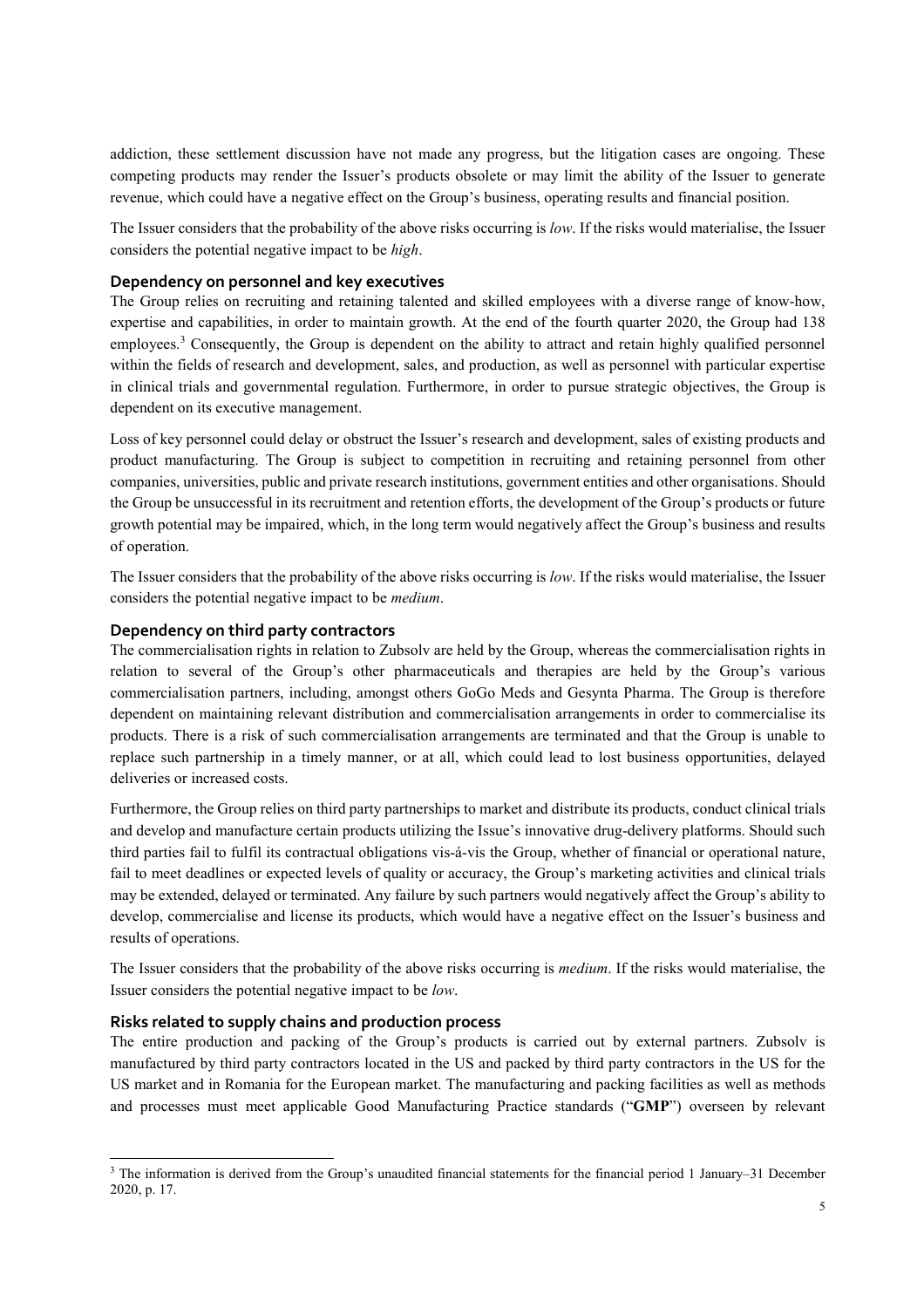authorities in several countries, including in the US, where the GMP are overseen and administered by the US Food and Drug Administration ("**FDA**"). The group is therefore dependent on its continuous monitoring and evaluation of the fulfilment of GMP both internally and by all strategic sub-suppliers, as the Group and its sub-suppliers may be inspected by different authorities that have the power to grant approvals. The Group's production comprises highly potent controlled substances and there are strict rules and regulations regarding manufacturing, storage, handling, freight, import and export, and waste management for such products. Failure to comply with manufacturing regulations may lead to regulatory inspection findings that could cause cessation of certain manufacturing procedures, product seizure, debarment or recalls, all of which could have a material adverse effect on the Group's business as well as lead to reputational harm.

The Issuer also relies on third-parties for the timely supply of goods, such as the active pharmaceutical ingredients, equipment and packaging. Access to pharmaceutical ingredients may be uncertain and entail long delivery times, and certain goods may be difficult to substitute in a timely manner or at all. Consequently, the Group must ensure that it can gain access to any required substances at an early stage. To ensure an adequate and safe supply of Zubsolv in the US market, the Group must hold a certain inventory level raw materials, semi-finished products and finished products. Carrying a high inventory level creates a risk of depreciation of finished products or chemical compounds where the products or compounds cannot be used or sold within the estimated shelf-life of expiration time. Failure of making correct estimations and assumptions could lead to improper valuations of inventories, which could have a negative effect on the Group's valuation of assets.

Difficulties with manufacturing and supply, forecasting, distribution or third-party suppliers may result in product shortages or excess, which would result in product sales losses and reputational harm in relation to partners and customers. This could in turn result in decreased sales and increased costs, which would adversely affect the Group's results of operation.

The Issuer considers that the probability of the above risks occurring is *low*. If the risks would materialise, the Issuer considers the potential negative impact to be *medium*.

#### **Acquisitions**

The Issuer continuously evaluates opportunities to acquire products and businesses as part of its day-to-day business activities. A successful acquisition and integration process creates increased value. The acquisition and integration of new products and business units is associated with uncertainty, for example the risk that costs related to an acquisition become higher than expected or that future results and synergy effects do not correspond with expectations. There is also a risk that any contractual arrangements made with the sellers of such products or business units prove to be ineffective, which could cause problems or unforeseen risks following the acquisition. Moreover, transactions can lead to costs which may be significant and which may not be recovered or compensated for in the event of, for example, a transaction not being completed. Any such unforeseen events in connection with acquisitions of products and businesses could have a negative effect on the Group's business and financial position.

The Issuer considers that the probability of the above risks occurring is *low* in the short term and *medium* in the long term. If the risks would materialise, the Issuer considers the potential negative impact to be *medium*.

#### **Risks related to intellectual property**

The Group's product portfolio, and hence its assets, consist of patent-protected products and technologies. The ability to obtain and maintain patents and other intellectual property rights protecting the Group's technologies and products is therefore crucial in order to protect the value of the Group's assets. Furthermore, patent rights are typically acquired at the very start of the product development and since the research and trial phase preceding the commercial approval and launch may take significant time, there may only be a few years to earn an adequate return on investments made. As a consequence, the Group is dependent, at all stages of product development, to obtain, maintain, defend and enforce patents and other intellectual property rights to protect and recoup investment in research and development and maintain its cash flow.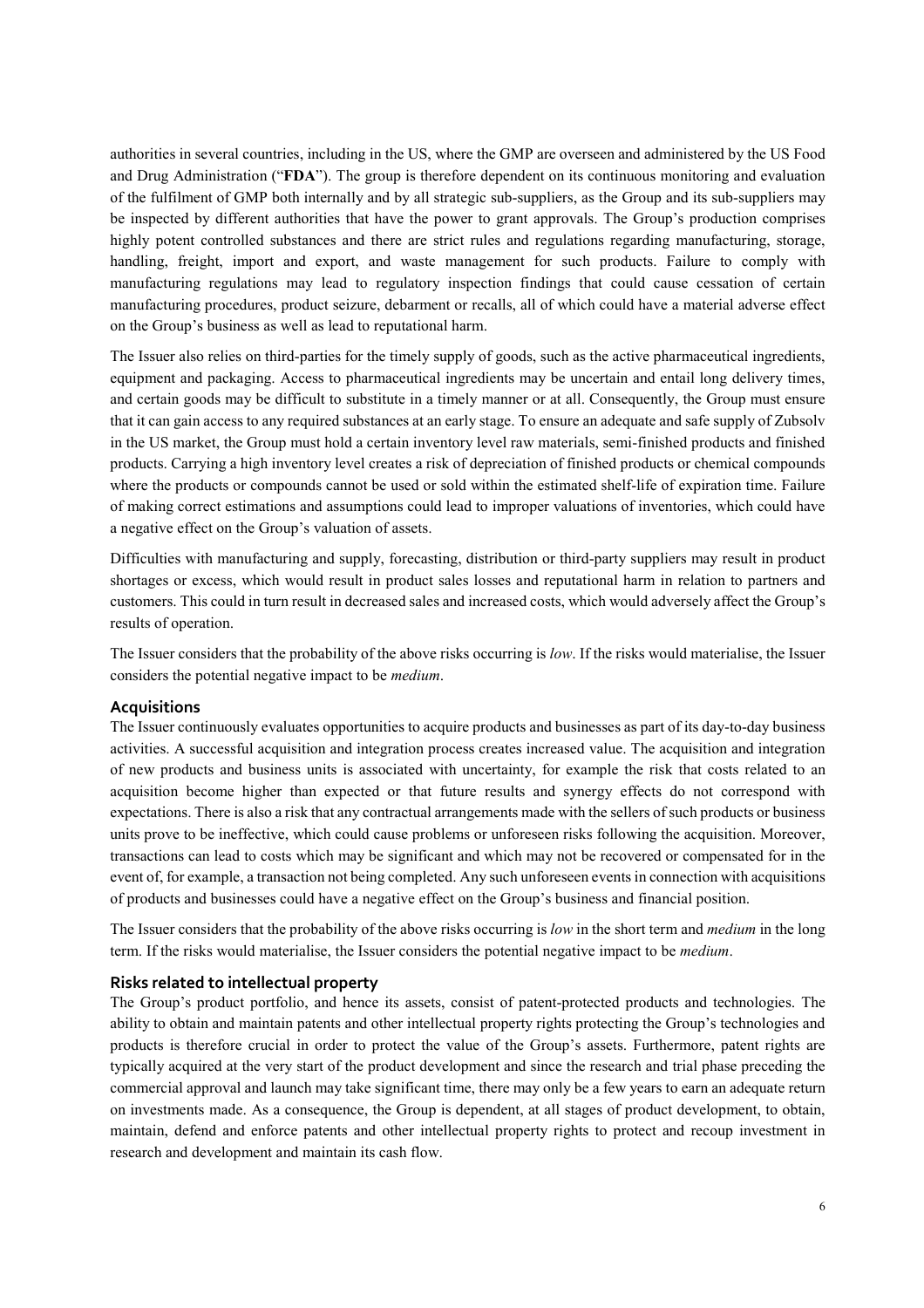Should the Issuer fail to obtain necessary patent protection, as well as to defend and enforce its patent rights it could allow entry of generic or competitor products earlier than anticipated. This could have a material adverse effect on the pricing and sales of the Group's products and materially adversely affect revenues.

Obtaining patents related to pharmaceuticals is a complex process that involves both scientific and legal expertise. Even if a patent has been granted, it may later be challenged legally, declared invalid or bypassed, which may limit the Group's ability to commercialise its new products. There is a risk that pending patent applications may not result in issued patents. Since certain patent applications are confidential until patents are issued, third parties may have filed patent applications for technology covered by the Issuer's pending applications without the Issuer being aware thereof, whereby the Issuer's patent applications may not have priority over the applications of others. There is a risk that the Group's efforts to protect its rights are insufficient and unauthorised parties may be able to obtain and use information that the Issuer regards as proprietary. Moreover, the mere issuance of a patent does not guarantee that it is valid or enforceable against third parties. The patent position of pharmaceutical or biotechnology companies, including the Issuer, is generally uncertain and comprises complex factual and legal assessments. The rules applied by patent offices in various countries for the granting of patents are not always applied in a predictable or uniform manner and may be subject to change.

The Issuer further relies on unpatented trade secrets, know-how and continuing technological innovation to develop and maintain its competitive position. The Issuer's failure to protect its trade secrets, know-how and technologies may undermine its competitive position and adversely affect the value of the Issuer's commercialised products, technologies and product candidates.

There is also a risk that the Group's own products are found to infringe patents owned or licensed by third parties, including research-based and generic pharmaceutical companies and individuals. Such third-parties may seek remedies for patent infringement, including injunctions (for example, preventing the marketing of one of the Group's products) as well as damages.

Any inability for the Group to protect and enforce its patent protection and other intellectual property rights, or any infringements of the rights of others, could result in a decrease in cash flow generated by intellectual property transferred onto partners or third parties, which, in turn, could have a negative effect on the Issuer's business operating results and financial position.

The Issuer considers that the probability of the above risks occurring is *medium*. If the risks would materialise, the Issuer considers the potential negative impact to be *high*.

#### **Product safety and product liability**

The Group's business of manufacturing, testing, and marketing of pharmaceuticals involves an inherent risk related to product safety and product liability claims. The ability to accurately assess, prior to launch, the expected safety or efficacy of a new product once in broader clinical use can only be based on available pre-launch data, which is inherently limited due to the relatively short periods of product testing and inherent limitations in clinical study patient samples. Safety concerns or adverse events relating to the Group's products could lead to product recalls, seizures, loss of product approvals, declining sales and interruption of supply and could materially adversely affect market and patient access and impair brand reputation. Such safety concerns or adverse events, whether due to the Group or the patient not adhering to relevant warnings for risks related to use of the Group's products, could also result in injuries or even fatalities, which could expose the Issuer to material product liability damages claims, settlements and awards, particularly in the US. Adverse publicity relating to the safety of a product or of other competing products may also itself increase the risk of further product liability claims.

Any claims directed at the Group, whether unfounded or not, could have a material adverse effect on the Group's business and financial position, and may also lead to significant reputational harm, thus jeopardizing market access and access to clinical trials.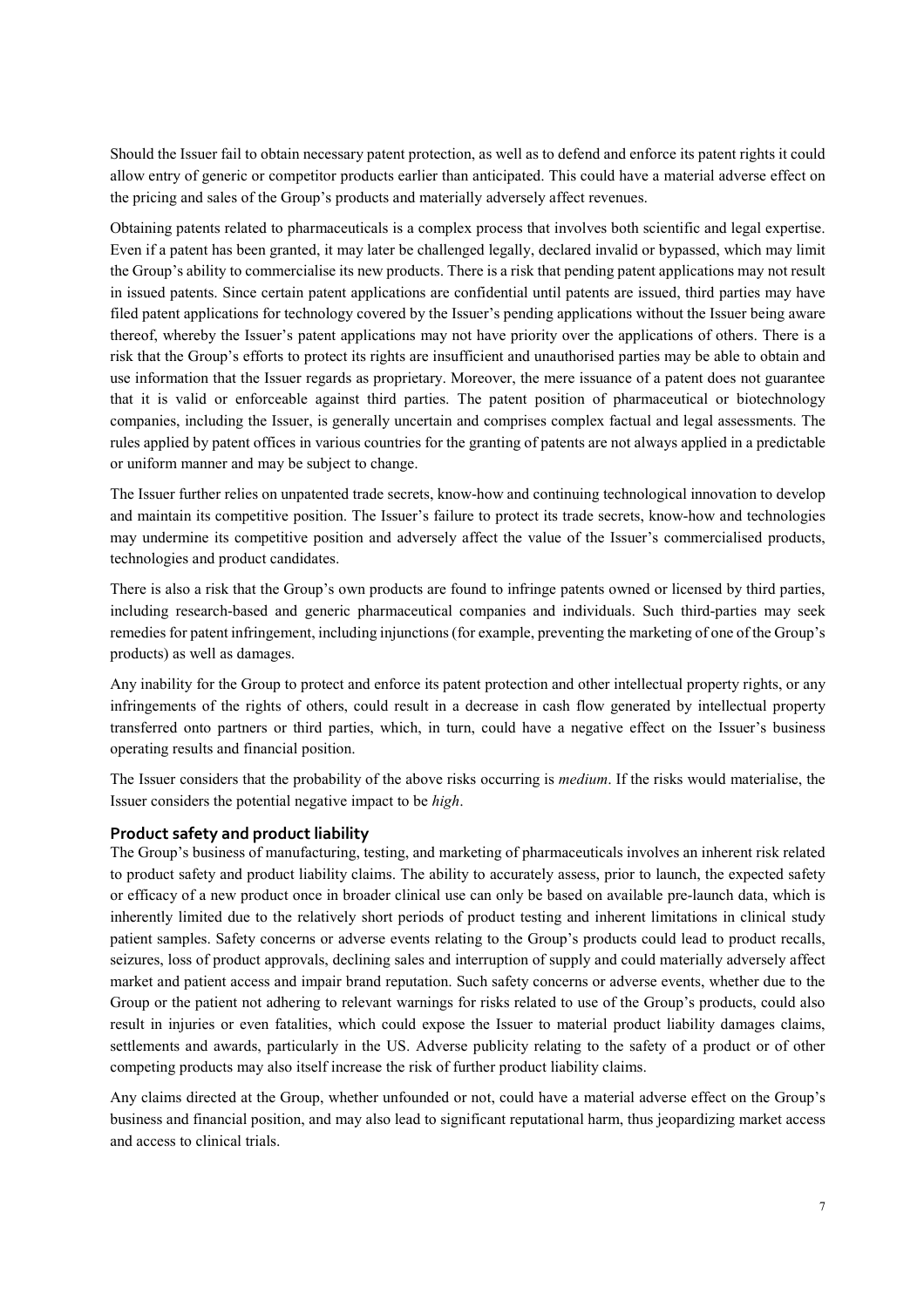Furthermore, there is a risk that safety risks are non-insurable in any market where the Group may operate from time to time. Moreover, any insurance that the Issuer does obtain may not provide adequate protection against potential liability or claims. Should any insurance prove inadequate to cover losses incurred by the factors described above, it could lead to unexpected losses and thereby negatively affect the Group's results of operation and financial position.

The Issuer considers that the probability of the above risks occurring is *low*. If the risks would materialise, the Issuer considers the potential negative impact to be *medium*.

## **II. Legal and regulatory risk**

#### **Disputes with third parties or regulatory and administrative authorities**

The nature of the Group's business, including the protection of intellectual property rights and distribution of pharmaceutical products to consumers, subjects the Issuer to risks related to claims and litigation. The Group may, for example, be involved in disputes relating to product liability, consumer complaints, commercial contracts, antitrust claims, environmental damages claims, employment related claims or tax proceedings or investigations. Litigation, particularly in the US, is inherently unpredictable and adverse outcomes of such proceedings may result in unexpectedly high awards for damages.

On 14 September 2020 the Issuer announced by way of press release that it had filed a patent infringement action in the United States District Court for the District of New Jersey against Sun Pharmaceutical Industries Limited, Sun Pharma Global FZE, Sun Pharma Global, Inc., and Sun Pharmaceutical Industries, Inc. (collectively "**Sun**"). Sun seeks to market and sell generic versions of Zubsolv before the expiration of five of the Group's patents listed in the Orange Book (drug products approved by the US Food and Drug Administration under the Federal Food, Drug, and Cosmetic Act). The outcome of the dispute is still uncertain but may prove costly and may result in the Group losing markets shares. This legal dispute, as well as any future legal disputes and proceedings may be time consuming, disrupt operations and come at high cost. There is a risk that certain of the Group's competitors may be able to sustain the costs of complex patent litigation more effectively than the Group, due to having substantially greater resources. In some proceedings, the counterparties may also seek damages and other remedies, which, if imposed or charged, could cause the Group to be liable for significant amounts, which outcome may be difficult to predict. If any of the abovementioned risks materialise, it could have a materially adverse effect on the Group's business, results of operation as well as, in turn, financial position.

The Issuer considers that the probability of the above risks occurring is *medium*. If the risks would materialise, the Issuer considers the potential negative impact to be *high*.

#### **Risks related to compliance and regulatory challenges**

The Group's business operations are subject to a wide range of laws, rules and regulations from governmental and non-governmental bodies around the geographies where the Group operates. Such statutes, rules and regulations include for instance, GMP, national and international environmental and occupational health and safety laws, trade control laws, embargoes, trade and economic sanctions and anti-boycott requirements, competition laws, financial regulations including, but not limited to, external financial reporting, taxation, employment practices as well as numerous particular healthcare related US rules and regulations.

Furthermore, the Group handles and process personal data and is thus obligated to follow the EU's General Data Protection Regulation (EU) 2016/679 ("**GDPR**") concerning rules and regulations for personal data processing as well as any equivalent data protection regulations in other countries. The Group is also subject to various regulations on handling of patient data. The Group is subject to risks that personal data is used erroneously, lost, disclosed or processed in violation of the applicable rules concerning data protection and privacy by the Group or by a third party contracted by the Group. Sanctions pursuant to such data protection laws, including the GDPR, could be significant.

In addition, changes in legislation may result in increased costs for regulatory compliance and administration costs for the Group.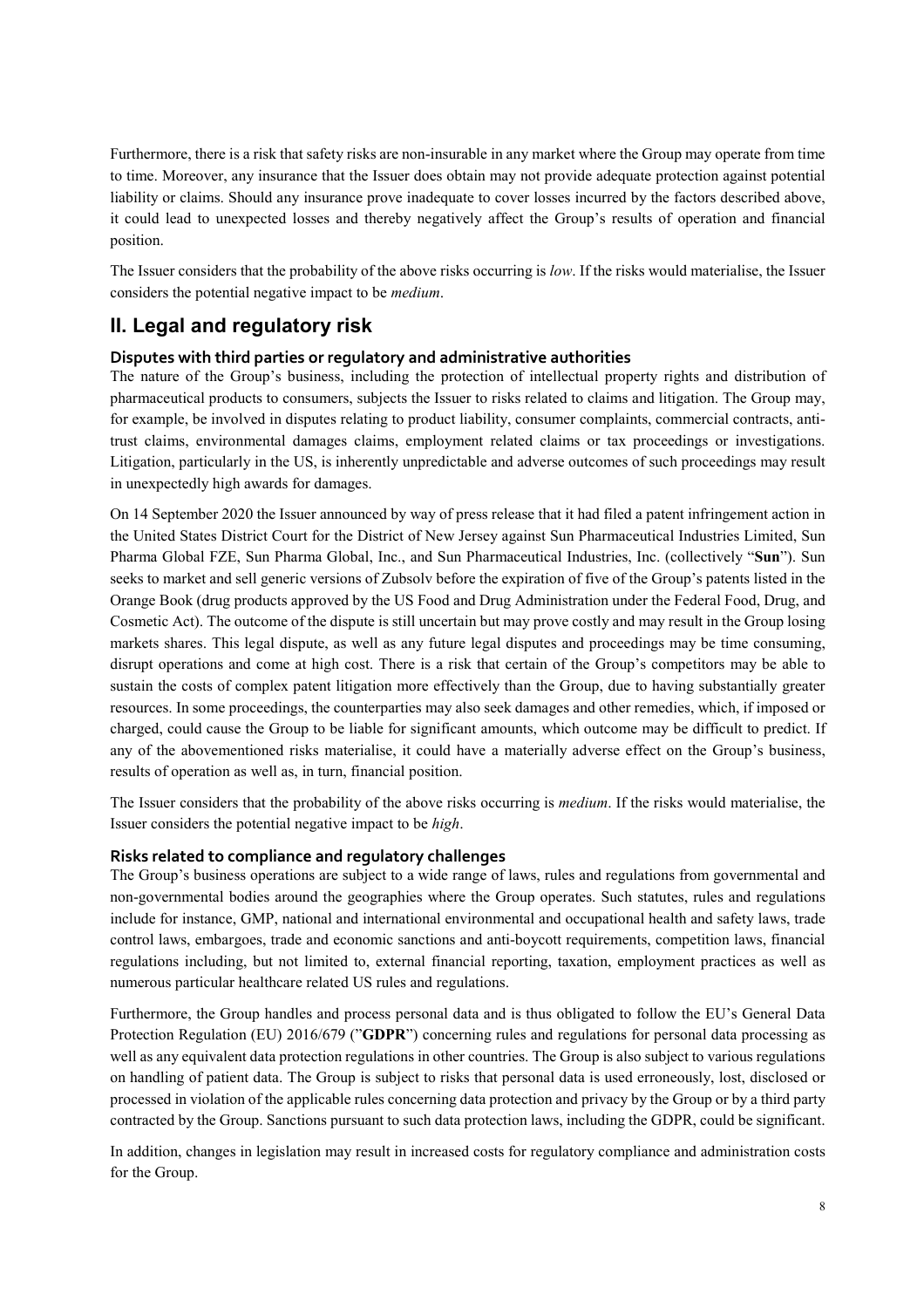If the Group fails to comply with applicable laws, rules and regulations as well as to adequately anticipate or proactively manage emerging policy and legal developments, the Issuer may be liable to pay damages or fines and/or be subject to suspension or withdrawal of regulatory approvals, product recalls, seizure of products, operating restrictions and prosecution. Such failure may also adversely affect the Group's reputation; cause harm to persons or the environment, and/or lead to significant fines or other penalties. Should any such risks materialise, it could have a material adverse effect on the Group's business, results of operation and financial position.

On 14 July 2020 the Issuer's US subsidiary received subpoenas for the purpose of enabling US authorities to obtain certain information in relation to sales and marketing of Zubsolv and other buprenorphine products. The background for such requests is still unclear and the Issuer is collaborating with the US authorities to ensure that the necessary information is submitted and the scope of the investigations is clarified. It cannot be ruled out that such requests may result in an indictment and material fines, which could result in unexpected costs or reputational damage, or that management's attention will be diverted from the day-to-day operations.

The Issuer considers that the probability of the above risks occurring is *medium*. If the risks would materialise, the Issuer considers the potential negative impact to be *high*.

#### **Risks related to illegal trade of pharmaceuticals**

The illegal trade in pharmaceutical products is widely recognised as an increasing issue in the pharmaceutical industry. Illegal trade includes counterfeiting, theft and unauthorised use in markets where the relevant pharmaceutical is not approved. Illegally traded products entering the supply chain pose risks to public health, and the Group is expected to mitigate risks of illegal trade of its products by monitoring its supply chains. There is also a risk that the Group's products are accessed by individuals that have not obtained the adequate prescription or that otherwise shall not have access to the Group's products. Any illicit trade or use of the Group's products may cause public confidence to decline, which could adversely affect the Issuer's reputation and business. In addition, undue or misplaced concern about this issue may cause some patients to stop taking their medicines, with consequential risks to their health. There is also a direct financial loss when, for example, counterfeit or illicitly acquired products replace sales of genuine products in a market or genuine products are recalled following discovery of counterfeit products.

The Issuer considers that the probability of the above risks occurring is *low*. If the risks would materialise, the Issuer considers the potential negative impact to be *medium*.

#### **Environmental regulation**

Because of the chemical ingredients used in pharmaceutical products and the nature of their manufacturing process, the pharmaceutical industry is subject to stringent environmental regulations and to the risk of incurring liability for damages or costs of remedying, decontaminating or investigating environmental problems. If the Issuer fails to comply with environmental regulations relating to the proper use, discharge or disposal of hazardous materials or otherwise fails to comply with conditions attached to operating permits, such permits could be revoked and the Issuer could be subject to criminal sanctions and incur substantial liability and costs, and could thus be required to suspend or modify its operations. Should any of the abovementioned risks materialise, it could have a negative effect on the Issuer's business and reputation, which may affect its financial position negatively.

The Issuer considers that the probability of the above risks occurring is *low*. If the risks would materialise, the Issuer considers the potential negative impact to be *low*.

### **III. Risks related to the Group's financial situation**

#### **Macro-economic factors**

The Group operates globally and is subject to political, socio-economic and financial factors (including foreign exchange movements) both globally and in individual countries.

The pricing and the demand of pharmaceutical products may be adversely affected by a downturn in the general economy in the US and/or in the EU, as well as on other major pharmaceutical markets. As elaborated under risk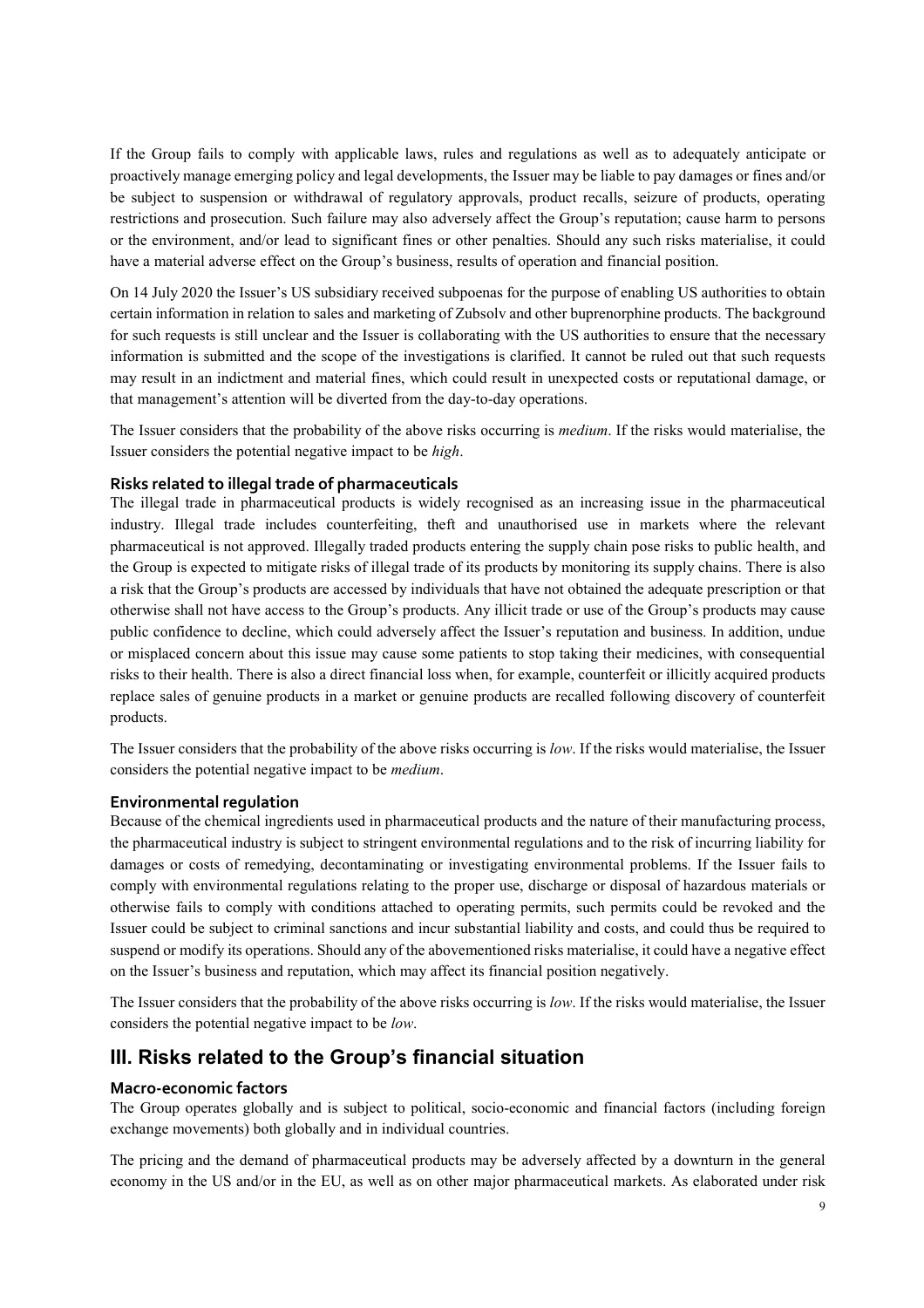factor "Risks due to the outbreak of the coronavirus" above, unemployment-related effects of the spread of COVID-19 led to that the market volume growth in the fourth quarter compared to the third quarter only amounted to 1 per cent., which impacted ZUBSOLV<sup>®</sup> ("**Zubsolv**") commercial volumes and ability to grow in this segment.<sup>4</sup> An economic downturn could, among other things, put pressure on healthcare payers, including authorities, insurance companies and hospitals, resulting in a lower willingness to pay for pharmaceutical products which, together with, *inter alia*, other changes in aforementioned payers' budgets, could result in reduced reimbursement for the Group's present and potential future products. Furthermore, it may be future initiatives to curb rising pharmaceutical costs in the US and EU, as well as on other major pharmaceutical markets, which could affect future sales margins and product sales for pharmaceutical companies, including the Issuer. Such measures could result in fewer reimbursement possibilities and/or lower reimbursement levels in certain markets. Trade conflicts between the US and Europe could cause disruption to the groups supply chain and result in increased cost of manufacturing from import taxes and increased cost securing a sufficient inventory. Accordingly, deteriorated macro-economic conditions and changes to rules regarding the pricing of pharmaceutical products could have a negative effect on the Group's results of operation and therefore its financial position.

The Issuer considers that the probability of the above risks occurring is *medium*. If the risks would materialise the Issuer considers the potential negative impact to be *medium*.

#### **Currency risk**

The Issuer's consolidated financial statements are prepared in SEK, which thus is the reporting currency but also the functional currency of the Issuer. The earnings and financial position of Group companies that use a functional currency other than the reporting currency (SEK) are restated in SEK in the consolidated financial reports. The Issuer markets and distributes its products in countries other than Sweden, primarily in the US, and also receives license fees in currencies other than SEK. Receiving revenues and expenses in foreign currency give rise to currency transaction exposure. Furthermore, having assets in form of accounts receivable and liquid funds as well as liabilities, in form of accounts payable, in foreign currencies, results in currency translation exposure. The major part of the Group's currency risk exposure is attributable to the sale and manufacturing of Zubsolv in the US as well as royalty income in currencies other than SEK, as license agreements are primarily denominated in USD and EUR.

A weakening of the SEK against other currencies increases the Issuer's reported assets, liabilities, income and expenses, while a strengthening of the SEK against other currencies reduces these items. As of 31 December 2019, a change in the value of USD against SEK of 10 per cent. and with balance sheet exposure at such closing date would have entailed a change in other operating income and expenses of approximately SEK 13.1 million. The Issuer's financial policy permits the use of exchange-rate hedging instruments, but no such arrangements are used as at the date of this material. Major currency fluctuations between SEK and other currencies could thus have material negative effects of the Group's balance sheet, which could have an adverse effect on the Issuer's financial position.

The Issuer considers that the probability of the above risks occurring is *medium*. If the risks would materialise the Issuer considers the potential negative impact to be *low*.

#### **Incentive programs**

 $\overline{\phantom{a}}$ 

The Issuer has introduced a number of share-based incentive programs with the aim of motivating and rewarding key employees through partial ownership of the Group's shares, thereby promoting the Issuer's long-term interests. Such programmes will be paid in cash or treasury shares will be used for employees who wish to receive shares. There is a risk that such goals or targets will not be achieved resulting in employee dissatisfaction or that the incentivizing objectives do not result in increased or enhanced performance by the Group's employees. Furthermore, share-based incentive programs entail tax related risks as well as risks for breaches of regulatory requirements imposed by, for instance, relevant stock markets. There is a risk that the Issuer's assessments of applicable tax laws

<sup>4</sup> The information is derived from the Group's unaudited financial statements for the financial period 1 January–31 December 2020, p. 9.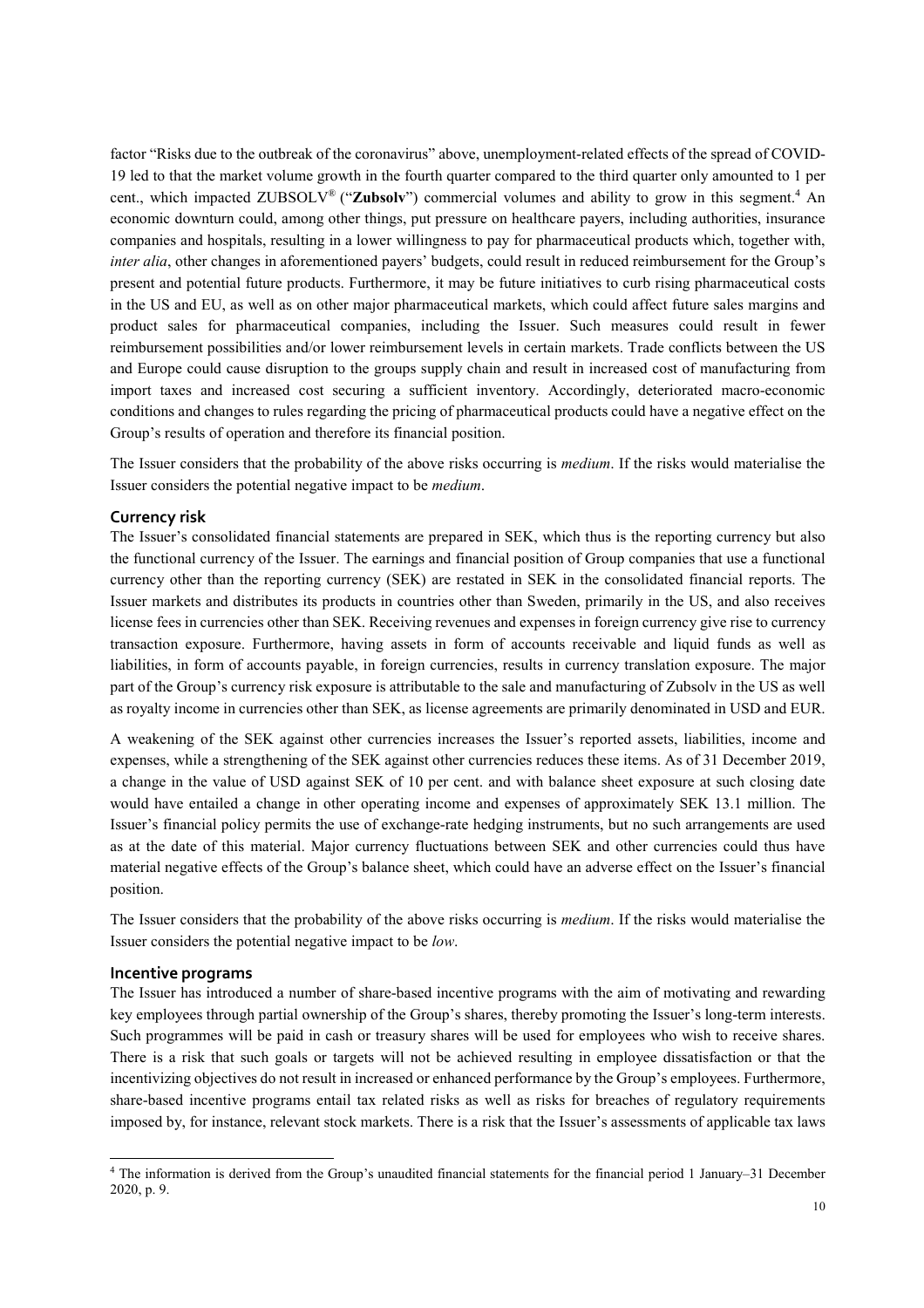and other regulations are inaccurate or that the group otherwise fail to comply with any applicable rules and regulations, which may lead to a future increased tax burden and/or fines or costs, which in turn could negatively affect the Group's results of operation and financial position.

The Issuer considers that the probability of the above risks occurring is *medium*. If the risks would materialise the Issuer considers the potential negative impact to be *low*.

### **Risk factors specific and material to the Bonds**

### **I. Risks related to the nature of the Bonds**

#### **Ability to service debt**

The Issuer's ability to service its debt obligations under the Bonds depends on the Group's ability to meet its payment obligations, which in turn is dependent on the Group's future financial and operating performance. The Issuer's and the Group's financial position is affected by several factors, a number of which have been discussed above. If the Group's operating income is not sufficient to service its current or future indebtedness, the Group may be forced to take actions such as reducing or delaying its business activities, acquisitions, investments or capital expenditures, selling assets, restructuring or refinancing its debt or seeking additional equity capital.

The risk that the Group cannot service its debt obligations under the Bonds also implies a credit risk for investors in the Bonds. An increased credit risk may cause the market to charge the Bonds a higher risk premium, which would affect the Bonds' market value negatively, which in turn could affect any secondary trading in the Bonds. Another aspect of the credit risk is that a deteriorating financial position could negatively impact the Group's access to financing and thereby reduce the Group's ability to repay the Bonds at maturity, as set out below under "*Refinancing risk*".

The Issuer considers that the probability of the above risks occurring is *low*. If the risks would materialise, the Issuer considers the potential negative impact to be *medium*.

#### **Refinancing risk**

 $\overline{\phantom{a}}$ 

The Group may be required to refinance certain or all of its outstanding debt, including the Bonds. As at 31 December 2020, the Group's net debt (*i.e* current and long-term interest-bearing liabilities including pension liabilities, less cash and cash equivalents9 amounted to long-term interest-bearing debt amounted to SEK 280.8 million.<sup>5</sup> The Group's ability to refinance the Bonds or other debt as such obligations fall due may be restricted due to the Group's financial position at the time of such refinancing. Furthermore, according to the terms and conditions for the Bonds (the "**Terms and Conditions**"), certain additional indebtedness could only be incurred if the Issuer meets the requirements under the Incurrence Test (as defined in the Terms and Conditions), stipulating that a minimum Net interest Bearing Debt to EBITDA level and a maximum Interest Coverage Ratio (all as defined in the Terms and Conditions). In addition, the Issuer must ensure that the Maintenance Test (as defined in the Terms and Conditions) is met as long as any Bond is outstanding, which is tested quarterly and requires the Issuer to maintain certain levels of Cash and Cash Equivalents as well as a certain ratio of Net Interest Bearing Debt in relation to earnings before income and tax in the US Pharma segment. There can be no assurance that the Issuer meets the stipulated requirements if needed in order to refinance its outstanding debt obligations.

Such restrictions as well as adverse developments in the credit markets and other future adverse developments, such as the further deterioration of the overall financial markets or a worsening of general economic conditions, could have a material adverse effect on the Group's ability to borrow funds as well as the cost and other terms of funding. There can be no assurance that such funds will be available at a commercially reasonable cost, or at all and consequently, there can be no assurance that the Group will be able to refinance the Bonds when they mature.

<sup>5</sup> The information is derived from the Group's unaudited financial statements for the financial period 1 January–31 December 2020, p. 16.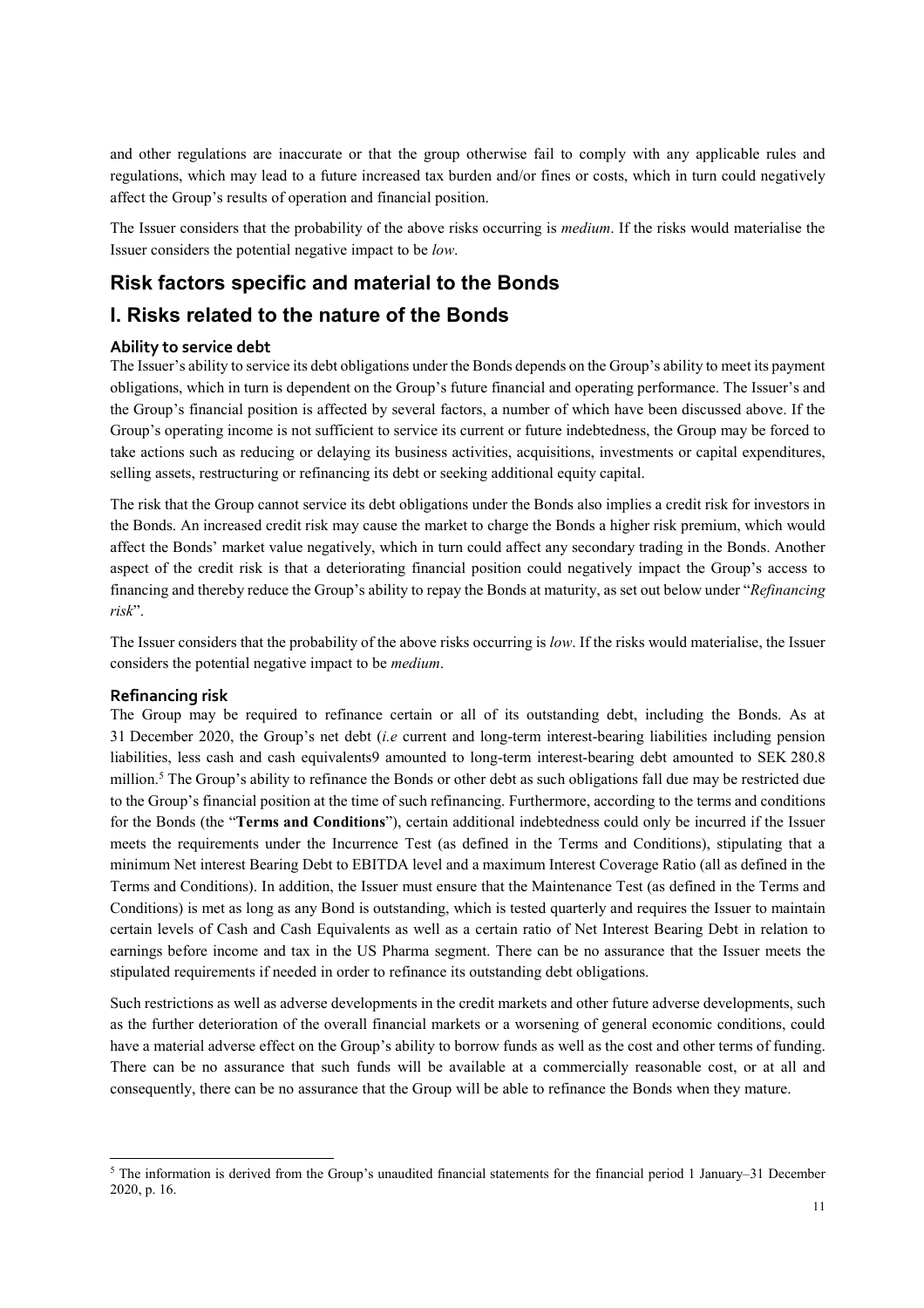The Issuer considers that the probability of the above risks occurring is *medium*. If the risks would materialise, the Issuer considers the potential negative impact to be *medium.* 

#### **Interest rate risks and benchmarks**

The Bonds' value depends on several factors, one of the more significant over time being the level of market interest. The Bonds will bear a floating rate interest of STIBOR plus a certain margin and the interest rate is therefore adjusted for changes in the level of the general interest rate. Hence, there is a risk that increased general interest rate levels significantly affect the market value of the Bonds.

The determining interest rate benchmarks, such as STIBOR have been subject to regulatory changes such as the Benchmarks Regulation (Regulation (EU) 2016/1011 on indices used as benchmarks in financial and contracts or to measure the performance of investment funds) (the "**BMR**"). The implementation of the BMR will lead to that certain previously used benchmarks, such as LIBOR, will be discontinued There is a risk that also STIBOR will be discontinued, or that alternative benchmark rates will dominate market practice, leading to uncertainties in relation to the interest rate payable in relation to the Bonds. There is a risk that developments in relation to STIBOR cause volatility in STIBOR, which would affect the interest rate for the Bonds.

The Issuer considers that the probability of the above risks occurring is *medium*. If the risks would materialise, the Issuer considers the potential negative impact to be *medium*.

#### **Currency risk**

The Bonds will be denominated and payable in SEK. If investors in the Bonds measure their investment return by reference to a currency other than SEK, an investment in the Bonds will entail foreign exchange-related risks. For example, possible significant changes in the value of the SEK relative to the currency by reference to which investors measure the return on their investments could cause a decrease in the effective yield of the Bonds below their stated coupon rates and could result in a loss to investors when the return on the Bonds is translated into the currency by reference to which the investors measure the return on their investments. Government and monetary authorities may impose (as some have done in the past) exchange controls that could adversely affect an applicable exchange rate or the ability of the Issuer to make payments in respect of the Bonds. As a result, there is a risk that investors may receive less interest or principal than expected, or no interest or principal at all.

The Issuer considers that the probability of the risks described above is *low*. If the effects would materialise, the Issuer considers the potential negative impact as *low*.

### **II. Risks related to the Bondholders' rights and representation**

#### **Risks related to admission to trading**

The Issuer has undertaken to ensure that the Bonds are listed on the corporate bond list of Nasdaq Stockholm or, if such admission to trading is not possible to obtain or maintain, admitted to trading on any other Regulated Market within certain stipulated time periods, as defined in the Terms and Conditions, and the failure to do so provides each Bondholder with a right of prepayment (put option) of its Bonds. Furthermore, the Issuer has an intention to have the Bonds admitted to trading within thirty (30) calendar days after the any relevant Issue Date (as defined in the Terms and Conditions). There is a risk that the Bonds will not be admitted to trading on the relevant market place within the intended time frames or at all. If the Issuer fails to admit the Bonds to trading within the intended period of thirty (30) calendar days, investors holding Bonds on an investment savings account (Sv. *ISK or IS-konto*) will no longer be able to hold the Bonds on such account, thus affecting such investor's tax situation.

The Issuer considers that the probability of the risks described above is *low*. If the effects would materialise, the Issuer considers the potential negative impact as *high*.

#### **Financing, structural subordination and priority rights**

In the event of insolvency, liquidation or a similar event relating to one of the Company's subsidiaries, all creditors of such subsidiary would be entitled to payment in full out of the assets of such subsidiary before the Company, as a shareholder, would be entitled to any payments. Thus, the Bonds are structurally subordinated to the liabilities of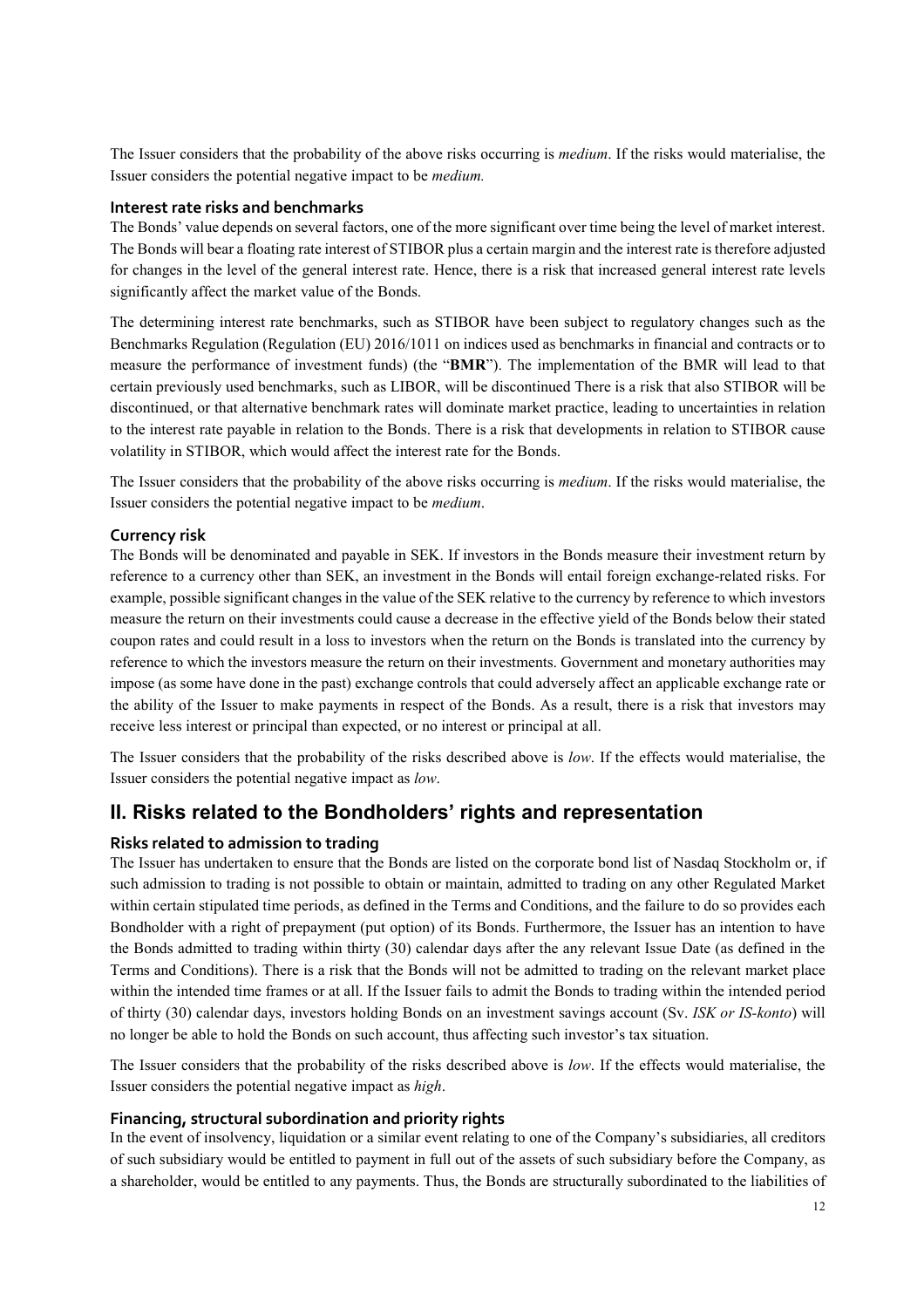such subsidiaries. Defaults by, or the insolvency of, certain subsidiaries may result in the obligation of the Company to make payments under financial or performance guarantees in respect of such subsidiaries' obligations or the occurrence of cross defaults on certain borrowings of the Group. There is a risk that the Company and its assets would not be protected from any actions by the creditors of a subsidiary, whether under bankruptcy law, by contract or otherwise.

Furthermore, the Group may, subject to certain limitations, incur additional financial indebtedness including providing security and/or guarantees for such indebtedness. Consequently, an enforcement of material security provided under any such secured obligations would have a material negative effect on the value of the Group's assets, the Group's operations and the Bondholders' possibility to claim recovery under the Bonds. In addition, in the event of bankruptcy, restructuring or winding-up of the Company, the Bondholders will be subordinated in right of payment out of the assets being subject to security.

Each investor should therefore be aware that by investing in the Bonds, there is a risk that the investor loses all or part of its investment if the Company becomes liquidated, bankrupt, insolvent, carries out a restructuring or is wound-up.

The Issuer considers that the probability of the above risks occurring is *low*. If the risks would materialise, the Issuer considers the potential negative impact as *medium*.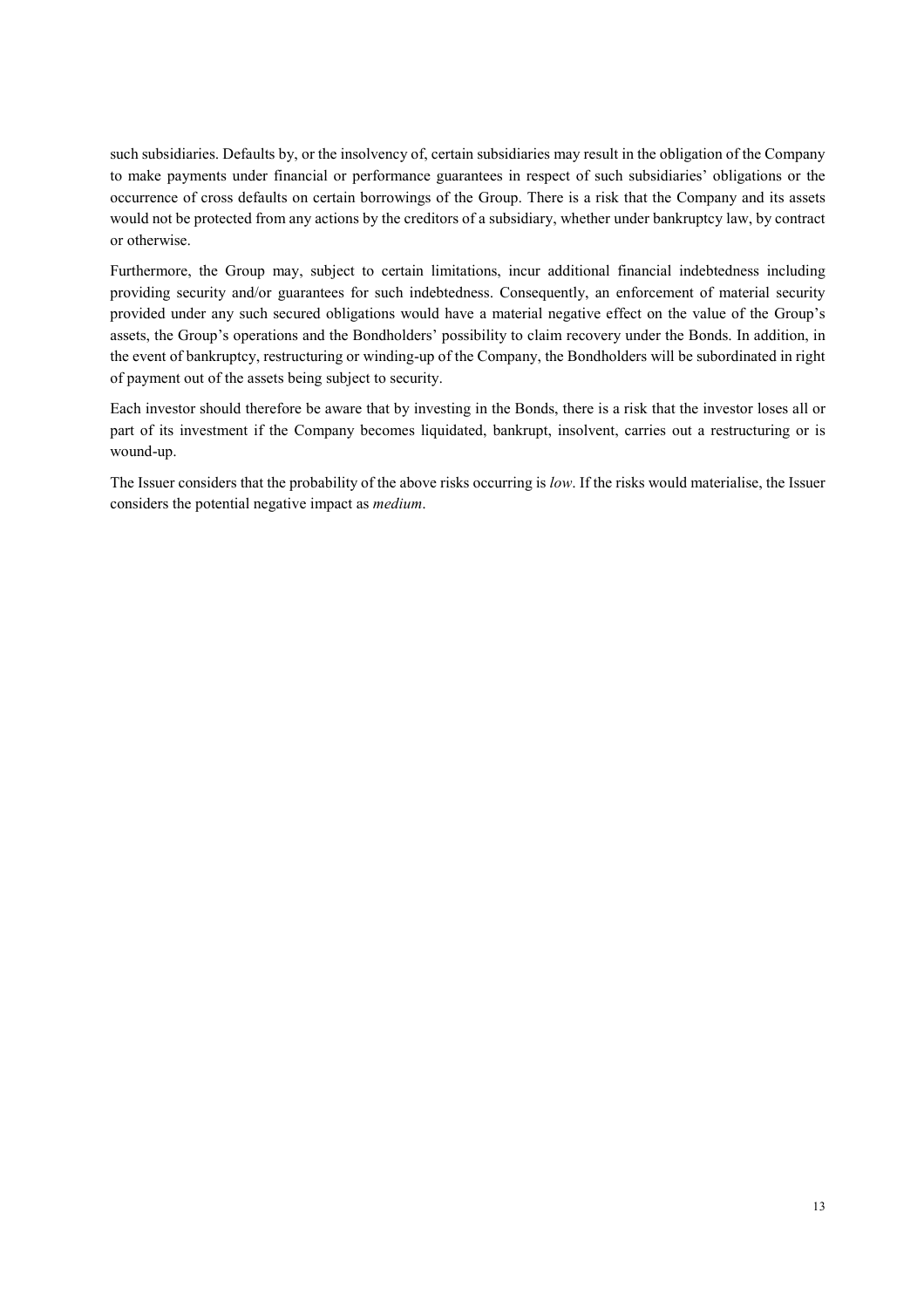## **THE BONDS IN BRIEF**

This section contains a general and broad description of the Bonds. It does not claim to be comprehensive or cover all details of the Bonds. Potential investors should therefore carefully consider this Prospectus as a whole, including the documents incorporated by reference, and the full Terms and Conditions for the Bonds included under Section "*Terms and Conditions for the Bonds*", before a decision is made to invest in the Bonds.

Concepts and terms defined in Section "*Terms and Conditions for the Bonds*" are used with the same meaning in this section unless otherwise is explicitly understood from the context or otherwise defined in this Prospectus

## **General**

|                                 | Orexo AB (publ), a public limited liability company incorporated under the<br>laws of Sweden with registration number 556500-0600.                                                                                                                                                                                                                                                                                                                           |
|---------------------------------|--------------------------------------------------------------------------------------------------------------------------------------------------------------------------------------------------------------------------------------------------------------------------------------------------------------------------------------------------------------------------------------------------------------------------------------------------------------|
| Resolutions, authorisations and | The Issuer's board of directors resolved to issue the Bonds on 27 January 2021.                                                                                                                                                                                                                                                                                                                                                                              |
| The Bonds offered               | SEK 500,000,000 senior unsecured callable floating rate bonds due<br>11 February 2025. The Issuer may at one or more occasions after the Issue Date<br>issue Subsequent Bonds under the same Terms and Conditions until the total<br>amount under such issue together with the Bonds equals 1,000,000,000. The<br>Prospectus is valid for the Bonds that have been issued as at the date of this<br>Prospectus, being Bonds in an amount of SEK 500,000,000. |
| Nature of the Bonds             | The Bonds constitute debt instruments (Sw. skuldförbindelser), each of the type<br>set forth in Chapter 1 Section 3 of the Central Securities Depositories and<br>Instruments Accounts Act (Sw. lag (1998:1479)<br>Financial<br>om<br>värdepapperscentraler och kontoföring av finansiella instrument).                                                                                                                                                      |
| Number of Bonds                 | As of the date of this Prospectus, 400 Bonds have been issued. A maximum of<br>800 Bonds may be issued under the Terms and Conditions.                                                                                                                                                                                                                                                                                                                       |
|                                 | SE0015193958                                                                                                                                                                                                                                                                                                                                                                                                                                                 |
|                                 | 11 February 2021.                                                                                                                                                                                                                                                                                                                                                                                                                                            |
|                                 | All Bonds issued on the Issue Date have been issued at an issue price of 100.00<br>per cent. of the Nominal Amount.                                                                                                                                                                                                                                                                                                                                          |
|                                 | Interest on the Bonds is paid at a rate equal to the sum of $(a)$ three $(3)$ months<br>STIBOR, plus (b) 375 basis points per annum. Interest will accrue from, but<br>excluding, the Issue Date. The determination of STIBOR is described under the<br>definition "STIBOR" in the Terms and Conditions.                                                                                                                                                     |
| Use of benchmark                | Interest payable for the Bonds issued under the Terms and Conditions is<br>calculated by reference to STIBOR. As of the date of this Prospectus, the<br>administrator (being Swedish Financial Benchmark Facility) does not appear<br>in the register of administrators and benchmarks maintained by ESMA pursuant<br>to Article 36 of the regulation (EU) 2016/1011 (the Benchmark Regulation).                                                             |
| Interest Payment Dates          | Quarterly in arrears on 11 February, 11 May, 11 August and 11 November each<br>year (with the first Interest Payment Date being on 11 May 2021 and the last<br>Interest Payment Date being the Final Redemption Date, 11 February 2025).<br>Interest will accrue from, but excluding, the Issue Date or any Interest Payment                                                                                                                                 |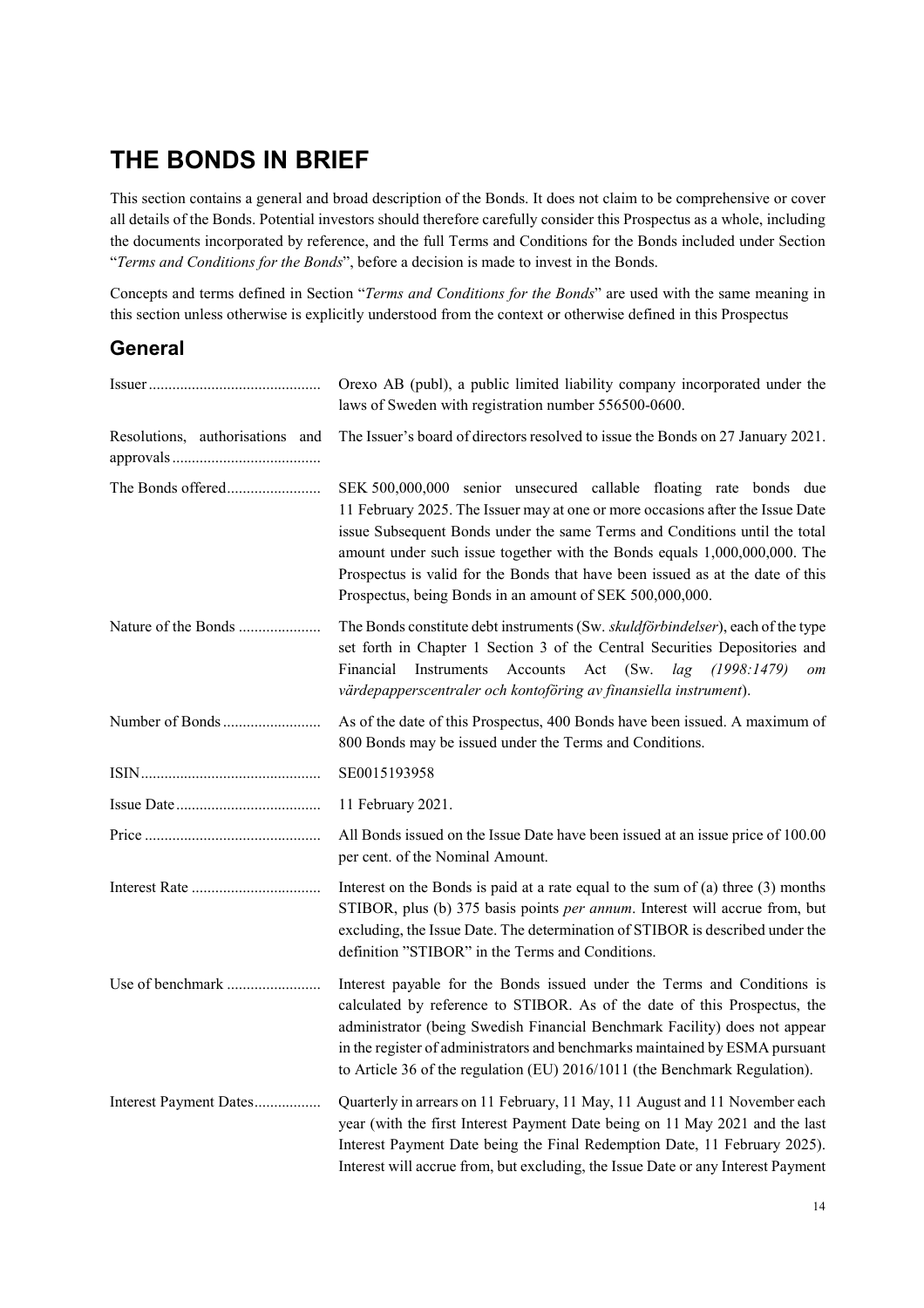Date and ending on (and including) the next succeeding Interest Payment Date (or a shorter period if relevant). Final Redemption Date ................ 11 February 2025. Nominal Amount .......................... The initial nominal amount of each Bond is SEK 1,250,000 and the minimum permissible investment upon issuance of the Bonds was SEK 1,250,000. Denomination ............................... The Bonds are denominated in SEK. Status of the Bonds ...................... The Bonds constitute direct, general, unconditional, unsubordinated and unsecured obligations of the Issuer and shall at all times rank at least *pari passu* with all direct, general, unconditional, unsubordinated and unsecured obligations of the Issuer (except for obligations mandatorily preferred by regulation applying to companies generally) and without any preference among them. Use of Proceeds ............................ The net proceeds from the Bonds are have been applied towards repayment in full of the Issuer's maximum SEK 500,000,000 senior unsecured callable floating rate bonds 2017/2021 with ISIN SE00104944504. Residual amounts shall be used for general corporate purposes and acquisitions. **Call Option** Call Option ................................... The Issuer may redeem all, but not only some, of the Bonds in full on any Business Day before the Final Redemption Date (being 11 February 2025). Each Bond shall be redeemed at the applicable Call Option Amount together with accrued but unpaid Interest, in accordance with Clause 10.3 (*Early voluntary total redemption by the Issuer (call option)*) of the Terms and Conditions. **Put Option** Put Option .................................... Upon a Change of Control, a De-listing or a Listing Failure occurring, each Bondholder shall have the right to request that all, or only some, of its Bonds are repurchased (whereby the Issuer shall have the obligation to repurchase such Bonds) at a price per Bond equal to 101.00 per cent. of the Nominal Amount together with accrued but unpaid Interest during a period of thirty (30) calendar days following a notice from the Issuer of the relevant event, as further set out in Clause 10.4 (*Mandatory repurchase due to a Change of Control, Delisting or Listing Failure (put option))*) of the Terms and Conditions. Change of Control Event .............. Means the occurrence of an event or series of events whereby one or more Persons (other than Novo Holding A/S (reg. no. 24257630)) acting together, acquire control over the Issuer and where "control" means (a) acquiring or controlling, directly or indirectly, more than fifty (50.00) per cent. of the voting shares of the Issuer, or (b) the right to, directly or indirectly, appoint or remove the whole or a majority of the directors of the board of directors of the Issuer. De-listing ...................................... means each of the following: (a) the Issuer's shares are not listed and admitted to trading on Nasdaq Stockholm or any other Regulated Market, or trading of the Issuer's shares on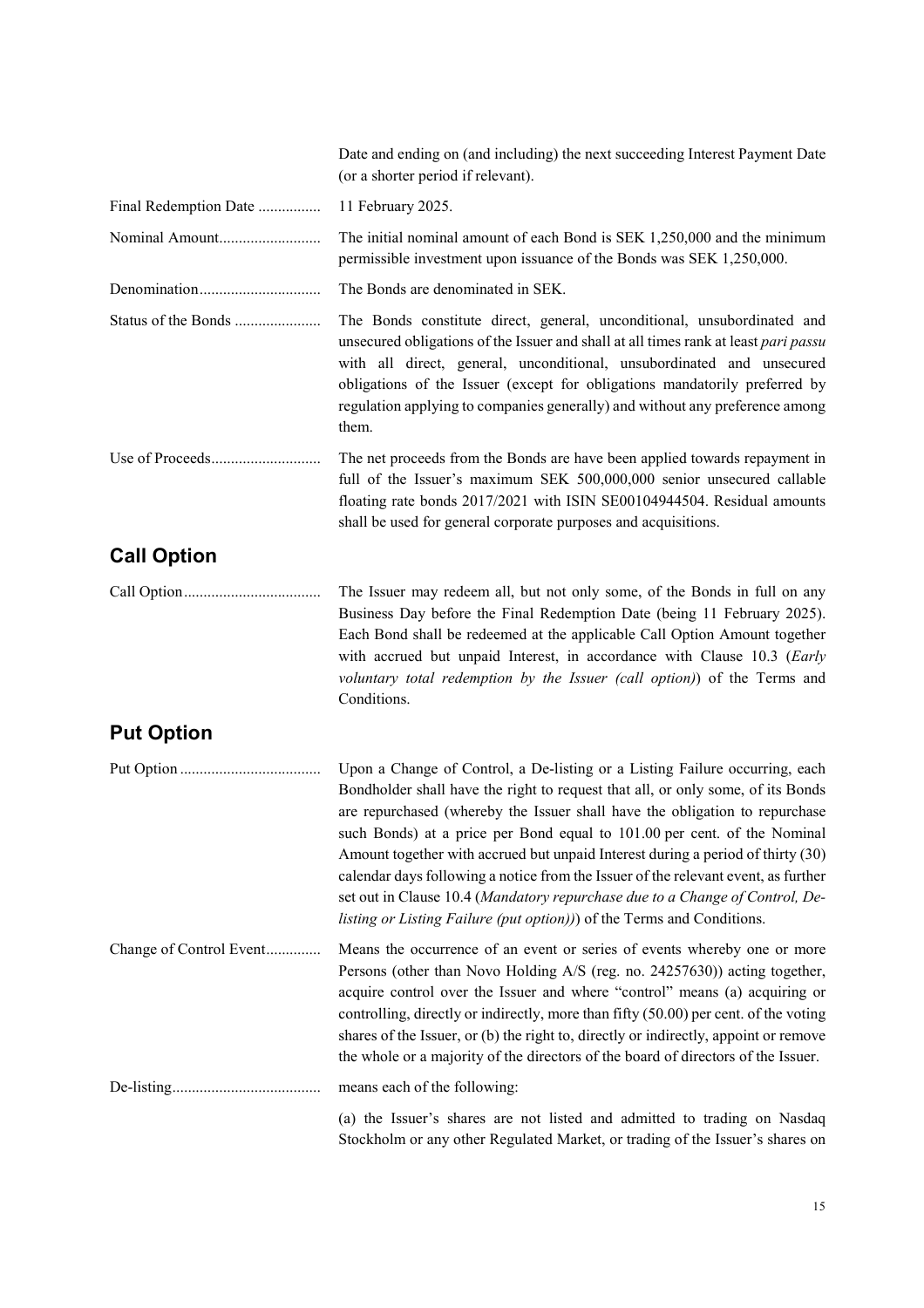|                       | any of the aforementioned stock exchanges is suspended for a period of fifteen<br>(15) consecutive Business Days; or                                                                                                                                                                                                                                                                                                                                                                                                                                                                                                                                                                                                                                                                                                                                                                                                                                                                                                                                                                                                                                                                                                                                                                                                                                                                                                                     |
|-----------------------|------------------------------------------------------------------------------------------------------------------------------------------------------------------------------------------------------------------------------------------------------------------------------------------------------------------------------------------------------------------------------------------------------------------------------------------------------------------------------------------------------------------------------------------------------------------------------------------------------------------------------------------------------------------------------------------------------------------------------------------------------------------------------------------------------------------------------------------------------------------------------------------------------------------------------------------------------------------------------------------------------------------------------------------------------------------------------------------------------------------------------------------------------------------------------------------------------------------------------------------------------------------------------------------------------------------------------------------------------------------------------------------------------------------------------------------|
|                       | (b) once the Bonds are admitted to trading on the corporate bond list of Nasdaq<br>Stockholm or any other Regulated Market, that the Bonds are no longer<br>admitted to trading or listed thereon (however, taking into account the rules and<br>regulations (as amended from time to time) of the relevant Regulated Market,<br>and the CSD preventing trading in the Bonds in close connection to the<br>redemption of the Bonds.                                                                                                                                                                                                                                                                                                                                                                                                                                                                                                                                                                                                                                                                                                                                                                                                                                                                                                                                                                                                      |
|                       | Means a situation where (a) the Initial Bonds have not been admitted to trading<br>on the corporate bond list of Nasdaq Stockholm or any other Regulated Market<br>within sixty (60) calendar days after the First Issue Date; or (b) any Subsequent<br>Bonds have not been admitted to trading on the relevant Regulated Market<br>within sixty (60) days after the relevant Issue Date.                                                                                                                                                                                                                                                                                                                                                                                                                                                                                                                                                                                                                                                                                                                                                                                                                                                                                                                                                                                                                                                |
| <b>Undertakings</b>   |                                                                                                                                                                                                                                                                                                                                                                                                                                                                                                                                                                                                                                                                                                                                                                                                                                                                                                                                                                                                                                                                                                                                                                                                                                                                                                                                                                                                                                          |
| Certain undertakings  | The Terms and Conditions contain a number of undertakings that restrict the<br>ability of the Issuer and other Group Companies, including, among others:                                                                                                                                                                                                                                                                                                                                                                                                                                                                                                                                                                                                                                                                                                                                                                                                                                                                                                                                                                                                                                                                                                                                                                                                                                                                                 |
|                       | restrictions on making certain distributions;<br>$\circ$<br>undertaking to have the Bonds admitted to trading within six (6) months<br>$\circ$<br>after a relevant Issue Date;<br>undertaking to at all times meet the Maintenance Test;<br>$\circ$<br>restrictions in relation to providing loans to other parties than any Group<br>$\circ$<br>Company.;<br>restrictions in relation to incurring any new Financial Indebtedness, or<br>$\circ$<br>maintaining or prolonging any existing Financial Indebtedness, save for<br>Permitted Debt;<br>restrictions on provide, prolong or renew any security over any of its<br>$\circ$<br>assets (present or future) to secure any Financial Indebtedness, save for<br>Permitted Security;<br>obligation to procure that during each calendar year, there shall be a<br>$\circ$<br>period of five consecutive calendar days during which the amount<br>outstanding under the Working Capital Facility shall be zero.<br>restrictions on disposals of assets;<br>$\circ$<br>restrictions on mergers and demergers;<br>$\circ$<br>restrictions on making any substantial changes to the general nature of the<br>$\circ$<br>business carried out by the Group; and<br>restrictions on dealings with related parties.<br>$\circ$<br>Each of these undertakings is subject to significant exceptions and<br>qualifications. See the Terms and Conditions of the Bonds for more<br>information. |
| <b>Miscellaneous</b>  |                                                                                                                                                                                                                                                                                                                                                                                                                                                                                                                                                                                                                                                                                                                                                                                                                                                                                                                                                                                                                                                                                                                                                                                                                                                                                                                                                                                                                                          |
| Transfer restrictions | The Bonds are freely transferable. Upon a transfer of Bonds, any rights and<br>obligations under the Terms and Conditions relating to such Bonds are                                                                                                                                                                                                                                                                                                                                                                                                                                                                                                                                                                                                                                                                                                                                                                                                                                                                                                                                                                                                                                                                                                                                                                                                                                                                                     |

automatically transferred to the transferee.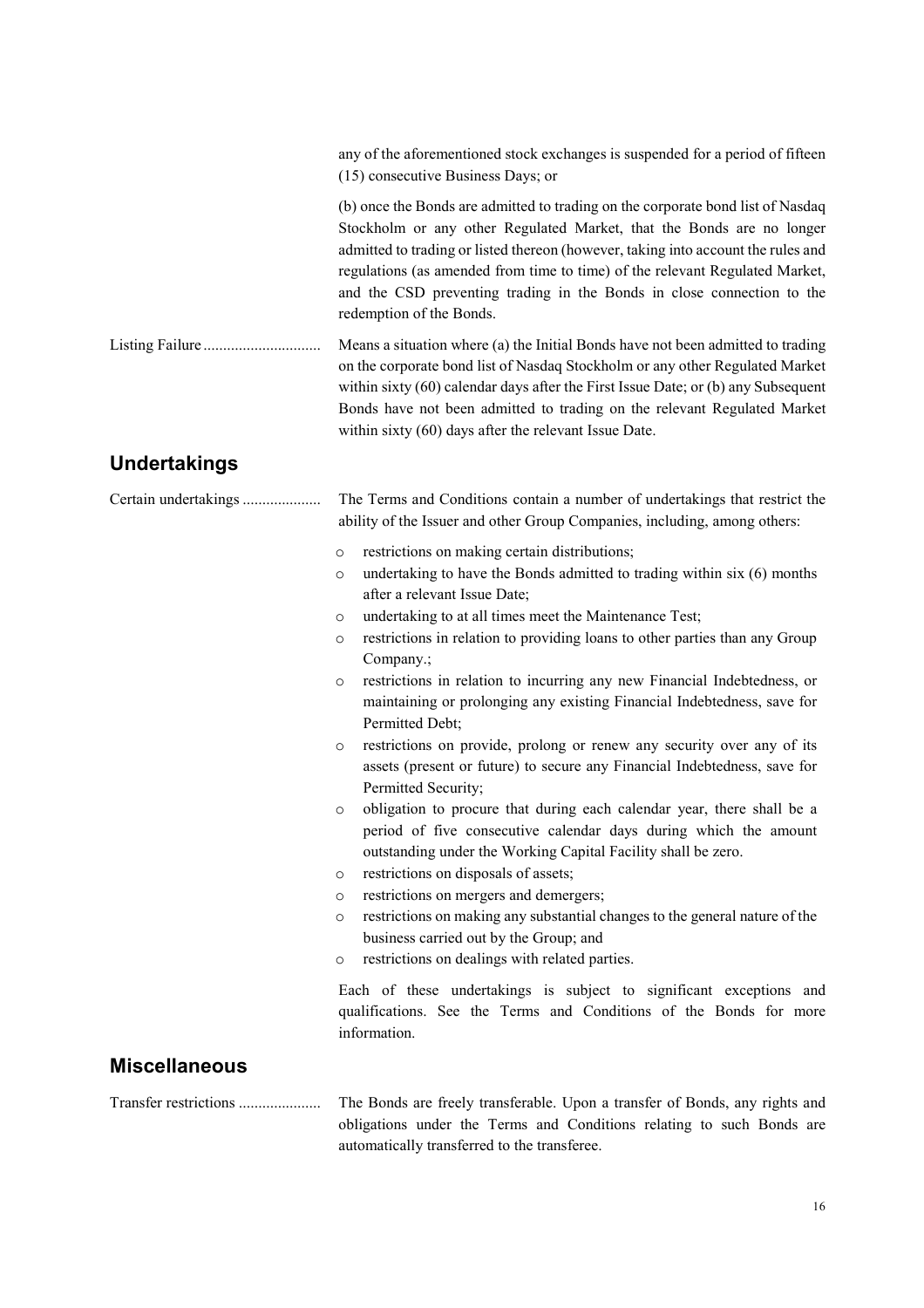|                         | No credit rating has been assigned to the Bonds.                                                                                                                                                                                                                                                                                                                                                                                                                                                                                                                                                              |
|-------------------------|---------------------------------------------------------------------------------------------------------------------------------------------------------------------------------------------------------------------------------------------------------------------------------------------------------------------------------------------------------------------------------------------------------------------------------------------------------------------------------------------------------------------------------------------------------------------------------------------------------------|
|                         | Application for admission to trading of the Bonds on the sustainable bond list<br>of Nasdaq Stockholm will be filed in connection with the SFSA's approval of<br>this Prospectus. The latest date for admitting the Bonds to trading on Nasdaq<br>Stockholm is on or about 19 March 2021. The total expenses of the admission<br>to trading of the Bonds are estimated to amount to approximately SEK 100,000.                                                                                                                                                                                                |
| Representation of the   | Nordic Trustee & Agency AB (publ), Swedish reg. no. 556882-1879, is acting<br>as Agent for the Bondholders in relation to the Bonds and any other matter<br>within its authority or duty in accordance with the Terms and Conditions.                                                                                                                                                                                                                                                                                                                                                                         |
|                         | By acquiring Bonds, each subsequent Bondholder confirms such appointment<br>and authorisation for the Agent to act on its behalf, on the terms, including<br>rights and obligations of the Agent, which is set out in the Terms and<br>Conditions for the Bonds. The Terms and Conditions for the Bonds are<br>incorporated in this Prospectus under the section "Terms and Conditions for<br>the Bonds" below, and are available at the Agent's office address,<br>Norrlandsgatan 23, SE-111 43 Stockholm, Sweden, during normal business<br>hours as well as at the Agent's website, www.nordictrustee.com. |
|                         | The Bonds are governed by Swedish law.                                                                                                                                                                                                                                                                                                                                                                                                                                                                                                                                                                        |
|                         | The right to receive repayment of the principal of the Bonds shall be time-<br>barred and become void ten (10) years from the relevant Redemption Date. The<br>right to receive payment of Interest (excluding any capitalised Interest) shall be<br>time-barred and become void 3 years from the relevant due date for payment.                                                                                                                                                                                                                                                                              |
| Clearing and settlement | The Bonds are connected to the account-based system of Euroclear Sweden<br>AB, Swedish reg. no. 556112-8074, P.O. Box 191, SE-101 23 Stockholm,<br>Sweden. This means that the Bonds are registered on behalf of the Bondholders<br>on a securities account (Sw. VP-konto). No physical Bonds have been or will<br>be issued. Payment of principal, interest will be made through Euroclear<br>Sweden AB's book-entry system.                                                                                                                                                                                 |
|                         | Investing in the Bonds involves substantial risks and prospective investors<br>should refer to Section "Risk Factors" for a discussion of certain factors that<br>they should carefully consider before deciding to invest in the Bonds.                                                                                                                                                                                                                                                                                                                                                                      |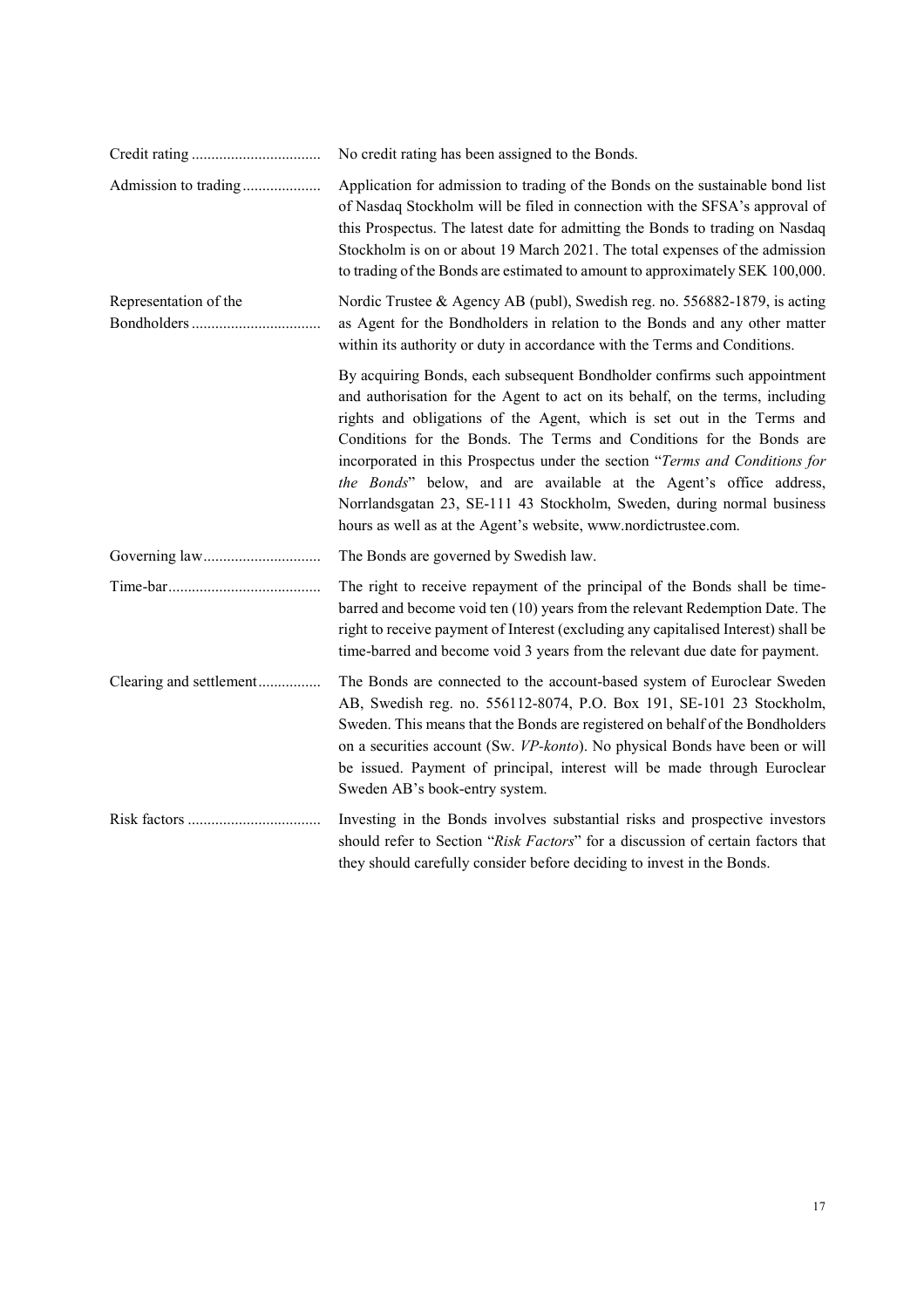## **DESCRIPTION OF THE ISSUER AND THE GROUP**

## **Overview of the Issuer**

Orexo AB (publ) was formed on 5 June 1973. The Company is a public limited liability company registered in Sweden and is governed by Swedish law including, but not limited to, the Swedish Companies Act and the Swedish Annual Accounts Act (Sw. *årsredovisningslagen (1995:1554)*).

| Legal form                    | Public limited liability company.                                                                                                                                                                                                                                         |  |
|-------------------------------|---------------------------------------------------------------------------------------------------------------------------------------------------------------------------------------------------------------------------------------------------------------------------|--|
| Corporate registration number | 556500-0600.                                                                                                                                                                                                                                                              |  |
| LEI-code                      | 549300LJ5CCWDPTK9Z08.                                                                                                                                                                                                                                                     |  |
| Incorporated                  | 18 November 1994.                                                                                                                                                                                                                                                         |  |
| Registered                    | November 1994 with the Swedish Companies<br>25<br>Registrations office (Sw. Bolagsverket).                                                                                                                                                                                |  |
| Head office                   | Municipality of Uppsala.                                                                                                                                                                                                                                                  |  |
| <i>Address</i>                | Box 303, SE-751 05, Uppsala, Sweden.                                                                                                                                                                                                                                      |  |
| <i>Visitors address</i>       | Rapsgatan 7E, Uppsala, SE-754 50, Sweden.                                                                                                                                                                                                                                 |  |
| Phone number                  | $+(46)(0)187808800.$                                                                                                                                                                                                                                                      |  |
| Website                       | www.orexo.se (the information provided at the Issuer's<br>website does not constitute part of this Prospectus unless<br>explicitly incorporated by reference).                                                                                                            |  |
| Commercial name               | Orexo. The name Orexo AB was registered on 15 May<br>2003.                                                                                                                                                                                                                |  |
| Operational objective         | The Company shall directly or indirectly, conduct research<br>and development, manufacturing, marketing and sale of<br>pharmaceutical products and diagnostic compounds, as well<br>as manage real and movable property and any other<br>activities compatible therewith. |  |

## **History and development**

Below is a brief description of the Company's and the Group's development, including significant business events.

| Year | Event                                                                                                                                                                                                                                                  |
|------|--------------------------------------------------------------------------------------------------------------------------------------------------------------------------------------------------------------------------------------------------------|
| 1995 | The Company is founded with a vision to develop improved pharmaceuticals, fulfilling unmet patient<br>needs. This is done by optimization of the properties of well-documented substances in combination<br>with innovative drug delivery technologies |
| 2000 | The Company's first own developed product Diabact® UBT, for diagnosing of the gastric ulcer<br>bacterium Helicobacter pylori, is approved in its first market.                                                                                         |
| 2003 | New owners contribute with financing and several development projects are started.                                                                                                                                                                     |
| 2005 | The Company's shares are listed on the Nasdaq Stockholm stock exchange                                                                                                                                                                                 |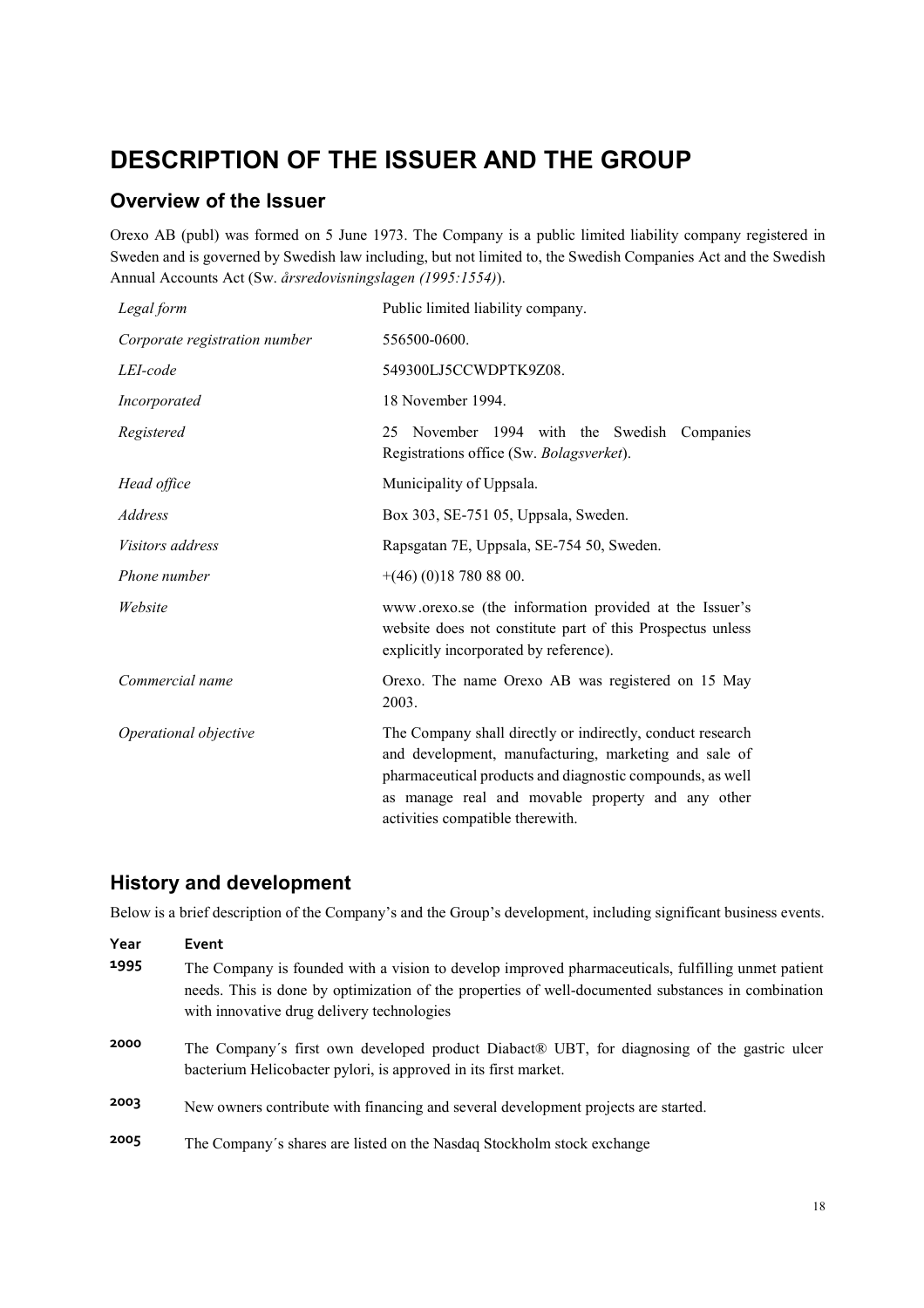| 2008 | The own developed product Abstral® ("Abstral"), for treatment of breakthrough cancer, is approved in<br>its first market.                                                                                                                                                                                                                                                                                    |
|------|--------------------------------------------------------------------------------------------------------------------------------------------------------------------------------------------------------------------------------------------------------------------------------------------------------------------------------------------------------------------------------------------------------------|
| 2009 | The Company's own developed product for insomnia is approved and is today commercialized by<br>Mylan on multiple markets.                                                                                                                                                                                                                                                                                    |
| 2010 | The Company issues new shares and Novo Holding A/S enters as the largest shareholder. The Board of<br>Directors reviews the strategy and creates a vision of establishing a commercial business in the US<br>based on the Company's proprietary products.                                                                                                                                                    |
| 2013 | A commercial subsidiary in the US is established and ZUBSOLV® ("Zubsolv"), for treatment of Opioid<br>Use Disorder, is launched in September 2013.                                                                                                                                                                                                                                                           |
| 2015 | The Company divests its subsidiary Kibion, which also includes the product Diabact® UBT.                                                                                                                                                                                                                                                                                                                     |
| 2016 | After three years in the US, the Company sells Zubsolv for more than SEK 480 million and more than<br>SEK 1 000 million gross in total, thereby reaching the first full year in history with profitability.                                                                                                                                                                                                  |
| 2018 | The Company wins a multiyear patent battle against the generic company Teva/Actavis securing patent<br>protection for Zubsolv in the US until 2032. The Company internalizes its sales force.                                                                                                                                                                                                                |
| 2019 | The Company enters a partnership with the German company GAIA AG ("GAIA"), a world leader<br>within digital therapeutics, with the aim to develop a digital therapy for treatment of opioid use disorder<br>worldwide. The partnership expands as the Company acquires the US rights for vorvida® ("vorvida"),<br>a scientifically proven digital therapy for alcohol misuse including alcohol use disorder. |
| 2020 | The digital portfolio continues to grow with a therapy for treatment of depression, deprexis®<br>("deprexis"), also developed by the Company's partner GAIA and with multiple clinical trials showing                                                                                                                                                                                                        |

## **Business and operations**

#### **General**

The Company is a specialty pharmaceutical company developing improved pharmaceuticals and digital therapies addressing unmet needs mainly within the space of addiction. The products are commercialized by the Company in the US or via partners worldwide. The company is headquartered in Uppsala, Sweden, where research and development activities are performed. The Group's total net revenues for the financial year 2020 amounted to SEK 159.2 million, and the number of employees was 138.

its efficacy. Zubsolv US gross sales since start reached USD 1 billion.

#### **Key markets, technology and product portfolio**

The main market today is the American market for buprenorphine/naloxone products, where the Company commercializes its lead product Zubsolv for treatment of opioid use disorder in its reporting segment US Pharma.

The Company's product portfolio comprises of traditional pharma products and digital therapies. In the traditional pharma segment, the ability to develop new improved products through a combination of well-known and well documented substances is to use innovative in-house drug delivery technologies and the Company develops innovative technologies for both oral, sublingual and intranasal drug formulations. The Company is particularly recognised for its drug-delivery technologies within sublingual drug administration enabling efficient absorption across the sublingual mucosa (under the tongue) thereby achieving improved efficiency compared with those of competitors. The digital therapies are developed together with GAIA and the technology is built on the artificial intelligence (AI) software broca® and simulates interaction between the patient and an empathetic physician or therapist.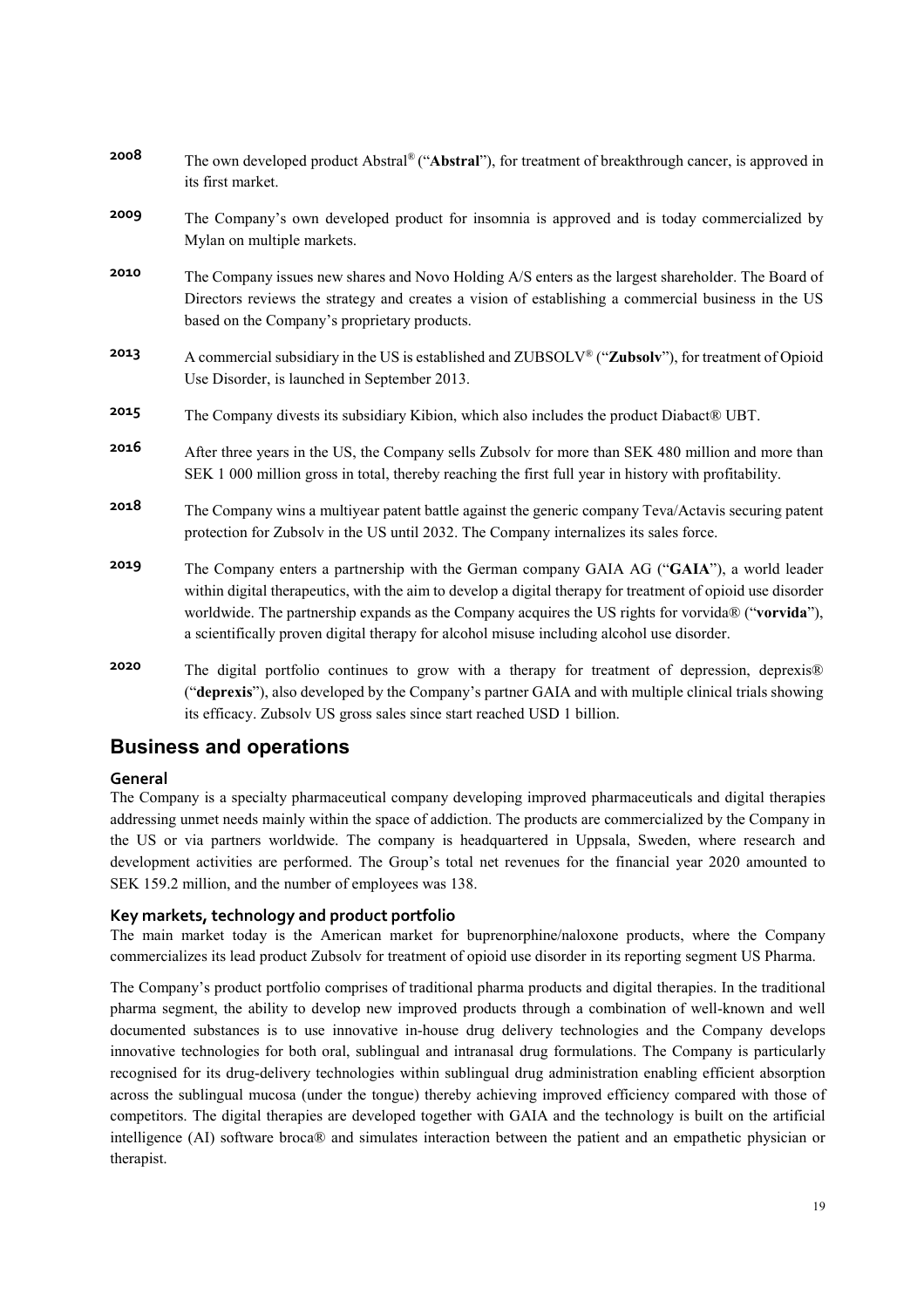The Group's products are developed to provide innovative solutions to address patient need within the Group's key therapeutic area, and as at the date of this Prospectus, the product portfolio comprises of:

- Zubsolv*®*, a sublingual buprenorphine/naloxone pharma product targeting opioid use disorder (see further below).
- Abstral<sup>®</sup>, is a rapidly disintegrating sublingual tablet for management of breakthrough cancer pain in patients already being treated with opioids. The product contains the pain-relieving substance fentanyl. It is commercialised by Kyowa Kirin.
- Edluar<sup>®</sup> ("**Edluar**"), for treatment of insomnia based on the Company's sublingual tablet technology and with the active substance zolpidem. It is commercialised by Mylan, worldwide.
- Deprexis<sup>®</sup>, digital therapy to manage symptoms of depression. It is in-licensed from GAIA and has been approved and launched in the US.
- Vorvida*®*, digital therapy for heavy alcohol use, incl. alcohol use disorder (AUD). It is in-licensed from GAIA and has been approved and launched in the US.
- Modia™ ("**Modia**"), a digital therapy for opioid use disorder (OUD). It is in-licensed from GAIA which is to be launched. The Company has global rights to the product.

#### **Research and development**

The Company has historically developed new products that are approved in markets all over the world, and devotes significant resources onwards research and development. The pipeline contains development projects with a primary therapeutic focus around addiction in all phases, from prevention to treatment.

In 2019, the Company expanded its research and development efforts outside traditional pharma products and into digital therapeutics. As of 31 December 2020, the Company had four pipeline projects within traditional pharma whereof two were in phase 1 and two in phase 2.<sup>6</sup>

## **Material agreements**

Neither the Issuer nor any other Group Company has entered into any material agreements that are not entered into in the ordinary course of its business, which could result in any Group Company being under an obligation or entitlement that is material to the Issuer's ability to meet its obligations to the holders of Bonds under the Terms and Conditions.

## **Overview of the Group**

 $\overline{\phantom{a}}$ 

The Company is the parent company of the Group consisting of the three wholly-owned subsidiaries Pharmacall AB, Biolipox AB and Orexo US Inc. The Company is responsible for the Group's head quarter functions, research and development, corporate development, global regulatory, supply chain and group business support, whereas the US subsidiary, Orexo US Inc., is responsible for the US commercialization of Zubsolv and possesses a full commercial infrastructure.

As the revenues of the Group to a large part are derived from the subsidiaries, the Company is dependent upon dividends from such subsidiaries in order to generate profit and cash flow and to meet its obligations under the Terms and Conditions.

## **Recent events particular to the Issuer**

Except for the issuance of the Bonds, there have been no recent events particular to the Issuer, which are to a material extent relevant to the evaluation of the Issuer's solvency.

As announced by way of press release on 5 February 2021, the Company has given notice to all holders of its maximum SEK 500,000,000 senior unsecured callable floating rate bonds 2017/2021 with ISIN SE0010494450 of

<sup>6</sup> The information is derived from the Group's unaudited financial statements for the financial period 1 January–31 December 2020, p. 12.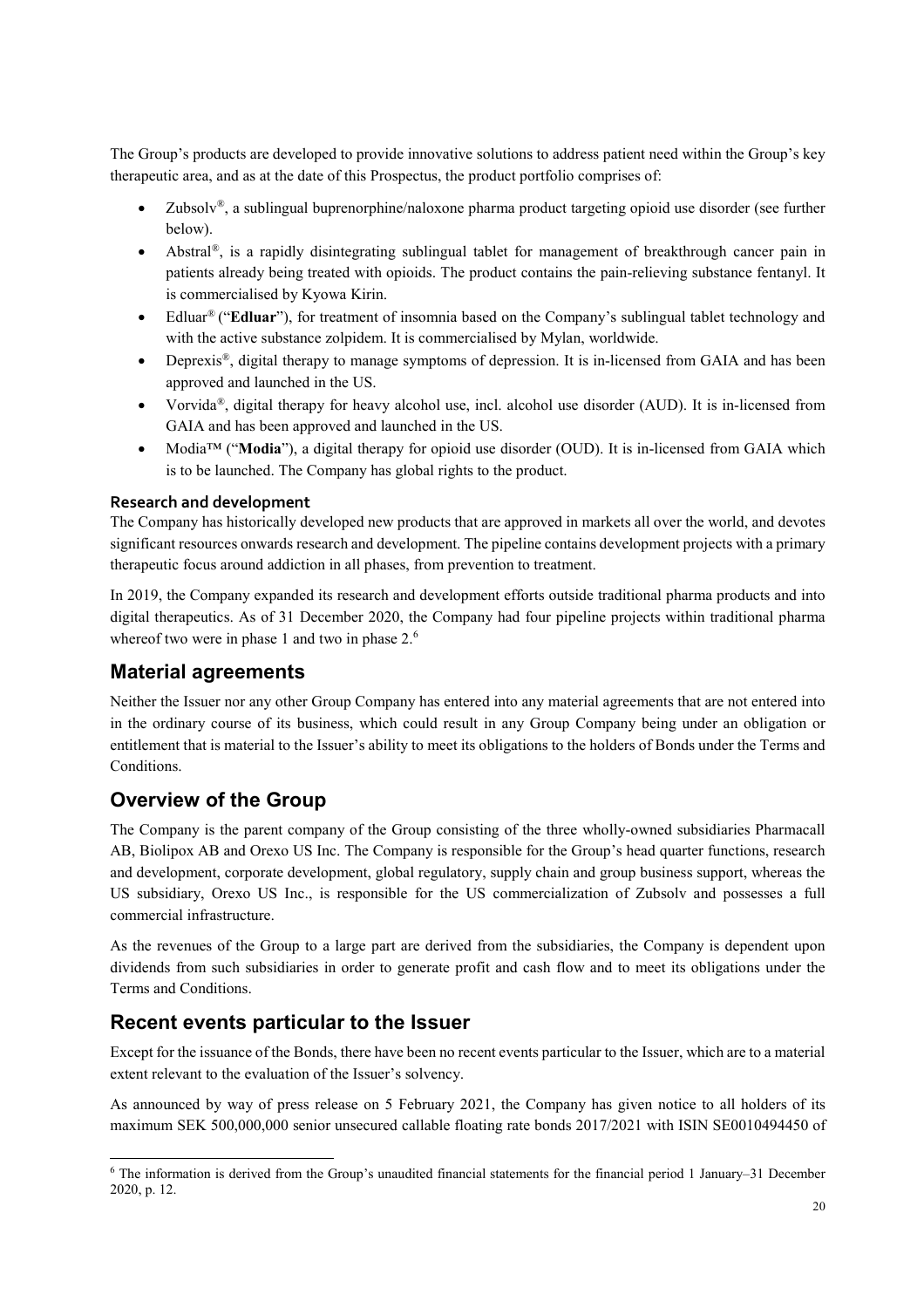early redemption of such bonds in full. The redemption price amounted to 101.50 percent of the total outstanding nominal amount plus accrued but unpaid interest.

### **Material adverse changes, significant changes and trend information**

Apart from as set out under the heading "*Governmental, legal or arbitration proceedings*" below, there has been no material adverse change in the prospects of the Issuer since the end of the financial period covered in its last audited financial report.

There have been no significant changes in the financial performance of the Group since the end of the last financial period for which financial information has been published to the date of this Prospectus and there have been no significant changes in the financial position of the Group which has occurred since the end of the last financial period for which the Group has published interim financial information.

There has been no trends, uncertainties, demands, commitments or events that are reasonably likely to have a material effect on the Issuer's prospects for the current financial year. However, the spread of the corona virus, is a great concern to the world and the future economic impact of the virus is difficult to estimate due to the high degree of uncertainty surrounding the current situation. It cannot be ruled out that it may have a material effect on the Group.

## **Governmental, legal or arbitration proceedings**

On 14 July, 2020, the Group's US subsidiary received subpoenas for the purpose of enabling US authorities to obtain certain information in relation to sales and marketing of Zubsolv and other buprenorphine products. The Company has no knowledge of the background to the requests and is collaborating with the US authorities to ensure they receive the necessary information and to understand the scope of the investigations.7

As announced by way of press release on 10 August 2020, the Company received a "paragraph IV" patent certification notice from Sun Pharmaceutical Industries Limited ("**Sun**"). The letter advised the Company of Sun's filing of an Abbreviated New Drug Application ("**ANDA**") with the US Food and Drug Administration (FDA) seeking approval of generic versions of Zubsolv before the expiration of the Company's listed patents listed in the Orange Book. As a respons to above notice the Company, filed a patent infringement action on 13 September 2020 in the US District Court for the District of New Jersey, against Sun. The filing statutorily precludes FDA from approving Sun's ANDA for 30 months, or until a district court decision finds the patents to be invalid or not infringed, whichever occurs first.

Apart from the above, the Group has not been party to any governmental, legal or arbitration proceedings (including any such proceedings which are pending or threatened of which the Issuer is aware) during the previous twelve (12) months from the date of this Prospectus, which may have, or have had in the recent past, significant effects on the Issuer's and/or the Group's financial position or profitability.

## **Credit rating**

 $\overline{\phantom{a}}$ 

No credit rating has been assigned to the Issuer.

 $\frac{7}{1}$  The information is derived from the Group's unaudited financial statements for the financial period 1 January–31 December 2020, p. 21.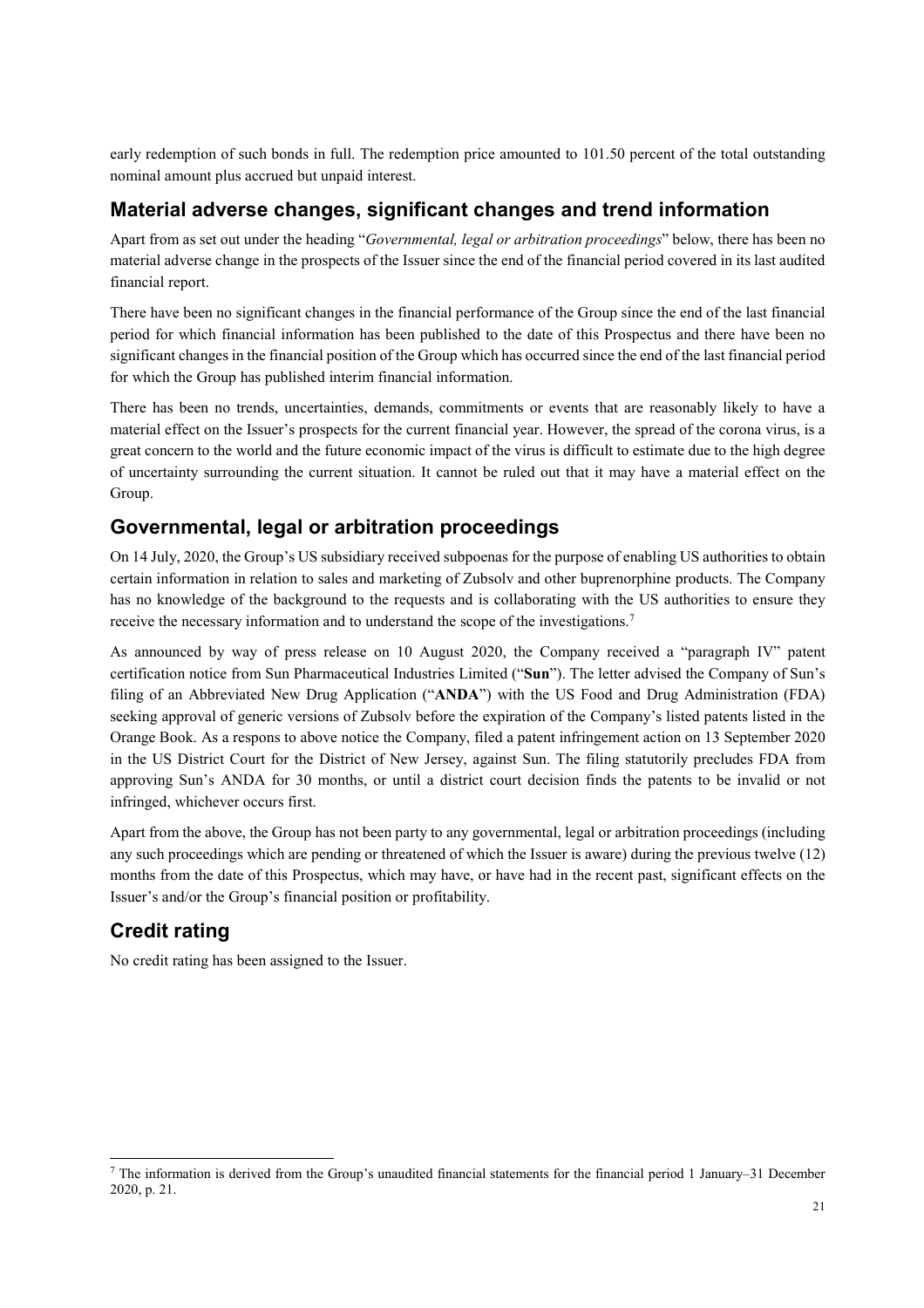## **OWNERSHIP STRUCTURE**

## **Ownership structure**

According to its articles of association, the Company's share capital shall be no less than SEK 5,000,000 and not more than SEK 20,000,000 divided into no less than 12,500,000 shares and not more than 50,000,000 shares. The Company may issue ordinary shares entitling the holder to one (1) vote and class C shares, entitling the holder to one tenth (1/10) of a vote. The Company's current share capital amounts to SEK 14,221,443.599290 divided among 34,710,639 ordinary shares. As at the date of this Prospectus, no shares of class C are outstanding. The shares are denominated in SEK.

The Company's ordinary shares are publicly traded on Nasdaq Stockholm since 2005 under the short name ORX, with ISIN SE0000736415. In order to facilitate trade in the US the Company's has American Depositary Receipts (ADR), under the symbol ORXOY, listed on the OTCQX market since 13 November 2013, of the OTC Markets Group Inc., which is a market for over-the-counter securities in the U.S. Such listing has been made and the ADRs are listed as ORXOY. An ADR security are traded in American dollar (USD

The largest shareholders of the Company are set out in the table below. As of 31 January, the 15 largest shareholders together hold 64.1 per cent. of the shares in the Issuer.

| <b>Shareholders</b>                         | Number of shares <sup>8</sup> | Share capital and votes (%) |
|---------------------------------------------|-------------------------------|-----------------------------|
| Novo Holdings A/S                           | 9,643,184                     | 27.8                        |
| HealthCap                                   | 3,556,334                     | 10.2                        |
| Avanza Pension                              | 2,275,264                     | 6.6                         |
| Arbejdsmarkedets Tillægspension (ATP)       | 2,040,633                     | 5.9                         |
| Anders Walldov                              | 1,600,000                     | 4.6                         |
| Lancelot Asset Management AB                | 608,336                       | 1.8                         |
| Orexo AB                                    | 415,766                       | 1.2                         |
| Evli Funds                                  | 359,552                       | 1.0                         |
| Nordnet Pension Insurance                   | 332,445                       | 1.0                         |
| Swedbank Insurance                          | 330,068                       | 1.0                         |
| Thomas Lundqvist                            | 254,567                       | 0.7                         |
| Kungl. Vetenskapsakademien (KVA)            | 220,000                       | 0.6                         |
| <b>SEB Funds</b>                            | 212.545                       | 0.6                         |
| Handelsbanken Funds                         | 206,518                       | 0.6                         |
| Huber, Reuss & Kollegen Vermögensverwaltung | 200,000                       | 0.6                         |
| <b>Others</b>                               | 12,455,427                    | 35.9                        |
| <b>Total</b>                                | 34,710,639                    | 100.0                       |

The Company's corporate governance is based on applicable laws, rules and recommendations such as the Swedish Code of Corporate Governance (Sw. *svensk kod för bolagsstyrning*) (the "**Code**"), its articles of association and internal regulations and guidelines. To ensure that the control over the Company is not abused, the Company complies with the Swedish Companies Act and the Code.

## **Shareholders' agreements**

 $\overline{\phantom{a}}$ 

As far as the Issuer is aware, there are no shareholders' agreements or other agreements which could result in a change of control of the Issuer.

<sup>8</sup> Holdings as of 31 January 2021. Data source: Monitor by Modular Finance AB. Compiled and processed data from Euroclear, Morningstar and the Swedish Supervisory Authority, among others (please refer to www.orexo.com/investors/the-share/).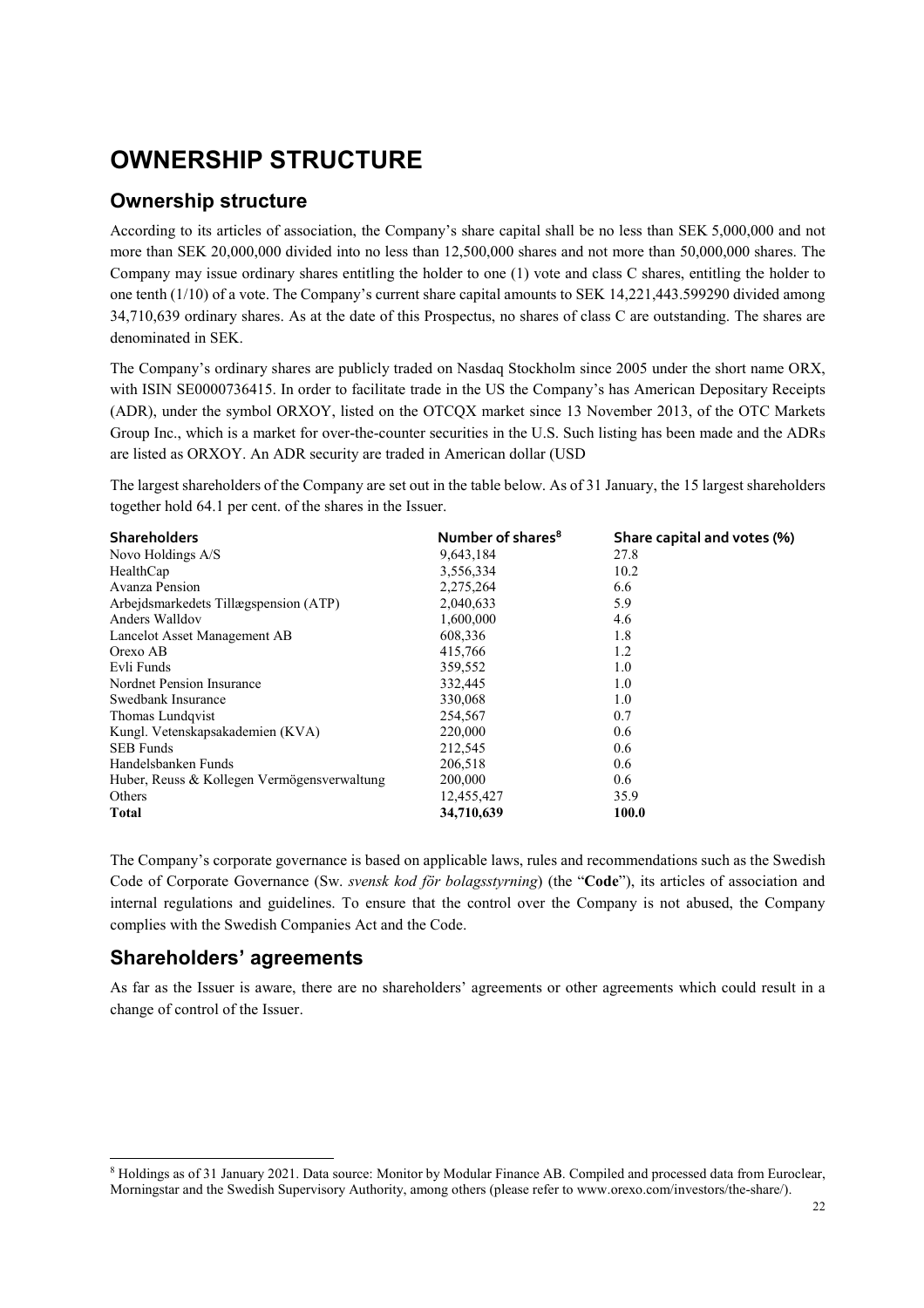## **THE BOARD OF DIRECTORS, EXECUTIVE MANAGEMENT AND AUDITORS**

## **General**

The division of duties between the board of directors and the CEO follows Swedish law and is set out in the rules of procedure for the board of directors and instructions for the CEO. The CEO and the CFO are responsible for the Issuer's ongoing management and operations, reports to the board of directors and are required to manage the operations in accordance with the board of directors' guidelines and instructions as well as provide the board with decision-aiding materials. The board of directors of the Company currently consists of eight members.

The business address for all members of the board of directors and the senior management is the registered business address of the company: Orexo AB (publ), Box 303, SE-751 05, Uppsala, Sweden. The board of directors of the Company currently consists of eight members. Information on the members of the board of directors and the senior management, including significant assignments outside the Company which are relevant for the Company, is set forth below.

## **Board of directors**

| Overview            |              |                             |
|---------------------|--------------|-----------------------------|
| <b>Name</b>         | Position     | Shareholdings <sup>1)</sup> |
| James Noble         | Chairman     |                             |
| Staffan Lindstrand  | Board member | 881                         |
| Charlotte Hansson   | Board member |                             |
| Henrik Kjaer Hansen | Board member | $\theta$                    |
| David Colpman       | Board member | 2,636                       |
| Kirsten Detrick     | Board member | $\left( 0 \right)$          |
| Mary Pat Christie   | Board member | $\theta$                    |
| Fred Wilkinson      | Board member | $\theta$                    |

<sup>1)</sup> Shareholdings as of 31 December 2020.

#### **Members**

*James Noble:* Born 1959 and of British nationality. Chairman of the Board of Directors since 2020. Current assignments outside the Group include Board member of Adaptimmune since 2019, Board member and Deputy Chairman of GW Pharmaceuticals since 2007.

*Staffan Lindstrand:* Born 1962 and of Swedish nationality. Board member since 2002. Current assignments outside the Group include Partner of HealthCap since 1997, Board member of HealthCap AB, PulmonX Inc., Doctrin AB and The Swedish Association of Exchange-listed Companies.

*Charlotte Hansson:* Born 1969 of Swedish nationality. Board member since 2020. Current assignments outside the Group include CFO at Systembolaget AB, since 2015.

*Henrik Kjaer Hansen*: Born 1976 and of Danish nationality. Board member since 2018. Current assignments outside the Group include Senior Director, Principal Investments, Novo Holdings A/S. Board member of Xellia Pharmaceutical.

*David Colpman:* Born 1961 and of British nationality. Board member since 2015. Current assignments outside the Group include Director of Colpman Consulting Ltd since 2014. Member of the Royal Pharmaceutical Society. Board member of HRA Pharma and Forendo Pharma Ltd.

*Kirsten Detrick*: Born 1965 and of American nationality. Board member since 2016. Current assignments outside the Group include Managing Director at Takeda Austria GmbH and Takeda Osteuropa Holding GmbH since July, 2016.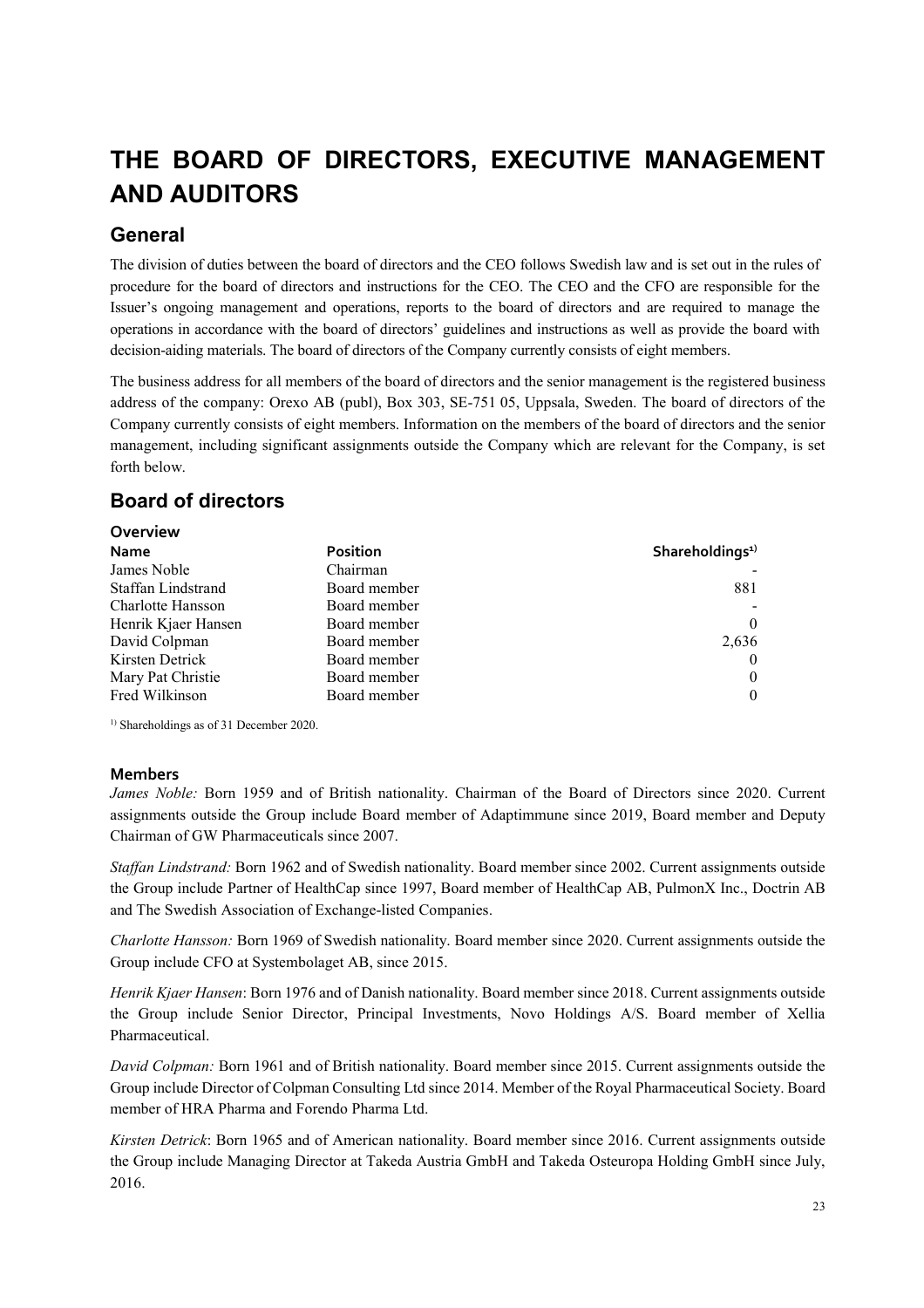*Mary Pat Christie:* Born 1963 and of American nationality. Board member since 2019. Current assignments outside the Group include Board member of Hackensack Meridian Health's Carrier Clinic and Restaurant Technologies.

*Fred Wilkinson:* Born 1954 and of American nationality. Board member since 2019. Current assignments outside the Group include board member of Alter Pharma Group.

**Number of stock** 

### **Executive management**

#### **Overview**

| <b>Name</b>      | <b>Position</b>                  | Numbers of shares <sup>1)</sup> | options/share awards<br>entitling to shares <sup>1)</sup> |
|------------------|----------------------------------|---------------------------------|-----------------------------------------------------------|
| Nikolaj Sørensen | President and CEO                | 72,665                          | 354,483                                                   |
| Robert A. DeLuca | President Orexo US Inc.          | 8,568                           | 181,448                                                   |
| Johannes Doll    | EVP and Chief Commercial Officer | 43,970                          | 78.216                                                    |
| Dennis Urbaniak  | <b>EVP</b> Digital Therapeutics  | 6,000                           | 33,400                                                    |
| Michael Sumner   | Chief Medical Officer            | 21,805                          | 103,942                                                   |
| Joseph DeFeo     | EVP and Chief Financial Officer  | 3,639                           | 82,054                                                    |
| Cecilia Coupland | VP and Head of Operations        | 2,132                           | 43,996                                                    |
| Robert Rönn      | VP and Head of R&D               | 1,741                           | 45,896                                                    |

<sup>1)</sup> Holdings as of 31 December 2020.

#### **Members**

*Nikolaj Sørensen*: Born 1972. Chief Executive Officer since February 2013, employed since 2011. Current assignments outside the Group include Member of the Board, Bioservo Technologies AB.

*Robert A. DeLuca*: Born 1961. President of Orexo US Inc. since 2013. Current assignments outside the Group include Member of the St. John's College of Pharmacy Dean's Advisory Board, American Society of Addiction Medicine, Academy of Managed Care Pharmacy and the American and New Jersey Pharmacists Associations.

*Johannes Doll*: Born 1981. EVP and CCO since October 2019, employed since 2016. There are no current assignments outside the Group.

*Dennis Urbaniak*: Born 1969. EVP Digital Therapeutics since December 2019. Current assignments outside the Group include Member of HIMSS (Healthcare Information and Management Systems Society).

*Michael Sumner*: Born 1965. Chief Medical Officer since 2013. Current assignments outside the Group include Scientific Advisory Board FirstString Research Inc.

*Joseph DeFeo*: Born 1961. EVP and Chief Financial Officer since November 2018. There are no current assignments outside the Group.

*Cecilia Coupland*: Born 1976. VP and Head of Operations since January 2019, There are no current assignments outside the Group.

*Robert Rönn*: Born 1976. VP and Head of R&D since. There are no current assignments outside the Group.

### **Conflicts of interests within administrative, management and control bodies**

None of the members of the board of directors or the executive management of the Issuer has a private interest that may be in conflict with the interests of the Issuer. However and as described above, certain members of the board of directors or the executive management of the Issuer have financial interests in the Issuer as a consequence of their holdings of shares in the Issuer. Notwithstanding the above, it cannot be excluded that other conflicts of interest may arise in the future between companies, in which members of the board of directors or the executive management of the Issuer have duties, and the Issuer.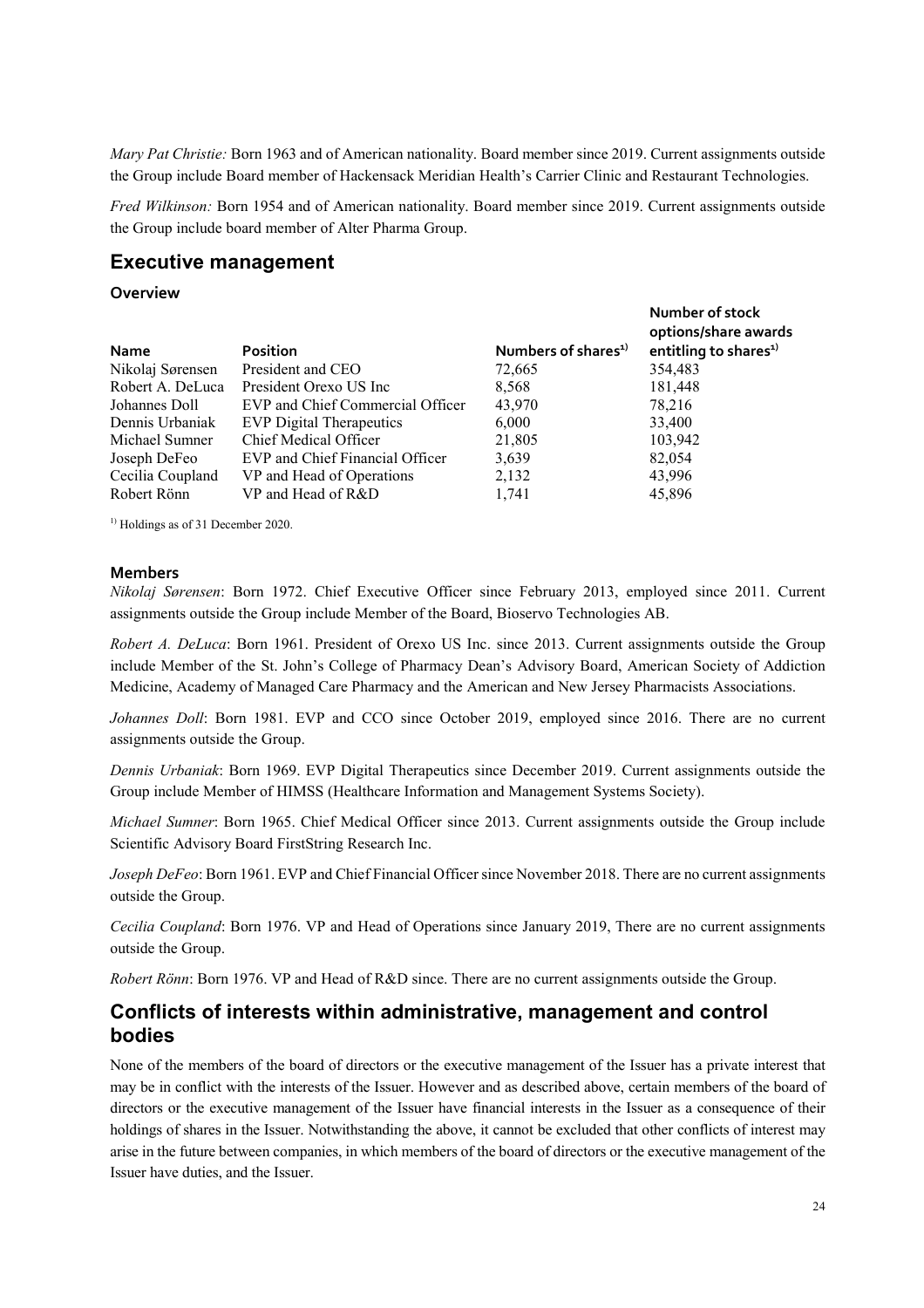## **Auditor**

Ernst & Young Aktiebolag (reg. no. 556053-5873), with Björn Ohlsson as the auditor in charge, has been the Company's auditor for the period covered by the historical financial information incorporated into this Prospectus by reference. Björn Ohlsson is a member of FAR. The business address to the Company's auditor is Box 7850, SE-103 99 Stockholm, Sweden.

Unless otherwise explicitly stated, no information contained in this Prospectus has been audited or reviewed by the Company's auditors.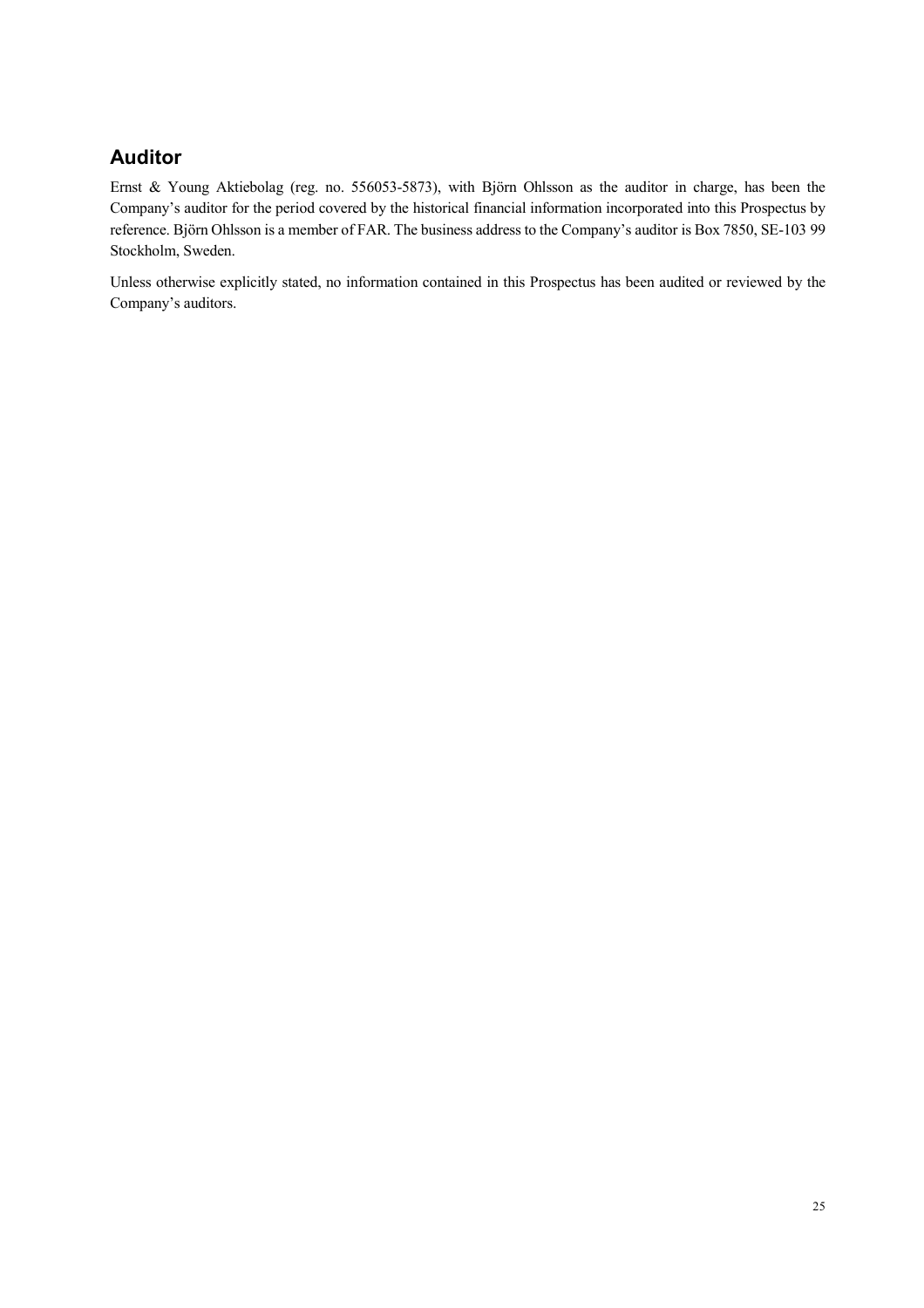## **SUPPLEMENTARY INFORMATION**

## **Information about the Prospectus**

This Prospectus has been approved by the Swedish Financial Supervisory Authority (the "**SFSA**") as competent authority under Regulation (EU) 2017/1129. The SFSA only approves this Prospectus as meeting the standards of completeness, comprehensibility and consistency imposed by Regulation (EU) 2017/1129. The SFSA's approval should not be considered as an endorsement of the Issuer that is the subject of this Prospectus, nor should it be considered as an endorsement of the quality of the securities that are the subject of this Prospectus. Investors should make their own assessment as to the suitability of investing in the Bonds.

## **Authorisations and responsibility**

The Issuer has obtained all necessary resolutions, authorisations and approvals required in conjunction with the issuance of the Bonds and the performance of its obligations relating thereto. The issuance of the Bonds on 11 February 2021 was resolved upon by the board of directors of the Issuer on 27 January 2021.

The board of directors of the Issuer is responsible for the information contained in the Prospectus. The board of directors of the Issuer declares that, to the best of its knowledge, the information contained in the Prospectus is in accordance with the facts and the Prospectus makes no omission likely to affect its import. The board of directors of the Issuer is responsible for the information given in the Prospectus only under the conditions and to the extent set forth in Swedish law.

## **Information from third parties**

Any information in this Prospectus which has been sourced form a third party has been accurately reproduced and, as for as the Issuer is aware and is able to ascertain from information published by that third party, no facts have been omitted which would render the reproduced information inaccurate or misleading.

## **Interest of natural and legal persons involved in the bond issue**

ABG Sundal Collier ASA and its affiliates have engaged in, and may in the future engage in, investment banking and/or commercial banking or other services for the Issuer and the Group in the ordinary course of business. Accordingly, conflicts of interest may exist or may arise as a result of ABG Sundal Collier ASA and/or its affiliates having previously engaged, or engaging in future, in transactions with other parties, having multiple roles or carrying out other transactions for third parties with conflicting interests.

## **Documents available for inspection**

Copies of the following documents are available at the Issuer's head office in paper format during the validity period of this Prospectus and also available in electronic format at the Issuer's website, www.orexo.se.

- o The Issuer's articles of association.
- o The Issuer's certificate of registration.
- o The Group's consolidated audited annual report for the financial year ended 31 December 2019, including the applicable audit report.
- o The Group's consolidated audited annual report for the financial year ended 31 December 2018, including the applicable audit report.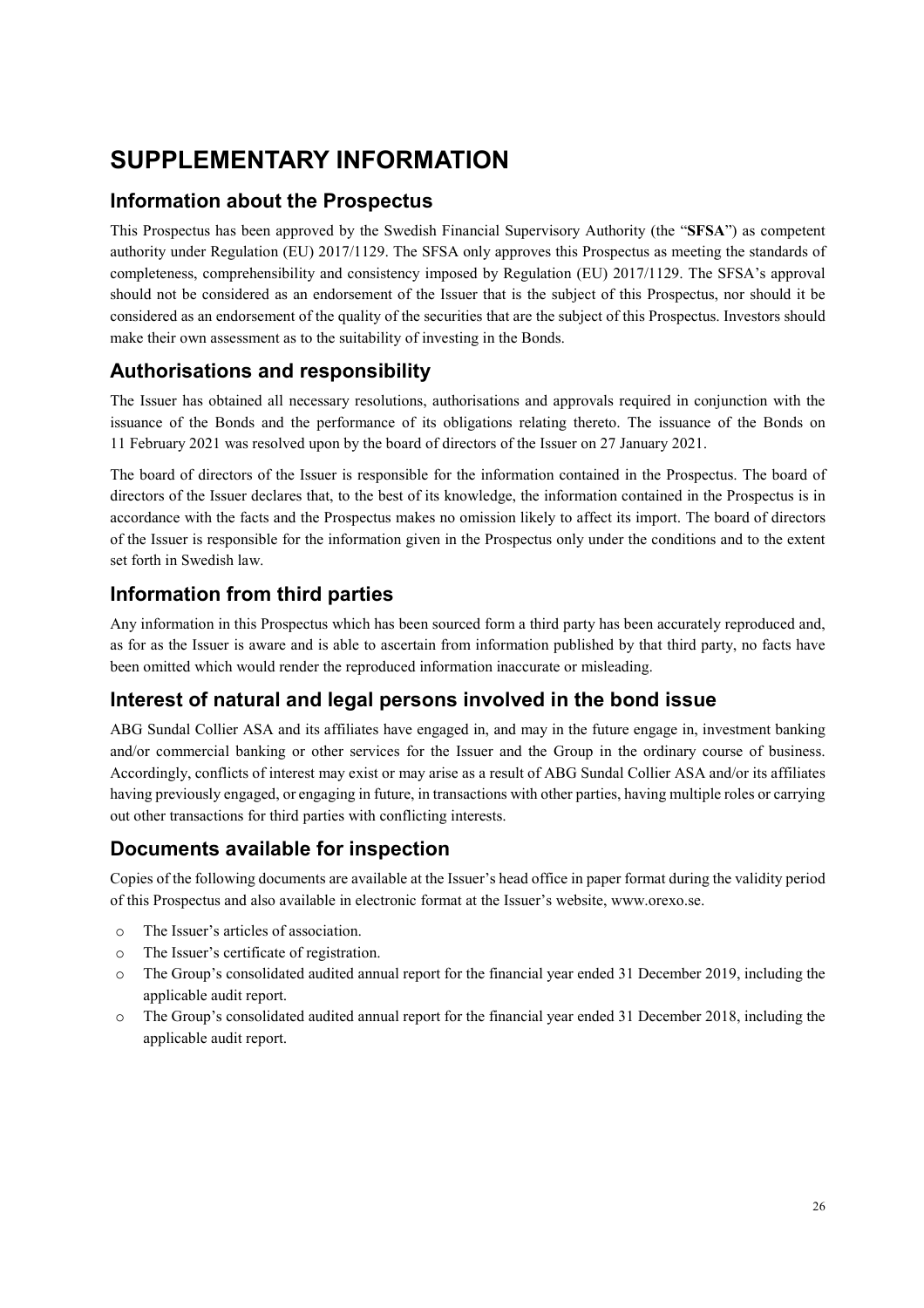## **FINANCIAL INFORMATION**

## **Historical financial information**

The Group's consolidated audited annual reports for the financial years ended 31 December 2018 and 31 December 2019 have been incorporated in this Prospectus by reference. The information incorporated by reference is to be read as part of this Prospectus. Information in the documents below, which has not been incorporated by reference, is not a part of this Prospectus and is either deemed by the Issuer to be irrelevant for investors in the Bonds or is covered elsewhere in the Prospectus.

All financial information in this Prospectus relating to the financial period 1 January–31 December 2020 or as of 31 December 2020 derives from the Groups consolidated unaudited interim report for the financial period 1 January– 31 December 2020 or constitutes the Group's internal financial information and has not been audited or reviewed by the Issuer's auditor.

## **Accounting standards**

The accounting principles applied in the preparation of the Company's financial statements presented below are set out in the following and have been consistently applied to all the years presented, unless otherwise stated.

The consolidated financial information for the financial year ending 31 December 2018 and 31 December 2019 has been prepared in accordance with the Swedish Annual Accounts Act (Sw. *Årsredovisningslagen*), the Swedish Financial Reporting Board's recommendation RFR 1 (Sw. *Kompletterande redovisningsregler för koncerner*), as well as International Financial Reporting Standards (IFRS) issued by the International Accounting Standards Board (IASB) as well as interpretative notices from IFRS Interpretation Committee (IFRIC). The Company applies the same accounting policies as the Group. Any deviations that occur between the policies of the Parent Company and the Group are due to restrictions in the ability to apply IFRS to the Company pursuant to the Swedish Annual Accounts Act (ÅRL) and the Pension Obligations Vesting Act and, in some instances, for tax purposes.

## **Auditing of the historical financial information**

The Company's consolidated annual reports for the financial years that ended 31 December 2018 and 31 December 2019, have been incorporated in this Prospectus by reference. The consolidated annual reports have been audited by the Company's auditor Ernst & Young Aktiebolag, with Björn Ohlsson as the auditor in charge, and the auditor's report has been incorporated in this Prospectus through the consolidated annual reports for the financial years ended 31 December 2018 and 31 December 2019 by reference.

Unless otherwise explicitly stated, no other information contained in this Prospectus has been audited or reviewed by the Issuer's auditor.

## **Incorporation by reference**

The following information in the Group's consolidated audited annual reports for the financial years 2018 and 2019 is incorporated in this Prospectus by reference and is available at the Issuer's website, www.orexo.se. For particular financial figures, please refer to the pages set out below.

## **Reference** Pages

#### **The Group's consolidated annual report 2019**

| Consolidated income statement    | 45 |
|----------------------------------|----|
| Consolidated balance sheet       | 46 |
| Consolidated cash flow statement | 48 |
| Consolidated changes in equity   | 47 |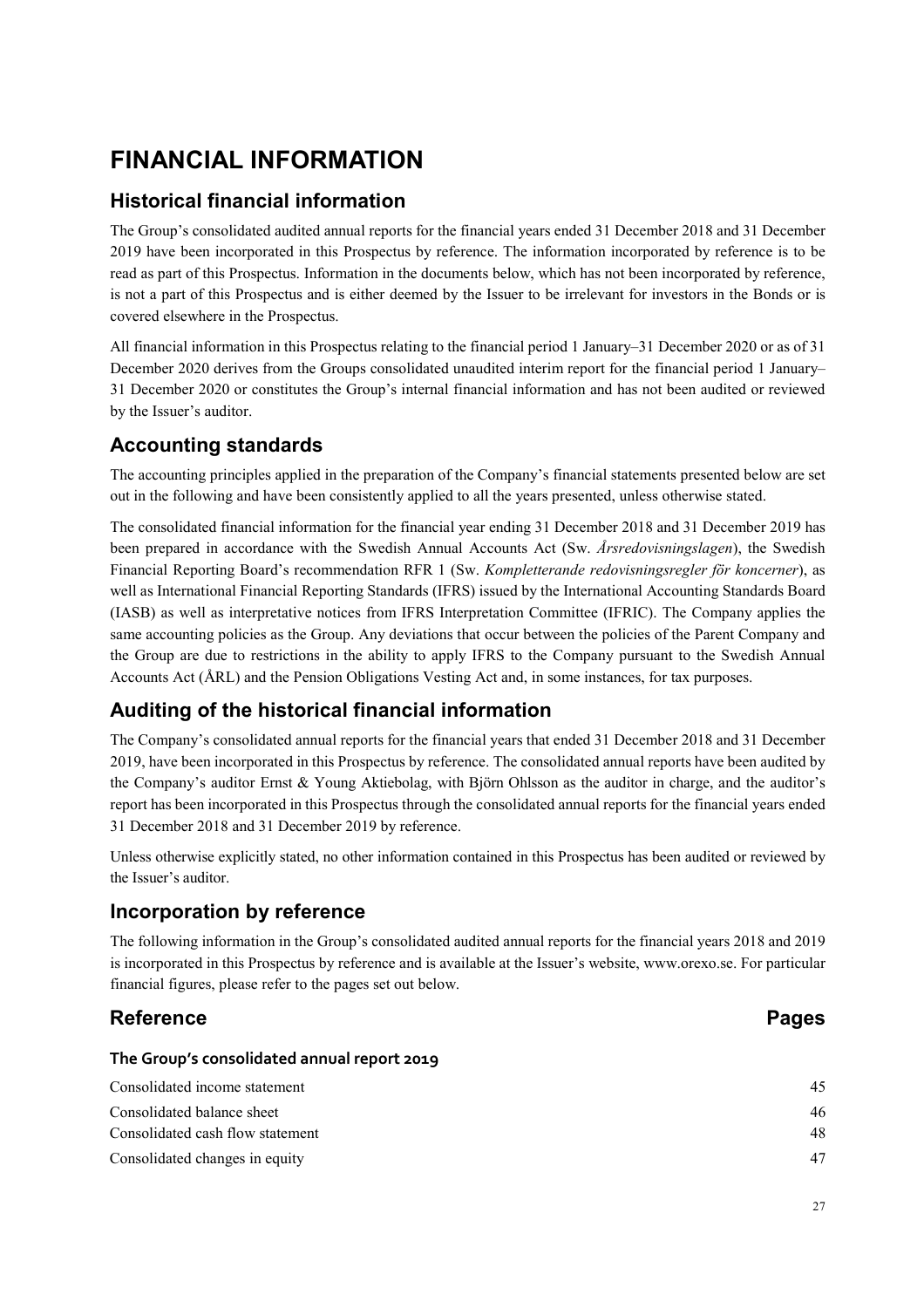| Accounting principles                       | 53        |
|---------------------------------------------|-----------|
| <b>Notes</b>                                | 53-74     |
| Auditor's report                            | 76-79     |
| The Group's consolidated annual report 2018 |           |
| Consolidated income statement               | 41        |
| Consolidated balance sheet                  | 42        |
| Consolidated cash flow statement            | 44        |
| Consolidated changes in equity              | 43        |
| Accounting principles                       | 49        |
| <b>Notes</b>                                | 49-76     |
| Auditor's report                            | $72 - 75$ |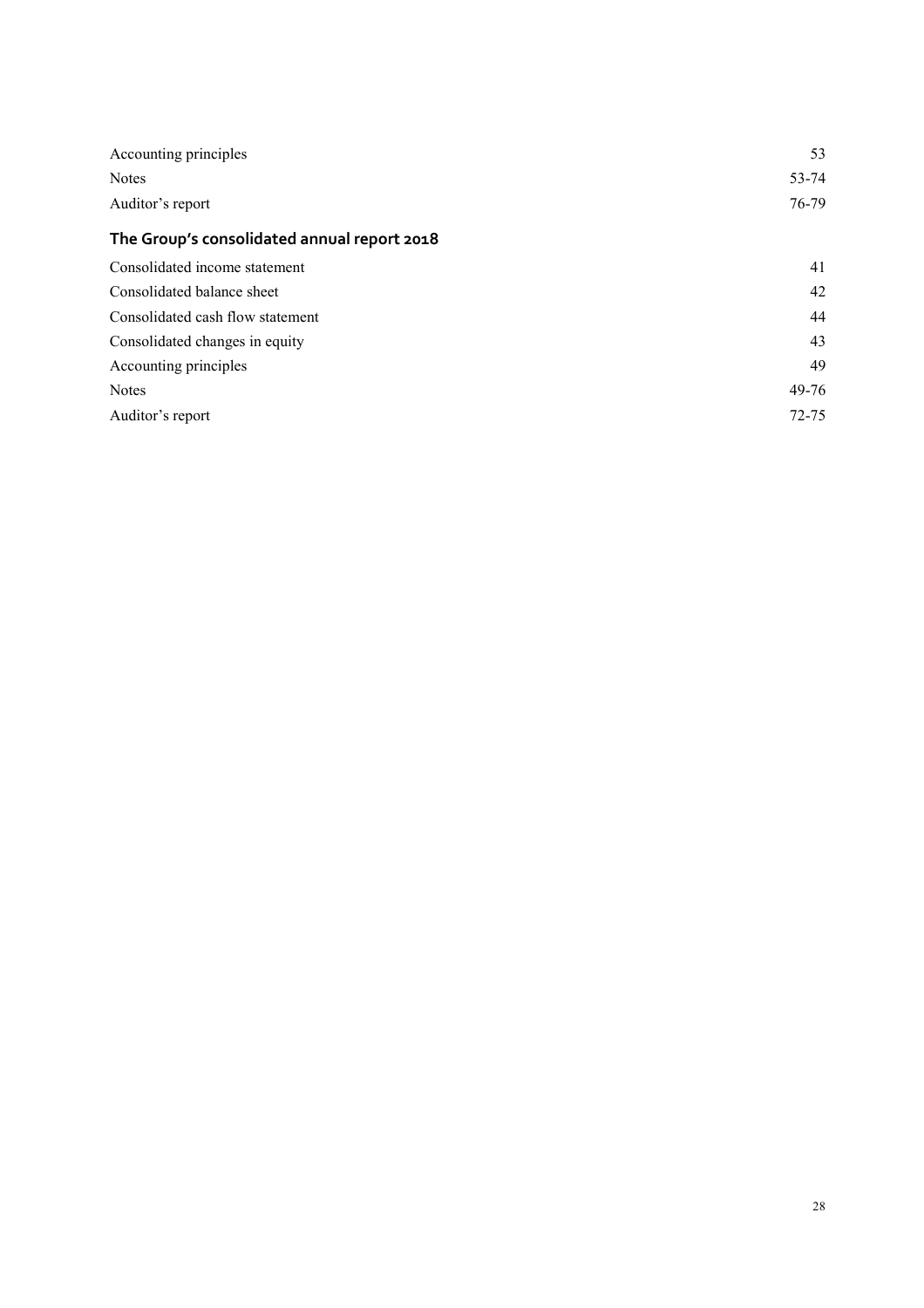**TERMS AND CONDITIONS FOR THE BONDS** 

## **TERMS AND CONDITIONS**



## **OREXO AB (PUBL)**

## **MAXIMUM SEK 1,000,000,000**

**SENIOR UNSECURED CALLABLE FLOATING RATE BONDS 2021/2025** 

**ISIN: SE0015193958**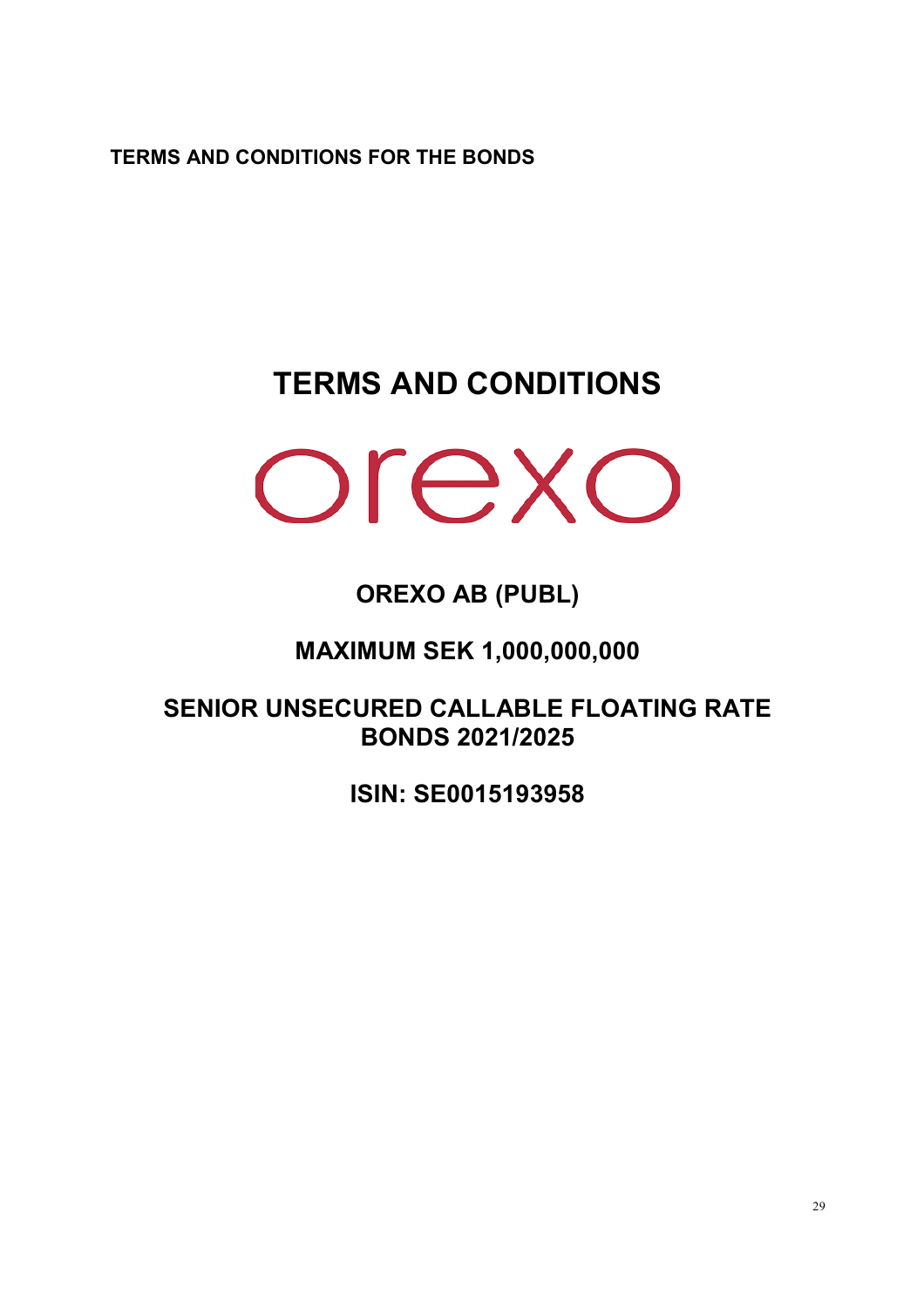### **SELLING RESTRICTIONS**

No action is being taken in any jurisdiction that would or is intended to permit a public offering of the Bonds or the possession, circulation or distribution of any document or other material relating to the Issuer or the Bonds in any jurisdiction other than Sweden, where action for that purpose is required. Persons into whose possession this document comes are required to inform themselves about, and to observe, such restrictions.

The Bonds have not been and will not be registered under the U.S. Securities Act of 1933, as amended (the "**U.S. Securities Act**"), and are subject to U.S. tax law requirements. The Bonds may not be offered, sold or delivered within the United States of America or to, or for the account or benefit of, U.S. persons, except for "Qualified Institutional Buyers" ("**QIB**") within the meaning of Rule 144A under the U.S. Securities Act.

#### **PRIVACY STATEMENT**

Each of the Issuer, the Agent and the Issuing Agent may collect and process personal data relating to the Bondholders, the Bondholders' representatives or agents, and other persons nominated to act on behalf of the Bondholders pursuant to the Finance Documents (name, contact details and, when relevant, holding of Bonds). The personal data relating to the Bondholders is primarily collected from the registry kept by the CSD. The personal data relating to other Persons is primarily collected directly from such Persons. The personal data collected will be processed by the Issuer, the Agent and the Issuing Agent for the following purposes (i) to exercise their respective rights and fulfil their respective obligations under the Finance Documents, (ii) to manage the administration of the Bonds and payments under the Bonds, (iii) to enable the Bondholders to exercise their rights under the Finance Documents and (iv) to comply with its obligations under applicable laws and regulations.

The processing of personal data by the Issuer, the Agent and the Issuing Agent in relation to items (i) to (iii) above is based on their legitimate interest to exercise their respective rights and to fulfil their respective obligations under the Finance Documents. In relation to item (iv), the processing is based on the fact that such processing is necessary for compliance with a legal obligation incumbent on the Issuer, the Agent or the Issuing Agent (as applicable). Unless otherwise required or permitted by law, the personal data collected will not be kept longer than necessary given the purpose of the processing.

Personal data collected may be shared with third parties, such as the CSD, when necessary to fulfil the purpose for which such data is processed.

Subject to any legal preconditions, the applicability of which have to be assessed in each individual case, data subjects have the rights as follows. Data subjects have right to get access to their personal data and may request the same in writing at the address of the Issuer, the Agent or the Issuing Agent (as applicable). In addition, data subjects have the right to (i) request that personal data is rectified or erased, (ii) object to specific processing, (iii) request that the processing be restricted and (iv) receive personal data provided by themselves in machine-readable format.

Data subjects are also entitled to lodge complaints with the relevant supervisory authority if dissatisfied with the processing carried out. The Issuer's, the Agent's and the Issuing Agent's addresses, and the contact details for their respective data protection officers (if applicable), are found on their respective websites: https://www.orexo.com/, www.nordictrustee.com and https://www.abgsc.com/.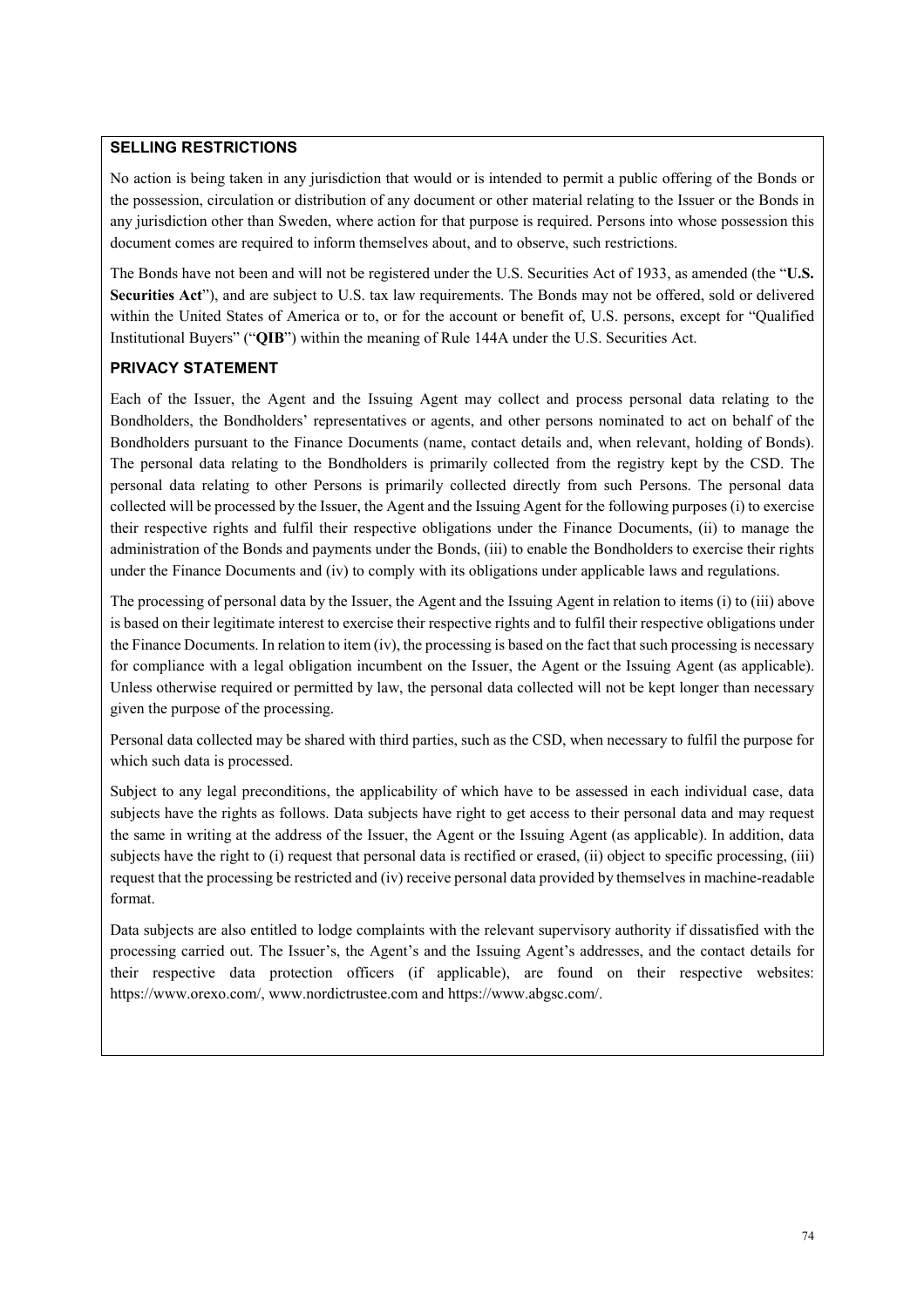## **TERMS AND CONDITIONS OREXO AB (PUBL) MAXIMUM SEK 1,000,000,000 SENIOR UNSECURED CALLABLE FLOATING RATE BONDS 2021/2025 ISIN: SE0015193958**

### **1 DEFINITIONS AND CONSTRUCTION**

#### **1.1 Definitions**

In these terms and conditions (the "**Terms and Conditions**"):

"**Account Operator**" means a bank or other party duly authorised to operate as an account operator pursuant to the Financial Instruments Accounts Act and through which a Bondholder has opened a Securities Account in respect of its Bonds.

"**Accounting Principles**" means the international financial reporting standards (IFRS) within the meaning of Regulation 1606/2002/EC (or as otherwise adopted or amended from time to time).

"**Adjusted Nominal Amount**" means the total aggregate Nominal Amount of the Bonds outstanding at the relevant time less the Nominal Amount of all Bonds owned by a Group Company, an Affiliate of a Group Company or any other person or entity owning any Bonds that has undertaken towards a Group Company or an Affiliate of a Group Company to vote for such Bonds in accordance with the instructions given by a Group Company or an Affiliate of a Group Company, in each case irrespective of whether such Person is directly registered as owner of such Bonds.

"**Advance Purchase Agreements**" means (i) an advance or deferred purchase agreement if the agreement is in respect of the supply of assets or services and payment is due not more than ninety (90) calendar days after the date of supply, or (ii) any other trade credit incurred in the ordinary course of business.

"**Affiliate**" means any other Person, directly or indirectly, controlling or controlled by or under direct or indirect common control with such specified Person. For the purpose of this definition, "**control**" when used with respect to any Person means the power to direct the management and policies of such Person, directly or indirectly, whether through the ownership of voting securities, by contract or otherwise; and the terms "**controlling**" and "**controlled**" have meanings correlative to the foregoing.

"**Agent**" means the Bondholders' agent and security agent under these Terms and Conditions and, if relevant, the other Finance Documents, from time to time; initially Nordic Trustee & Agency AB (publ) (reg. no. 556882-1879, P.O. Box 7329, SE-103 90 Stockholm, Sweden).

"**Agent Agreement**" means the agreement entered into between the Agent and the Issuer on or prior to the First Issue Date regarding, *inter alia*, the remuneration payable by the Issuer to the Agent or any replacement agency agreement entered into after the First Issue Date between the Issuer and an agent.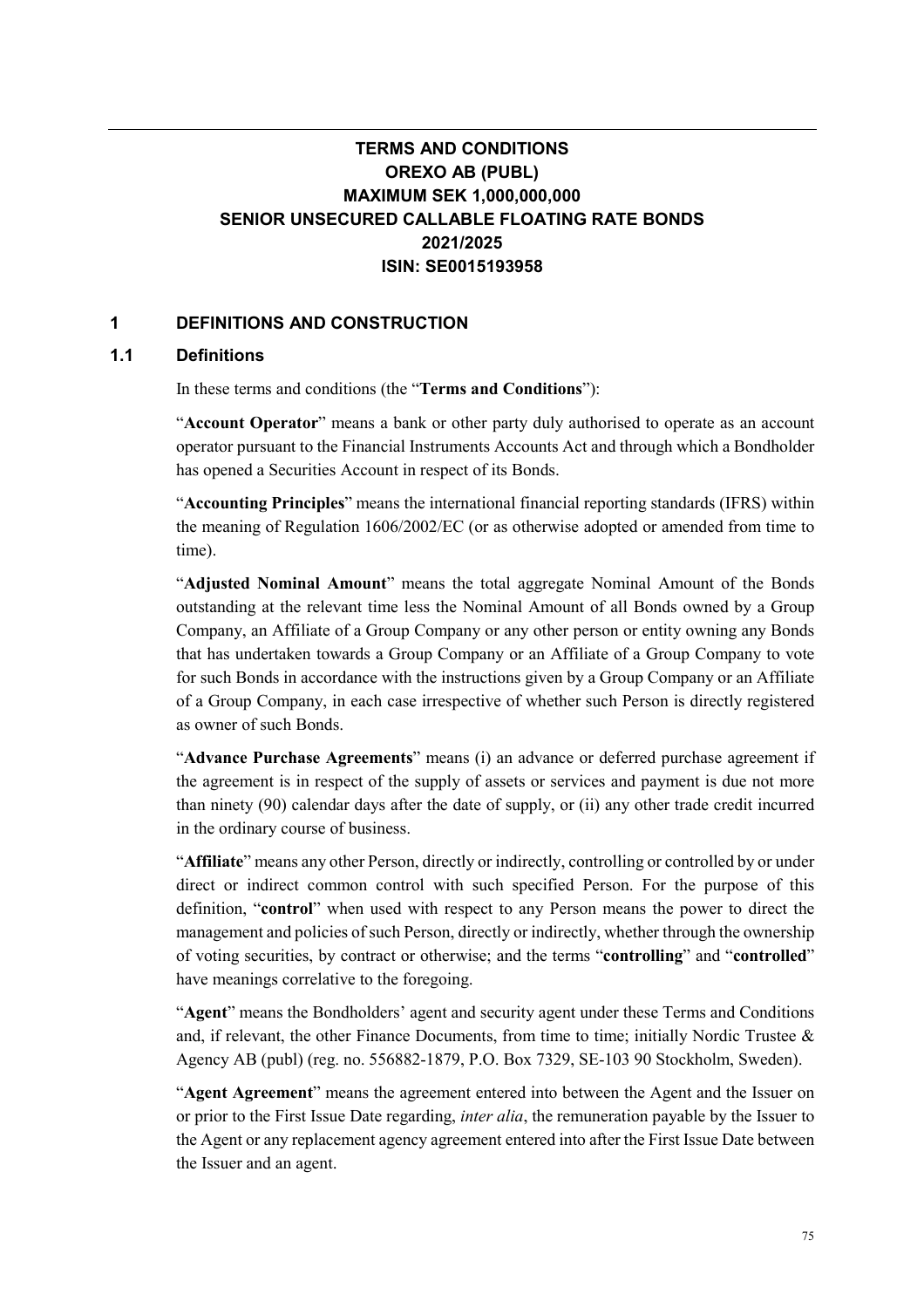"**Bond**" means debt instruments (*Sw. skuldförbindelser*), each for the Nominal Amount and of the type set forth in Chapter 1 Section 3 of the Financial Instruments Accounts Act, issued by the Issuer under these Terms and Conditions including the Initial Bond Issue and any Subsequent Bond Issue.

"**Bond Issue**" means the Initial Bond Issue and any Subsequent Bond Issue.

"**Bondholder**" means the Person who is registered on a Securities Account as direct registered owner (Sw. *direktregistrerad ägare*) or nominee (Sw. *förvaltare*) with respect to a Bond.

"**Bondholders' Meeting**" means a meeting among the Bondholders held in accordance with Clause 19 (*Bondholders' Meeting*).

"**Business Day**" means a day in Sweden other than a public holiday. For the purpose of this definition, Saturdays, Sundays, Midsummer Eve (Sw. *midsommarafton*), Christmas Eve (Sw. *julafton*) and New Year's Eve (Sw. *nyårsafton*) shall be deemed to be public holidays.

"**Business Day Convention**" means the first following day that is a Business Day unless that day falls in the next calendar month, in which case that date will be the first preceding day that is a Business Day.

#### "**Call Option Amount**" means:

- (a) if the call option is exercised on or after the First Issue Date up to, but not including, the First Call Date, an amount equivalent to the sum of:
	- (i) 101.875 per cent. of the Nominal Amount, and
	- (ii) the remaining interest payments up to, but not including, the First Call Date.
- (b) 101.875 per cent. of the Nominal Amount if the call option is exercised on or after the First Call Date up to, but not including, the date falling thirty (30) months after the First Issue Date;
- (c) 101.3125 per cent. of the Nominal Amount if the call option is exercised on or after the date falling thirty (30) months after the First Issue Date up to, but not including, the date falling thirty-six (36) months after the First Issue Date;
- (d) 100.75 per cent. of the Nominal Amount if the call option is exercised on or after the date falling thirty-six (36) months after the First Issue Date up to, but not including, the date falling forty-two (42) months after the First Issue Date; and
- (e) 100.375 per cent. of the Nominal Amount if the call option is exercised on or after the date falling forty-two (42) months after the First Issue Date up to, but not including, the Final Redemption Date.

"**Cash and Cash Equivalents**" means cash and cash equivalents of the Group in accordance with the Accounting Principles.

"**Change of Control**" means the occurrence of an event or series of events whereby one or more Persons (other than Novo) acting together, acquire control over the Issuer and where "**control**" means (a) acquiring or controlling, directly or indirectly, more than fifty (50.00) per cent. of the voting shares of the Issuer, or (b) the right to, directly or indirectly, appoint or remove the whole or a majority of the directors of the board of directors of the Issuer.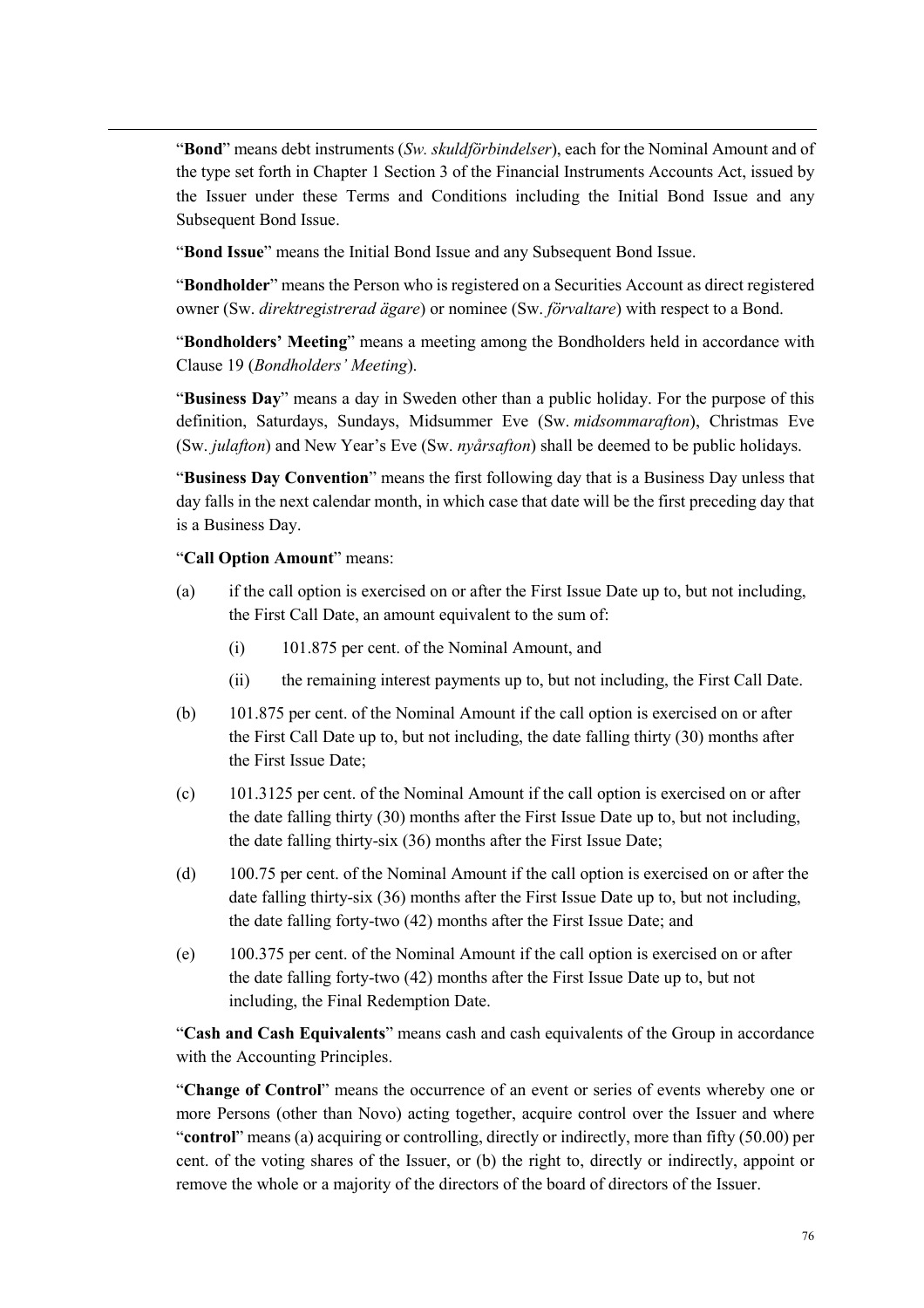"**Compliance Certificate**" means a certificate substantially in the form set out in Schedule 1 (*Form of Compliance Certificate*), unless otherwise agreed between the Agent and the Issuer.

"**Conditions Precedent for First Disbursement**" means all actions and documents set forth in Clause 14.1.

"**Conditions Precedent to the First Issue Date**" means all actions and documents set forth in Clause 13 (*Conditions Precedent to the First Issue Date*).

"**Condition Subsequent**" means all actions and documents set forth in Clause 15.1.

"**CSD**" means the Issuer's central securities depository and registrar in respect of the Bonds from time to time; initially Euroclear Sweden AB (reg. no. 556112-8074, P.O. Box 191, SE-101 23 Stockholm, Sweden).

"**CSD Regulations**" means the CSD's rules and regulations applicable to the Issuer, the Agent and the Bonds from time to time.

"**De-listing**" means each of the following:

- (a) the Issuer's shares are not listed and admitted to trading on Nasdaq Stockholm or any other Regulated Market, or trading of the Issuer's shares on any of the aforementioned stock exchanges is suspended for a period of fifteen (15) consecutive Business Days; or
- (b) once the Bonds are admitted to trading on the corporate bond list of Nasdaq Stockholm or any other Regulated Market, that the Bonds are no longer admitted to trading or listed thereon (however, taking into account the rules and regulations (as amended from time to time) of the relevant Regulated Market, and the CSD preventing trading in the Bonds in close connection to the redemption of the Bonds.

"**Derivative Transaction**" has the meaning set forth in paragraph (f) of the definition "Permitted Debt".

"**EBIT US Pharma**" means, in respect of the Relevant Period, the EBIT of the segment US Pharma, according to the latest Financial Statement, however before taking into account any extraordinary or exceptional items, which are not in line with the ordinary course of business of the Group.

"**EBITDA**" means, in respect of the Relevant Period, the consolidated profit of the Group from ordinary activities according to the latest Financial Statement:

- (a) *before deducting* any amount of tax on profits, gains or income paid or payable by any Group Company;
- (b) *before deducting* any Net Finance Charges;
- (c) *before taking into account* any extraordinary or exceptional items which are not in line with the ordinary course of business;
- (d) *before taking into account* any Transaction Costs;
- (e) *not including* any accrued interest owing to any Group Company;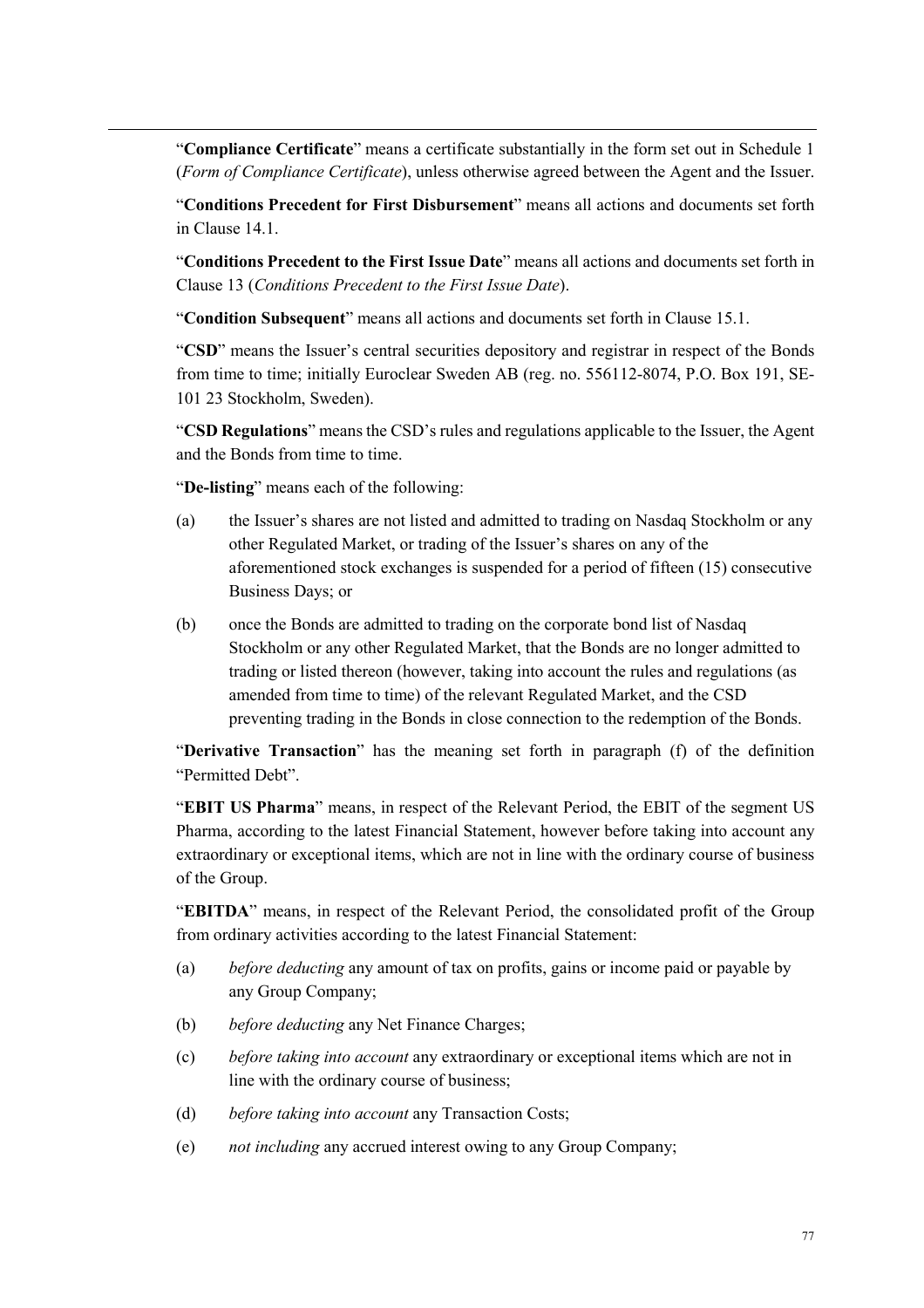- (f) *before taking into account* any unrealised gains or losses on any derivative instrument (other than any derivative instruments which is accounted for on a hedge account basis);
- (g) *after adding back or deducting*, as the case may be, the amount of any loss or gain against book value arising on a disposal of any asset (other than in the ordinary course of trading) and any loss or gain arising from an upward or downward revaluation of any asset;
- (h) *after deducting* the amount of any profit (or adding back the amount of any loss) of any Group Company which is attributable to minority interests;
- (i) *after adding back or deducting*, as the case may be, the Group's share of the profits or losses of entities which are not part of the Group; and
- (j) *after adding back* any amount attributable to the amortisation, depreciation or depletion of assets of Group Companies.

"**Escrow Account**" means the Issuer's bank account with account number 13070124143 held by the Issuer with the Escrow Bank and which has been pledged under the Escrow Account Pledge Agreement.

"**Escrow Account Pledge Agreement**" means the pledge agreement entered into between the Issuer and the Agent under the Existing Bonds on or about the First Issue Date in respect of a first priority pledge over the Escrow Account and all funds held on the Escrow Account from time to time, granted in favour of the bondholders under the Existing Bonds (represented by the Agent).

"**Escrow Bank**" means Danske Bank A/S, Danmark, Sverige Filial (reg. no. 516401-9811).

"**Event of Default**" means an event or circumstance specified in Clause 16.1.

"**Existing Bonds**" means the Issuer's maximum SEK 500,000,000 senior unsecured callable floating rate bonds 2017/2021 with ISIN SE0010494450, under which SEK 292,500,000 is outstanding and of which (i) Existing Bonds in an aggregate amount of SEK 77,400,000 will be repurchased and cancelled by the Issuer prior to the First Issue Date and of which (ii) Existing Bonds in an aggregate amount of SEK 66,600,000 are held by the Issuer which will be cancelled by the Issuer in connection with the early redemption of the Existing Bonds.

"**Final Redemption Date**" means 11 February 2025.

"**Finance Charges**" means, for the Relevant Period, the aggregate amount of the accrued interest, commission, fees, discounts, payment fees, premiums or charges and other finance payments in respect of Financial Indebtedness whether paid, payable or capitalised by any Group Company according to the latest Financial Statement (calculated on a consolidated basis) without taking into account any Transaction Costs or any unrealised gains or losses on any derivative instruments other than any derivative instruments which are accounted for on a hedge accounting basis.

"**Finance Documents**" means these Terms and Conditions, the Agent Agreement, the Escrow Account Pledge Agreement and any other document designated by the Issuer and the Agent as a Finance Document.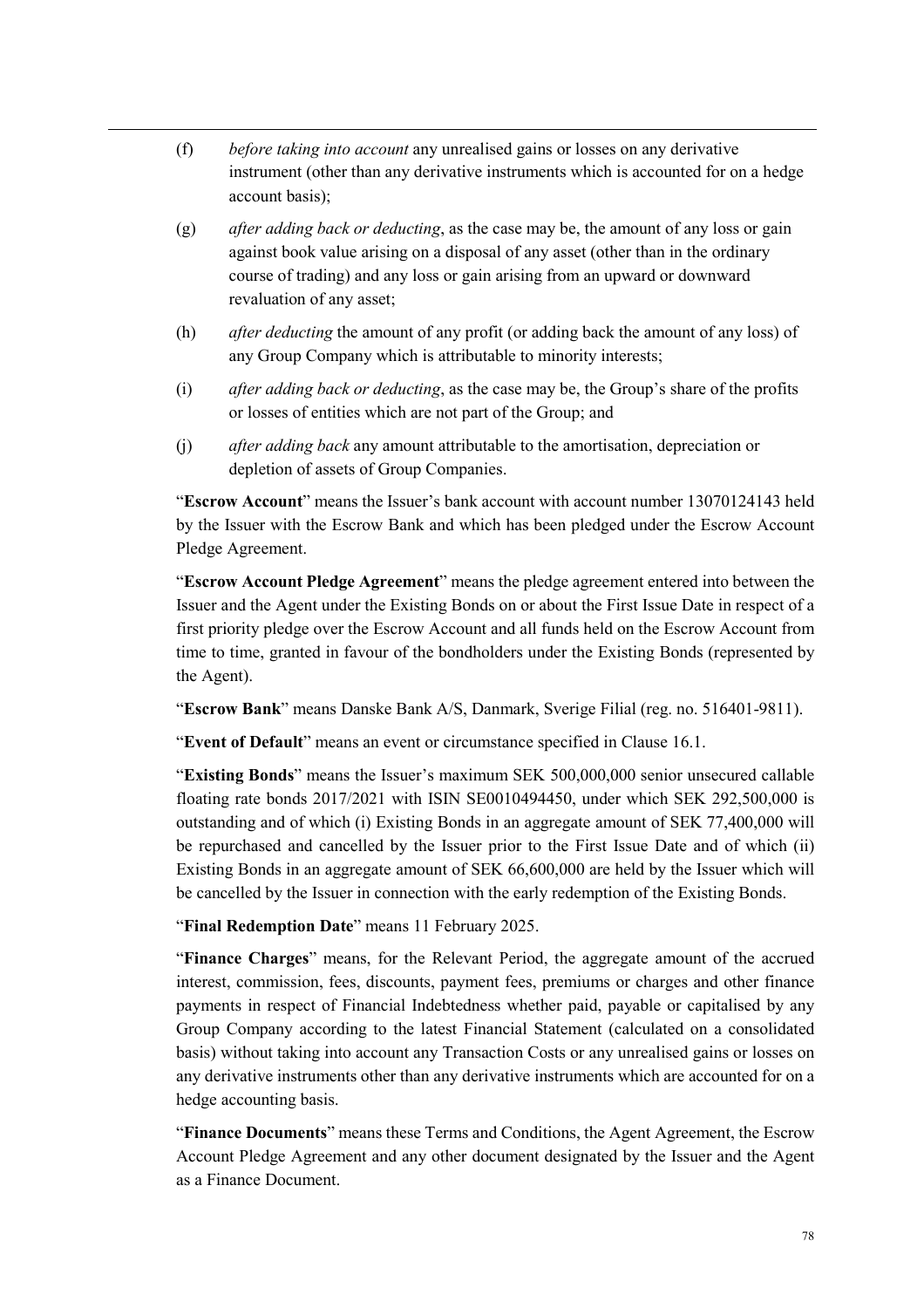"**Financial Indebtedness**" means any indebtedness in respect of:

- (a) monies borrowed or raised, including Market Loans;
- (b) means any lease or hire purchase contract, a liability under which would, in accordance with the Accounting Principles, be treated as a balance sheet liability;
- (c) receivables sold or discounted (other than any receivables to the extent they are sold on a non-recourse basis);
- (d) any amount raised under any other transaction having the commercial effect of a borrowing (including any forward sale or purchase agreement);
- (e) any derivative transaction entered into in connection with protection against or benefit from fluctuation in any rate or price (and, when calculating the value of any derivative transaction, only the mark to market value shall be taken into account);
- (f) any counter-indemnity obligation in respect of a guarantee, indemnity, bond, standby or documentary letter of credit or any other instrument issued by a bank or financial institution; and
- (g) (without double counting) any guarantee or other assurance against financial loss in respect of a type referred to in the above paragraphs (a) to (f).

"**Financial Instruments Accounts Act**" means the Swedish Central Securities Depositories and Financial Instruments Accounts Act (Sw. *lag (1998:1479) om värdepapperscentraler och kontoföring av finansiella instrument*).

"**Financial Statements**" means the annual audited consolidated financial statements of the Group, the annual audited unconsolidated financial statements of the Issuer, the quarterly interim unaudited consolidated reports of the Group or the quarterly interim unaudited unconsolidated reports of the Issuer, which shall be prepared and made available according to paragraphs (a) and (b) of Clause 12.13.1 (*Information undertakings*).

"**First Call Date**" means the date falling twenty-four (24) months after the First Issue Date or, to the extent such day is not a Business Day, the Business Day following from an application of the Business Day Convention.

"**First Issue Date**" means 11 February 2021.

"**Force Majeure Event**" has the meaning set forth in Clause 28.1.

"**Group**" means the Issuer and all the Subsidiaries from time to time (each a "**Group Company**").

"**Incentive Programme**" means the Issuer's performance-based long-term incentive programme in force from time to time and as duly approved by the annual general meeting of the Issuer, under which programme participants are granted, subject to the conditions for such allotment are fulfilled, (i) performance-based share awards, and (ii) performance-based employee stock options, both entitling to conversion into ordinary shares in the Issuer.

"**Incurrence Test**" means the ratios specified in Clause 11.3 (*Incurrence Test*).

"**Initial Bond Issue**" means the issuance of Bonds on the First Issue Date.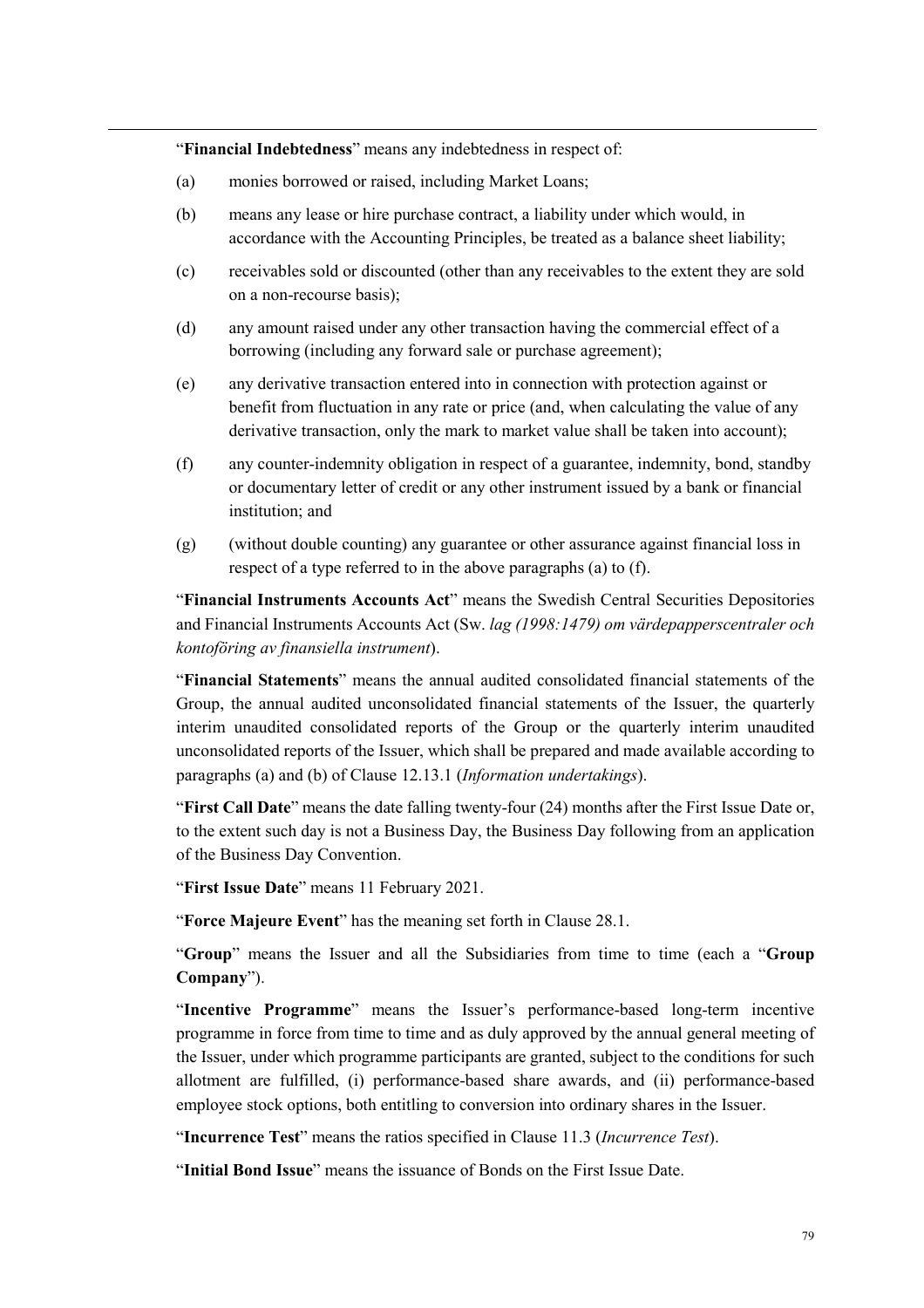"**Interest**" means the interest on the Bonds calculated in accordance with Clause 9 (*Interest*).

"**Interest Coverage Ratio**" means the ratio of EBITDA to Net Finance Charges.

"**Interest Payment Date**" means 11 February, 11 May, 11 August and 11 November each year or, to the extent such day is not a Business Day, the Business Day following from an application of the Business Day Convention (with the first Interest Payment Date on 11 May 2021 and the last Interest Payment Date being the Final Redemption Date).

"**Interest Period**" means each period beginning on (but excluding) the First Issue Date or any Interest Payment Date and ending on (and including) the next succeeding Interest Payment Date (or a shorter period if relevant) and, in respect of Subsequent Bonds, each period beginning on (but excluding) the Interest Payment Date falling immediately prior to their issuance and ending on (and including) the next succeeding Interest Payment Date (or a shorter period if relevant).

"**Interest Rate**" means a floating rate of STIBOR (3 months) plus 375 basis points *per annum*.

"**Issue Date**" means the First Issue Date and any other date on which Subsequent Bonds are issued.

"**Issuer**" means Orexo AB (publ) (reg. no. 556500-0600, P.O. Box 303, SE-751 05, Uppsala, Sweden).

"**Issuing Agent**" ABG Sundal Collier ASA, reg. no. 883 603 362, Munkedamsveien 45, N-0205 Oslo, Norway or another party replacing it, as Issuing Agent, in accordance with these Terms and Conditions.

"**Listing Failure**" shall be deemed to have occurred if:

- (a) the Initial Bonds have not been admitted to trading on the corporate bond list of Nasdaq Stockholm or any other Regulated Market within sixty (60) calendar days after the First Issue Date; or
- (b) any Subsequent Bonds have not been admitted to trading on the relevant Regulated Market within sixty (60) days after the relevant Issue Date.

"**Maintenance Test**" means the test set out in Clause 11.1 (*Maintenance Test*).

"**Market Loan**" means any loan or other indebtedness where an entity issues commercial paper, certificates, convertibles, subordinated debentures, bonds or any other debt securities (including, for the avoidance of doubt, medium term note programmes and other market funding programmes), provided in each case that such instruments and securities are or can be subject to trade on Nasdaq Stockholm or any other Regulated Market or unregulated recognised market place.

"**Material Adverse Effect**" means a material adverse effect on:

- (a) the business, financial condition or operations of the Group taken as a whole;
- (b) the Issuer's ability or willingness to perform and comply with its payment and other undertakings under the Finance Documents; or
- (c) the validity or enforceability of the Finance Documents.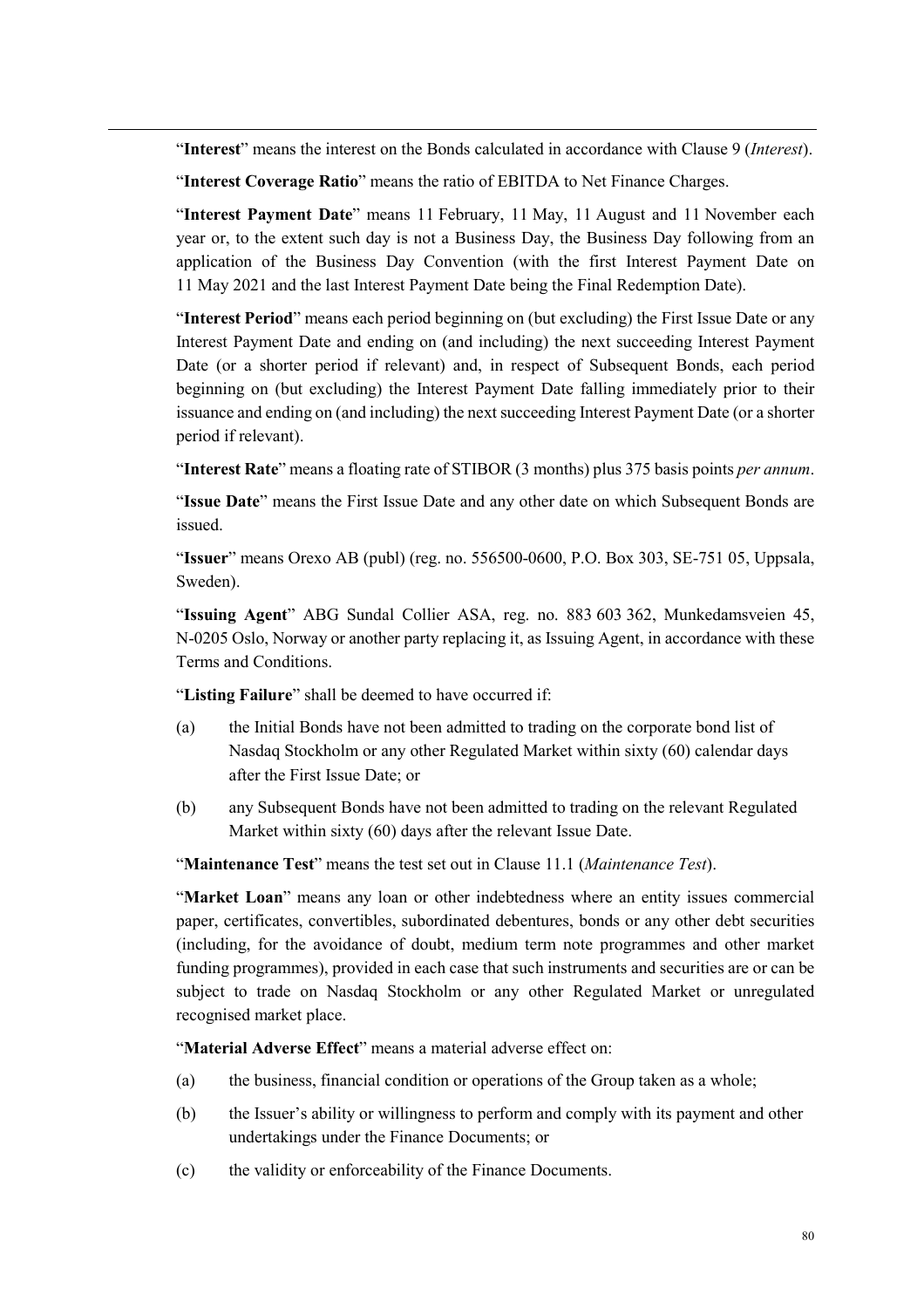#### "**Material Group Company**" means:

- (a) the Issuer; and
- (b) a Subsidiary representing more than five (5.00) per cent. of either (i) the Total Assets (for the avoidance of doubt, excluding any intra-group transactions), or (ii) the EBITDA of the Group according to the latest consolidated Financial Statements.

"**Nasdaq Stockholm**" means the Regulated Market of Nasdaq Stockholm AB (reg. no. 556420-8394, SE-105 78 Stockholm, Sweden).

"**Net Finance Charges**" means, for the Relevant Period, the Finance Charges according to the latest Financial Statements, after deducting any interest payable for that Relevant Period to any Group Company and any interest income relating to Cash and Cash Equivalents investments of the Group.

"**Net Interest Bearing Debt**" means the aggregate interest bearing debt less Cash and Cash Equivalents of the Group according to the latest Financial Statements or per the relevant testing date if measured in relation to the Incurrence Test, in accordance with the Accounting Principles.

"**Net Proceeds**" means the proceeds from the Initial Bond Issue or any Subsequent Bond Issue which, after deduction has been made for the Transaction Costs payable by the Issuer to the Issuing Agent and the sole bookrunner for the services provided in relation to the placement and issuance of the Bonds, and as regards the Net Proceeds from the Initial Bond Issue which shall be transferred to the Escrow Account and used in accordance with Clause 4 (*Use of proceeds*).

"**Nominal Amount**" has the meaning set forth in Clause 2.3.

"**Novo**" means Novo Holding A/S (reg. no. 24257630).

"**Permitted Basket**" has the meaning set forth in paragraph (n) of the definition "Permitted Deht"

"**Permitted Debt**" means any Financial Indebtedness:

- (a) incurred under the Finance Documents (including pursuant to any Subsequent Bond Issue, if such incurrence meets the Incurrence Test (calculated *pro forma* including such incurrence)):
- (b) incurred under the Existing Bonds until repaid in full in accordance with Clause 4.2;
- (c) incurred under the Incentive Programme;
- (d) related to any agreements under which a Group Company leases (i) office space (Sw. *kontorshyresavtal*) or other premises and (ii) cars and other equipment, provided that such Financial Indebtedness set out in items (i) and (ii) are incurred in the ordinary course of such Group Company's business;
- (e) taken up from a Group Company;
- (f) arising under a derivative transaction entered into by a Group Company in connection with protection against or benefit from fluctuation in any rate or price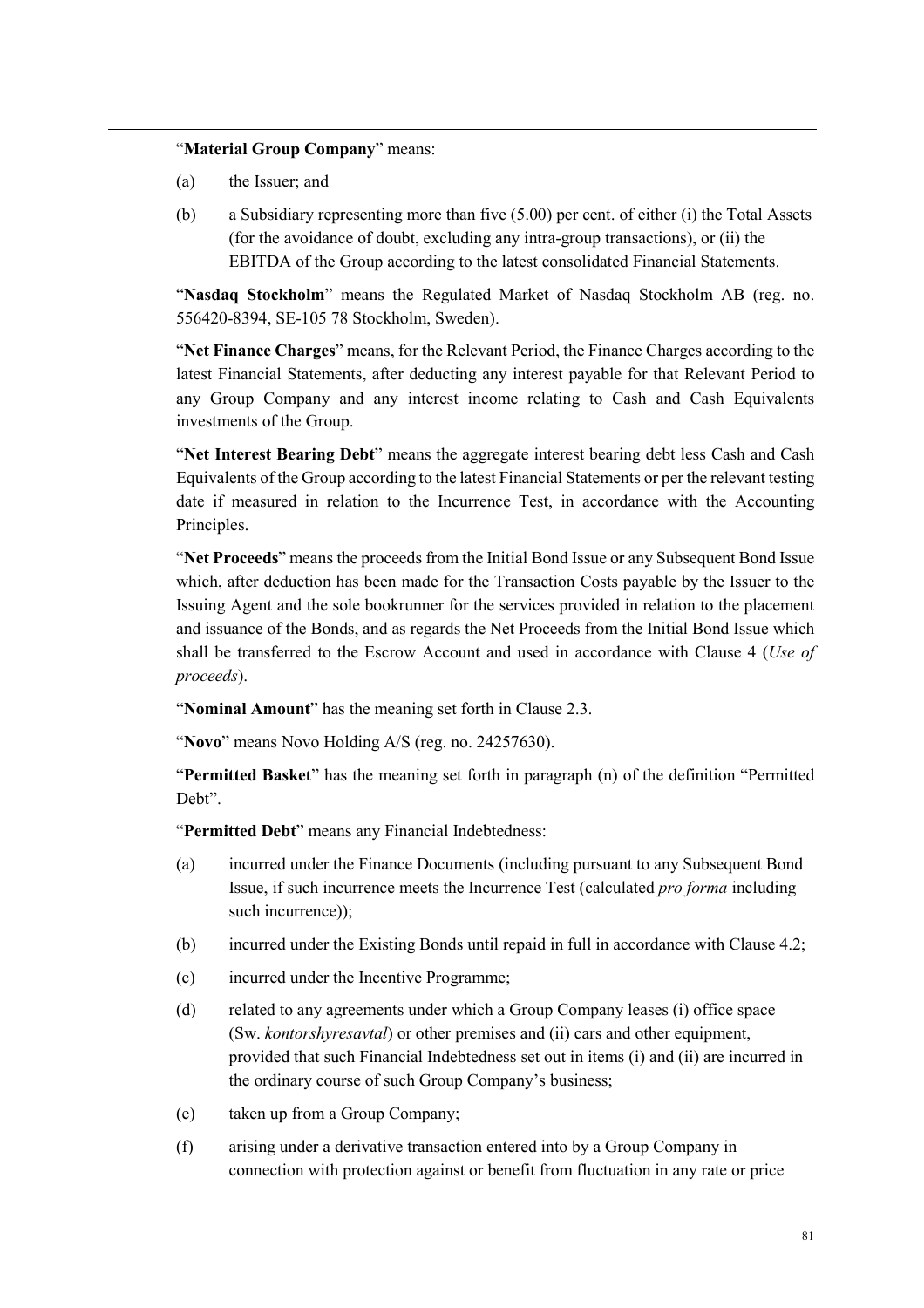where such exposure arises in the ordinary course of business or in respect of payments to be made under these Terms and Conditions (excluding for the avoidance of doubt any derivative transaction which in itself is entered into for investment or speculative purposes) ("**Derivative Transaction**");

- (g) incurred as a result of any Group Company acquiring another entity and which is due to that such acquired entity holds Financial Indebtedness, provided that the Incurrence Test is met, calculated *pro forma* including the acquired entity in question, however should the Incurrence Test not be met, a clean-up period of sixty (60) calendar days is permitted to unwind such Financial Indebtedness;
- (h) arising under any rebate payments to be made to insurance companies in relation to the Group's sold pharmaceutical, provided that, in each case, such amount is paid to the insurance company no later than six (6) months from the pharmaceutical being sold and the end consumer receiving the pharmaceutical;
- (i) incurred in connection with the redemption of the Bonds in order to fully refinance the Bonds and provided further that such Financial Indebtedness is subject to an escrow arrangement up until the redemption of the Bonds (as applicable) (taking into account the rules and regulations of the CSD), for the purpose of securing, *inter alia*, the redemption of the Bonds;
- (j) incurred in the ordinary course of business under Advance Purchase Agreements;
- (k) incurred by the Issuer if such Financial Indebtedness (i) meets the Incurrence Test (calculated *pro forma* including such incurrence), (ii) ranks *pari passu* with or is subordinated to the obligations of the Issuer under these Terms and Conditions and under the Agent Agreement and (iii) has a final redemption date or, when applicable, early redemption dates or instalment dates which occur after the Final Redemption Date;
- (l) of the Group under any pension and tax liabilities incurred in the ordinary course of business;
- (m) incurred under a credit facility for working capital purposes, in an aggregate amount not at any time exceeding SEK 50,000,000 and incurred in the ordinary course of the Group's business (the "**Working Capital Facility**"); and
- (n) not permitted by paragraphs (a) to (m) above in an aggregate amount not at any time exceeding SEK 15,000,000 and incurred in the ordinary course of the Group's business (all such Financial Indebtedness is together referred to as the "**Permitted Basket**").

"**Permitted Security**" means any guarantee or Security:

- (a) provided in accordance with the Finance Documents;
- (b) provided in respect of the Existing Bonds;
- (c) provided in relation to (i) any agreement under which a Group Company leases office space (Sw. *kontorshyresavtal*) or other premises and (ii) cars and other equipment, provided such leases constitutes Permitted Debt;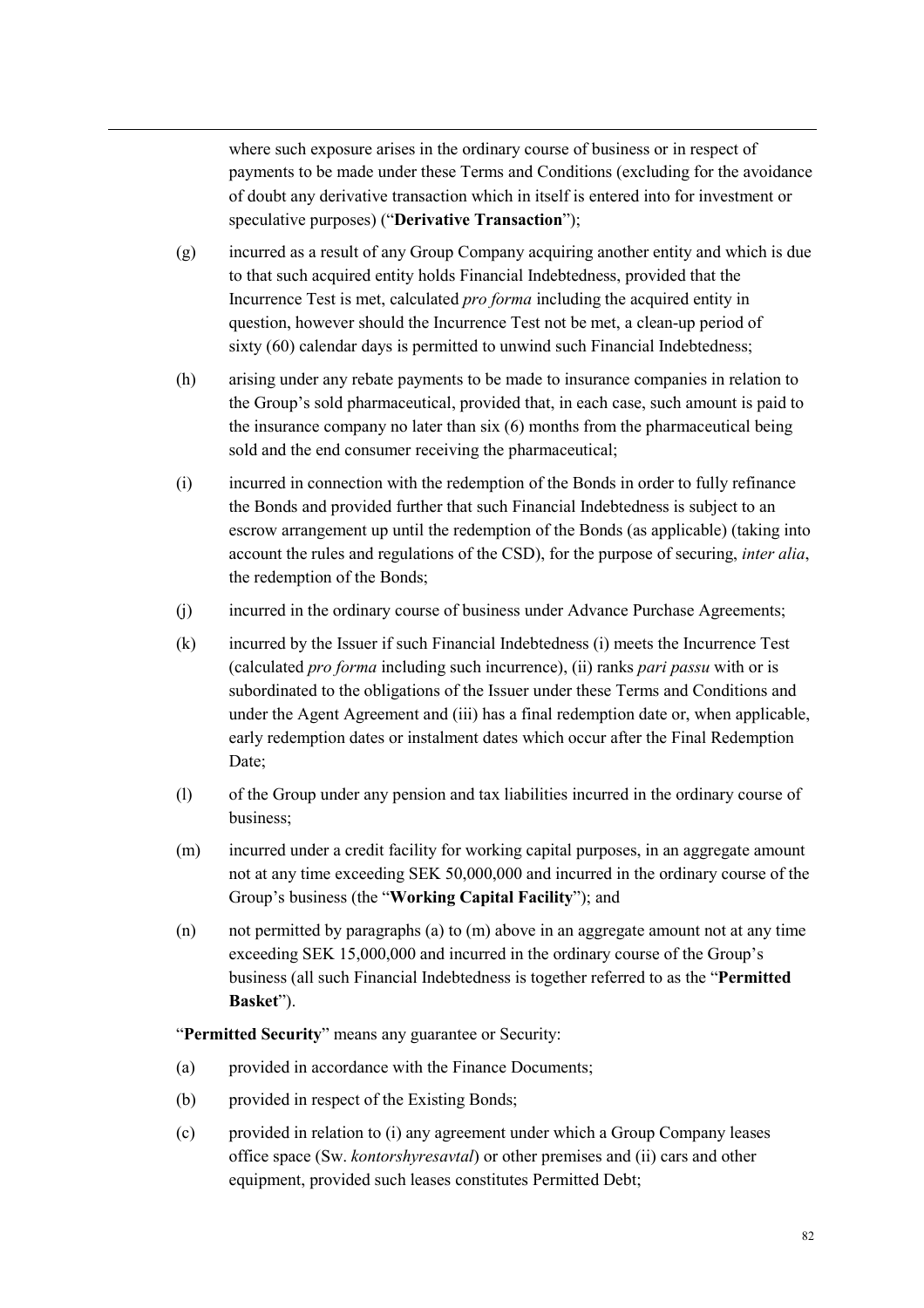- (d) arising by operation of law or in the ordinary course of business (including collateral or retention of title arrangements in connection with Advance Purchase Agreements but, for the avoidance of doubt, not including guarantees or Security in respect of any monies borrowed or raised);
- (e) provided in relation to a Derivative Transaction in the form of guarantees from other Group Companies or Cash or Cash Equivalents;
- (f) provided by an entity acquired by a Group Company, provided that the debt secured or guaranteed with such Security or guarantee constitutes Permitted Debt in accordance with paragraph (g) of the definition "*Permitted Debt*", and, if applicable, following a repayment of such debt, that the Security or guarantee is released immediately after such repayment;
- (g) provided in connection with a redemption of the Bonds in full and constituting a first priority pledge over a bank account in the name of the Issuer for the purpose of securing, *inter alia*, the redemption of the Bonds; and
- (h) provided in relation to the Working Capital Facility or the Permitted Basket and not consisting of Security over shares in any Group Company or, if provided in relation to a Finance Lease which constitutes Permitted Debt, is granted only in the leased asset in question.

"**Person**" means any individual, corporation, partnership, limited liability company, joint venture, association, joint-stock company, trust, unincorporated organisation, government, or any agency or political subdivision thereof, or any other entity, whether or not having a separate legal personality.

"**QIB**" means "Qualified Institutional Buyers" within the meaning of Rule 144A under the Securities Act.

#### "**Quotation Day**" means:

- (a) in relation to an Interest Period for which an Interest Rate is to be determined, two (2) Business Days before the immediately preceding Interest Payment Date (or in respect of the first Interest Period, two (2) Business Days before the First Issue Date); or
- (b) any other period for which an interest rate is to be determined, two (2) Business Days before the first day of that period.

"**Record Date**" means the fifth (5th) Business Day prior to:

- (a) an Interest Payment Date;
- (b) a Redemption Date;
- (c) a date on which a payment to the Bondholders is to be made under Clause 17 (*Distribution of proceeds*);
- (d) the date of a Bondholders' Meeting;
- (e) another relevant date, or in each case such other Business Day falling prior to a relevant date if generally applicable on the Swedish bond market.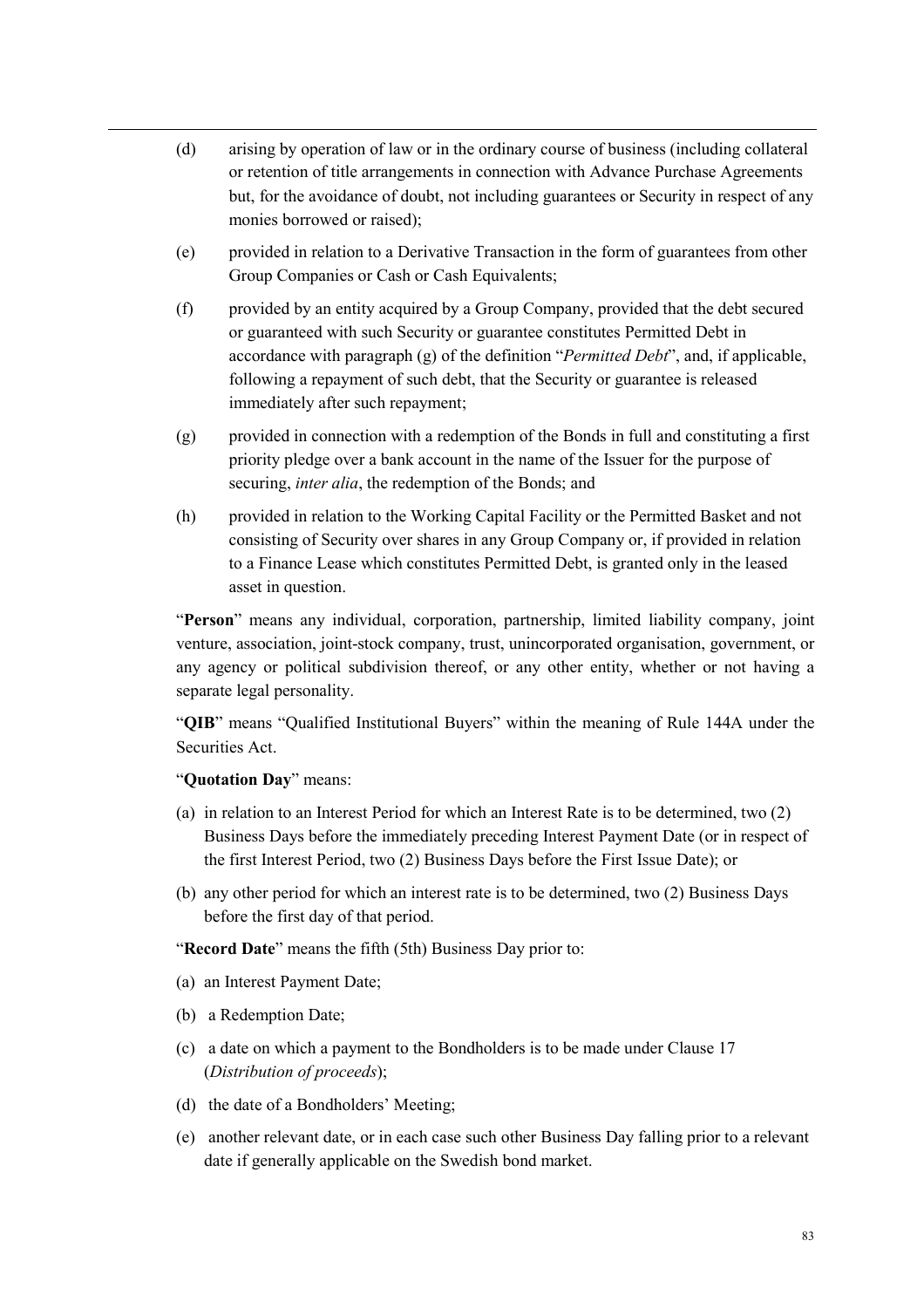"**Redemption Date**" means the date on which the relevant Bonds are to be redeemed or repurchased in accordance with Clause 10 (*Redemption and repurchase of the Bonds*).

"**Reference Date**" means 31 March, 30 June, 30 September and 31 December in each year.

"**Refinancing Proceeds**" means the part of the Net Proceeds from the Initial Bond Issue to be used towards refinancing the Existing Bonds in full (reduced with any amount related to rollover bonds) including accrued but unpaid interest and any applicable early redemption premium.

"**Regulated Market**" means any regulated market (as defined in Directive 2014/65/EC on markets in financial instruments (MiFID II), as amended).

"**Relevant Period**" means each period of twelve (12) consecutive calendar months.

"**Restricted Payment**" has the meaning set forth in Clause 12.1 (*Distributions*).

"**Securities Account**" means the account for dematerialised securities (Sw. *avstämningsregister*) maintained by the CSD pursuant to the Financial Instruments Accounts Act in which an owner of such securities is directly registered or an owner's holding of securities is registered in the name of a nominee.

"**Securities Act**" means the U.S. Securities Act of 1933, as amended from time to time.

"**Security**" means a mortgage, charge, pledge, lien, security assignment or other security interest securing any obligation of any person or any other agreement or arrangement having a similar effect.

"**SEK**" means the lawful currency of Sweden.

#### "**STIBOR**" means:

- (a) the Stockholm interbank offered rate (STIBOR) administered by the Swedish Financial Benchmark Facility (or the replacing administrator or calculation agent) for the offering of deposits in Swedish Kronor and for a period equal to the relevant Interest Period, as displayed on page STIBOR= of the Thomson Reuters screen (or through such other system or on such other page as replaces the said system or page ) as of or around 11.00 a.m. on the Quotation Day;
- (b) if no rate as described in paragraph (a) above is available for the relevant Interest Period, the rate determined by the Issuing Agent (rounded upwards to four decimal places) by interpolation between the two closest rates displayed on the on page STIBOR= of the Thomson Reuters screen (or through another website replacing it) as of or around 11.00 a.m. on the Quotation Day for the offering of deposits in SEK; or
- (c) if no rate as described in paragraph (a) and/or (b) above is available for the relevant Interest Period, the arithmetic mean of the rates (rounded upwards to four decimal places) as supplied to the Issuing Agent at its request quoted by the Reference Banks, for deposits of SEK 100,000,000 for the relevant period; or
- (d) if no quotation is available pursuant to paragraphs (a) and (b) above and no quotation is available to paragraph (c) above, the interest rate which according to the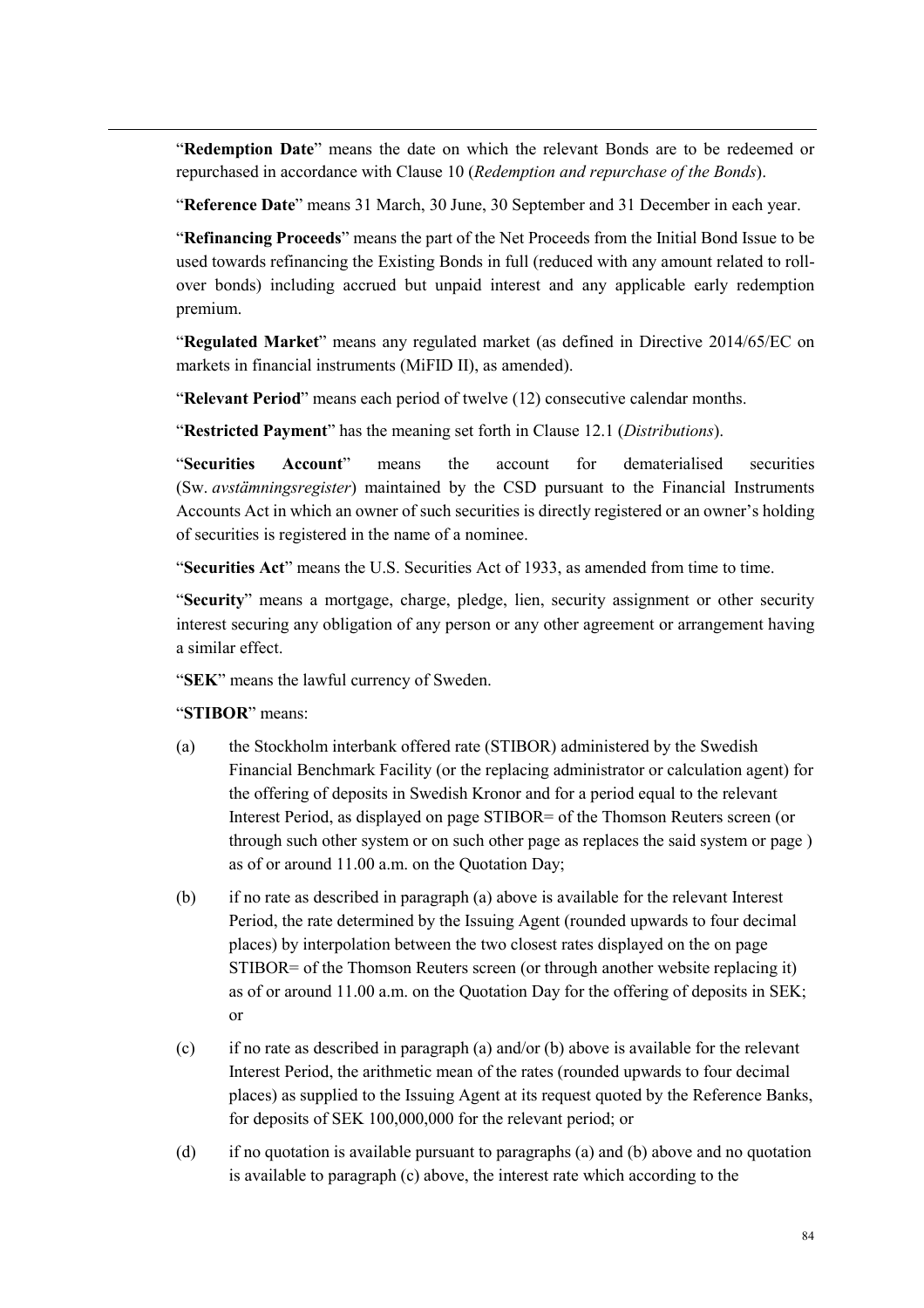reasonable assessment of the Issuing Agent best reflects the interest rate for deposits in SEK offered in the Stockholm interbank market for the relevant period,

and if the STIBOR rate is below zero, STIBOR will be deemed to be zero (0).

"**Subsequent Bond**" means any Bond issued after the First Issue Date on one or more occasions.

"**Subsequent Bond Issue**" means Subsequent Bonds issued by the Issuer under these Terms and Conditions after the First Issue Date.

"**Subsidiary**" means, in relation to the Issuer, any legal entity (whether incorporated or not), in respect of which the Issuer, directly or indirectly:

- (a) owns shares or ownership rights representing more than fifty (50.00) per cent. of the total number of votes held by the owners;
- (b) otherwise controls more than fifty (50.00) per cent. of the total number of votes held by the owners;
- (c) has the power to appoint and remove all, or the majority of, the members of the board of directors or other governing body; or
- (d) exercises control as determined in accordance with the Accounting Principles.

"**Total Assets**" means the aggregate book value of the Group's total assets on a consolidated basis according to the latest Financial Statements.

"**Transaction Costs**" means all fees, costs and expenses incurred by a Group Company (including any fees payable by the Issuer to the sole bookrunner for the services provided in relation to the placement and issuance of the Bonds) in connection with:

- (a) the Initial Bond Issue or a Subsequent Bond Issue;
- (b) the repayment of the Existing Bonds; and
- (c) the admission to trading of the Bonds (or any Subsequent Bonds) on Nasdaq Stockholm.

"**Working Capital Facility**" has the meaning set forth in paragraph (m) of the definition "Permitted Debt".

"**Written Procedure**" means the written or electronic procedure for decision making among the Bondholders in accordance with Clause 20 (*Written Procedure*).

#### **1.2 Construction**

- 1.2.1 Unless a contrary indication appears, any reference in these Terms and Conditions to:
	- (a) "**assets**" includes present and future properties, revenues and rights of every description;
	- (b) any agreement or instrument is a reference to that agreement or instrument as supplemented, amended, novated, extended, restated or replaced from time to time;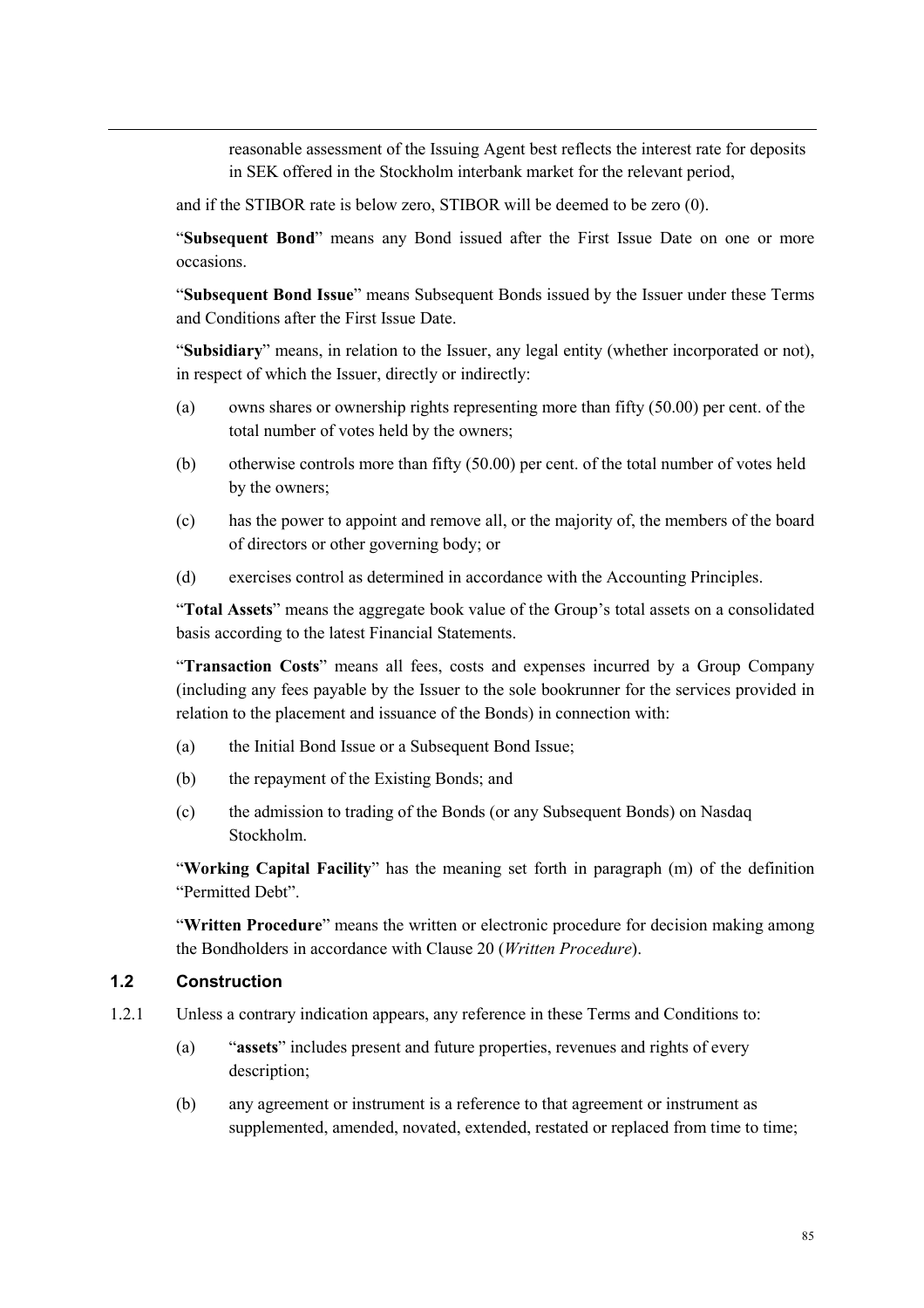- (c) a "**regulation**" includes any law, rule or official directive (whether or not having the force of law) of any governmental, intergovernmental or supranational body, agency or department;
- (d) a provision of regulation is a reference to that provision as amended or re-enacted; and
- (e) a time of day is a reference to Stockholm time.
- 1.2.2 An Event of Default is continuing if it has not been remedied or waived.
- 1.2.3 When ascertaining whether a limit or threshold specified in SEK has been attained or broken, an amount in another currency shall be counted on the basis of the rate of exchange for such currency against SEK for the previous Business Day, as published by the Swedish Central Bank (*Sw. Riksbanken*) on its website (www.riksbank.se). If no such rate is available, the most recently published rate shall be used instead.
- 1.2.4 A notice shall be deemed to be sent by way of press release if it is made available to the public within Sweden promptly and in a non-discriminatory manner.
- 1.2.5 No delay or omission of the Agent or of any Bondholder to exercise any right or remedy under the Finance Documents shall impair or operate as a waiver of any such right or remedy.
- 1.2.6 The selling and distribution restrictions and the privacy statement contained in this document before the table of contents do not form part of the Terms and Conditions and may be updated without the consent of the Bondholders and the Agent (save for the privacy statement insofar it relates to the Agent).

# **2 THE AMOUNT OF THE BONDS AND UNDERTAKING TO MAKE PAYMENTS**

- 2.1 The Bonds are denominated in SEK and each Bond is constituted by these Terms and Conditions. The Issuer undertakes to repay the Bonds, to pay Interest and to otherwise act in accordance and comply with these Terms and Conditions.
- 2.2 By subscribing for Bonds, each initial Bondholder agrees that the Bonds shall benefit from and be subject to the Finance Documents and by acquiring Bonds each subsequent Bondholder confirms such agreements.
- 2.3 The aggregate amount of the bond loan will be an amount of up to SEK 1,000,000,000, which will be represented by Bonds, each at the nominal amount of SEK 1,250,000 (the "**Nominal Amount**"), or full multiples thereof.
- 2.4 The total Nominal Amount of the Bonds issued in the Initial Bond Issue is SEK 500,000,000. All Bonds issued in the Initial Bond Issue are issued on a fully paid basis at an issue price of one hundred (100.00) per cent. of the Nominal Amount.
- 2.5 The ISIN for the Bonds is SE0015193958.
- 2.6 The minimum permissible investment in connection with the Initial Bond Issue is SEK 1,250,000, and integral multiples thereof.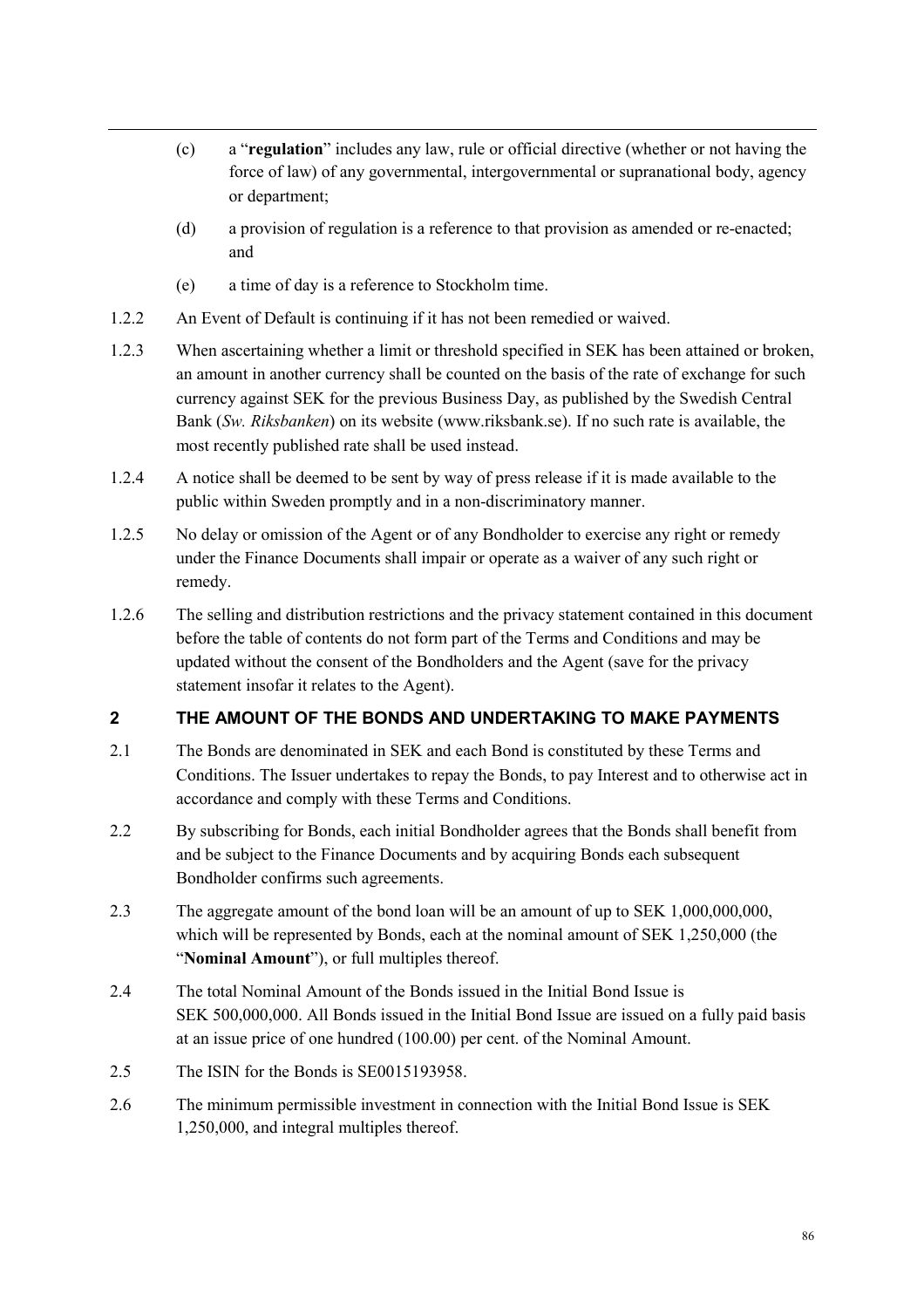- 2.7 The Issuer may at one or more occasions after the First Issue Date issue Subsequent Bonds under these Terms and Conditions, amounting to in total up to the difference of SEK 1,000,000,000 and the volume issued in the Initial Bond Issue, provided that:
	- (a) the Incurrence Test is met (calculated *pro forma* including the Subsequent Bond Issue);
	- (b) no Event of Default is continuing or would result from (i) the expiry of a grace period, giving of notice, making of any determination or any combination of any of the foregoing or (ii) the issue of the Subsequent Bonds; and
	- (c) the Issuer provides the Agent with a Compliance Certificate confirming (a) and (b) above.
- 2.8 Subsequent Bonds shall be issued subject to the Finance Documents and, for the avoidance of doubt, the ISIN, the Interest Rate, the Nominal Amount and the Final Redemption Date applicable to the Bonds issued in the Initial Bond Issue shall also apply to Subsequent Bonds.
- 2.9 The price of Subsequent Bonds may be set at the Nominal Amount, at a discount or at a higher price than the Nominal Amount.

# **3 STATUS OF THE BONDS**

The Bonds constitute direct, general, unconditional, unsubordinated and unsecured obligations of the Issuer and shall at all times rank at least *pari passu* with all direct, general, unconditional, unsubordinated and unsecured obligations of the Issuer (except for obligations mandatorily preferred by regulation applying to companies generally) and without any preference among them.

## **4 USE OF PROCEEDS**

- 4.1 The Net Proceeds from the Initial Bond Issue shall be transferred to the Escrow Account by the Issuing Agent. For the purpose of securing that the Conditions Precedent for First Disbursement have been fulfilled before the disbursement of the Net Proceeds is made and for the purpose of securing that the Net Proceeds will be used by the Issuer in accordance with the Clause 4.2 (*Use of Proceeds*), the Escrow Account will be pledged in favour of the bondholders under the Existing Bonds (represented by the Agent). The pledge over the Escrow Account shall be released when the Condition Subsequent set out in Clause 15 (*Condition Subsequent*) has been fulfilled and all payments from the Escrow Account have been made.
- 4.2 Upon fulfilment of the Conditions Precedent for First Disbursement, the Agent shall instruct the Escrow Bank to transfer the Refinancing Proceeds standing to the credit of the Escrow Account to be applied towards repayment in full of the Existing Bonds. Any residual amounts standing to the credit of the Escrow Account shall be transferred upon fulfilment of the Condition Subsequent to a bank account specified by the Issuer to be used for general corporate purposes and acquisitions.
- 4.3 The proceeds from any Subsequent Bond Issue shall be used for general corporate purposes and acquisitions.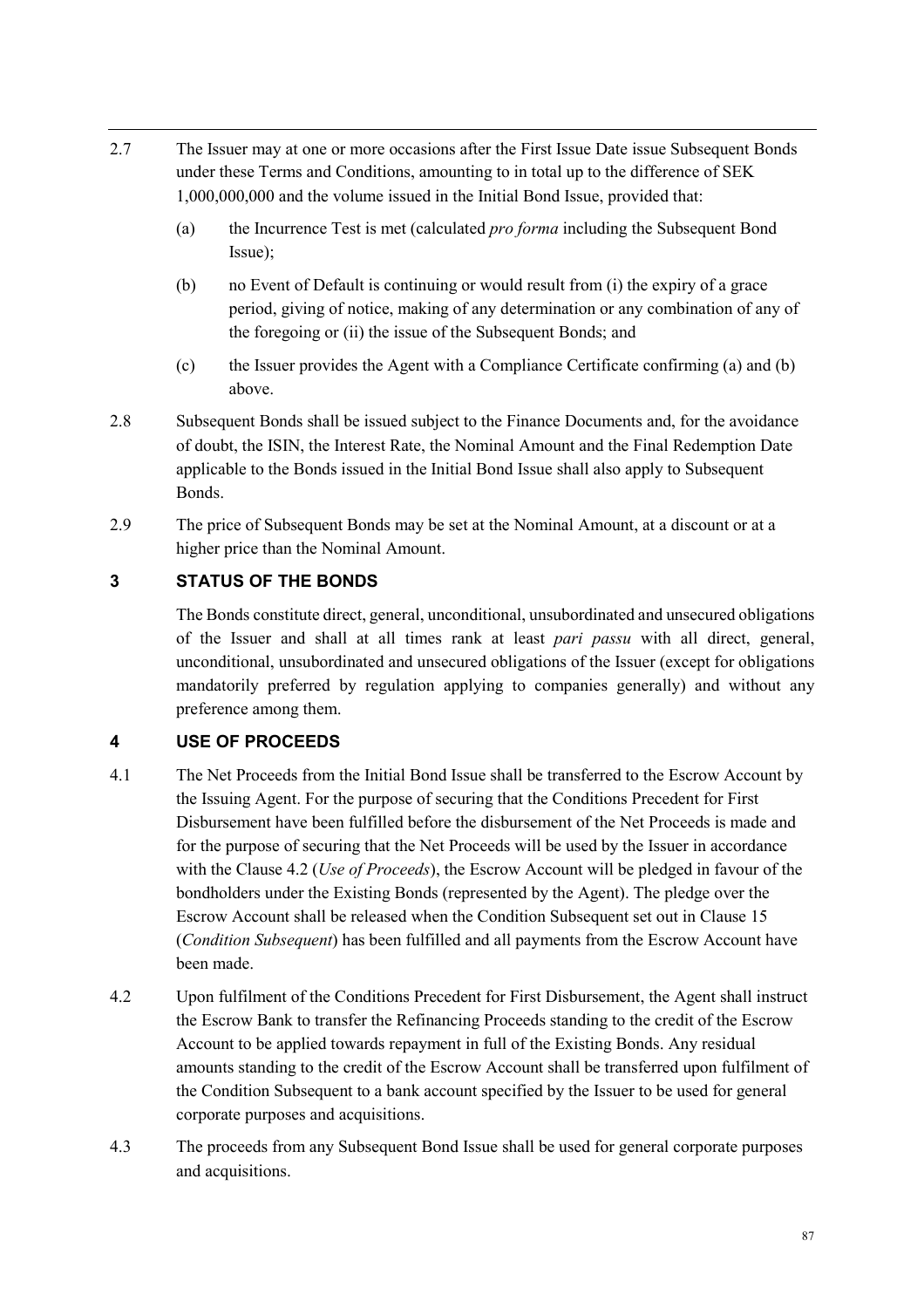## **5 THE BONDS AND TRANSFERABILITY**

- 5.1 Each Bondholder is bound by these Terms and Conditions without there being any further actions required to be taken or formalities to be complied with.
- 5.2 The Bonds are freely transferable. All Bond transfers are subject to these Terms and Conditions and these Terms and Conditions are automatically applicable in relation to all Bond transferees upon completed transfer.
- 5.3 Upon a transfer of Bonds, any rights and obligations under the Finance Documents relating to such Bonds are automatically transferred to the transferee.
- 5.4 No action is being taken in any jurisdiction that would or is intended to permit a public offering of the Bonds or the possession, circulation or distribution of any document or other material relating to the Issuer or the Bonds in any jurisdiction other than Sweden, where action for that purpose is required. Each Bondholder must inform itself about, and observe, any applicable restrictions to the transfer of material relating to the Issuer or the Bonds, (due to, *e.g.*, its nationality, its residency, its registered address or its place(s) of business). Each Bondholder must ensure compliance with such restrictions at its own cost and expense.
- 5.5 The Bonds have not been registered under the Securities Act and the Issuer is under no obligation to arrange for registration of the Bonds under the Securities Act or under any other law or regulation.
- 5.6 Bondholders located in the United States are not permitted to transfer Bonds except (a) subject to an effective registration statement under the Securities Act, (b) to a person that the Bondholder reasonably believes is a QIB within the meaning of Rule 144A that is purchasing for its own account, or the account of another QIB, to whom notice is given that the resale, pledge or other transfer may be made in reliance on Rule 144A, (c) outside the United States in accordance with Regulation S under the Securities Act, (d) pursuant to an exemption from registration under the Securities Act provided by Rule 144 thereunder (if available) and (e) pursuant to any other available exemption from registration under the Securities Act, subject to the receipt by the Issuer of an opinion of counsel or such other evidence that the Issuer may reasonably require confirming that such sale or transfer is in compliance with the Securities Act.
- 5.7 For the avoidance of doubt and notwithstanding the above, a Bondholder which allegedly has purchased Bonds in contradiction to mandatory restrictions applicable may nevertheless utilise its voting rights under these Terms and Conditions and shall be entitled to exercise its full rights as a Bondholder hereunder in each case until such allegations have been resolved.

## **6 BONDS IN BOOK-ENTRY FORM**

- 6.1 The Bonds will be registered for the Bondholders on their respective Securities Accounts and no physical Bonds will be issued. Accordingly, the Bonds will be registered in accordance with the Financial Instruments Accounts Act. Registration requests relating to the Bonds shall be directed to an Account Operator.
- 6.2 Those who according to assignment, security, the provisions of the Swedish Children and Parents Code (*Sw. föräldrabalken (1949:381)*), conditions of will or deed of gift or otherwise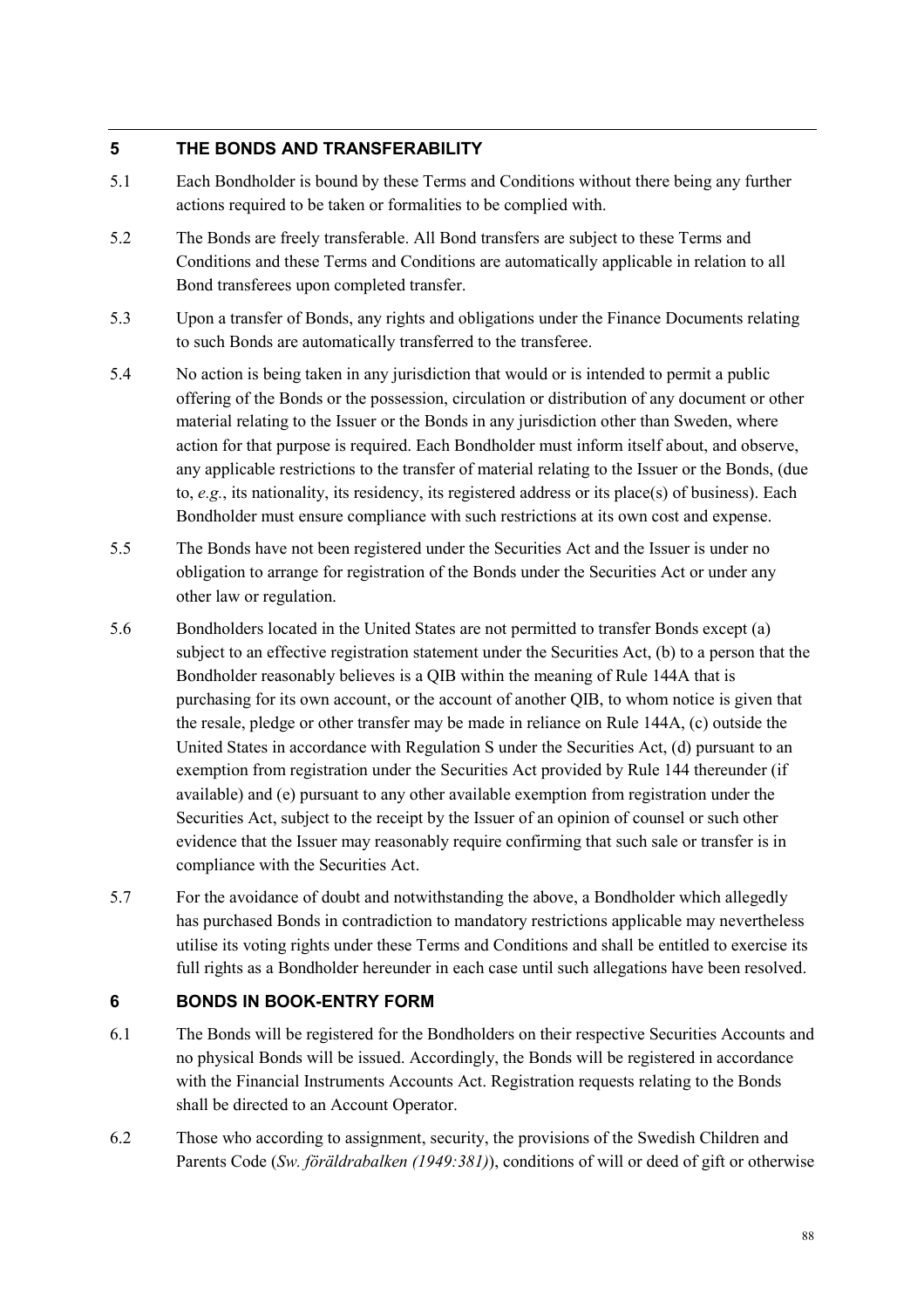have acquired a right to receive payments in respect of a Bond shall register their entitlements to receive payment in accordance with the Financial Instruments Accounts Act.

- 6.3 The Issuer (and the Agent when permitted under the CSD's applicable regulations) shall be entitled to obtain information from the debt register (Sw. *skuldbok*) kept by the CSD in respect of the Bonds. At the request of the Agent, the Issuer shall promptly obtain such information and provide it to the Agent.
- 6.4 For the purpose of carrying out any administrative procedure that arises out of the Finance Documents, the Issuing Agent shall be entitled to obtain information from the debt register kept by the CSD in respect of the Bonds. If the Agent does not otherwise obtain information from such debt register as contemplated under these Terms and Conditions, the Issuing Agent shall at the request of the Agent obtain information from the debt register and provide it to the Agent.
- 6.5 The Issuer shall issue any necessary power of attorney to such persons employed by the Agent, as notified by the Agent, in order for such individuals to independently obtain information directly from the debt register kept by the CSD in respect of the Bonds. The Issuer may not revoke any such power of attorney unless directed by the Agent or unless consent thereto is given by the Bondholders.
- 6.6 At the request of the Agent, the Issuer shall promptly obtain information from the debt register kept by the CSD and provide it to the Agent.
- 6.7 The Issuer (and the Agent when permitted under the CSD's applicable regulations) may use the information referred to in Clause 6.3 only for the purposes of carrying out their duties and exercising their rights in accordance with the Finance Documents and shall not disclose such information to any Bondholder or third party unless necessary for such purposes.

# **7 RIGHT TO ACT ON BEHALF OF A BONDHOLDER**

- 7.1 If any Person other than a Bondholder wishes to exercise any rights under the Finance Documents, it must obtain a power of attorney or other authorisation from the Bondholder or, if applicable, a coherent chain of powers of attorney or authorisations, a certificate from the authorised nominee or other sufficient authorisation for such Person.
- 7.2 A Bondholder may issue one or several powers of attorney or other authorisations to third parties to represent it in relation to some or all of the Bonds held by it. Any such representative may act independently under the Finance Documents in relation to the Bonds for which such representative is entitled to represent the Bondholder.
- 7.3 The Agent shall only have to examine the face of a power of attorney or other authorisation that has been provided to it pursuant to Clauses 7.1 and 7.2 and may assume that such document has been duly authorised, is valid, has not been revoked or superseded and that it is in full force and effect, unless otherwise is apparent from its face or the Agent has actual knowledge to the contrary.
- 7.4 These Terms and Conditions shall not affect the relationship between a Bondholder who is the nominee (Sw. *förvaltare*) with respect to a Bond and the owner of such Bond, and it is the responsibility of such nominee to observe and comply with any restrictions that may apply to it in this capacity.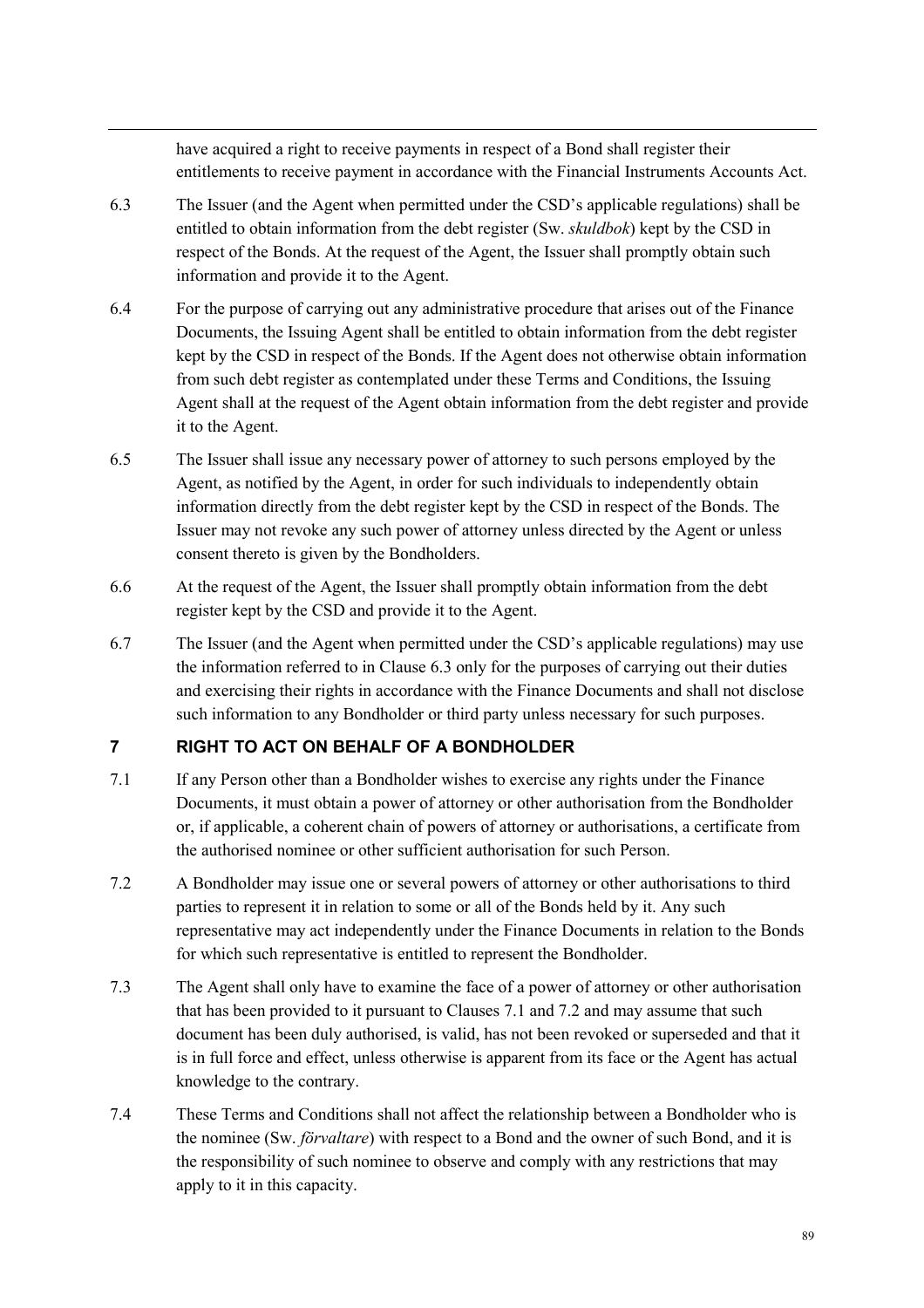# **8 PAYMENTS IN RESPECT OF THE BONDS**

- 8.1 Any payment or repayment under these Terms and Conditions shall be made to such Person who is registered as a Bondholder on the Record Date prior to the relevant payment date, or to such other Person who is registered with the CSD on such Record Date as being entitled to receive the relevant payment, repayment or repurchase amount.
- 8.2 If a Bondholder has registered, through an Account Operator, that principal, Interest and any other payment that shall be made under these Terms and Conditions shall be deposited in a certain bank account; such deposits will be effectuated by the CSD on the relevant payment date. Should the CSD, due to a delay on behalf of the Issuer or some other obstacle, not be able to effectuate payments as aforesaid, the Issuer shall procure that such amounts are paid to the Persons who are registered as Bondholders on the relevant Record Date as soon as possible after such obstacle has been removed.
- 8.3 If, due to any obstacle for the CSD, the Issuer cannot make a payment or repayment, such payment or repayment may be postponed until the obstacle has been removed. Interest shall accrue in accordance with Clause 9.4 during such postponement.
- 8.4 If payment or repayment is made in accordance with this Clause 8 (*Payments in respect of the Bonds*), the Issuer and the CSD shall be deemed to have fulfilled their obligation to pay, irrespective of whether such payment was made to a Person not entitled to receive such amount, unless the Issuer or the CSD (as applicable) was aware of that the payment was being made to a Person not entitled to receive such amount.
- 8.5 The Issuer shall pay any stamp duty and other public fees accruing in connection with the Initial Bond Issue or any Subsequent Bond Issue, but not in respect of trading in the secondary market (except to the extent required by applicable law), and shall deduct at source any applicable withholding tax payable pursuant to law. The Issuer shall not be liable to reimburse any stamp duty or public fee or to gross-up any payments under these Terms and Conditions by virtue of any withholding tax, public levy or similar.

# **9 INTEREST**

- 9.1 The Bonds issued in the Initial Bond Issue will bear Interest at the Interest Rate applied to the Nominal Amount from, but excluding, the First Issue Date up to and including the relevant Redemption Date. Any Subsequent Bond will carry Interest at the Interest Rate applied to the Nominal Amount from, but excluding, the Interest Payment Date falling immediately prior to its Issue Date (or the First Issue Date if there is no such Interest Payment Date) up to and including the relevant Redemption Date.
- 9.2 Interest accrues during an Interest Period. Payment of Interest in respect of the Bonds shall be made quarterly in arrears to the Bondholders on each Interest Payment Date for the preceding Interest Period.
- 9.3 Interest shall be calculated on the basis of the actual number of days in the Interest Period in respect of which payment is being made divided by 360 (actual/360-days basis).
- 9.4 If the Issuer fails to pay any amount payable by it under the Finance Documents on its due date, default interest shall accrue on the overdue amount from, but excluding, the due date up to and including the date of actual payment at a rate which is two hundred (200) basis points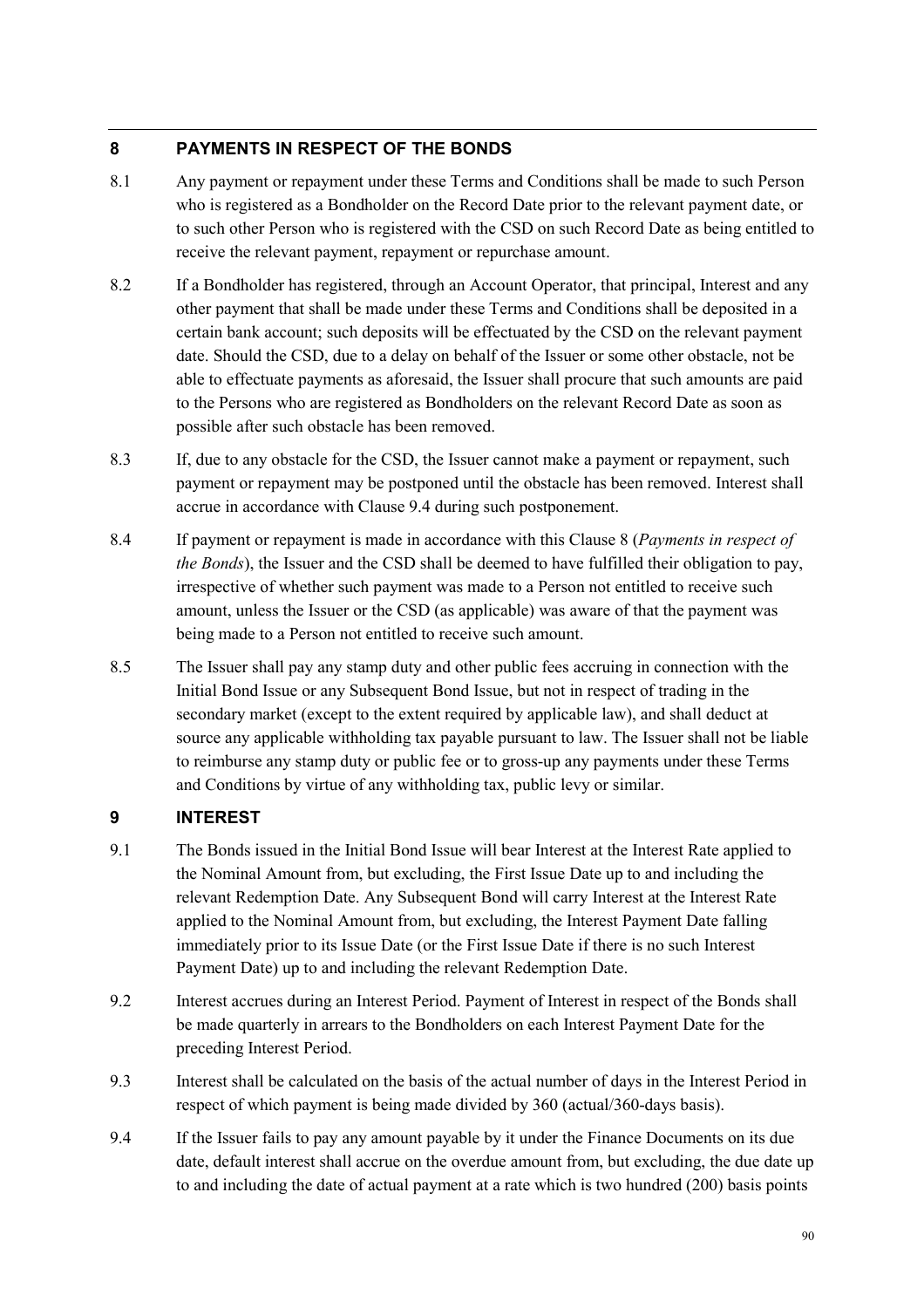higher than the Interest Rate. The default interest shall not be capitalised. No default interest shall accrue where the failure to pay was solely attributable to the Agent or the CSD, in which case the Interest Rate shall apply instead.

## **10 REDEMPTION AND REPURCHASE OF THE BONDS**

## **10.1 Redemption at maturity**

The Issuer shall redeem all, but not some only, of the Bonds in full on the Final Redemption Date with an amount per Bond equal to the Nominal Amount together with accrued but unpaid Interest. If the Final Redemption Date is not a Business Day, the redemption shall to the extent permitted under the CSD's applicable regulations occur on the Business Day following from an application of the Business Day Convention or, if not permitted under the CSD's applicable regulations, on the first following Business Day.

## **10.2 Purchase of Bonds by Group Companies**

10.2.1 Each Group Company may, subject to applicable regulations, at any time and at any price purchase Bonds on the market or in any other way. Any Bonds held by a Group Company may at such Group Company's discretion be retained or sold, but not cancelled, except in connection with a redemption of the Bonds in full.

## **10.3 Early voluntary redemption by the Issuer (call option)**

- 10.3.1 The Issuer may redeem all, but not only some, of the Bonds in full on any Business Day before the Final Redemption Date. Each Bonds shall be redeemed at the applicable Call Option Amount together with accrued but unpaid Interest.
- 10.3.2 For the purpose of calculating the amount of the remaining interest payments pursuant to paragraph (a) of the definition of Call Option Amount, it shall be assumed that the Interest Rate for the period from the relevant record date to the First Call Date will be equal to the Interest Rate in effect on the date on which notice of redemption is given to the Bondholders. The relevant Record Date shall be agreed upon between the Issuer, the CSD and the Agent in connection with such repayment.
- 10.3.3 Redemption in accordance with Clauses 10.3.1 shall be made by the Issuer giving not less than fifteen (15) Business Days' notice to the Bondholders and the Agent. Any such notice shall state the Redemption Date and the relevant Record Date. Such notice is irrevocable but may, at the Issuer's discretion, contain one or more conditions precedent that shall be fulfilled prior to the Record Date. Upon expiry of such notice and the fulfilment of the conditions precedent (if any), the Issuer shall redeem the Bonds in full at the applicable amount on the specified Redemption Date.

# **10.4 Mandatory repurchase due to a Change of Control, De-listing or Listing Failure (put option)**

10.4.1 Upon the occurrence of a Change of Control, De-listing or Listing Failure each Bondholder shall have the right to request that all, or only some, of its Bonds are repurchased (whereby the Issuer shall have the obligation to repurchase such Bonds) at a price per Bond equal to one hundred and one (101.00) per cent. of the Nominal Amount together with accrued but unpaid Interest during a period of thirty (30) calendar days following a notice from the Issuer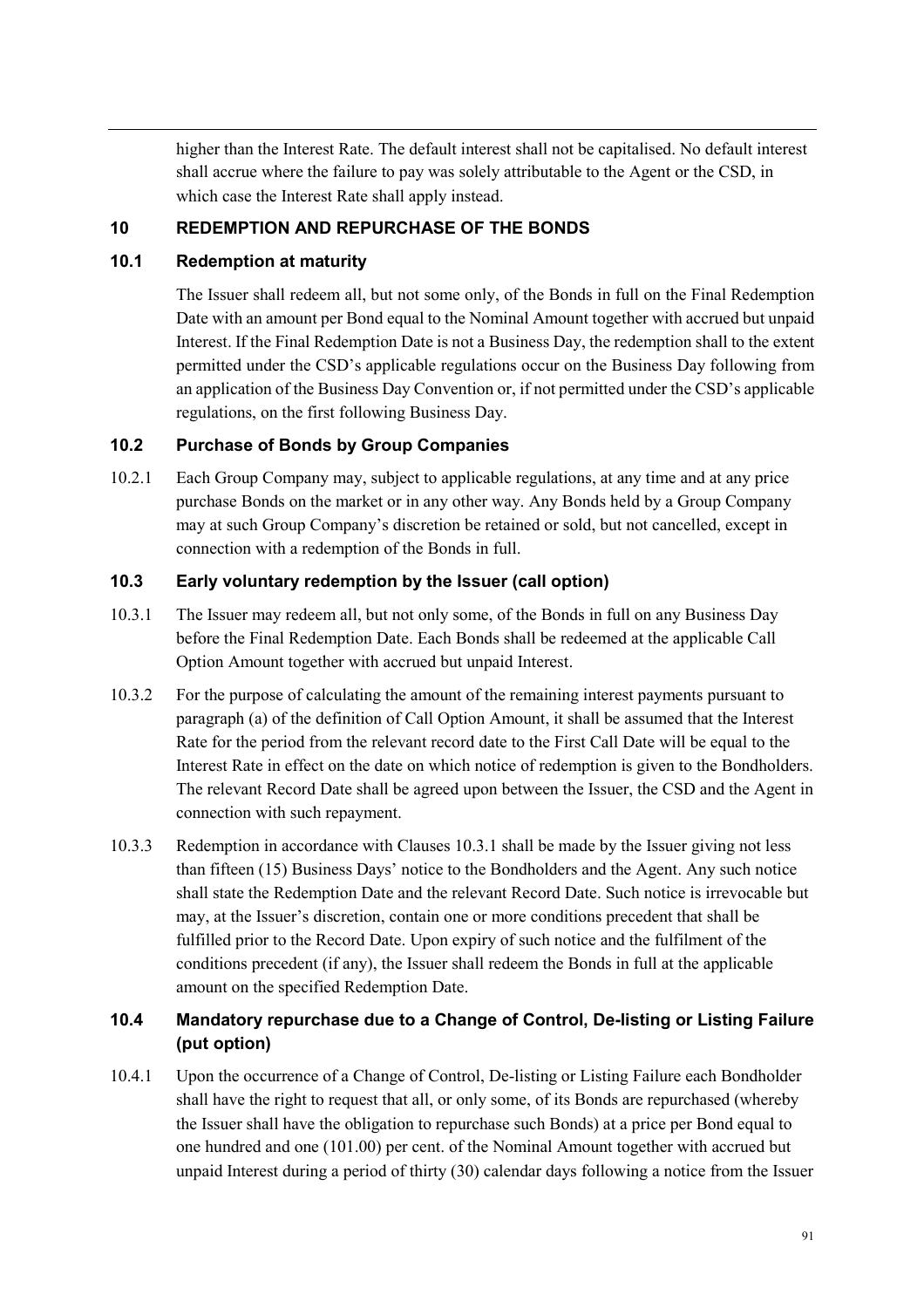of the Change of Control, De-listing or Listing Failure (as applicable) pursuant to Clause 12.13.1 (f). The thirty (30) calendar days' period may not start earlier than upon the occurrence of the Change of Control, De-listing or Listing Failure.

- 10.4.2 The notice from the Issuer pursuant to Clause 12.13.1(f) shall specify the repurchase date and include instructions about the actions that a Bondholder needs to take if it wants Bonds held by it to be repurchased. If a Bondholder has so requested, and acted in accordance with the instructions in the notice from the Issuer, the Issuer, or a Person designated by the Issuer, shall repurchase the relevant Bonds and the repurchase amount shall fall due on the repurchase date specified in the notice given by the Issuer pursuant to Clause 12.13.1 (f). The repurchase date must fall no later than twenty (20) Business Days after the end of the period referred to in Clause 10.4.1.
- 10.4.3 The Issuer shall comply with the requirements of any applicable securities regulations in connection with the repurchase of Bonds. To the extent that the provisions of such regulations conflict with the provisions in this Clause 10.4, the Issuer shall comply with the applicable securities regulations and will not be deemed to have breached its obligations under this Clause 10.4 by virtue of the conflict.
- 10.4.4 The Issuer shall not be required to repurchase any Bonds pursuant to this Clause 12.4, if a third party in connection with the occurrence of a Change of Control, a De-listing or a Listing Failure offers to purchase all Bonds in the manner and on the terms set out in this Clause 12.4 (or on terms more favourable to the Bondholders) and purchases all Bonds validly tendered in accordance with such offer. If the Bonds tendered are not purchased within the time limits stipulated in this Clause 12.4, the Issuer shall repurchase any such Bonds within five (5) Business Days after the expiry of the time limit.
- 10.4.5 Any Bonds repurchased by the Issuer pursuant to this Clause 10.4 may at the Issuer's discretion be retained or sold, but not cancelled, except in connection with a redemption of the Bonds in full.

# **10.5 Mandatory redemption due to failure to fulfil the Conditions Precedent for First Disbursement**

- 10.5.1 If the Conditions Precedent for First Disbursement have not been fulfilled on or before sixty (60) calendar days following the First Issue Date (unless being waived by the Agent), the Issuer shall redeem all Bonds at a price equal to one hundred (100.00) per cent. of the Nominal Amount together with any accrued but unpaid interest.
- 10.5.2 The redemption of the Bonds shall (i) be executed on the first Interest Payment Date (taking into account the rules and regulations of the CSD) and (ii) be made by the Issuer giving not less than ten (10) Business Days' notice to the Bondholders and the Agent, where such notice shall state the relevant Interest Payment Date on which the redemption shall be made, the redemption amount and the relevant Record Date.

# **10.6 Early voluntary total redemption due to illegality (call option)**

10.6.1 The Issuer may redeem all, but not some only, of the outstanding Bonds at an amount per Bond equal to the Nominal Amount together with accrued but unpaid Interest on a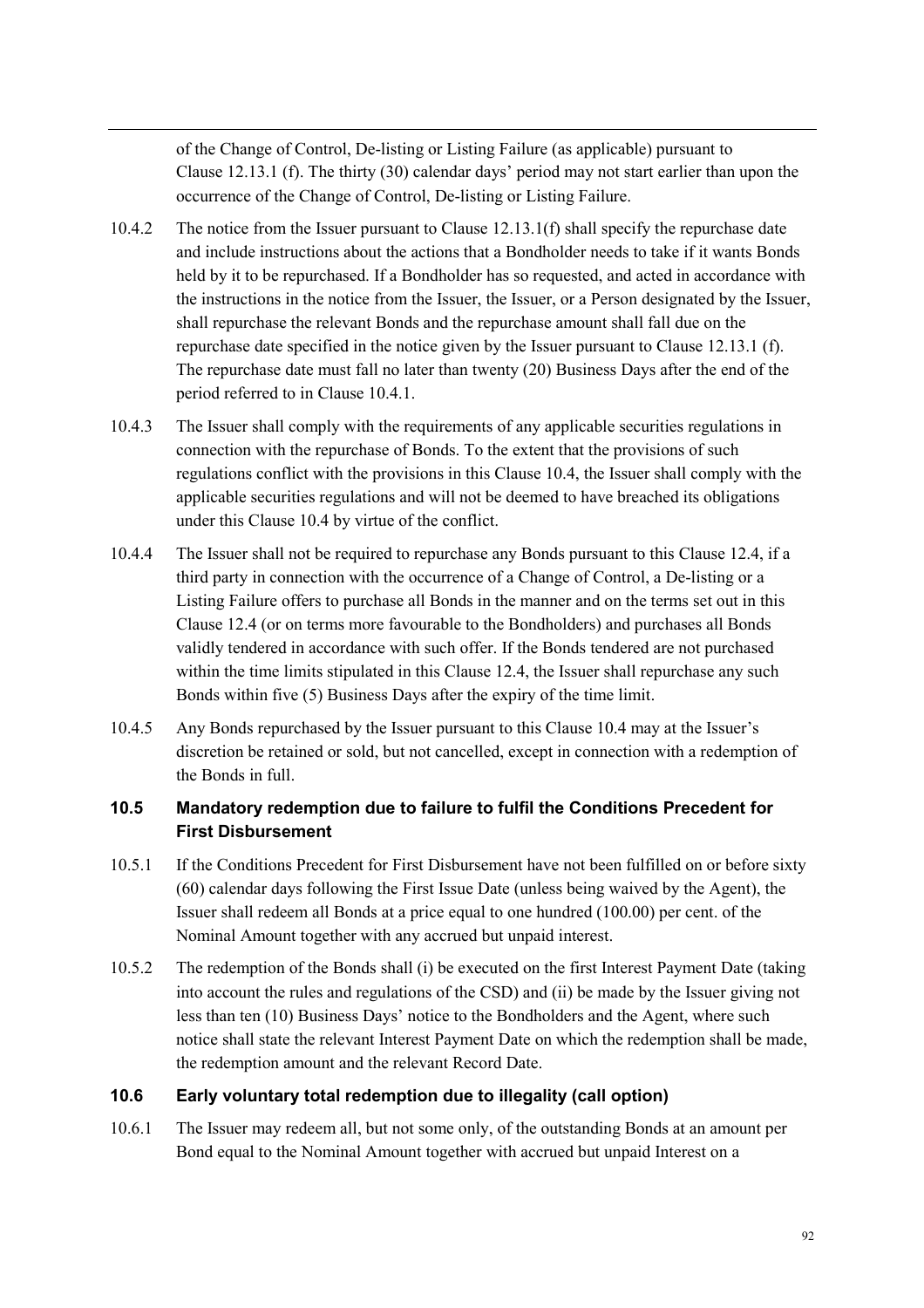Redemption Date determined by the Issuer if it is or becomes unlawful for the Issuer to perform its obligations under the Finance Documents.

- 10.6.2 The applicability of Clause 11.6.1 shall be supported by a legal opinion issued by a reputable law firm.
- 10.6.3 The Issuer may give notice of redemption pursuant to Clause 11.6.1 no later than twenty (20) Business Days after having received actual knowledge of any event specified therein (after which time period such right shall lapse). The notice from the Issuer is irrevocable, shall specify the Redemption Date and also the Record Date on which a Person shall be registered as a Bondholder to receive the amounts due on such Redemption Date. The Issuer shall redeem the Bonds in full at the applicable amount on the specified Redemption Date.

## **11 FINANCIAL UNDERTAKINGS**

## **11.1 Maintenance Test**

- 11.1.1 The Issuer shall procure that:
	- (a) Cash and Cash Equivalents of the Group at all times is at least SEK 50,000,000; and
	- (b) the ratio of Net Interest Bearing Debt to EBIT US Pharma is less than two (2.00).
- 11.1.2 The Maintenance Test shall be tested quarterly on the basis of the interim report for the period covered by the relevant Reference Date on the basis of the Compliance Certificate delivered in connection therewith. The first test date for the Maintenance Test shall be 31 March 2021.

# **11.2 Equity Cure**

- 11.2.1 If, within sixty (60) calendar days of the delivery of a Compliance Certificate, evidencing a breach of paragraph (b) set out in the Maintenance Test in Clause 11.1.1, the Issuer has received an equity injection in cash by way of a share issue in the Issuer or an unconditional shareholder contribution to the Issuer in a sufficient amount to ensure compliance with item (b) in the Maintenance Test (the "**Cure Amount**"), no Event of Default will occur.
- 11.2.2 Upon receipt of the Cure Amount, the calculation of item (b) in the Maintenance Test shall, for the purpose of item (b) in the Maintenance Test only, be adjusted by increasing EBIT US Pharma by an amount equal to the Cure Amount. Any Equity Cure made in any calendar quarter shall be included until such time as that calendar quarter falls outside the Relevant Period. Any Equity Cure must be made in cash to the Issuer and no more than two (2) Equity Cures may be made over the lifetime of the Bonds. Equity Cures may not be made in respect of consecutive calendar quarters.

## **11.3 Incurrence Test**

- 11.3.1 The Incurrence Test is met if:
	- (a) the ratio of Net Interest Bearing Debt to EBITDA is not greater than two (2.00); and
	- (b) the Interest Coverage Ratio exceeds four (4.00),

both adjusted in accordance with Clauses 11.4 to 11.5 below.

11.3.2 The Incurrence Test shall be applied in connection with: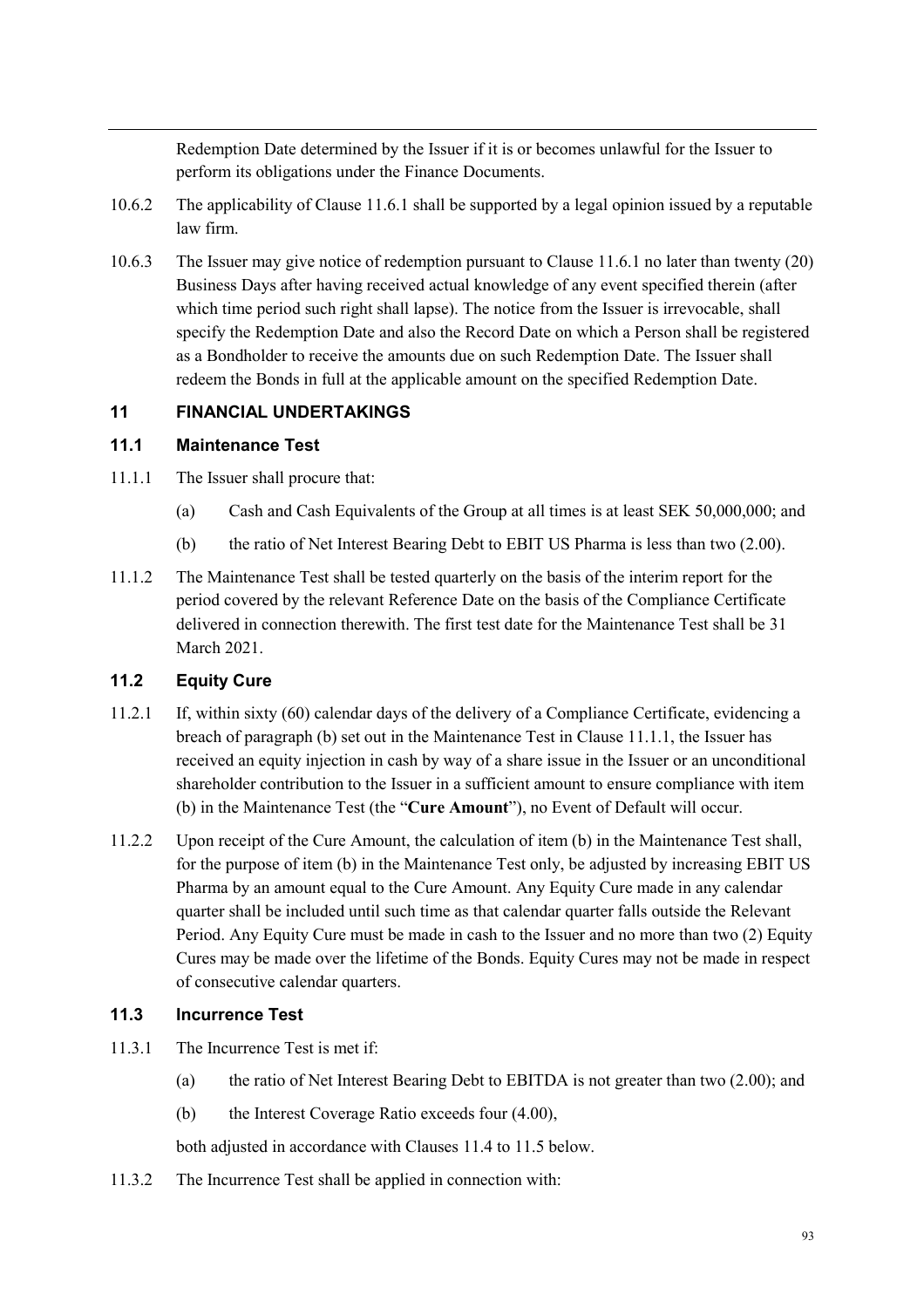- (a) the incurrence of Financial Indebtedness; or
- (b) a Restricted Payment being made,

until and including the Final Redemption Date.

# **11.4 Calculation of the Incurrence Test**

- 11.4.1 The calculation of the ratio of Net Interest Bearing Debt to EBITDA shall be made as per a testing date determined by the Issuer, falling no more than one (1) month prior to the incurrence of the new Financial Indebtedness or the payment of the relevant Restricted Payment (as applicable) which requires the Issuer to meet the Incurrence Test.
- 11.4.2 The Net Interest Bearing Debt shall be measured on the relevant testing date so determined, but (i) include the Restricted Payment or the new Financial Indebtedness (as applicable), provided such Financial Indebtedness is an interest bearing obligation (however, any cash balance resulting from the incurrence of the new Financial Indebtedness shall not reduce the Net Interest Bearing Debt), and (ii) exclude any Financial Indebtedness refinanced with new Financial Indebtedness, *pro forma*.
- 11.4.3 The calculation of the Interest Coverage Ratio shall be made for the Relevant Period ending on the last day of the period covered by the most recent Financial Statement.

# **11.5 Adjustment to EBITDA**

The figures for EBITDA, Finance Charges and Net Finance Charges for the Relevant Period ending on the last day of the period covered by the most recent Financial Statement shall be used for the Incurrence Test, but adjusted so that:

- (a) entities acquired or disposed of by the Group during the Relevant Period, or after the end of the Relevant Period but before the relevant testing date, shall be included or excluded (as applicable), *pro forma*, for the entire Relevant Period;
- (b) any entity to be acquired with the proceeds from new Financial Indebtedness shall be included, *pro forma*, for the entire Relevant Period; and
- (c) the *pro forma* calculation of EBITDA takes into account the net cost savings and other reasonable synergies, as the case may be, realisable for the Group within twelve (12) months from the acquisition as a result of acquisitions and/or disposals of entities referred to in (a) and (b) above, provided that:

(i) the aggregate of such adjustments to EBITDA in respect of certain extraordinary or exceptional items made pursuant to paragraph (c) in the definition of "EBITDA" do not exceed an aggregate maximum amount of ten (10.00) per cent. of EBITDA for the relevant period; and

(ii) such net cost savings and other reasonable synergies, as the case may be, have been confirmed by a reputable accounting firm and the Issuer has provided evidence thereof to the Agent.

# **12 SPECIAL UNDERTAKINGS**

So long as any Bond remains outstanding, the Issuer undertakes to comply with the special undertakings set forth in this Clause 12.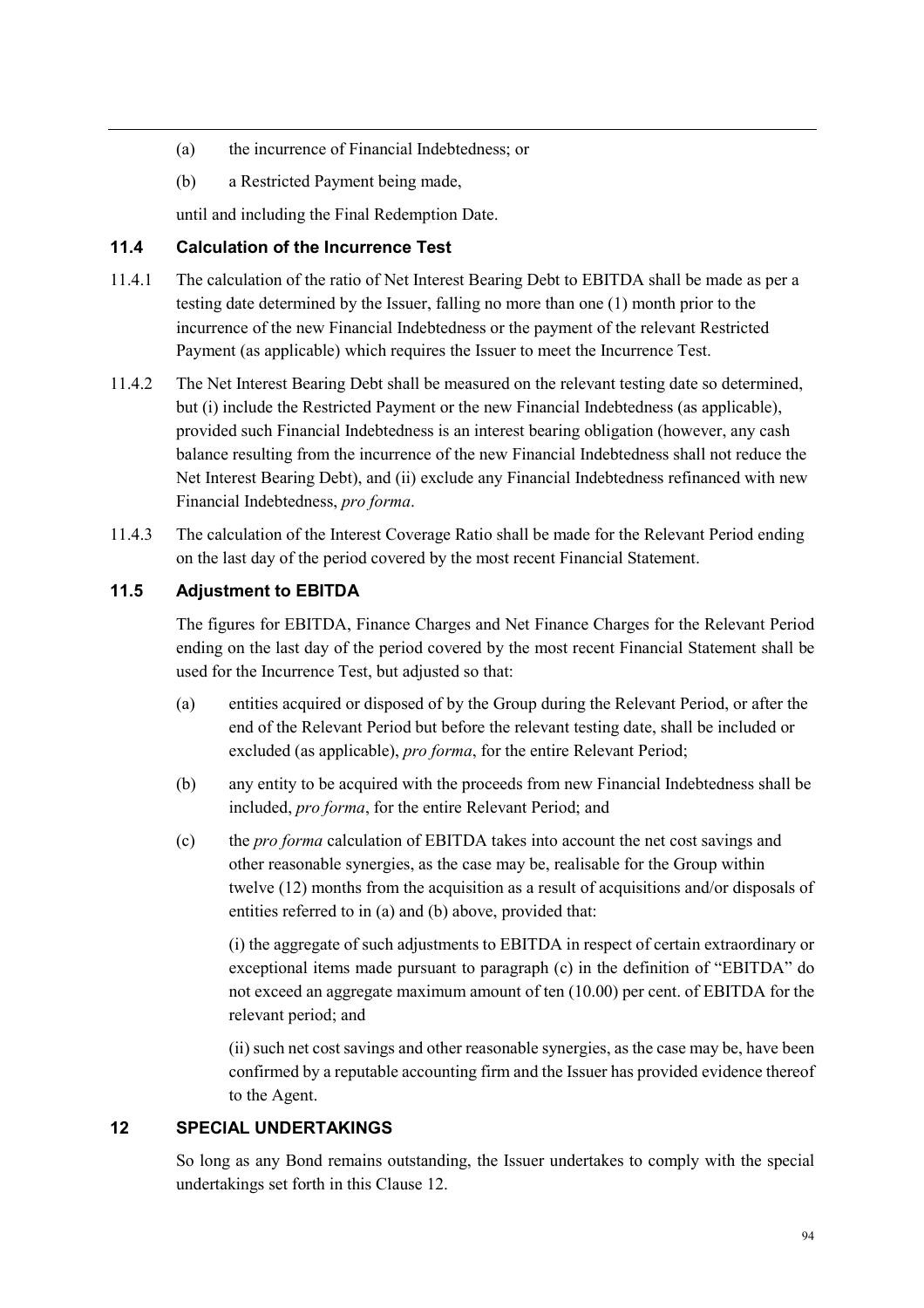## **12.1 Distributions**

The Issuer shall not, and shall procure that none of the Subsidiaries:

- (i) pay any dividend on shares;
- (ii) repurchase any of its own shares (other than in connection with the Incentive Programme);
- (iii) redeem its share capital or other restricted equity with repayment to shareholders;
- (iv) repay principal or pay interest under any shareholder loans; or
- (v) make any other similar distribution or transfers of value (Sw. *värdeöverföringar*) to the Issuer's, or the Subsidiaries', direct and indirect shareholders or the Affiliates of such direct and indirect shareholders;

(items (i) to (v) above are together and individually referred to as a "**Restricted Payment**"), provided however that any such Restricted Payment can be made, if such Restricted Payment is permitted by law and no Event of Default is continuing or would result from such Restricted Payment, by:

- (A) any Group Company if such Restricted Payment is made to another Group Company and, if made by any of the Subsidiaries which is not directly or indirectly wholly-owned by the Issuer, is made on a *pro rata* basis; or
- (B) by the Issuer, provided that (i) the Incurrence Test (calculated on a *pro forma* basis including the relevant Restricted Payment) is met and (ii) the aggregate amount of all Restricted Payments of the Group in a financial year (including the Restricted Payment in question but excluding any Restricted Payment made in accordance with paragraph (A) above) does not exceed fifty (50.00) per cent. of the Group's consolidated net profit (Sw. *årets resultat*) according to the annual audited financial statements for the previous financial year.

## **12.2 Admission to trading**

The Issuer shall procure that, without prejudice to the rights of any Bondholder pursuant to Clause 10.4 (*Mandatory repurchase due to Change of Control, De-listing and Listing Failure*) that:

- (i) the Bonds issued under the Initial Bond Issue are admitted to trading on the corporate bond list of Nasdaq Stockholm, or if such admission to trading is not possible to obtain or maintain, admitted to trading on another Regulated Market within six (6) months after the First Issue Date; and
- (ii) any Subsequent Bonds are admitted to trading on the Relevant Market within six (6) months after the Issue Date of the relevant Subsequent Bonds.

### **12.3 Nature of business**

The Issuer shall procure that no substantial change is made to the general nature of the business as carried out by the Group on the First Issue Date.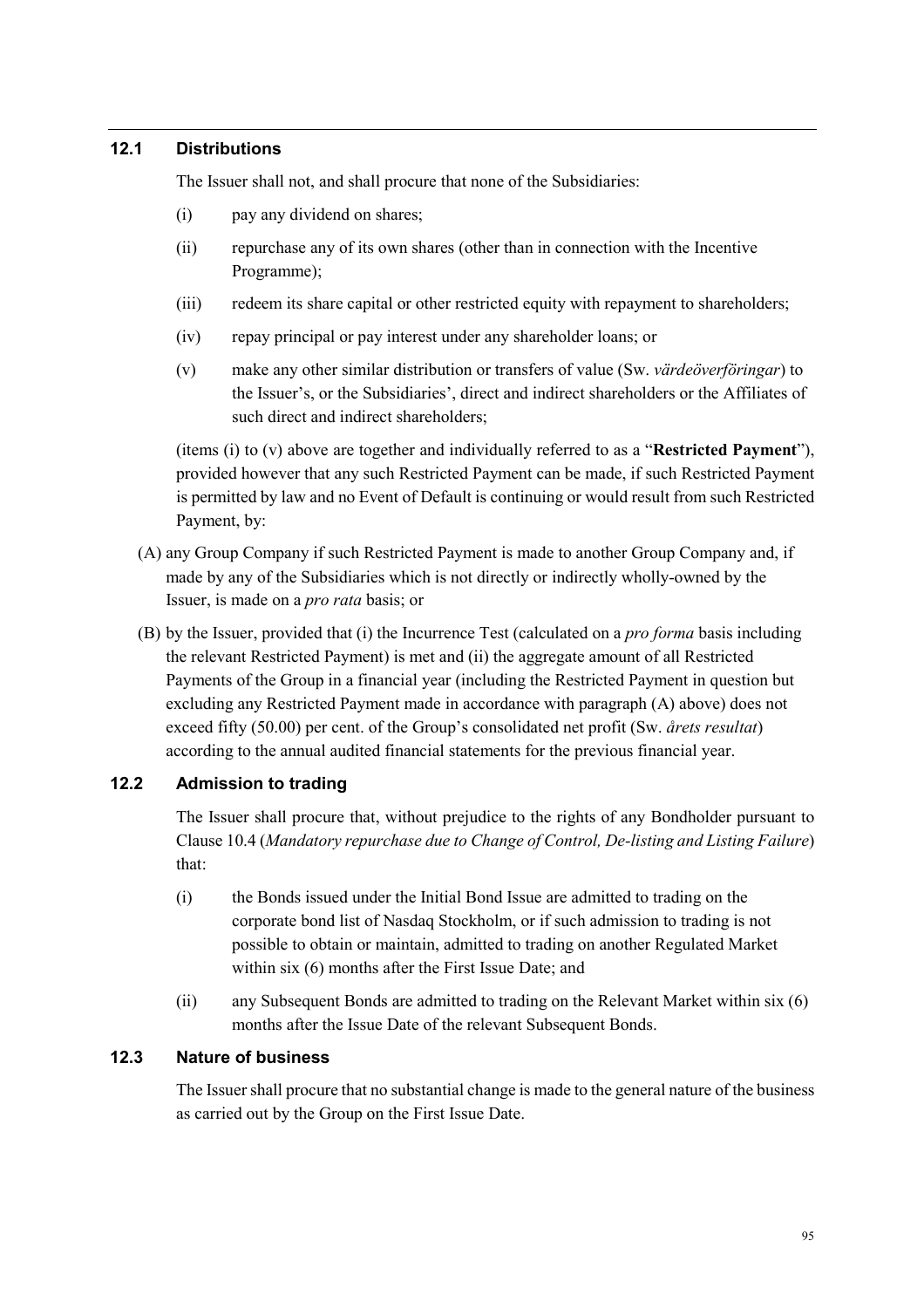### **12.4 Financial Indebtedness**

The Issuer shall not, and shall procure that none of the Subsidiaries will, incur any new Financial Indebtedness, or maintain or prolong any existing Financial Indebtedness, provided however that the Group Companies have a right to incur, maintain and prolong Financial Indebtedness which constitute Permitted Debt.

## **12.5 Negative pledge**

The Issuer shall not, and shall procure that none of the Subsidiaries will, create or allow to subsist, retain, provide, prolong or renew any guarantee or Security over any of its/their assets (present or future) to secure any Financial Indebtedness, provided however that the Group Companies have a right to create or allow to subsist, retain, provide, prolong and renew any Permitted Security.

#### **12.6 Loans out**

The Issuer shall not, and shall procure that none of its Subsidiaries, provide any loan to any party other than to another Group Company.

## **12.7 Clean down period**

The Issuer shall procure that during each calendar year, there shall be a period of five (5) consecutive calendar days during which the amount outstanding under the Working Capital Facility shall be zero (0). Not less than three (3) months shall elapse between two (2) clean down periods.

#### **12.8 Disposals of assets**

The Issuer shall not, and shall procure that no Material Group Company, sell or otherwise dispose of shares in any Material Group Company or of all or substantially all of its or any Material Group Company's assets or operations to any Person not being the Issuer or any of the wholly-owned Subsidiaries, unless the transaction is carried out at fair market value and on terms and conditions customary for such transaction and provided that it does not have a Material Adverse Effect. The Issuer shall notify the Agent of any such transaction and, upon request by the Agent, provide the Agent with any information relating to the transaction which the Agent deems necessary (acting reasonably).

## **12.9 Maintenance Test**

The Issuer shall ensure that the Maintenance Test is met as long as any Bond is outstanding.

## **12.10 Dealings with related parties**

The Issuer shall, and shall procure that the Subsidiaries, conduct all dealings with the direct and indirect shareholders of the Group Companies (excluding when such shareholder is another Group Company) and/or any Affiliates of such direct and indirect shareholders, at arm's length terms.

#### **12.11 Compliance with laws etcetera**

The Issuer shall, and shall procure that the Subsidiaries: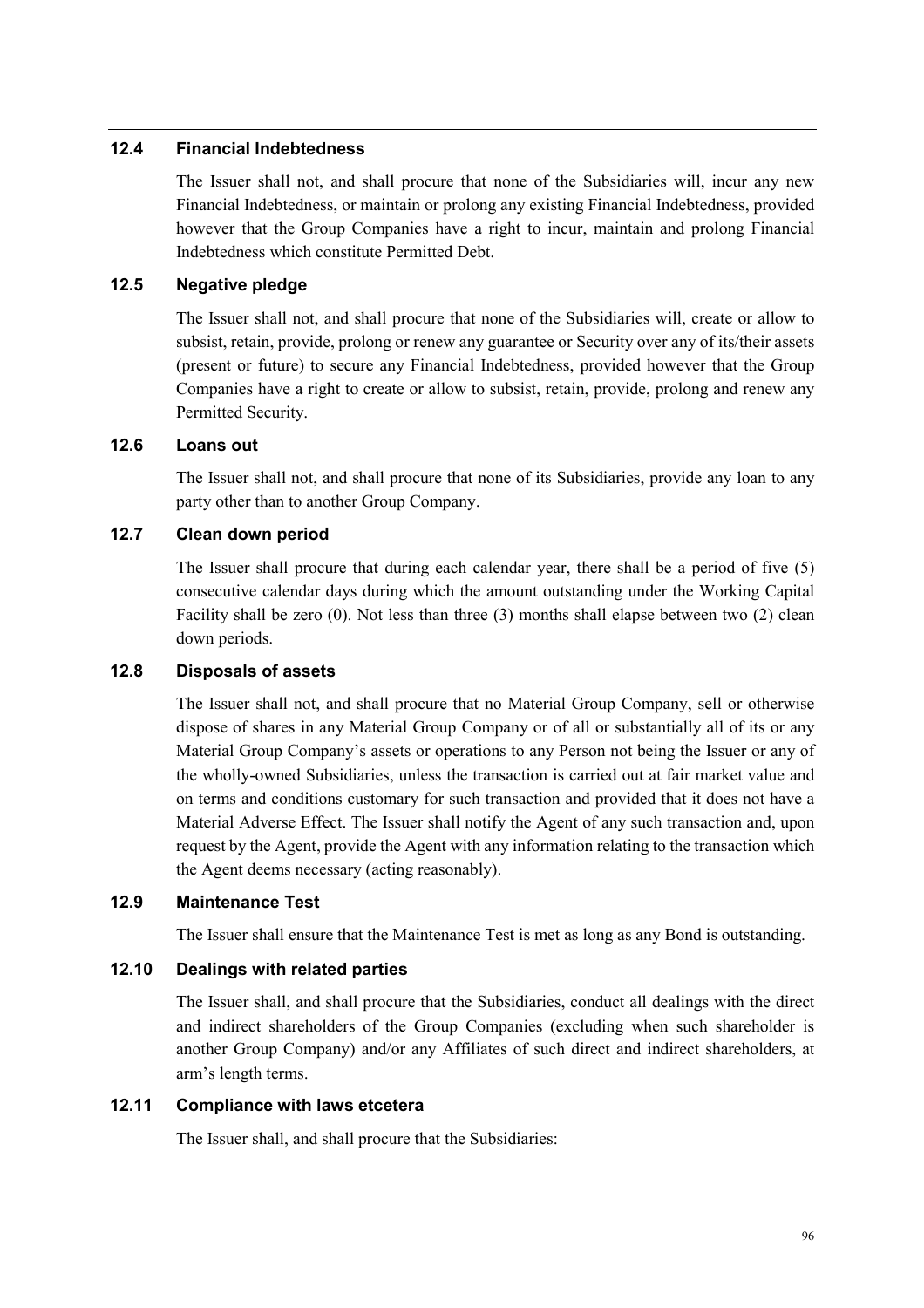- (i) comply in all material respects with all laws and regulations applicable from time to time, including but not limited to the rules and regulations of Nasdaq Stockholm (when applicable) or any other Regulated Market or unregulated market (when applicable) on which the Issuer's securities from time to time are listed, and
- (ii) obtain, maintain, renew and in all material respects comply with, the terms and conditions of any authorisation, approval, licence or other permit required for the business carried out by a Group Company.

## **12.12 Merger and demergers**

- (i) The Issuer shall not enter into any amalgamation, demerger, merger or formal reconstruction (Sw. *rekonstruktion*).
- (ii) The Issuer shall procure that no other Group Company will enter into any amalgamation, demerger, merger or reconstruction, unless the transaction (taken as a whole also taking into account any transaction ancillary or related thereto) is carried out at fair market value and on terms and conditions customary for such transaction and provided that is does not have a Material Adverse Effect.

# **12.13 Information undertakings**

- 12.13.1 The Issuer shall:
	- (a) prepare and make available the annual audited consolidated financial statements of the Group and the annual audited unconsolidated financial statements of the Issuer (in English), to the Agent and on its website not later than four (4) months after the expiry of each financial year;
	- (b) prepare and make available the quarterly interim unaudited consolidated reports of the Group and the quarterly interim unaudited reports of the Issuer (in English), to the Agent and on its website not later than two (2) months after the expiry of each relevant interim period;
	- (c) procure that each of the financial statements set out in (a) and (b) above include a profit and loss account and a balance sheet and that each of the consolidated financial statements, in addition, include a cash flow statement and a management commentary or report from the Issuer's board of directors;
	- (d) issue a Compliance Certificate to the Agent (i) in connection with publishing a Financial Statement, (ii) in connection with the incurrence of Financial Indebtedness (including through a Subsequent Bond Issue) or the payment of any Restricted Payment, which requires that the Incurrence Test is met and (iii) at the Agent's request, within twenty (20) calendar days from such request;
	- (e) keep the latest version of these Terms and Conditions (including documents amending these Terms and Conditions) available on its website;
	- (f) promptly notify the Agent (and, as regards a Change of Control, a De-Listing or a Listing Failure, the Bondholders) upon becoming aware of (i) the occurrence of a Change of Control, De-Listing, Listing Failure or an Event of Default (or any event or circumstance which would (with the expiry of a grace period, the giving of notice,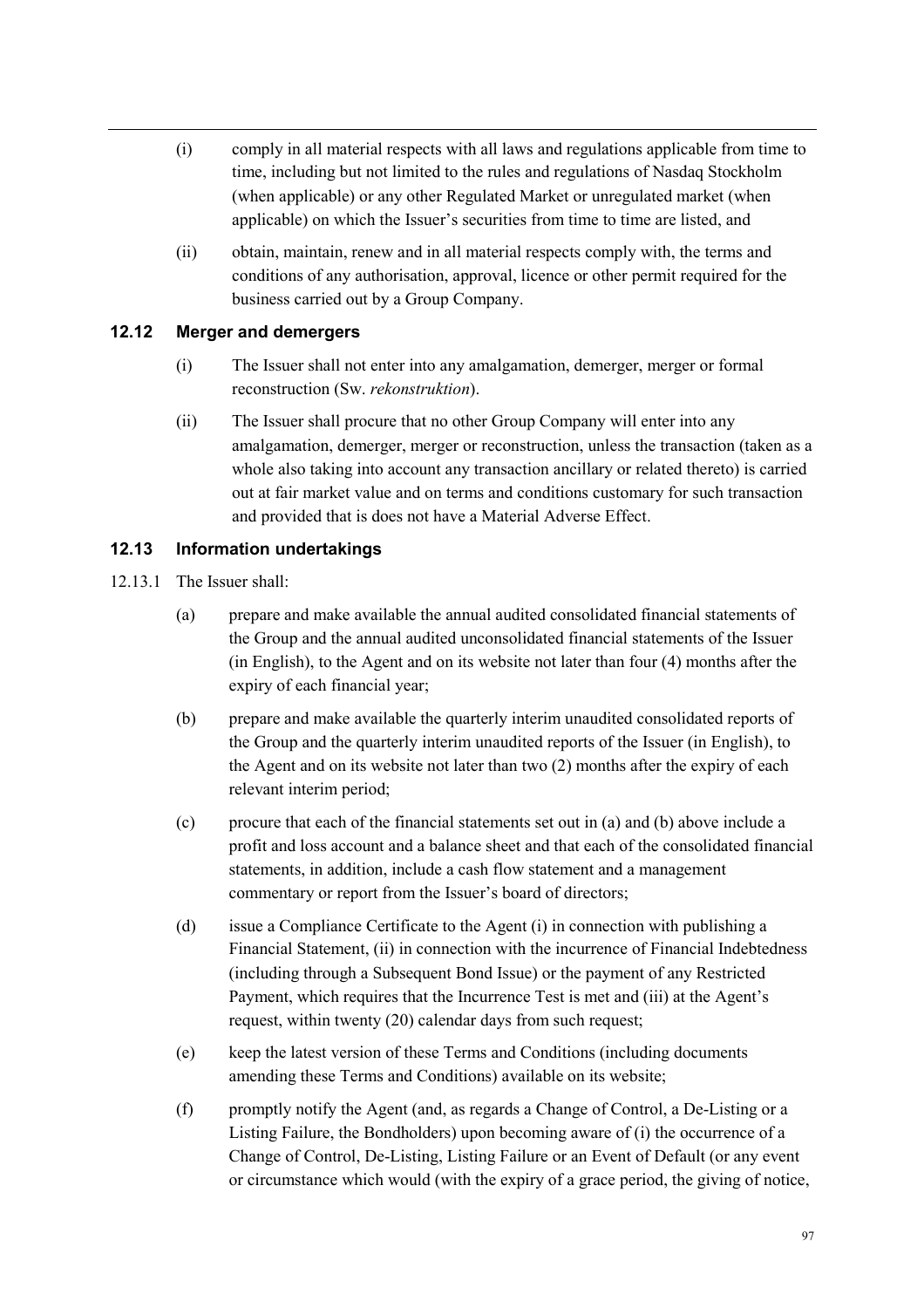the making of any termination or a combination of any of the foregoing) constitute an Event of Default) has occurred, and shall provide the Agent with such further information as the Agent may request (acting reasonably) following receipt of such notice;

- (g) prepare the Financial Statements referred to under paragraphs (a) and (b) above in accordance with the Accounting Principles and make them available in accordance with the rules and regulations of Nasdaq Stockholm (or any other Regulated Market, as applicable) (as amended from time to time) and the Swedish Securities Market Act (*Sw. lag (2007:528) om värdepappersmarknaden*); and
- (h) provide any other information to the Agent required by the Swedish Securities Markets Act (*lag (2007:528) om värdepappersmarknaden*) (as amended from time to time) and the rules and regulations of Nasdaq Stockholm provided that such disclosure of information is not in violation of any applicable law.
- 12.13.2 The Issuer shall notify the Agent of any transaction referred to in Clause 12.8 (*Disposals of assets*) and shall, upon request by the Agent, provide the Agent with:
	- (i) any information relating to the transaction which the Agent deems necessary (acting reasonably); and
	- (ii) a certificate from the Issuer which states whether the transaction is carried out at fair market value and on terms and conditions customary for such transaction or not and whether it has a Material Adverse Effect or not.

The Agent may assume that any information provided by the Issuer is correct, and the Agent shall not be responsible or liable for the adequacy, accuracy or completeness of such information. The Agent is not responsible for assessing if the transaction is carried out at fair market value and on terms and conditions customary for such transaction and whether it has a Material Adverse Effect, but is not bound by the Issuer's determination under paragraph (ii) above.

# **12.14 Agent Agreement**

- 12.14.1 The Issuer shall, in accordance with the Agent Agreement:
	- (a) pay fees to the Agent;
	- (b) indemnify the Agent for costs, losses and liabilities;
	- (c) furnish to the Agent all information reasonably requested by or otherwise required to be delivered to the Agent; and
	- (d) not act in a way which would give the Agent a legal or contractual right to terminate the Agent Agreement.
- 12.14.2 The Issuer and the Agent shall not agree to amend any provisions of the Agent Agreement without the prior consent of the Bondholders if the amendment would be detrimental to the interests of the Bondholders.

## **12.15 CSD related undertakings**

The Issuer shall keep the Bonds affiliated with a CSD and comply with all CSD Regulations.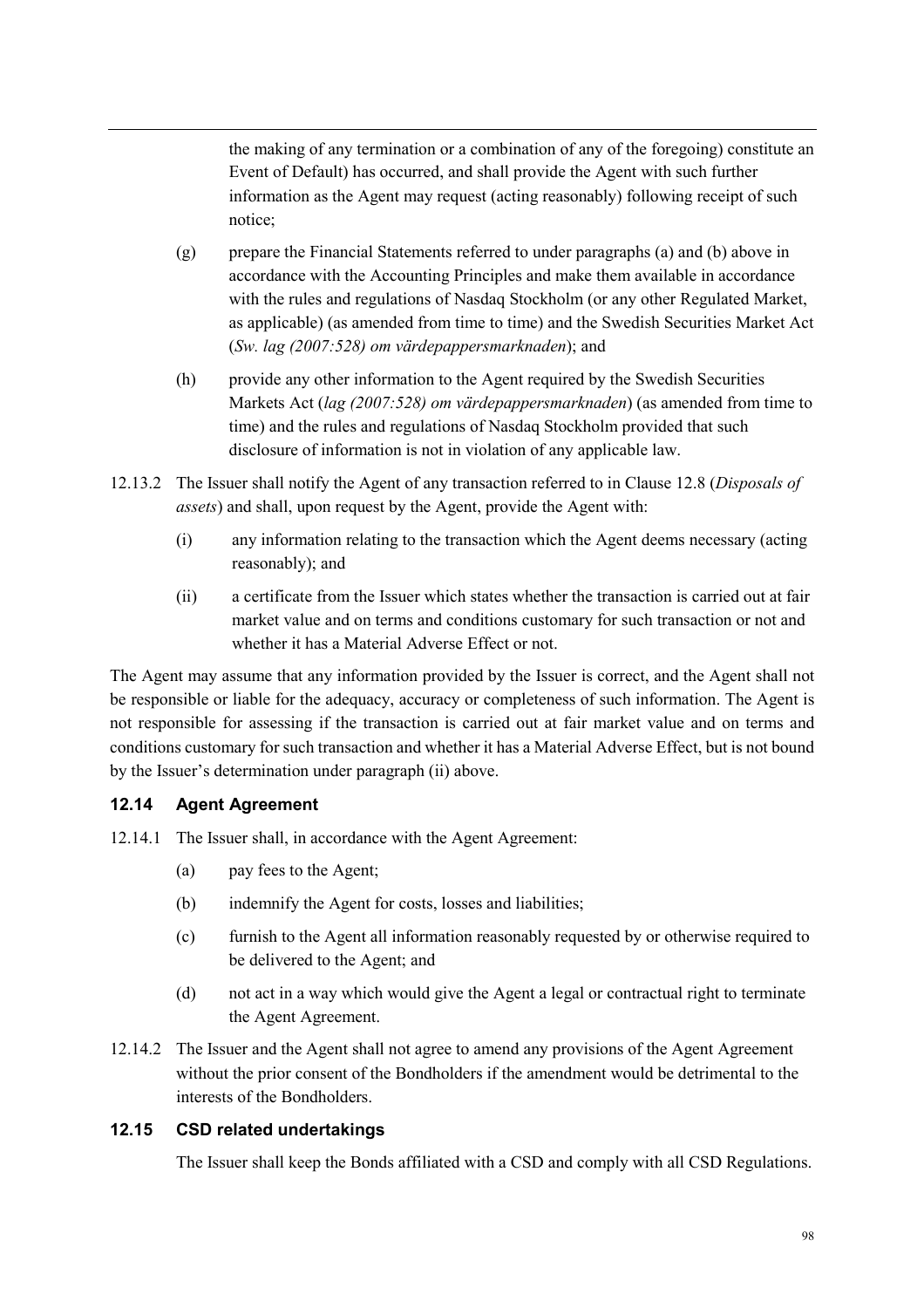## **13 CONDITIONS PRECEDENT TO THE FIRST ISSUE DATE**

- 13.1 The Issuer shall provide to the Agent, no later than 11.00 a.m. two (2) Business Days prior to the First Issue Date (or such later time as agreed by the Agent), the following documents:
	- (a) copies of constitutional documents of the Issuer;
	- (b) copies of necessary corporate resolutions (including authorisations) of the Issuer;
		- (i) approving the terms of, and the transactions contemplated by, the Finance Documents to which it is a party and resolving that it execute, deliver and perform the Finance Documents to which it is a party;
		- (ii) authorising a specified person or persons to execute the Finance Documents on its behalf; and
		- (iii) authorising a specified person or persons, on its behalf, to sign and/or despatch all documents and notices to be signed and/or despatched by it under or in connection with the Finance Documents to which it is a party;
	- (c) duly executed copies of the Finance Documents, and as regards the Escrow Account Pledge Agreement, together with all documents and evidences to be delivered pursuant to that agreement.
- 13.2 The Agent shall confirm to the Issuing Agent without delay when the conditions set out above have been satisfied (or amended or waived in accordance with the Terms and Conditions). The First Issue Date shall not occur unless the Agent makes such confirmation to the Issuing Agent no later than 11.00 a.m. one (1) Business Day prior to the First Issue Date as regards items (a)–(c) in Clause 13.1 above, provided however that the Issuing Agent and the Issuer may agree to postpone the First Issue Date.
- 13.3 Following receipt by the Issuing Agent of the confirmations referred to above, the Issuing Agent shall settle the issuance of the Initial Bonds and pay the Net Proceeds of the Initial Bond Issue to the Escrow Account on the First Issue Date.
- 13.4 The Agent shall ensure that it receives evidence satisfactory to it that Finance Documents which are required to be delivered to the Agent are duly authorized and executed (as applicable). The Issuer shall promptly upon request provide the Agent with such documents and evidence as the Agent reasonably considers necessary for this purpose. Other than as set out above, the Agent shall neither be liable to the Issuer or the Bondholders for damage due to any documents and information delivered to the Agent not being accurate, correct and complete, unless it has actual knowledge to the contrary, nor be liable for the content, validity, perfection or enforceability of such documents.

## **14 CONDITIONS PRECEDENT FOR FIRST DISBURSEMENT**

14.1 The Agent's approval of the first disbursement of the Net Proceeds from the Initial Bond Issue from the Escrow Account is subject to the following being received by the Agent (such disbursement to occur no earlier than one (1) Business Day prior to the redemption date of the Existing Bonds, unless otherwise agreed with the Agent for technical reasons and provided that the conditions set out in (a) and (b) below being satisfied: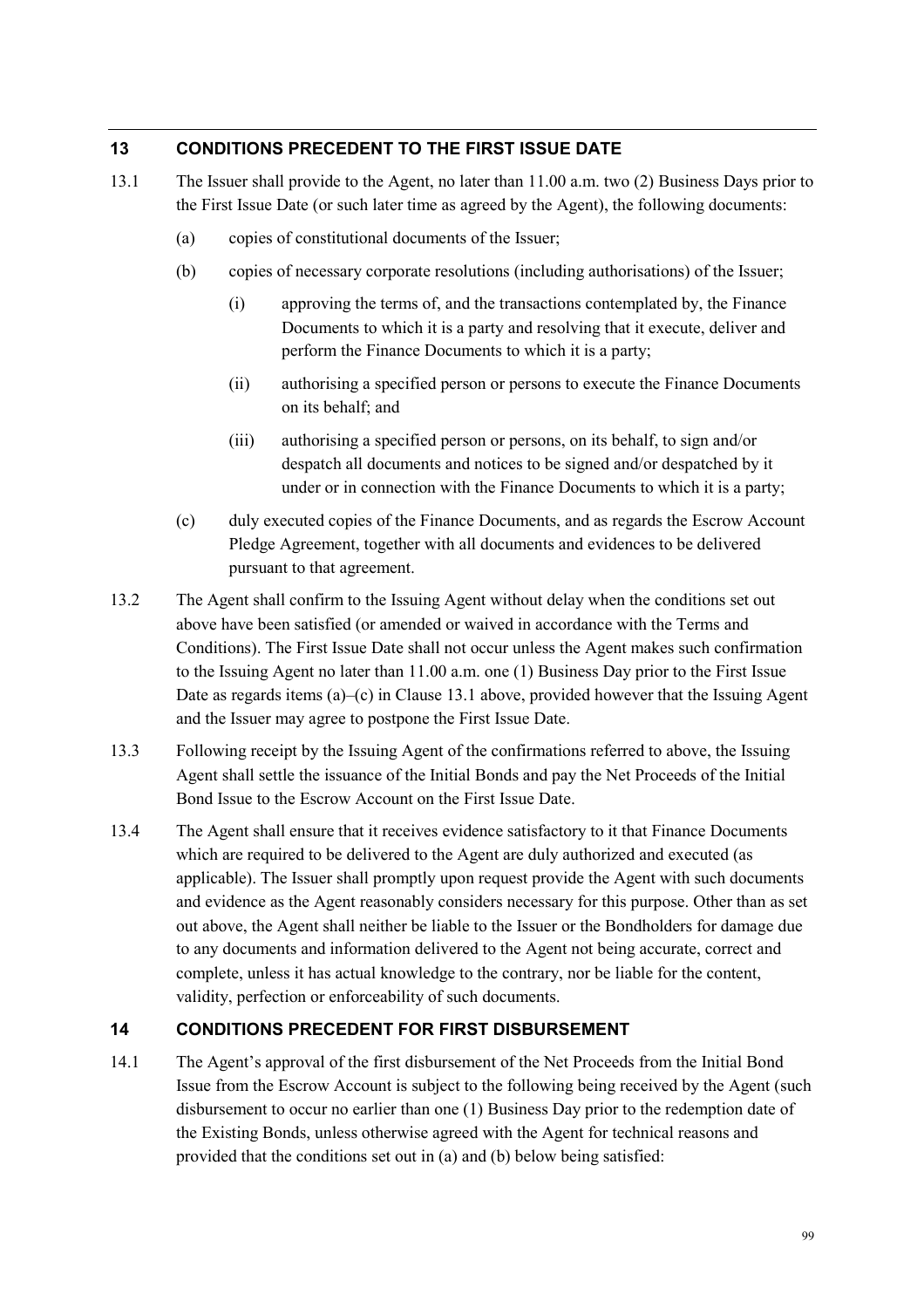- (a) a copy of a duly signed unconditional and irrevocable call notice for the repayment of the Existing Bonds, such repayment to take place no later than upon the disbursement of the Refinancing Proceeds from the Escrow Account (however, with due regard to the payment mechanisms of the CSD); and
- (b) evidence, in the form of a duly signed unconditional and irrevocable payment instruction to be attached to the Agent's instruction to the Escrow Bank for release of Refinancing Proceeds, specifying that the Refinancing Proceeds to be released from the Escrow Account shall be used towards repayment of Existing Bonds in full.
- 14.2 When the Conditions Precedent for First Disbursement set out in Clause 14.1 above have been received by the Agent, the Agent shall instruct the Escrow Bank to release the Refinancing Proceeds to be applied towards repurchase of the Existing Bonds in full.
- 14.3 The Agent may assume that the documentation and evidence delivered to it is accurate, legally valid, enforceable, correct, true and complete unless it has actual knowledge to the contrary, and the Agent does not have to verify or assess the contents of any such documentation. The Agent does not review the documents and evidence referred to above from a legal or commercial perspective of the Bondholders.

## **15 CONDITION SUBSEQUENT**

- 15.1 The Issuer shall provide evidence to the Agent, showing that the Existing Bonds have been repaid in full or rolled-over into Bonds. Such evidence to be provided as soon as possible after the Conditions Precedent for First Disbursement have been fulfilled and the payments from the Escrow Account have been made.
- 15.2 The Agent shall, after the Condition Subsequent has been fulfilled, instruct the Escrow Bank to transfer any residual funds from the Escrow Account to a bank account specified by the Issuer, to be used for general corporate purposes and acquisitions and subsequently release the Security created pursuant to the Escrow Account Pledge Agreement.

## **16 TERMINATION OF THE BONDS**

- 16.1 The Agent is entitled to, and shall following a demand in writing from a Bondholder (or Bondholders) representing at least fifty (50.00) per cent. of the Adjusted Nominal Amount (such demand shall, if made by several Bondholders, be made by them jointly) or following an instruction or decision pursuant to Clause 16.4 or Clause 16.6, on behalf of the Bondholders and by notice to the Issuer terminate the Bonds and to declare all, but not only some, of the Bonds due for payment immediately or at such later date as the Agent determines (such later date not falling later than twenty (20) Business Days from the date on which the Agent made such declaration) and exercise any or all of its rights, remedies, powers and discretions under the Finance Documents, if:
	- (a) **Non-payment**: The Issuer fails to pay an amount on the date it is due in accordance with the Finance Documents unless its failure to pay is due to technical or administrative error and is remedied within five (5) Business Days of the due date;
	- (b) **Condition Subsequent**: The Issuer has not provided the Agent with evidence, in form and substance satisfactory to the Agent (acting reasonable), showing that the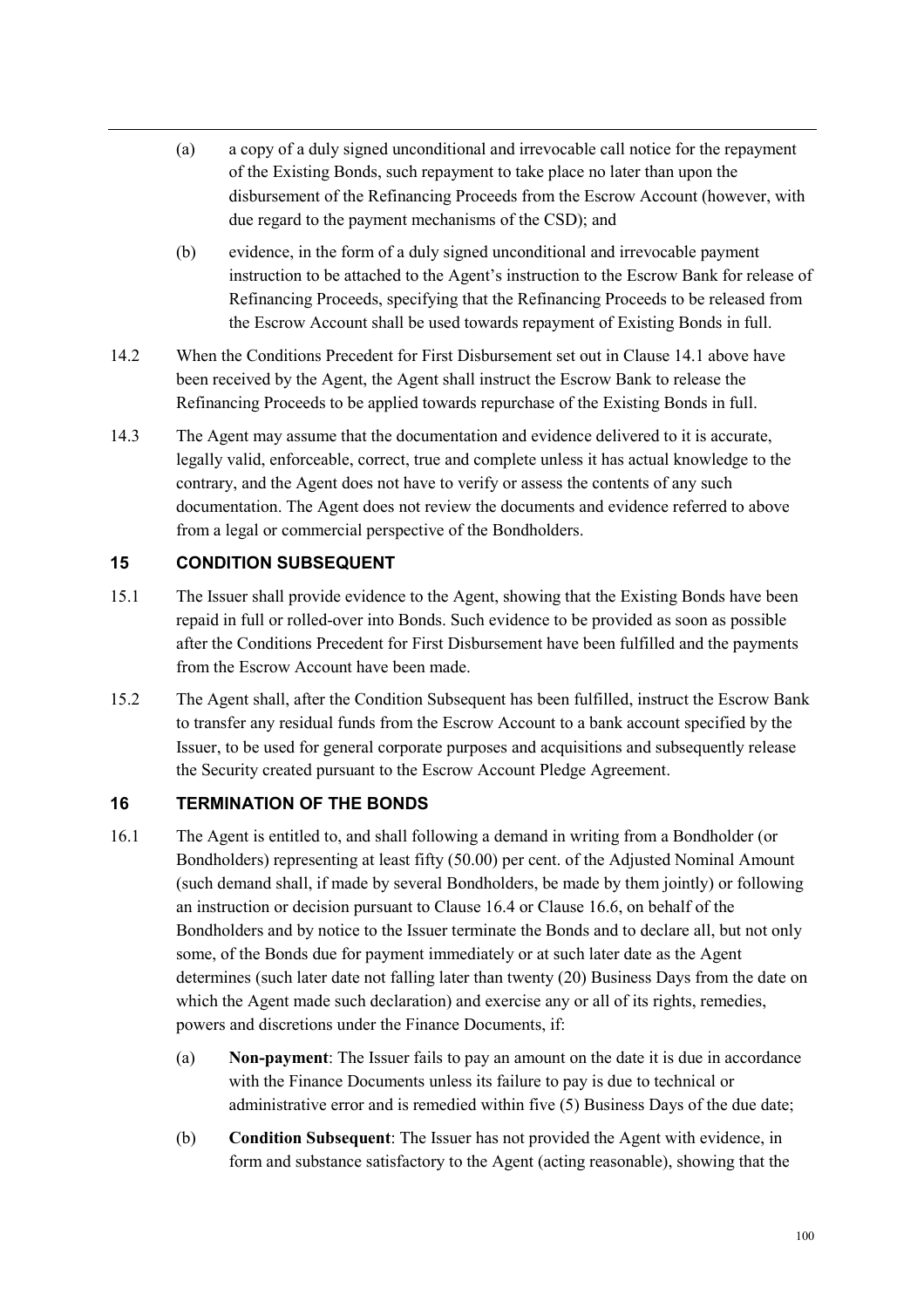Condition Subsequent has been fulfilled not later than at the time set forth in Clause 15 (*Condition Subsequent*);

(c) **Other obligations**: The Issuer does not comply with the Finance Documents in any other way than as set out under paragraphs (a) and (b) above, unless the noncompliance:

(i) is capable of being remedied; and

(ii) is remedied within fifteen (15) Business Days of the earlier of the Agent giving notice and the Issuer becoming aware of the non-compliance (if the failure or violation is not capable of being remedied, the Agent may declare the Bonds payable without such prior written request);

#### (d) **Cross payment-default/Cross-acceleration**:

- (i) Any Financial Indebtedness of any Material Group Company is not paid when due nor within any originally applicable grace period or is declared to be or otherwise becomes due and payable prior to its specified maturity as a result of an event of default howsoever described under any document relating to Financial Indebtedness of any Material Group Company; or
- (ii) any security interest securing Financial Indebtedness over any asset of any Material Group Company is enforced;

provided however that the amount of Financial Indebtedness referred to under paragraph (i) and/or (ii) above, individually or in the aggregate exceeds an amount corresponding to SEK 10,000,000 and provided that it does not apply to any Financial Indebtedness owed to a Group Company;

## (e) **Insolvency**:

- (i) Any Material Group Company is unable or admits inability to pay its debts as they fall due or is declared to be unable to pay its debts under applicable law, suspends making payments on its debts generally or, by reason of actual or anticipated financial difficulties, commences negotiations with its creditors (other than under these Terms and Conditions) with a view to rescheduling its Financial Indebtedness; or
- (ii) a moratorium is declared in respect of the Financial Indebtedness of any Material Group Company;
- (f) **Insolvency proceedings**: Any corporate action, legal proceedings or other procedures are taken (other than (i) proceedings or petitions which are being disputed in good faith and are discharged, stayed or dismissed within thirty (30) calendar days of commencement or, if earlier, the date on which it is advertised and (ii), in relation to the Subsidiaries, solvent liquidations) in relation to:
	- (i) the suspension of payments, winding-up, dissolution, administration or company reorganisation (*Sw. företagsrekonstruktion*) (by way of voluntary agreement, scheme of arrangement or otherwise) of any Material Group Company;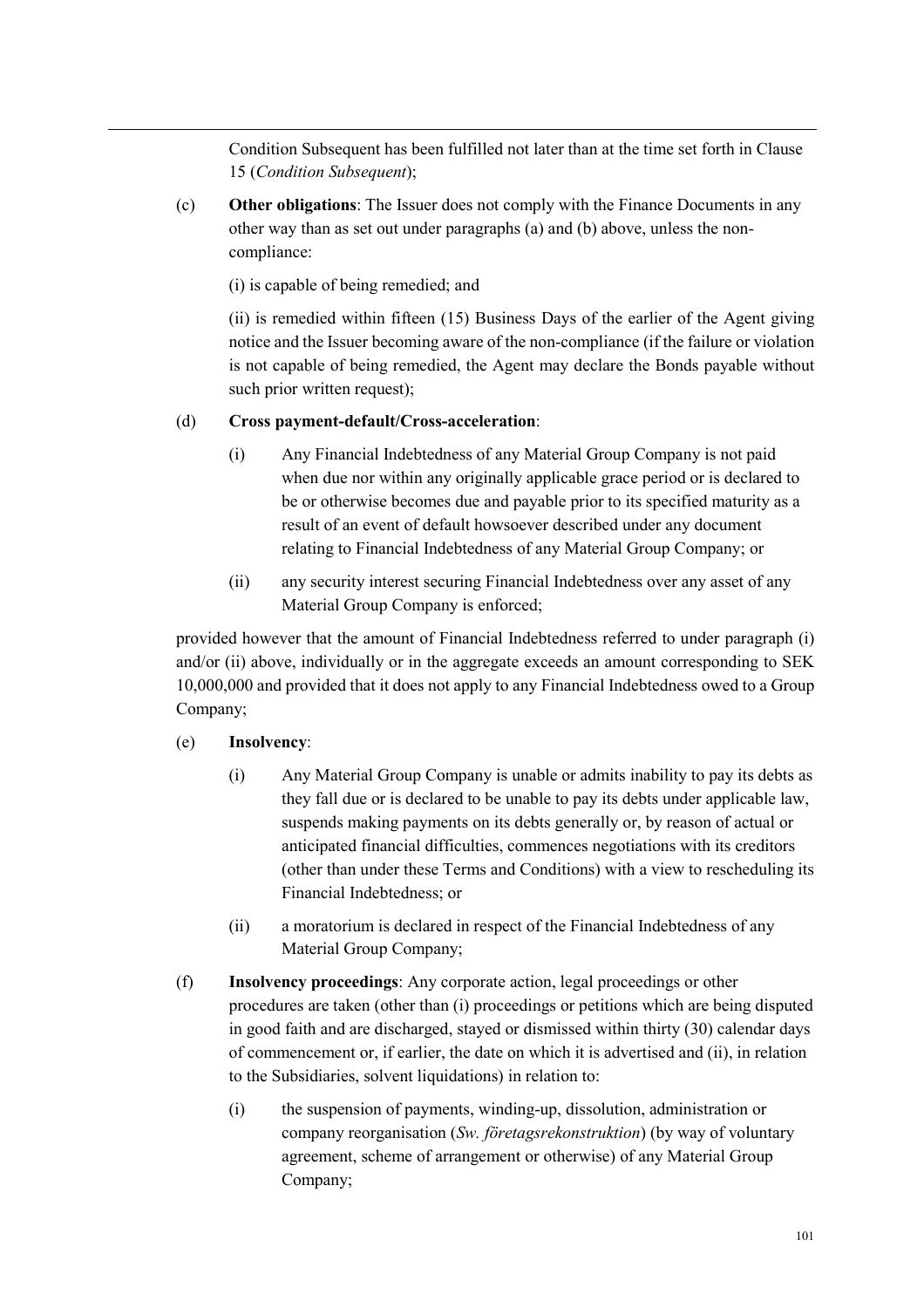- (ii) the appointment of a liquidator, receiver, administrator, administrative receiver, compulsory manager or other similar officer in respect of any Material Group Company or any of its assets; or
- (iii) any analogous procedure or step is taken in any jurisdiction in respect of any Material Group Company;
- (g) **Creditors' process**: Any expropriation, attachment, sequestration, distress or execution or any analogous process in any jurisdiction affects any asset or assets of any Material Group Company having an aggregate value equal to or exceeding SEK 10,000,000 and is not discharged within thirty (30) calendar days;
- (h) **Impossibility or illegality**: It is or becomes impossible or unlawful for the Issuer to fulfil or perform any of the provisions of the Finance Documents or if the obligations under the Finance Documents are not, or cease to be, legal, valid, binding and enforceable; or
- (i) **Cessation of the business**: The Issuer or any other Material Group Company ceases to carry on its business, except if due to (i) a permitted merger or demerger as set out in Clause 12.12 (*Merger and demerger*) or (ii) a permitted disposal as stipulated in Clause 12.8 (*Disposals of assets*) and provided, in relation to the cessation of business by a Group Company other than the Issuer, that such cessation has a Material Adverse Effect.
- 16.2 Termination for payment prematurely on the grounds mentioned in Clause 16.1 (c) and (d) or, regarding any of the Subsidiaries, on the grounds mentioned in Clause 16.1 (e), (f) and (g), may only occur if the nature of the particular circumstance is such that it would have a Material Adverse Effect and that the cause of termination is continuing at the time of the Agent's declaration. However, if a moratorium occurs, the ending of that moratorium will not prevent termination for payment prematurely on the ground mentioned under Clause 16.1 (e) above.
- 16.3 The Agent may not terminate the Bonds in accordance with Clause 16.1 by reference to a specific Event of Default if it is no longer continuing or if it has been decided, in accordance with these Terms and Conditions, to waive such Event of Default (temporarily or permanently). However, if a moratorium occurs, the ending of that moratorium will not prevent termination for payment prematurely on the grounds mentioned under Clause 16.1.
- 16.4 The Agent shall notify the Bondholders of an Event of Default within five (5) Business Days of the date on which the Agent received notice of or gained actual knowledge of that an Event of Default has occurred and is continuing. Notwithstanding the aforesaid, the Agent may postpone a notification of an Event of Default (other than in relation to paragraph (a) Clause 16.1 (*Non-payment*)) up until the time stipulated in Clause 16.5 for as long as, in the reasonable opinion of the Agent such postponement is in the interests of the Bondholders as a group. The Agent shall always be entitled to take the time necessary to determine whether an event constitutes an Event of Default.
- 16.5 The Agent shall, within twenty (20) Business Days of the date on which the Agent received notice of or otherwise gained actual knowledge of that an Event of Default has occurred and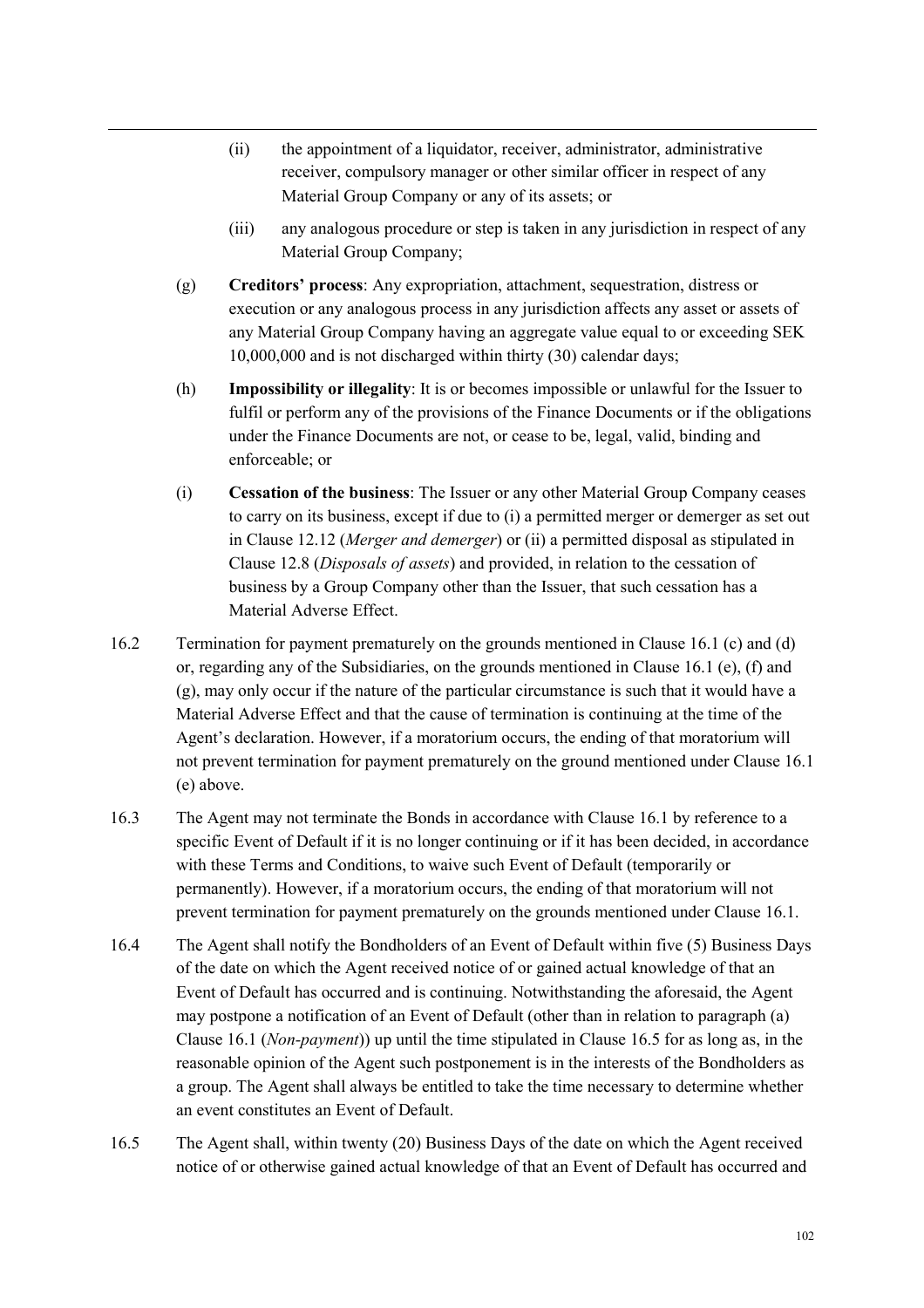is continuing, decide if the Bonds shall be so terminated. If the Agent has decided not to terminate the Bonds, the Agent shall, at the earliest possible date, notify the Bondholders that there exists a right of termination and obtain instructions from the Bondholders according to the provisions in Clause 18 (*Decisions by Bondholders*). If the Bondholders vote in favour of termination and instruct the Agent to terminate the Bonds, the Agent shall promptly declare the Bonds terminated. However, if the cause for termination according to the Agent's appraisal has ceased before the termination, the Agent shall not terminate the Bonds. The Agent shall in such case, at the earliest possible date, notify the Bondholders that the cause for termination has ceased. The Agent shall always be entitled to take the time necessary to consider whether an occurred event constitutes an Event of Default.

- 16.6 If the Bondholders, without any prior initiative to decision from the Agent or the Issuer, have made a decision regarding termination in accordance with Clause 18 (*Decisions by Bondholders*), the Agent shall promptly declare the Bonds terminated. The Agent is however not liable to take action if the Agent considers cause for termination not to be at hand, unless the instructing Bondholders agree in writing to indemnify and hold the Agent harmless from any loss or liability and, if requested by the Agent in its discretion, grant sufficient security for such indemnity.
- 16.7 If the Bonds are declared due and payable in accordance with the provisions in this Clause 16, the Agent shall take every reasonable measure necessary to recover the amounts outstanding under the Bonds.
- 16.8 If the right to terminate the Bonds is based upon a decision of a court of law, an arbitrational tribunal or a government authority, it is not necessary that the decision has become enforceable under any applicable regulation or that the period of appeal has expired in order for cause of termination to be deemed to exist.
- 16.9 For the avoidance of doubt, the Bonds cannot be terminated and become due for payment prematurely according to this Clause 16 without relevant decision by the Agent or following instructions from the Bondholders' pursuant to Clause 16.1 or Clause 18 (*Decisions by Bondholders*).
- 16.10 If the Bonds are declared due and payable in accordance with this Clause 16 the Issuer shall redeem all Bonds with an amount per Bond equal to the applicable Call Option Amount for the relevant period (in each case plus accrued but unpaid interest).

## **17 DISTRIBUTION OF PROCEEDS**

- 17.1 If the Bonds have been declared due and payable in accordance with Clause 16 (*Termination of the Bonds*), all payments by the Issuer relating to the Bonds shall be distributed in the following order of priority, in accordance with the instructions of the Agent:
	- (a) *firstly*, in or towards payment *pro rata* of:

(i) all unpaid fees, costs, expenses and indemnities payable by the Issuer to the Agent in accordance with the Agent Agreement and the Finance Documents;

(ii) other costs, expenses and indemnities relating to the acceleration of the Bonds or the protection of the Bondholders' rights as may have been incurred by the Agent;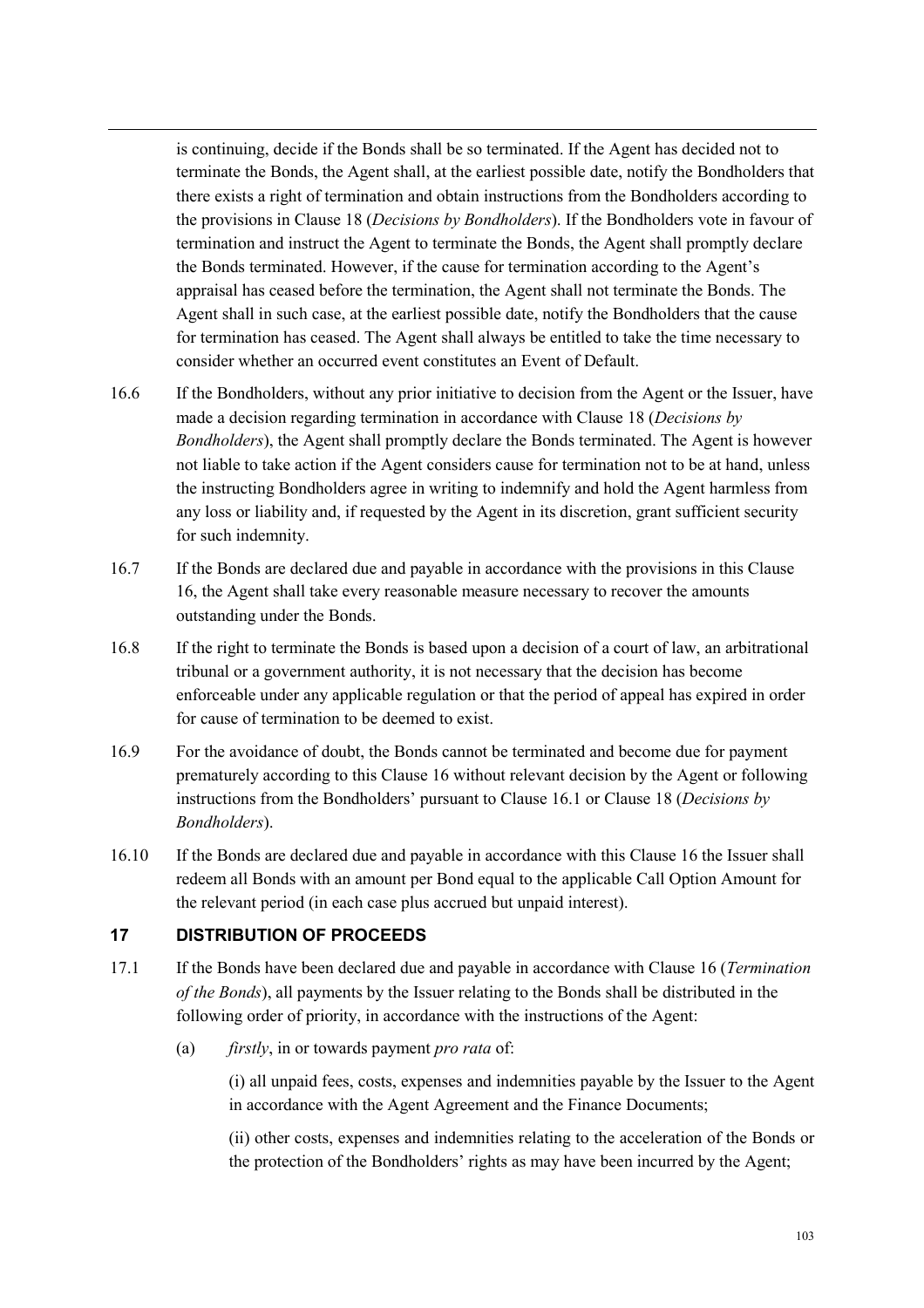(iii) any non-reimbursed costs incurred by the Agent for external experts; and

(iv) any non-reimbursed costs and expenses incurred by the Agent in relation to a Bondholders' Meeting or a Written Procedure;

- (b) *secondly*, in or towards payment *pro rata* of accrued but unpaid Interest under the Bonds (Interest due on an earlier Interest Payment Date to be paid before any Interest due on a later Interest Payment Date);
- (c) *thirdly*, in or towards payment *pro rata* of any unpaid principal under the Bonds; and
- (d) *fourthly*, in or towards payment *pro rata* of any other costs or outstanding amounts unpaid under the Finance Documents.

Any excess funds after the application of proceeds in accordance with paragraphs (a) to (d) above shall be paid to the Issuer. The application of proceeds in accordance with paragraphs (a) to (d) above shall, however, not restrict a Bondholders' Meeting or a Written Procedure from resolving that accrued Interest (whether overdue or not) shall be reduced without a corresponding reduction of principal.

- 17.2 If a Bondholder or another party has paid any fees, costs, expenses or indemnities referred to in Clause 17.1, such Bondholder or other party shall be entitled to reimbursement by way of a corresponding distribution in accordance with Clause 17.1.
- 17.3 Funds that the Agent receives (directly or indirectly) in connection with the termination of the Bonds constitute escrow funds (*Sw. redovisningsmedel*) according to the Escrow Funds Act (*Sw. lag (1944:181) om redovisningsmedel*) and must be held on a separate bank account on behalf of the bondholder under the Existing Bonds and the other interested parties. The Agent shall arrange for payments of such funds as soon as reasonably practicable.
- 17.4 If the Issuer or the Agent shall make any payment under this Clause 17, the Issuer or the Agent, as applicable, shall notify the Bondholders of any such payment at least ten (10) Business Days before the payment is made. Such notice shall specify the Record Date, the payment date and the amount to be paid. Notwithstanding the foregoing, for any Interest due but unpaid the Record Date specified in Clause 8.1 shall apply.

# **18 DECISIONS BY BONDHOLDERS**

- 18.1 A request by the Agent for a decision by the Bondholders on a matter relating to the Finance Documents shall (at the option of the Agent) be dealt with at a Bondholders' Meeting or by way of a Written Procedure.
- 18.2 Any request from the Issuer or a Bondholder (or Bondholders) representing at least ten (10.00) per cent. of the Adjusted Nominal Amount (such request shall, if made by several Bondholders, be made by them jointly) for a decision by the Bondholders on a matter relating to these Terms and Conditions shall be directed to the Agent and dealt with at a Bondholders' Meeting or by way of a Written Procedure, as determined by the Agent. The Person requesting the decision may suggest the form for decision making, but if it is in the Agent's opinion more appropriate that a matter is dealt with at a Bondholders' Meeting than by way of a Written Procedure, it shall be dealt with at a Bondholders' Meeting.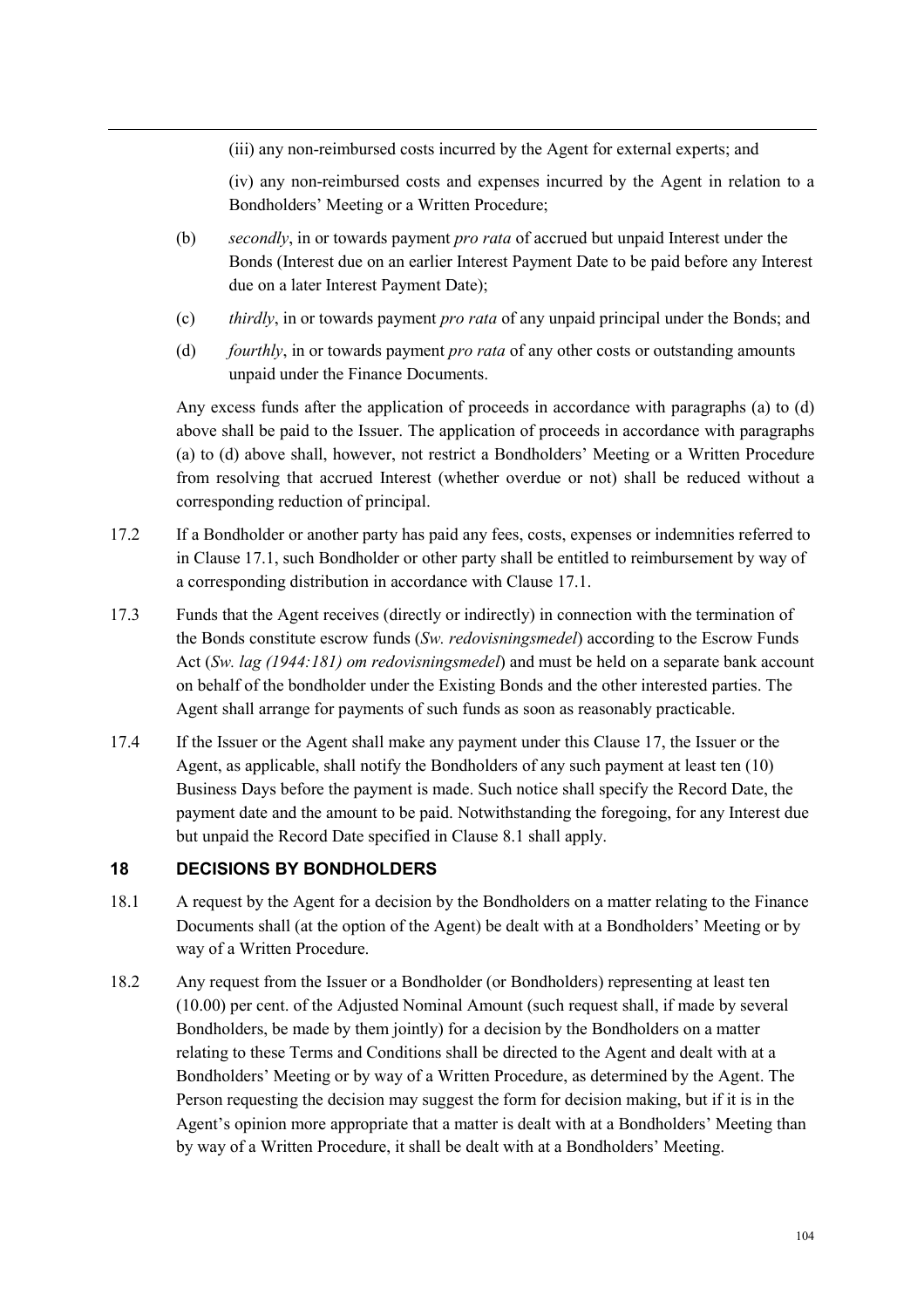- 18.3 The Agent may refrain from convening a Bondholders' Meeting or instigating a Written Procedure if the suggested decision must be approved by any Person in addition to the Bondholders and such Person has informed the Agent that an approval will not be given or the suggested decision is not in accordance with applicable regulations.
- 18.4 The Agent shall not be responsible for the content of a notice for a Bondholders' Meeting or a communication regarding a Written Procedure unless and to the extent it contains information provided by the Agent.
- 18.5 Should the Agent not convene a Bondholders' Meeting or instigate a Written Procedure in accordance with these Terms and Conditions, without Clause 18.3 being applicable, the Person requesting a decision by the Bondholders may convene such Bondholders' Meeting or instigate such Written Procedure, as the case may be, itself. If the requesting Person is a Bondholder, the Issuer shall upon request from such Bondholder provide the Bondholder with necessary information from the Debt Register in order to convene and hold the Bondholders' Meeting or instigate and carry out the Written Procedure, as the case may be. If no Person has been appointed by the Agent to open the Bondholders' Meeting, the meeting shall be opened by a Person appointed by the requesting Person.
- 18.6 Should the Issuer want to replace the Agent, it may convene a Bondholders' Meeting in accordance with Clause 19.1 or instigate a Written Procedure by sending communication in accordance with Clause 20.1. After a request from the Bondholders pursuant to Clause 22.4.3, the Issuer shall no later than five (5) Business Days after receipt of such request (or such later date as may be necessary for technical or administrative reasons) convene a Bondholders' Meeting in accordance with Clause 19.1. The Issuer shall inform the Agent before a notice for a Bondholders' Meeting or communication relating to a Written Procedure where the Agent is proposed to be replaced is sent and supply to the Agent a copy of the dispatched notice or communication.
- 18.7 Only a Person who is, or who has been provided with a power of attorney or other proof of authorisation pursuant to Clause 7 (*Right to act on behalf of a Bondholder*) from a Person who is, registered as a Bondholder:
	- (a) on the Record Date prior to the date of the Bondholders' Meeting, in respect of a Bondholders' Meeting, or
	- (b) on the Business Day specified in the communication pursuant to Clause 20.2, in respect of a Written Procedure,

may exercise voting rights as a Bondholder at such Bondholders' Meeting or in such Written Procedure, provided that the relevant Bonds are included in the definition of Adjusted Nominal Amount.

- 18.8 The following matters shall require consent of Bondholders representing at least two thirds (2/3) of the Adjusted Nominal Amount for which Bondholders are voting at a Bondholders' Meeting or for which Bondholders reply in a Written Procedure in accordance with the instructions given pursuant to Clause 20.2:
	- (a) waive a breach of or amend an undertaking set out in Clause 12 (*Special undertakings*);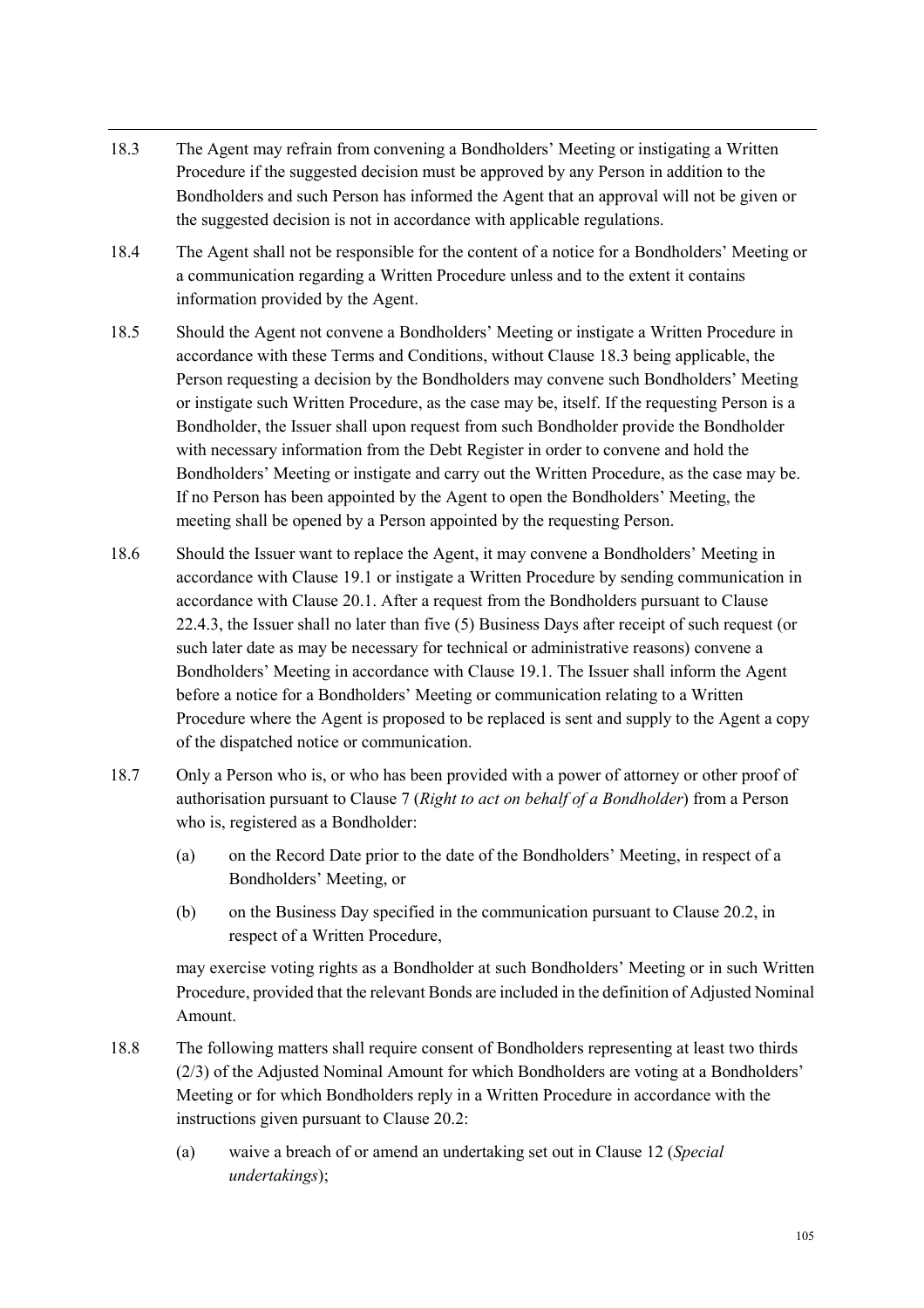- (b) a mandatory exchange of Bonds for other securities;
- (c) reduce the principal amount, Interest Rate or Interest which shall be paid by the Issuer;
- (d) amend any payment day for principal or Interest or waive any breach of a payment undertaking, or
- (e) amend the provisions in this Clause 18.8 or Clause 18.9.
- 18.9 Any matter not covered by Clause 18.8 shall require the consent of Bondholders representing more than fifty (50.00) per cent. of the Adjusted Nominal Amount for which Bondholders are voting at a Bondholders' Meeting or for which Bondholders reply in a Written Procedure in accordance with the instructions given pursuant to Clause 20.2. This includes, but is not limited to, any amendment to or waiver of the terms of any Finance Document that does not require a higher majority (other than an amendment or waiver permitted pursuant to Clause 21.1 (a), (c) or (d), a termination of the Bonds.
- 18.10 If the number of votes or replies are equal, the opinion which is most beneficial for the Issuer, according to the chairman at a Bondholders' Meeting or the Agent in a Written Procedure, will prevail. The chairman at a Bondholders' Meeting shall be appointed by the Bondholders in accordance with Clause 18.9.
- 18.11 Quorum at a Bondholders' Meeting or in respect of a Written Procedure only exists if a Bondholder (or Bondholders) representing at least twenty (20.00) per cent. of the Adjusted Nominal Amount;
	- (a) if at a Bondholders' Meeting, attend the meeting in person or by telephone conference (or appear through duly authorised representatives); or
	- (b) if in respect of a Written Procedure, reply to the request.
- 18.12 If a quorum does not exist at a Bondholders' Meeting or in respect of a Written Procedure, the Agent or the Issuer shall convene a second Bondholders' Meeting (in accordance with Clause 19.1) or initiate a second Written Procedure (in accordance with Clause 20.1), as the case may be, provided that the relevant proposal has not been withdrawn by the Person(s) who initiated the procedure for Bondholders' consent. The quorum requirement in Clause 18.11 shall not apply to such second Bondholders' Meeting or Written Procedure.
- 18.13 Any decision which extends or increases the obligations of the Issuer or the Agent, or limits, reduces or extinguishes the rights or benefits of the Issuer or the Agent, under the Finance Documents shall be subject to the Issuer's or the Agent's consent, as appropriate.
- 18.14 A Bondholder holding more than one Bond need not use all its votes or cast all the votes to which it is entitled in the same way and may in its discretion use or cast some of its votes only.
- 18.15 The Issuer may not, directly or indirectly, pay or cause to be paid any consideration to or for the benefit of any Bondholder for or as inducement to any consent under these Terms and Conditions, unless such consideration is offered to all Bondholders that consent at the relevant Bondholders' Meeting or in a Written Procedure within the time period stipulated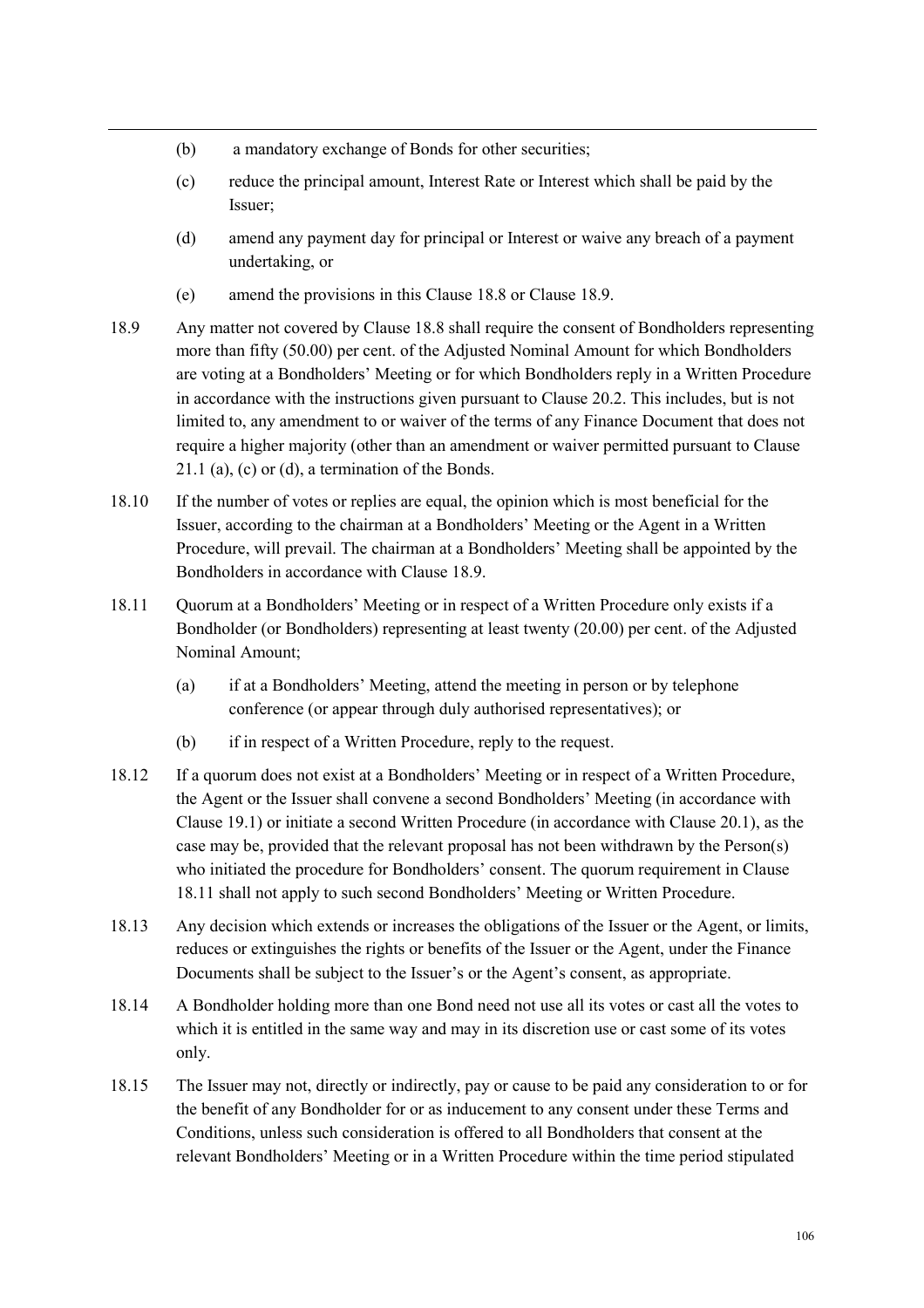for the consideration to be payable or the time period for replies in the Written Procedure, as the case may be.

- 18.16 A matter decided at a duly convened and held Bondholders' Meeting or by way of Written Procedure is binding on all Bondholders, irrespective of them being present or represented at the Bondholders' Meeting or responding in the Written Procedure. The Bondholders that have not adopted or voted for a decision shall not be liable for any damages that this may cause other Bondholders.
- 18.17 All costs and expenses incurred by the Issuer or the Agent for the purpose of convening a Bondholders' Meeting or for the purpose of carrying out a Written Procedure, including reasonable fees to the Agent, shall be paid by the Issuer.
- 18.18 If a decision shall be taken by the Bondholders on a matter relating to the Finance Documents, the Issuer shall promptly at the request of the Agent provide the Agent with a certificate specifying the number of Bonds owned by Group Companies or (to the knowledge of the Issuer) their Affiliates, irrespective of whether such Person is directly registered as owner of such Bonds. The Agent shall not be responsible for the accuracy of such certificate or otherwise be responsible to determine whether a Bond is owned by a Group Company or an Affiliate of a Group Company.
- 18.19 Information about decisions taken at a Bondholders' Meeting or by way of a Written Procedure shall promptly be sent by notice to the Bondholders and published on the websites of the Issuer and the Agent, provided that a failure to do so shall not invalidate any decision made or voting result achieved. The minutes from the relevant Bondholders' Meeting or Written Procedure shall at the request of a Bondholder be sent to it by the Issuer or the Agent, as applicable.

## **19 BONDHOLDERS' MEETING**

- 19.1 The Agent shall convene a Bondholders' Meeting by sending a notice thereof to each Bondholder no later than five (5) Business Days after receipt of a request from the Issuer or the Bondholder(s) (or such later date as may be necessary for technical or administrative reasons). If the Bondholders' meeting has been requested by the Bondholder(s), the Agent shall send a copy of the notice to the Issuer.
- 19.2 The notice pursuant to Clause 19.1 shall include:
	- (a) time for the meeting;
	- (b) place for the meeting;
	- (c) an agenda for the meeting (including each request for a decision by the Bondholders);
	- (d) a form of power of attorney; and
	- (e) should prior notification by the Bondholders be required in order to attend the Bondholders' Meeting, such requirement shall be included in the notice.

Only matters that have been included in the notice may be resolved upon at the Bondholders' Meeting.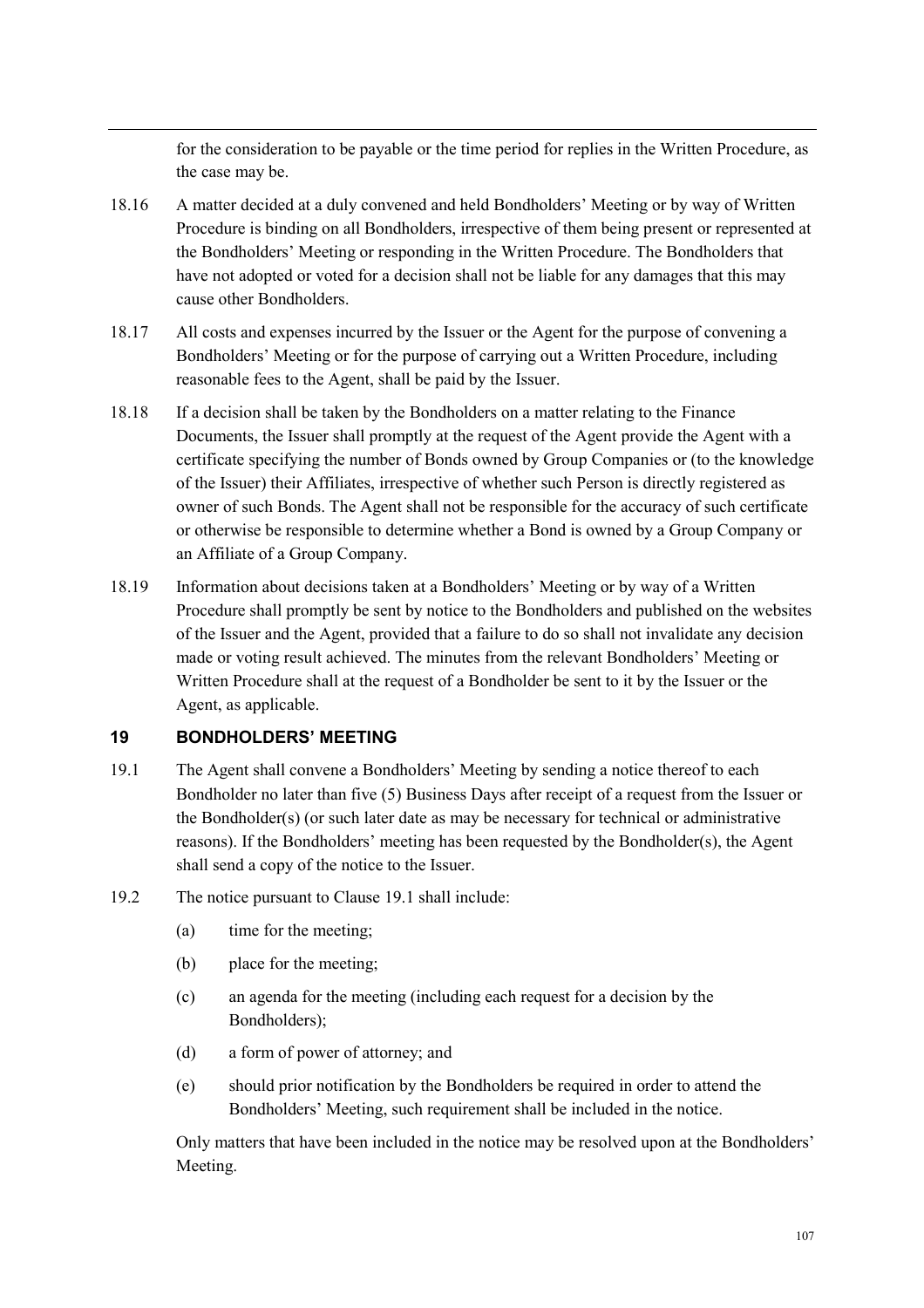- 19.3 The Bondholders' Meeting shall be held no earlier than ten (10) Business Days and no later than twenty (20) Business Days from the notice.
- 19.4 At a Bondholders' Meeting, the Issuer, the Bondholders (or the Bondholders' representatives/proxies) and the Agent may attend along with each of their representatives, counsels and assistants. Further, the directors of the board, the managing director and other officials of the Issuer and the Issuer's auditors may attend the Bondholders' Meeting. The Bondholders' Meeting may decide that further individuals may attend. If a representative/proxy shall attend the Bondholders' Meeting instead of the Bondholder, the representative/proxy shall present a duly executed proxy or other document establishing its authority to represent the Bondholder.
- 19.5 Without amending or varying these Terms and Conditions, the Agent may prescribe such further regulations regarding the convening and holding of a Bondholders' Meeting as the Agent may deem appropriate. Such regulations may include a possibility for Bondholders to vote without attending the meeting in person.

## **20 WRITTEN PROCEDURE**

- 20.1 The Agent shall instigate a Written Procedure no later than five (5) Business Days after receipt of a request from the Issuer or the Bondholder(s) (or such later date as may be necessary for technical or administrative reasons) by sending a communication to each such Person who is registered as a Bondholder on the Business Day prior to the date on which the communication is sent. If the Written Procedure has been requested by the Bondholder(s), the Agent shall send a copy of the notice to the Issuer.
- 20.2 A communication pursuant to Clause 20.1 shall include:
	- (a) each request for a decision by the Bondholders;
	- (b) a description of the reasons for each request;
	- (c) a specification of the Business Day on which a Person must be registered as a Bondholder in order to be entitled to exercise voting;
	- (d) instructions and directions on where to receive a form for replying to the request (such form to include an option to vote yes or no for each request) as well as a form of power of attorney;
	- (e) the stipulated time period within which the Bondholder must reply to the request (such time period to last at least ten (10) Business Days but not more than twenty (20) Business Days from the communication pursuant to Clause 20.1); and
	- (f) if the voting shall be made electronically, instructions for such voting shall be included in the communication.
- 20.3 If the Agent, in breach of these Terms and Conditions, has not instigated a Written Procedure within five (5) Business Days after having received such notice, and without Clause 18.3 being applicable, the requesting Person may instigate a Written Procedure itself. If the requesting Person is a Bondholder, the Issuer shall upon request from such Bondholder provide the Bondholder with necessary information from the register kept by the CSD for the purpose to instigate and carry out the Written Procedure.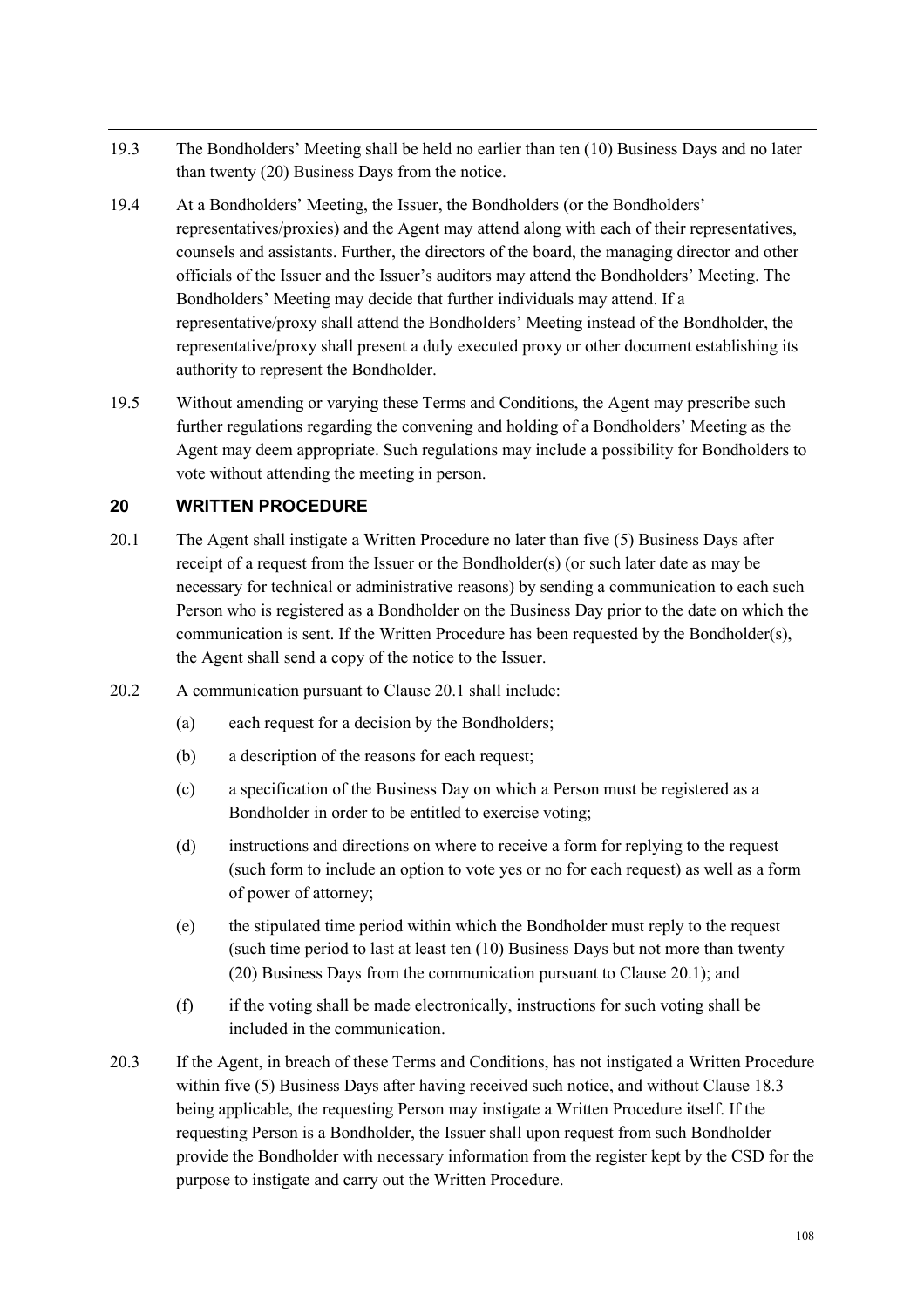20.4 When the requisite majority consents of the total Adjusted Nominal Amount pursuant to Clause 18.8 and 18.9 have been received in a Written Procedure, the relevant decision shall be deemed to be adopted pursuant to Clause 18.8 or 18.9, as the case may be, even if the time period for replies in the Written Procedure has not yet expired.

## **21 AMENDMENTS AND WAIVERS**

- 21.1 The Issuer and the Agent (acting on behalf of the Bondholders) may agree in writing to amend the Finance Documents or waive any provision in a Finance Document, provided that the Agent is satisfied that such amendment or waiver:
	- (a) is not detrimental to the interest of the Bondholders,
	- (b) is made solely for the purpose of rectifying obvious errors and mistakes;
	- (c) is required by applicable regulation, a court ruling or a decision by a relevant authority;
	- (d) is necessary for the purpose of having the Bonds admitted to trading on the corporate bond list of Nasdaq Stockholm (or any other Regulated Market, as applicable) provided such amendment or waiver does not materially adversely affect the rights of the Bondholders; or
	- (e) has been duly approved by the Bondholders in accordance with Clause 18 (*Decisions by Bondholders*) and it has received any conditions precedent specified for the effectiveness of the approval of the Bondholders.
- 21.2 The Agent shall promptly notify the Bondholders of any amendments or waivers made in accordance with Clause 21.1, setting out the date from which the amendment or waiver will be effective, and ensure that any amendments to the Terms and Conditions are available on the website of the Agent and the Issuer shall ensure that such amendments to the Terms and Conditions are available on the website of the Issuer. The Issuer shall ensure that any amendments to these Terms and Conditions are duly registered with the CSD.
- 21.3 An amendment or waiver to the Finance Documents shall take effect on the date determined by the Bondholders' Meeting, in the Written Procedure or by the Agent, as the case may be.

## **22 THE AGENT**

## **22.1 Appointment of Agent**

22.1.1 By subscribing for Bonds, each initial Bondholder appoints the Agent to act as its agent and security agent in all matters relating to the Bonds and the Finance Documents, and authorises the Agent to act on its behalf (without first having to obtain its consent, unless such consent is specifically required by these Terms and Conditions) in any legal or arbitration proceedings relating to the Bonds held by such Bondholder, including the winding-up, dissolution, liquidation, company reorganisation (*Sw. företagsrekonstruktion*), or bankruptcy (*Sw. konkurs*) (or its equivalent in any other jurisdiction) of the Issuer. By acquiring Bonds, each subsequent Bondholder confirms such appointment and authorisation for the Agent to act on its behalf.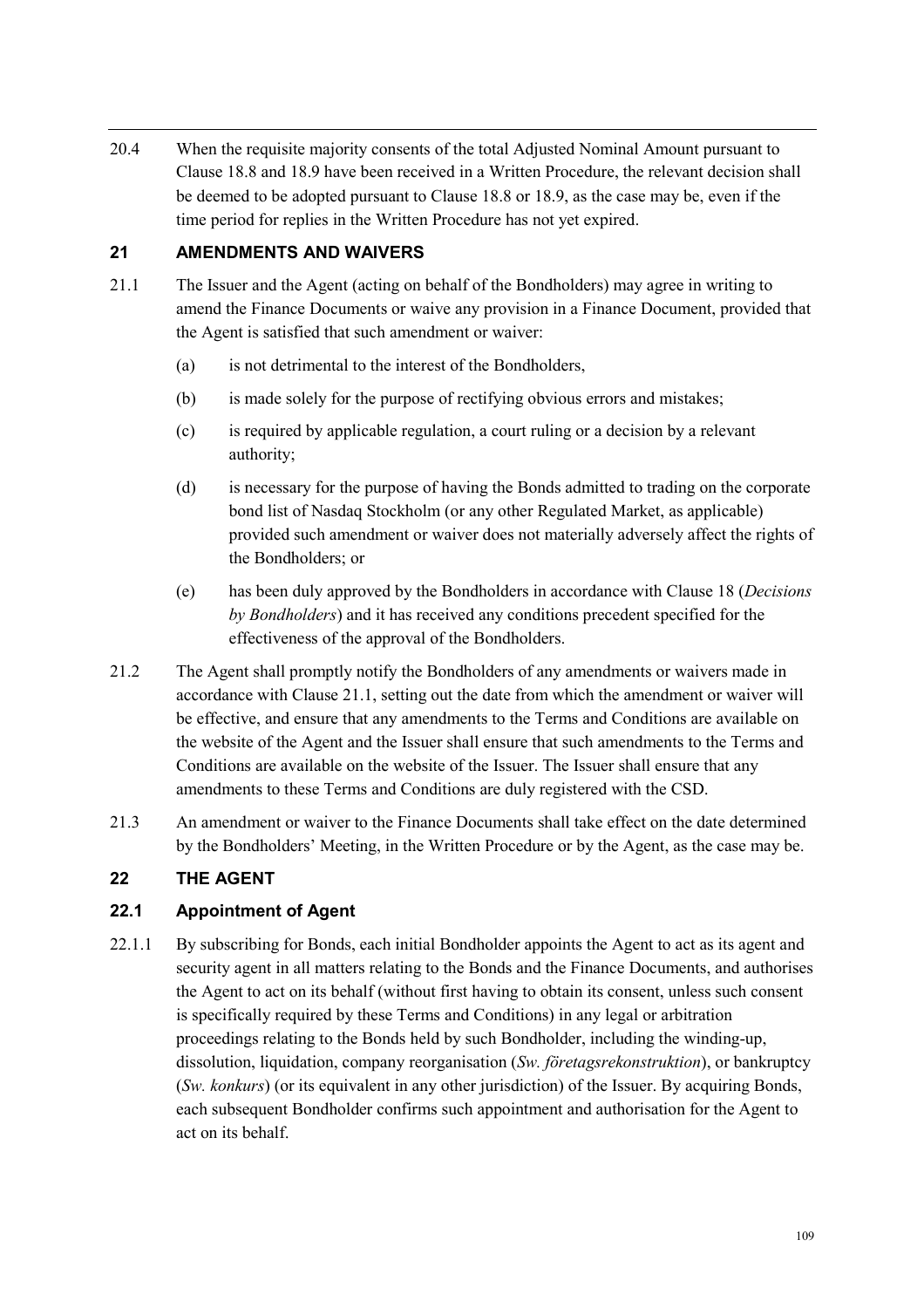- 22.1.2 Each Bondholder shall immediately upon request provide the Agent with any such documents, including a written power of attorney (in form and substance satisfactory to the Agent), that the Agent deems necessary for the purpose of exercising its rights and/or carrying out its duties under the Finance Documents. The Agent is under no obligation to represent a Bondholder which does not comply with such request.
- 22.1.3 The Issuer shall promptly upon request provide the Agent with any documents and other assistance (in form and substance satisfactory to the Agent), that the Agent deems necessary for the purpose of exercising its rights and/or carrying out its duties under the Finance **Documents**
- 22.1.4 The Agent is entitled to fees for its work and to be indemnified for costs, losses and liabilities on the terms set out in the Finance Documents and the Agent's obligations as agent and security agent under the Finance Documents are conditioned upon the due payment of such fees and indemnifications.
- 22.1.5 The Agent may act as agent and/or security agent for several issues of securities issued by or relating to the Issuer and other Group Companies notwithstanding potential conflicts of interest.

# **22.2 Duties of the Agent**

- 22.2.1 The Agent shall represent the Bondholders in accordance with the Finance Documents.
- 22.2.2 When acting pursuant to the Finance Documents, the Agent is always acting with binding effect on behalf of the Bondholders. The Agent is never acting as an advisor to the Bondholders or the Issuer. Any advice or opinion from the Agent does not bind the Bondholders or the Issuer.
- 22.2.3 When acting pursuant to the Finance Documents, the Agent shall carry out its duties with reasonable care and skill in a proficient and professional manner.
- 22.2.4 The Agent shall treat all Bondholders equally and, when acting pursuant to the Finance Documents, act with regard only to the interests of the Bondholders as a group and shall not be required to have regard to the interests or to act upon or comply with any direction or request of any other person, other than as explicitly stated in the Finance Documents.
- 22.2.5 The Agent is always entitled to delegate its duties to other professional parties and to engage external experts when carrying out its duties as agent, without having to first obtain any consent from the Bondholders or the Issuer. The Agent shall however remain liable for any actions of such parties if such parties are performing duties of the Agent under the Finance Documents.
- 22.2.6 The Issuer shall on demand by the Agent pay all costs for external experts engaged by it:
	- (a) after the occurrence of an Event of Default;
	- (b) for the purpose of investigating or considering:
		- (i) an event or circumstance which the Agent reasonably believes is or may lead to an Event of Default; or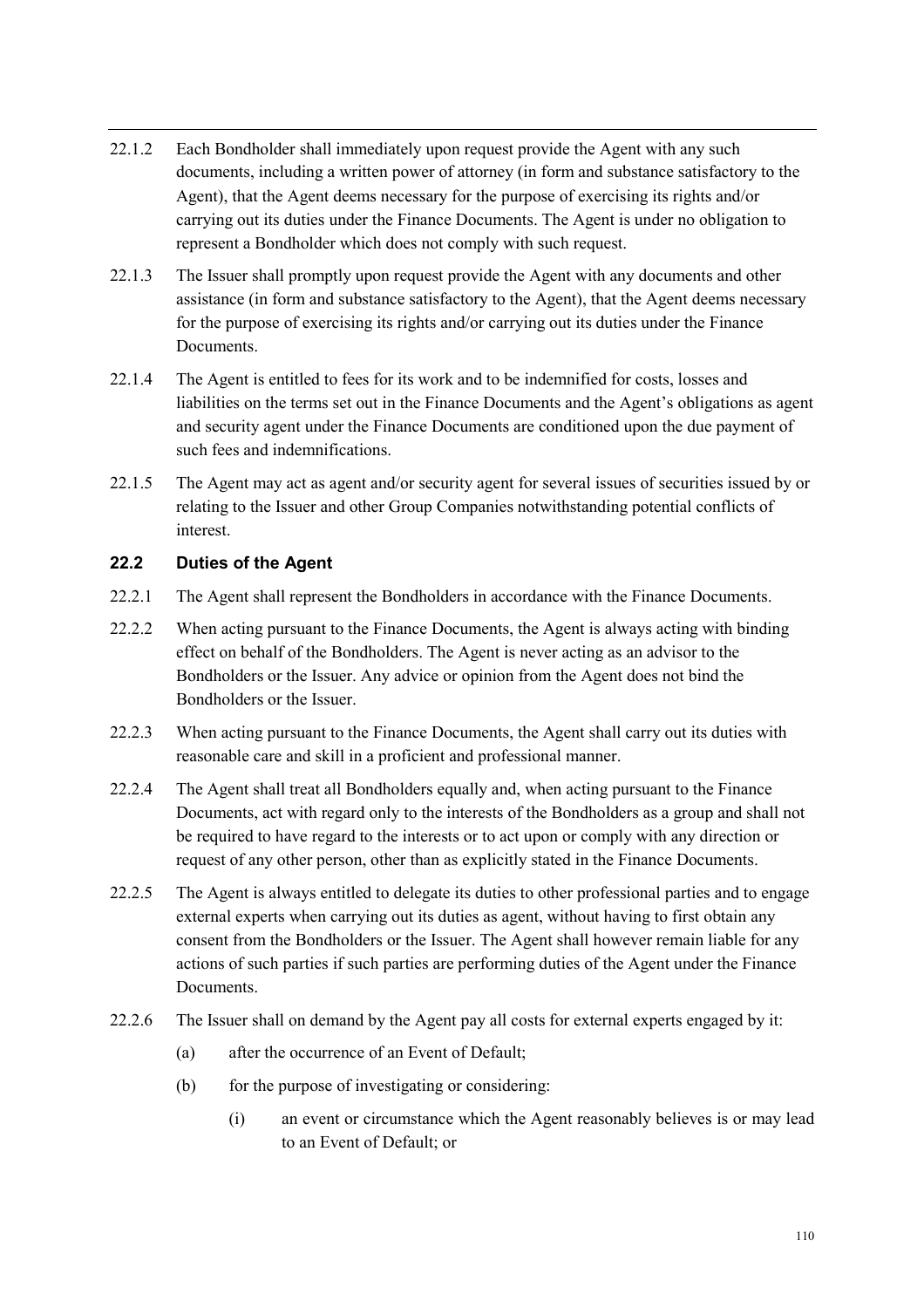- (ii) a matter relating to the Issuer or the Finance Documents which the Agent reasonably believes may be detrimental to the interests of the Bondholders under the Finance Documents;
- (c) in connection with any Bondholders' Meeting or Written Procedure;
- (d) in connection with any amendment (whether contemplated by the Finance Documents or not) or waiver under the Finance Documents.

Any compensation for damages or other recoveries received by the Agent from external experts engaged by it for the purpose of carrying out its duties under the Finance Documents shall be distributed in accordance with Clause 17 (*Distribution of proceeds*).

- 22.2.7 The Agent shall, as applicable, enter into agreements with the CSD, and comply with such agreement and the CSD Regulations applicable to the Agent, as may be necessary in order for the Agent to carry out its duties under the Finance Documents.
- 22.2.8 Other than as specifically set out in the Finance Documents, the Agent shall not be obliged to monitor:
	- (a) whether any Event of Default has occurred;
	- (b) the performance, default or any breach by the Issuer or any other party of its obligations under the Finance Documents; or
	- (c) whether any other event specified in any Finance Document has occurred.

Should the Agent not receive such information, the Agent is entitled to assume that no such event or circumstance exists or can be expected to occur, provided that the Agent does not have actual knowledge of such event or circumstance.

- 22.2.9 The Agent shall review each Compliance Certificate delivered to it to determine that it meets the requirements set out in Schedule 1 and as otherwise agreed between the Issuer and the Agent. The Issuer shall promptly upon request provide the Agent with such information as the Agent reasonably considers necessary for the purpose of being able to comply with this Clause 22.2.9.
- 22.2.10 The Agent shall ensure that it receives evidence satisfactory to it that Finance Documents which are required to be delivered to the Agent are duly authorised and executed (as applicable). The Issuer shall promptly upon request provide the Agent with such documents and evidence as the Agent reasonably considers necessary for the purpose of being able to comply with this Clause 22.2.10. Other than as set out above, the Agent shall neither be liable to the Issuer or the Bondholders for damage due to any documents and information delivered to the Agent not being accurate, correct and complete, unless it has actual knowledge to the contrary, nor be liable for the content, validity, perfection or enforceability of such documents.
- 22.2.11 Notwithstanding any other provision of the Finance Documents to the contrary, the Agent is not obliged to do or omit to do anything if it would or might in its reasonable opinion constitute a breach of any regulation.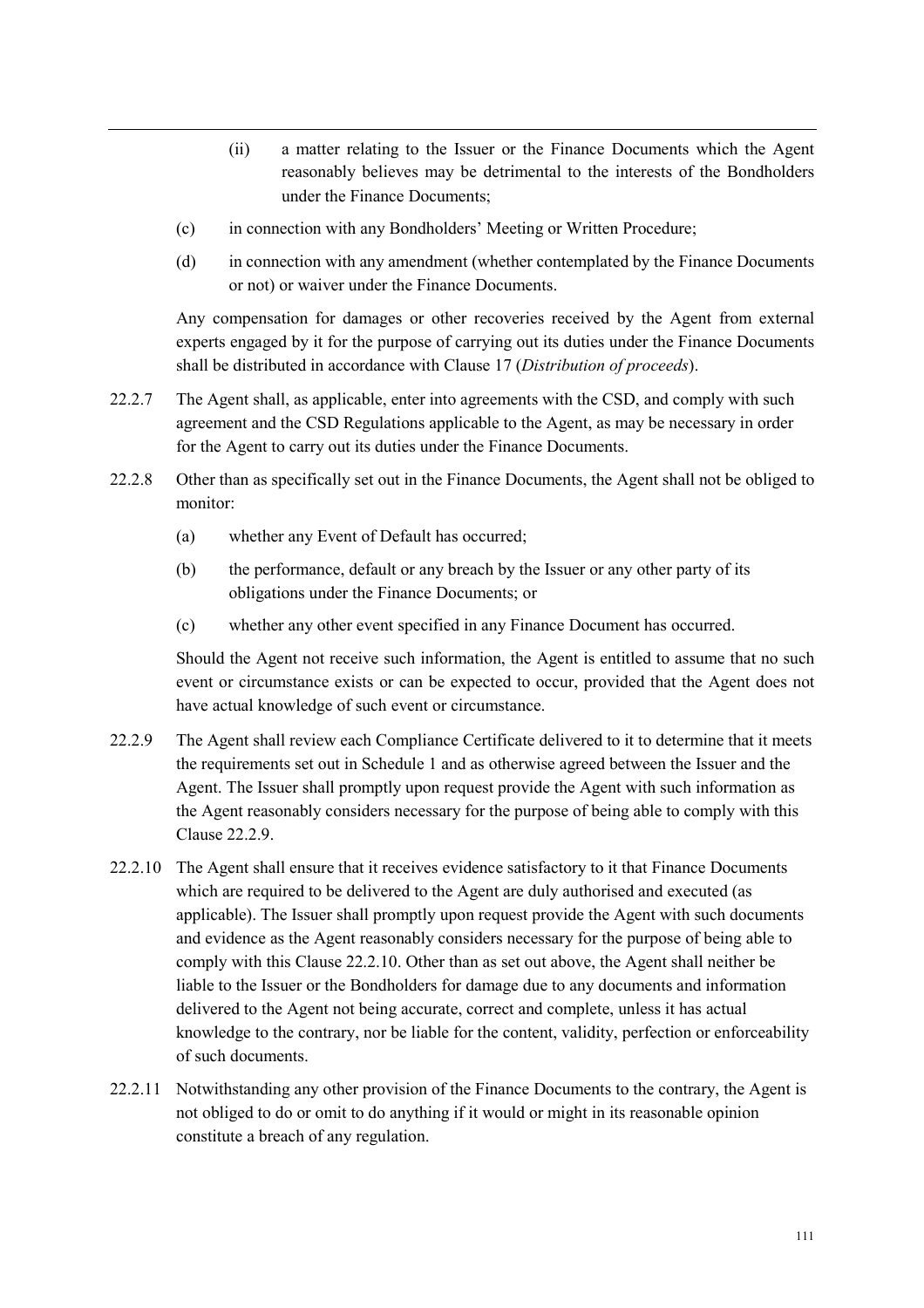- 22.2.12 If in the Agent's reasonable opinion the cost, loss or liability which it may incur (including reasonable fees to the Agent) in complying with instructions of the Bondholders, or taking any action at its own initiative, will not be covered by the Issuer, the Agent may refrain from acting in accordance with such instructions, or taking such action, until it has received such funding or indemnities (or adequate security has been provided therefore) as it may reasonably require.
- 22.2.13 The Agent shall give a notice to the Bondholders before it ceases to perform its obligations under the Finance Documents by reason of the non-payment by the Issuer of any fee or indemnity due to the Agent under the Finance Documents or the Agent Agreement or if it refrains from acting for any reason described in Clause 22.2.12.
- 22.2.14 Upon the reasonable request by a Bondholder, the Agent shall promptly distribute to the Bondholders any information from such Bondholder which relates to the Bonds (at the discretion of the Agent). The Agent may require that the requesting Bondholder reimburses any costs or expenses incurred, or to be incurred, by the Agent in doing so (including a reasonable fee for the work of the Agent) before any such information is distributed. The Agent shall upon request by a Bondholder disclose the identity of any other Bondholder who has consented to the Agent in doing so.
- 22.2.15 Subject to the restrictions of a non-disclosure agreement entered into by the Agent in connection with these Terms and Conditions, the Agent shall be entitled to disclose to the Bondholders any document, information, event or circumstance directly or indirectly relating to the Issuer or the Bonds. Notwithstanding the foregoing, the Agent may if it considers it to be beneficial to the interests of the Bondholders delay disclosure or refrain from disclosing certain information (save for that any delay in disclosing an Event of Default, which event shall be governed by Clause 16.6).

## **22.3 Limited liability for the Agent**

- 22.3.1 The Agent will not be liable to the Bondholders for damage or loss caused by any action taken or omitted by it under or in connection with any Finance Document, unless directly caused by its negligence or wilful misconduct. The Agent shall never be responsible for indirect or consequential loss.
- 22.3.2 The Agent shall not be considered to have acted negligently if it has acted in accordance with advice from or opinions of reputable external experts to the Agent or if the Agent has acted with reasonable care in a situation when the Agent considers that it is detrimental to the interests of the Bondholders to delay the action in order to first obtain instructions from the Bondholders.
- 22.3.3 The Agent shall not be liable for any delay (or any related consequences) in crediting an account with an amount required pursuant to the Finance Documents to be paid by the Agent to the Bondholders, provided that the Agent has taken all necessary steps as soon as reasonably practicable to comply with the regulations or operating procedures of any recognised clearing or settlement system used by the Agent for that purpose.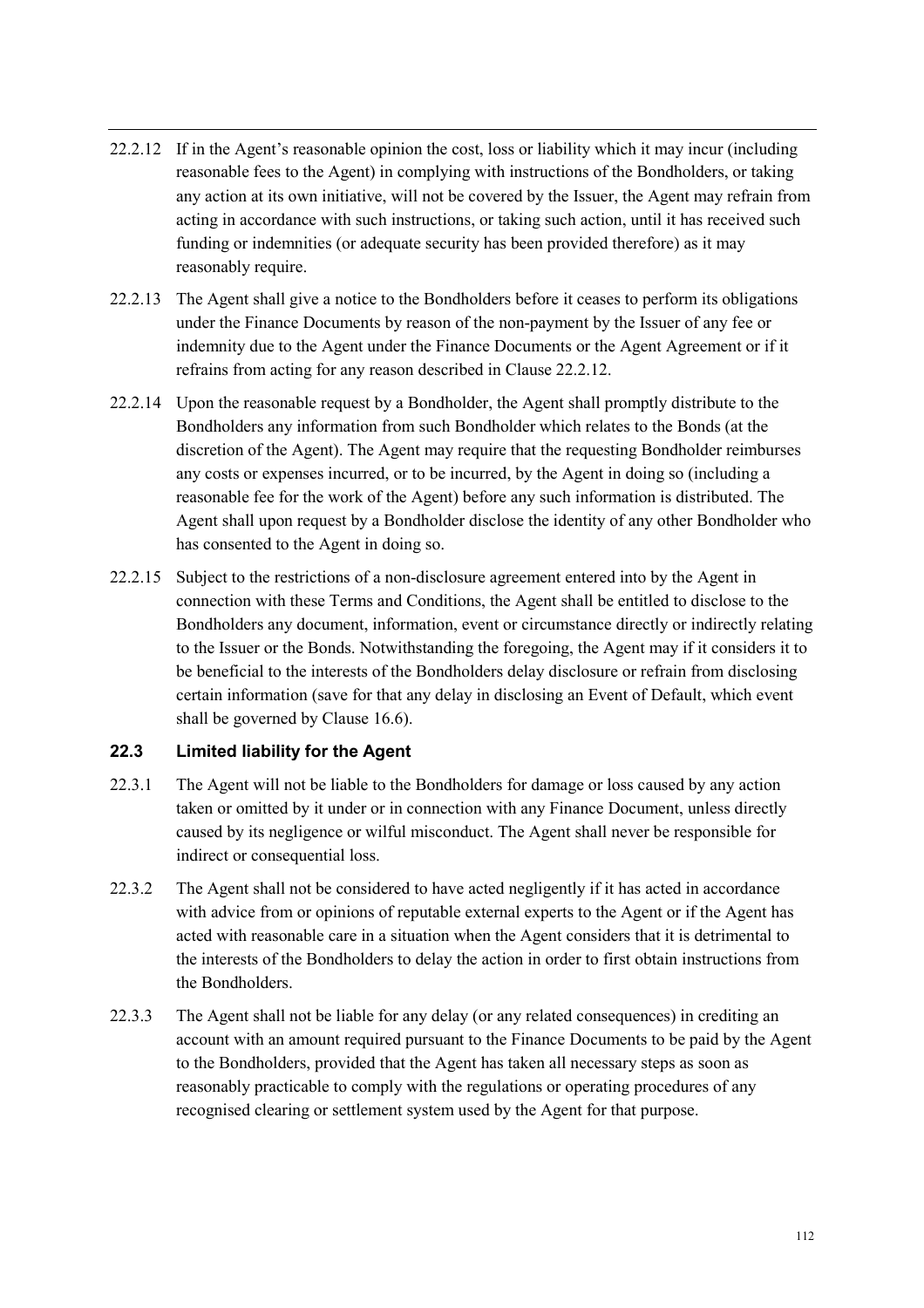- 22.3.4 The Agent shall have no liability to the Bondholders for damage caused by the Agent acting in accordance with instructions of the Bondholders given in accordance the Finance Documents.
- 22.3.5 Any liability towards the Issuer which is incurred by the Agent in acting under, or in relation to, the Finance Documents shall not be subject to set-off against the obligations of the Issuer to the Bondholders under the Finance Documents.
- 22.3.6 The Agent may assume that the documentation and evidence delivered to it under Clauses 13 (*Conditions Precedent to the First Issue Date*) 14 (*Conditions Precedent for First Disbursement*) 15 (*Condition Subsequent*) are accurate, legally valid, enforceable, correct, true and complete unless it has actual knowledge to the contrary, and the Agent does not have to verify or assess the contents of any such documentation. The Agent does not review the documents and evidence referred to above from a legal or commercial perspective of the Bondholders.

## **22.4 Replacement of the Agent**

- 22.4.1 Subject to Clause 22.4.6, the Agent may resign by giving notice to the Issuer and the Bondholders, in which case the Bondholders shall appoint a successor Agent at a Bondholders' Meeting convened by the retiring Agent or by way of Written Procedure initiated by the retiring Agent.
- 22.4.2 Subject to Clause 22.4.6, if the Agent is insolvent or becomes subject to bankruptcy proceedings, the Agent shall be deemed to resign as Agent and the Issuer shall within ten (10) Business Days appoint a successor Agent which shall be an independent financial institution or other reputable company which regularly acts as agent under debt issuances.
- 22.4.3 A Bondholder (or Bondholders) representing at least ten (10.00) per cent. of the Adjusted Nominal Amount may, by notice to the Issuer (such notice shall, if given by several Bondholders, be given by them jointly), require that a Bondholders' Meeting is held for the purpose of dismissing the Agent and appointing a new Agent. The Issuer may, at a Bondholders' Meeting convened by it or by way of Written Procedure initiated by it, propose to the Bondholders that the Agent be dismissed and a new Agent appointed.
- 22.4.4 If the Bondholders have not appointed a successor Agent within ninety (90) calendar days after:
	- (a) the earlier of the notice of resignation was given or the resignation otherwise took place; or
	- (b) the Agent was dismissed through a decision by the Bondholders,

the Issuer shall within thirty (30) days thereafter appoint a successor Agent which shall be an independent financial institution or other reputable company with the necessary resources to act as agent in respect of Market Loans.

- 22.4.5 The retiring Agent shall, at its own cost, make available to the successor Agent such documents and records and provide such assistance as the successor Agent may reasonably request for the purposes of performing its functions as Agent under the Finance Documents.
- 22.4.6 The Agent's resignation or dismissal shall only take effect upon the earlier of: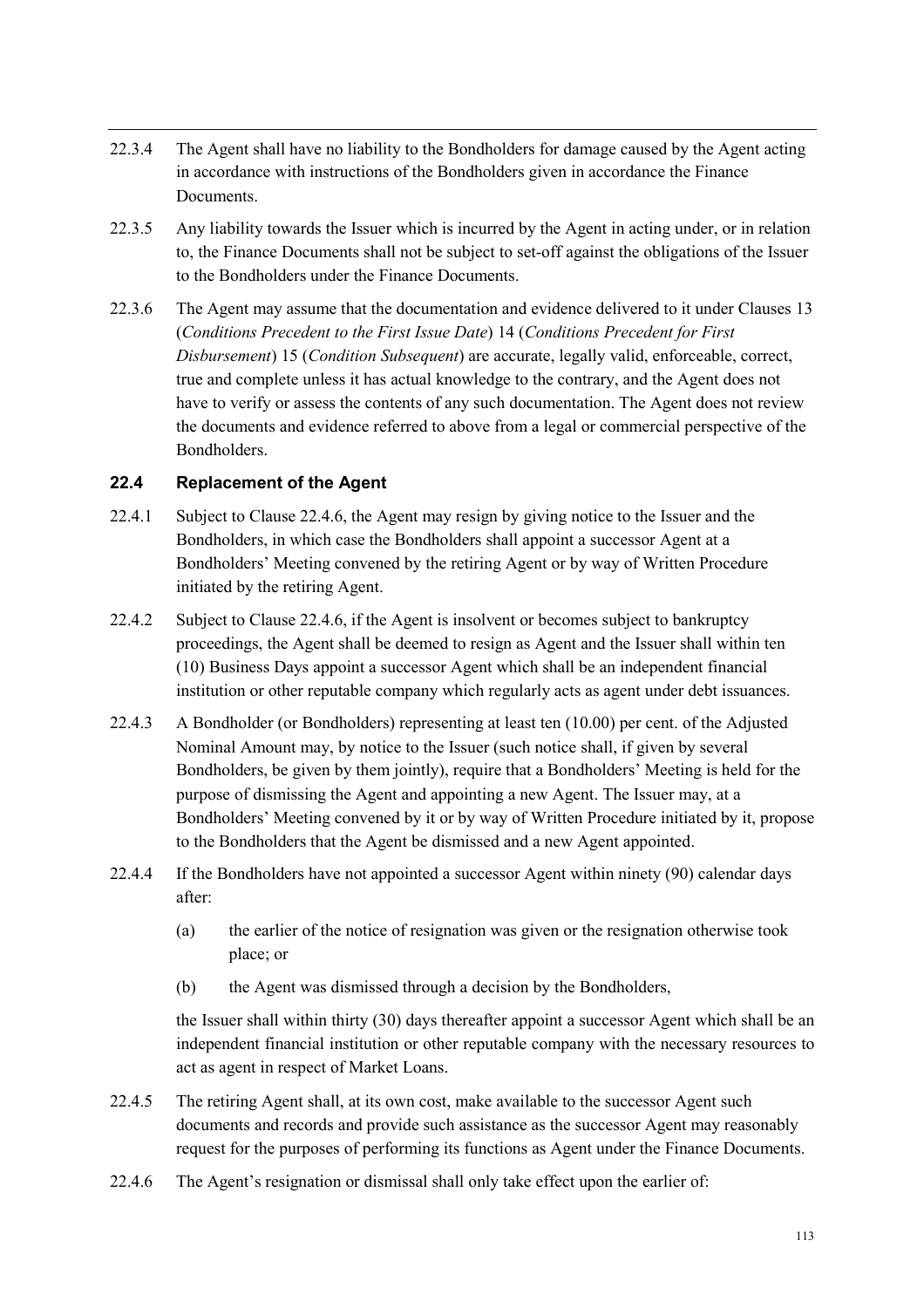- (a) the appointment of a successor Agent and acceptance by such successor Agent of such appointment and the execution of all necessary documentation to effectively substitute the retiring Agent; and
- (b) the period pursuant to paragraph (b) of Clause 22.4.4 having lapsed.
- 22.4.7 Upon the appointment of a successor, the retiring Agent shall be discharged from any further obligation in respect of the Finance Documents but shall remain entitled to the benefit of the Finance Documents and remain liable under the Finance Documents in respect of any action which it took or failed to take whilst acting as Agent. Its successor, the Issuer and each of the Bondholders shall have the same rights and obligations amongst themselves under the Finance Documents as they would have had if such successor had been the original Agent.
- 22.4.8 In the event that there is a change of the Agent in accordance with this Clause 22.4, the Issuer shall execute such documents and take such actions as the new Agent may reasonably require for the purpose of vesting in such new Agent the rights, powers and obligation of the Agent and releasing the retiring Agent from its further obligations under the Finance Documents. Unless the Issuer and the new Agent agrees otherwise, the new Agent shall be entitled to the same fees and the same indemnities as the retiring Agent.

### **23 THE ISSUING AGENT**

- 23.1 The Issuer shall when necessary appoint the Issuing Agent to manage certain specified tasks under these Terms and Conditions and in accordance with the legislation, rules and regulations applicable to and/or issued by the CSD and relating to the Bonds. The Issuing Agent shall be a commercial bank or securities institution approved by the CSD.
- 23.2 The Issuer shall ensure that the Issuing Agent enters into agreements with the CSD, and comply with such agreement and the CSD Regulations applicable to the Issuing Agent, as may be necessary in order for the Issuing Agent to carry out its duties relating to the Bonds.
- 23.3 The Issuing Agent will not be liable to the Bondholders for damage or loss caused by any action taken or omitted by it under or in connection with any Finance Document, unless directly caused by its gross negligence or wilful misconduct. The Issuing Agent shall never be responsible for indirect or consequential loss.

### **24 THE CSD**

- 24.1 The Issuer has appointed the CSD to manage certain tasks under these Terms and Conditions and in accordance with the CSD Regulations and the other regulations applicable to the Bonds.
- 24.2 The CSD may retire from its assignment or be dismissed by the Issuer, provided that the Issuer has effectively appointed a replacement CSD that accedes as CSD at the same time as the old CSD retires or is dismissed and provided also that the replacement does not have a negative effect on any Bondholder or the admission to trading of the Bonds on the corporate bond list of Nasdaq Stockholm (or any other Regulated Market, as applicable). The replacing CSD must be authorised to professionally conduct clearing operations pursuant to the Swedish Securities Market Act (*Sw. lag (2007:528) om värdepappersmarknaden*) and be authorised as a central securities depository in accordance with the Financial Instruments Accounts Act.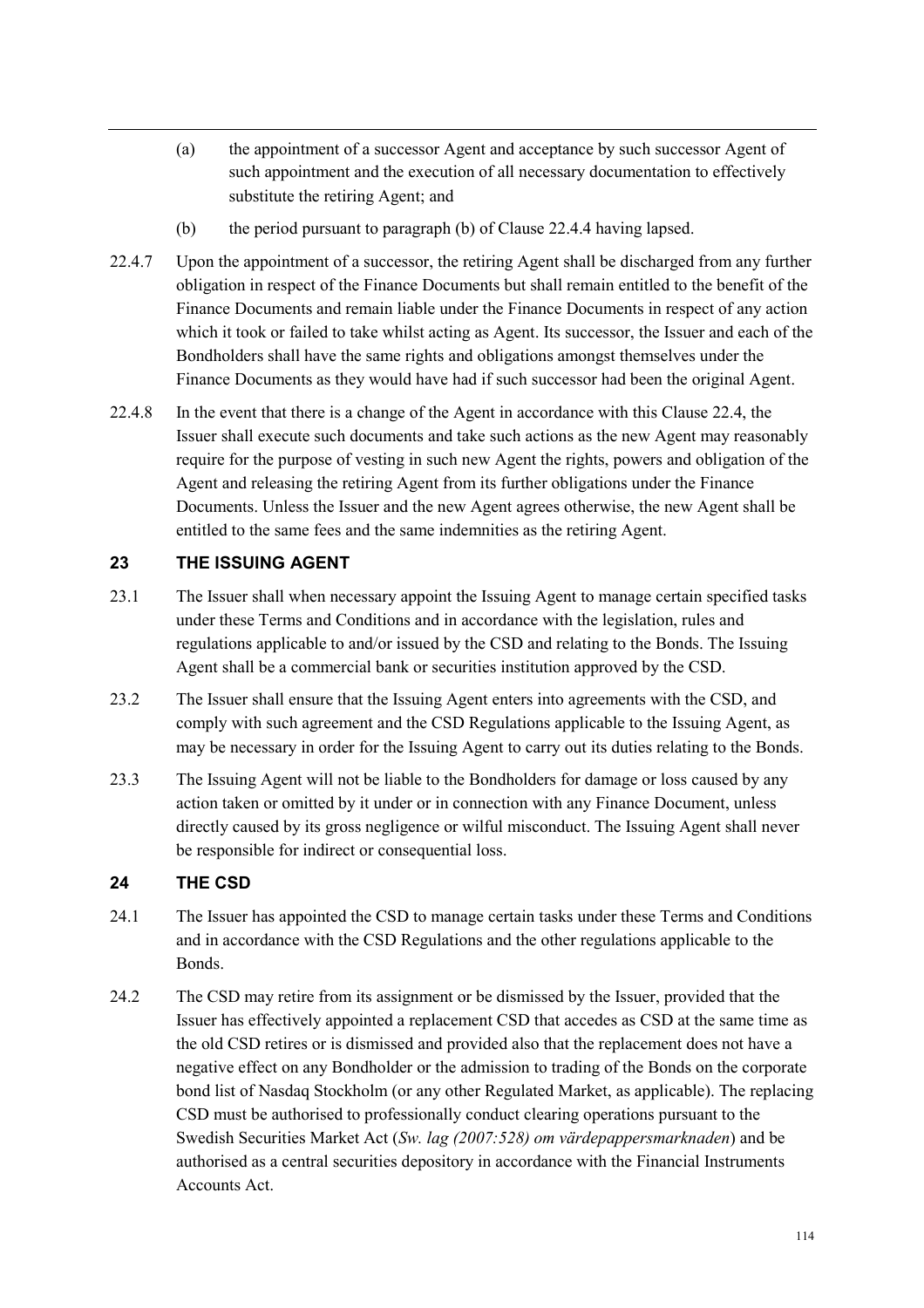### **25 NO DIRECT ACTIONS BY BONDHOLDERS**

- 25.1 A Bondholder may not take any steps whatsoever against the Issuer or a Subsidiary to enforce or recover any amount due or owing to it pursuant to the Finance Documents, or to initiate, support or procure the winding-up, dissolution, liquidation, company reorganisation (*Sw. företagsrekonstruktion*) or bankruptcy (*Sw. konkurs*) (or its equivalent in any other jurisdiction) of the Issuer or a Subsidiary in relation to any of the liabilities of the Issuer or a Subsidiary under the Finance Documents. Such steps may only be taken by the Agent.
- 25.2 Clause 25.1 shall not apply if the Agent has been instructed by the Bondholders in accordance with the Finance Documents to take certain actions but fails for any reason to take, or is unable to take (for any reason other than a failure by a Bondholder to provide documents in accordance with Clause 22.1.2), such actions within a reasonable period of time and such failure or inability is continuing. However, if the failure to take certain actions is caused by the non-payment by the Issuer of any fee or indemnity due to the Agent under the Finance Documents or the Agent Agreement or by any reason described in Clause 22.2.11 such failure must continue for at least forty (40) Business Days after notice pursuant to Clause 22.2.12 before a Bondholder may take any action referred to in Clause 25.1.
- 25.3 The provisions of Clause 25.1 shall not in any way limit an individual Bondholder's right to claim and enforce payments which are due to it under Clause 10.4 (*Mandatory repurchase due to a Change of Control, De-listing or Listing Failure (put option)*) or other payments which are due by the Issuer to some but not all Bondholders.

#### **26 TIME-BAR**

- 26.1 The right to receive repayment of the principal of the Bonds shall be time-barred and become void ten (10) years from the relevant Redemption Date. The right to receive payment of Interest (excluding any capitalised Interest) shall be time-barred and become void three (3) years from the relevant due date for payment. The Issuer is entitled to any funds set aside for payments in respect of which the Bondholders' right to receive payment has been timebarred and has become void.
- 26.2 If a limitation period is duly interrupted in accordance with the Swedish Act on Limitations (*Sw. preskriptionslag (1981:130)*), a new time-bar period of ten (10) years with respect to the right to receive repayment of the principal of the Bonds, and of three (3) years with respect to the right to receive payment of Interest (excluding capitalised Interest) will commence, in both cases calculated from the date of interruption of the time-bar period, as such date is determined pursuant to the provisions of the Swedish Act on Limitations.

### **27 NOTICES AND PRESS RELEASES**

#### **27.1 Notices**

- 27.1.1 Any notice or other communication to be made under or in connection with the Terms and Conditions:
	- (a) if to the Agent, shall be given at the address registered with the Swedish Companies Registration Office (*Sw. Bolagsverket*) on the Business Day prior to dispatch or to such address notified by the Agent to the Issuer from time to time, if sent by email by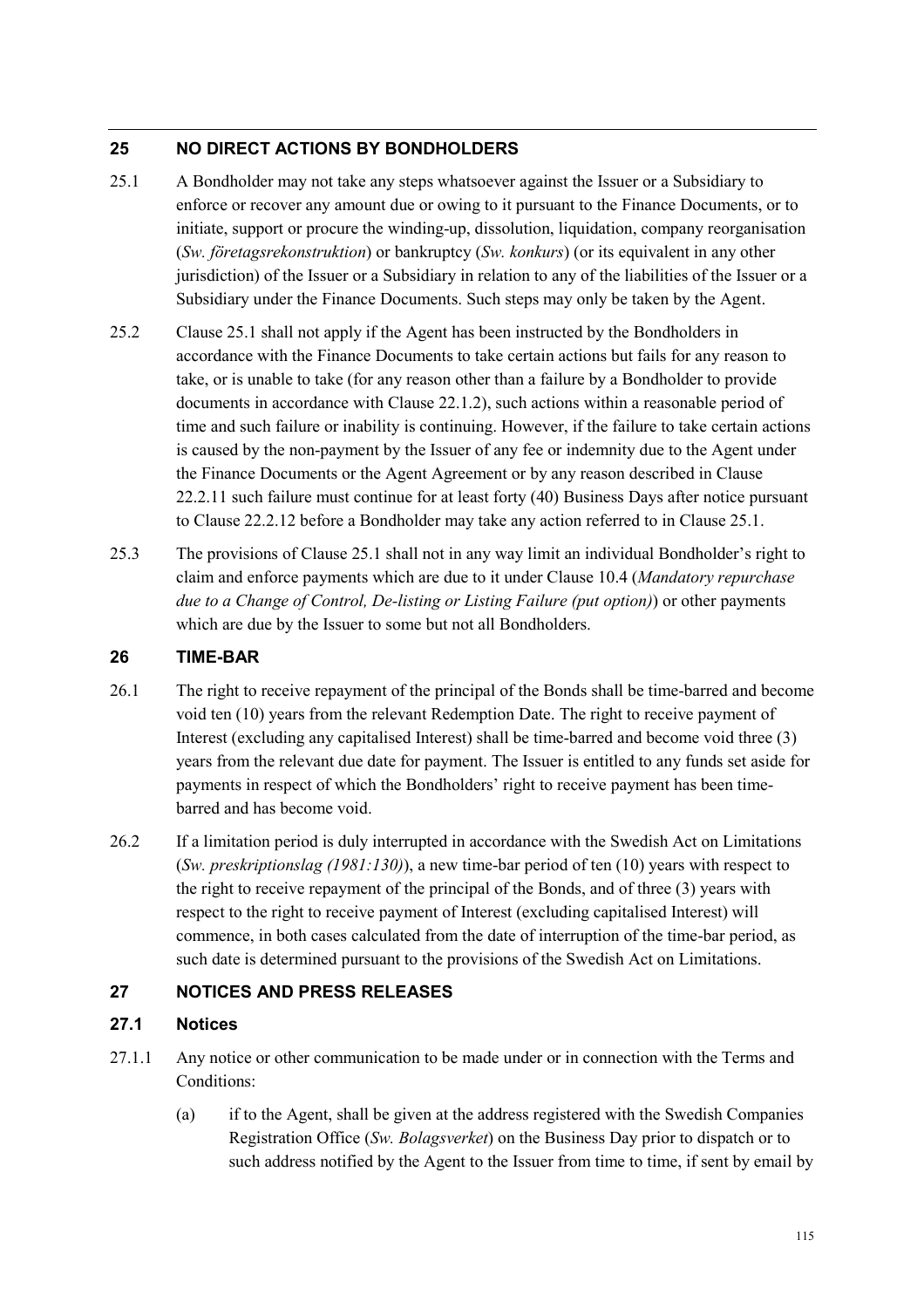the Issuer, to such email address as notified by the Agent to the Issuer from time to time;

- (b) if to the Issuer, shall be given at the address registered with the Swedish Companies Registration Office (*Sw. Bolagsverket*) on the Business Day prior to dispatch or such address as notified by the Issuer to the Agent from time to time, or if sent by email by the Agent, to such email address as notified by the Issuer to the Agent from time to time; and
- (c) if to the Bondholders, shall be given at their addresses as registered with the CSD, on the Business Day prior to dispatch, and by either courier delivery (if practicable possible) or letter for all Bondholders, provided that the same means of communication shall be used for all Bondholders. A notice to the Bondholders shall also be published on the websites of the Issuer and the Agent.
- 27.1.2 Any notice or other communication made by one Person to another under or in connection with these Terms and Conditions shall be sent by way of courier, personal delivery or letter (and, if between the Agent and the Issuer, by email) and will only be effective:,
	- (a) in case of courier or personal delivery, when it has been left at the address specified in Clause 27.1.1;
	- (b) in case of letter, three (3) Business Days after being deposited postage prepaid in an envelope addressed to the address specified in Clause 27.1.1; or
	- (c) in case of email to the Agent or the Issuer, when received in legible form by the email address specified in Clause 27.1.1.
- 27.1.3 Failure to send a notice or other communication to a Bondholder or any defect in it shall not affect its sufficiency with respect to other Bondholders.

### **27.2 Press releases**

- 27.2.1 Any notice that the Issuer or the Agent shall send to the Bondholders pursuant to Clause 10.3, 10.4, 10.5, 10.6, 12.13.1 (f), 17.4, 18.19, 19.1, 20.1, 21.2 and 22.4.1 shall also be published by way of press release by the Issuer or the Agent, as applicable.
- 27.2.2 In addition to Clause 27.2.1, if any information relating to the Bonds, the Issuer or the Group contained in a notice that the Agent may send to the Bondholders under these Terms and Conditions has not already been made public by way of a press release, the Agent shall before it sends such information to the Bondholders give the Issuer the opportunity to issue a press release containing such information. If the Issuer does not promptly issue a press release and the Agent considers it necessary to issue a press release containing such information before it can lawfully send a notice containing such information to the Bondholders, the Agent shall be entitled to issue such press release.

### **28 FORCE MAJEURE AND LIMITATION OF LIABILITY**

28.1 Neither the Agent nor the Issuing Agent shall be held responsible for any damage arising out of any legal enactment, or any measure taken by a public authority, or war, strike, lockout, boycott, blockade, natural disaster, insurrection, civil commotion, terrorism or any other similar circumstance (a "**Force Majeure Event**"). The reservation in respect of strikes,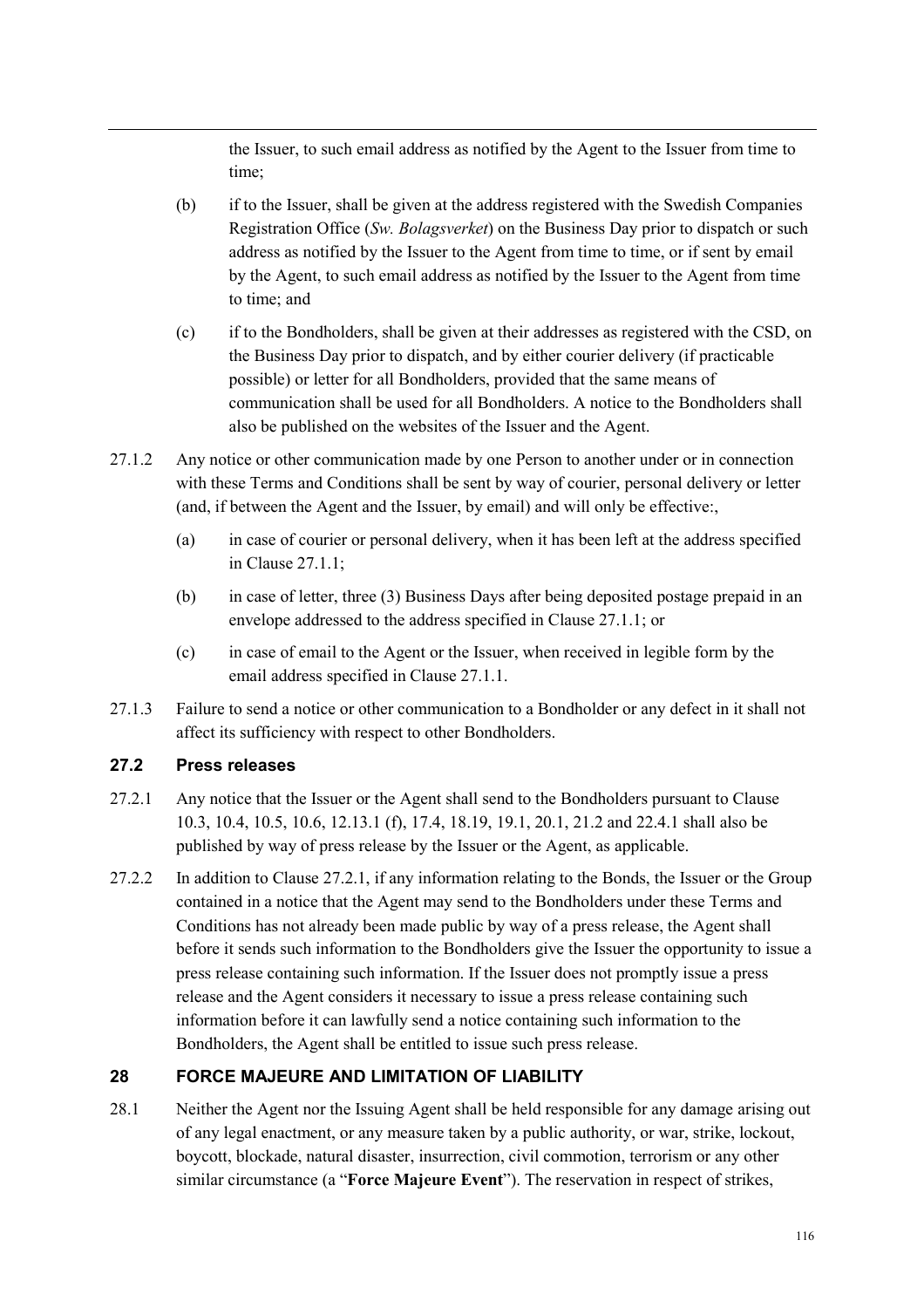lockouts, boycotts and blockades applies even if the Agent or the Issuing Agent itself takes such measures, or is subject to such measures.

- 28.2 The Issuing Agent shall have no liability to the Bondholders if it has observed reasonable care. The Issuing Agent shall never be responsible for indirect damage with exception of gross negligence and wilful misconduct.
- 28.3 Should a Force Majeure Event arise which prevents the Agent or the Issuing Agent from taking any action required to comply with the Finance Documents, such action may be postponed until the obstacle has been removed.
- 28.4 The provisions in this Clause 28 apply unless they are inconsistent with the provisions of the Financial Instruments Accounts Act which provisions shall take precedence.

#### **29 ADMISSION TO TRADING**

- 29.1 The Issuer shall use its reasonable endeavours to procure that the Initial Bonds are admitted to trading on the corporate bond list of Nasdaq Stockholm within thirty (30) calendar days after the First Issue Date and remain listed on such exchange.
- 29.2 The Issuer has in accordance with Clause 12.2 (Admission to trading of Bonds) undertaken to have the Initial Bonds admitted to trading within six (6) months after the First Issue Date on the corporate bond list of Nasdaq Stockholm (or, if such admission to trading is not possible to obtain or maintain, admitted to trading on any other Regulated Market within six (6) months after the First Issue Date). The Issuer shall ensure that the Bonds, once admitted to trading on a Regulated Market continue being listed thereon for as long as any Bond is outstanding (however, taking into account the rules and regulations of the relevant Regulated Market and the CSD (as amended from time to time) preventing trading in the Bonds in close connection to the redemption of the Bonds).

#### **30 GOVERNING LAW AND JURISDICTION**

- 30.1 These Terms and Conditions, and any non-contractual obligations arising out of or in connection therewith, shall be governed by and construed in accordance with the laws of Sweden.
- 30.2 Any dispute or claim arising in relation to these Terms and Conditions shall, subject to Clause 30.3, be determined by Swedish courts and the District Court of Stockholm shall be the court of first instance.
- 30.3 The submission to the jurisdiction of the Swedish courts shall not limit the right of the Agent (or the Bondholders, as applicable) to take proceedings against the Issuer in any court which may otherwise exercise jurisdiction over the Issuer or any of its assets.

\* \* \*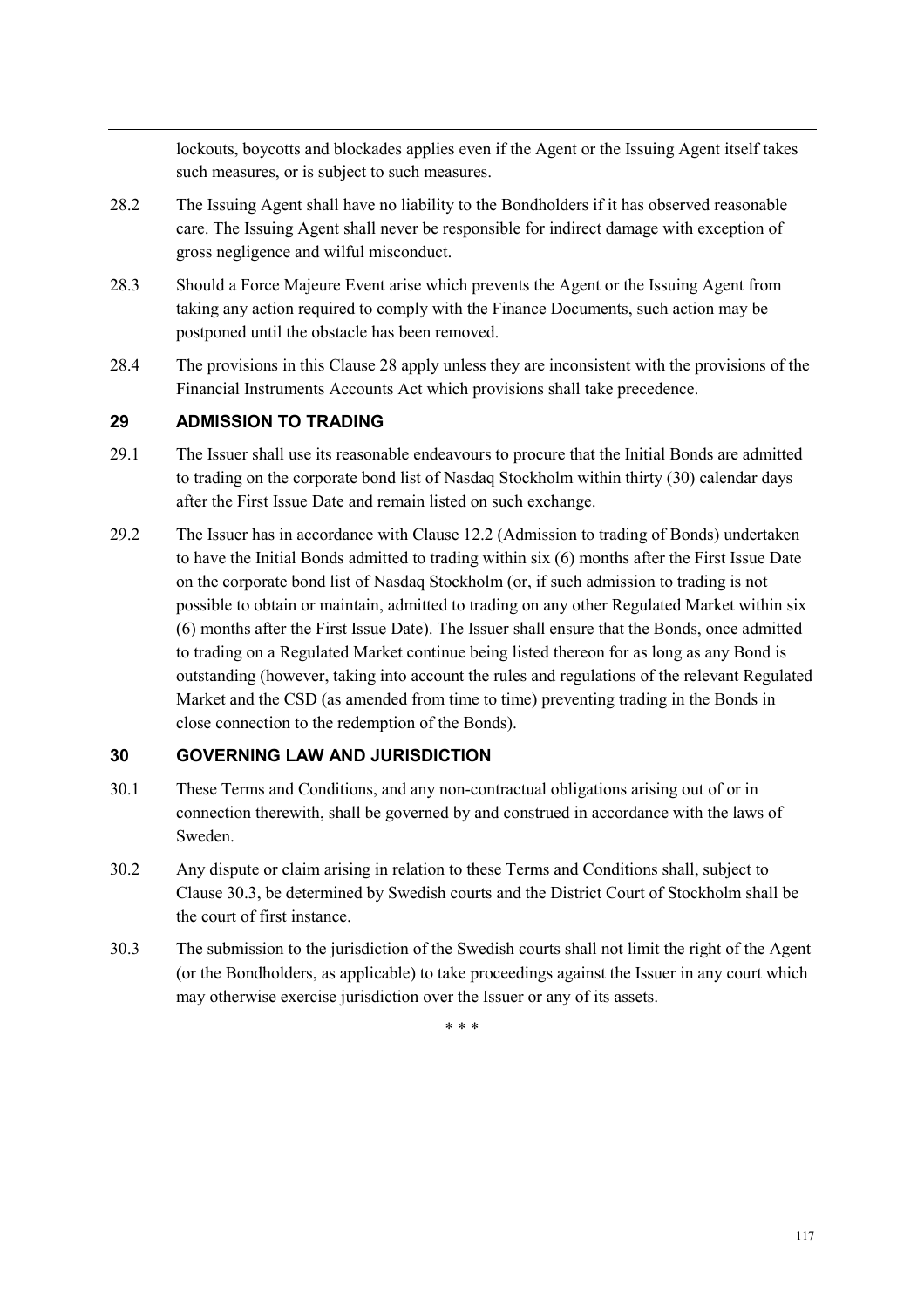We hereby certify that the above Terms and Conditions are binding upon ourselves.

Place:

 OREXO AB (PUBL) as Issuer

Name:

We hereby undertake to act in accordance with the above Terms and Conditions to the extent they refer to us.

Place:

NORDIC TRUSTEE & AGENCY AB (PUBL) as Agent

Name: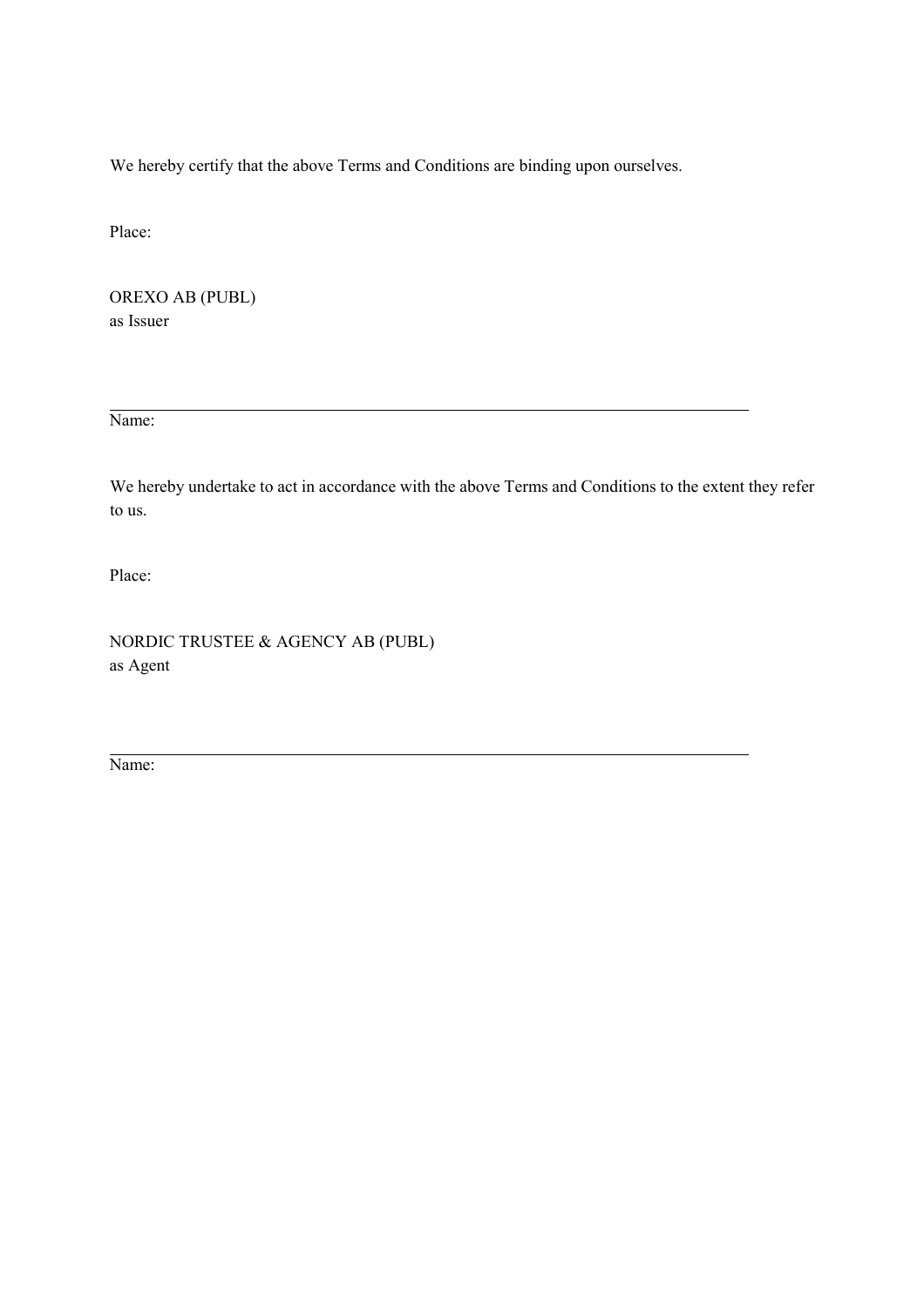### **Schedule 1**

#### **Form of Compliance Certificate**

#### **COMPLIANCE CERTIFICATE**

To: Nordic Trustee & Agency AB (publ) as Agent

From: Orexo AB (publ) as Issuer

Date: [*date*]

Dear Sir or Madam,

#### **Orexo AB (publ)**

### **Maximum SEK 1,000,000,000 senior unsecured callable floating rate bonds 2021/2025 with ISIN: SE0015193958 (the "Bonds")**

(1) We refer to the terms and conditions of the Bonds (the "**Terms and Conditions**"). This is a Compliance Certificate. Terms defined in the Terms and Conditions have the same mening when used in this Compliance Certificate unless given a different mening in this Compliance Certificate.

#### [(2) **Maintenance Test**

This Compliance Certificate is furnished to you for the quartelty interim period [*add period*]. We confirm that the Maintenace Test, based on calculations of the Financial Statements for that period, is met and that:

- (i) Cash and Cash Equivalents of the Group is at least SEK 50,000,000; and
- (ii) the ratio of Net Interest Bearing Debt to EBIT US Pharma is [●[ (*i.e*. less than two (2.00)).]

[*To include calculations and figures for the Maintenance Test*.]

#### [(3) **Incurrence Test**

This Compliance Certificate is furnished to you in connection with [*the incurrence of new Financial Indebtedness or Restricted Payment that requires that the Incurrence Test is met*]. The calculations have been made *pro forma* and subject to Clause 11.4 and 11.5 of the Terms and Conditions and we confirm that the Incurrence Test is met and that:

- (i) the ratio of Net Interest Bearing Debt to EBITDA is [●] (*i.e.* not greater than two (2.00)); and
- (ii) the Interest Coverage Ratio is [●] (*i.e.* exceeds four (4.00)).]

[*To include calculations and figures for the Incurrence Test*.]

We confirm, so far as we are aware, that no Event of Default is continuing<sup>9</sup>.

l <sup>9</sup> Or if it is aware that such event is continuing, specifying the event and steps, if any, being taken to remedy it.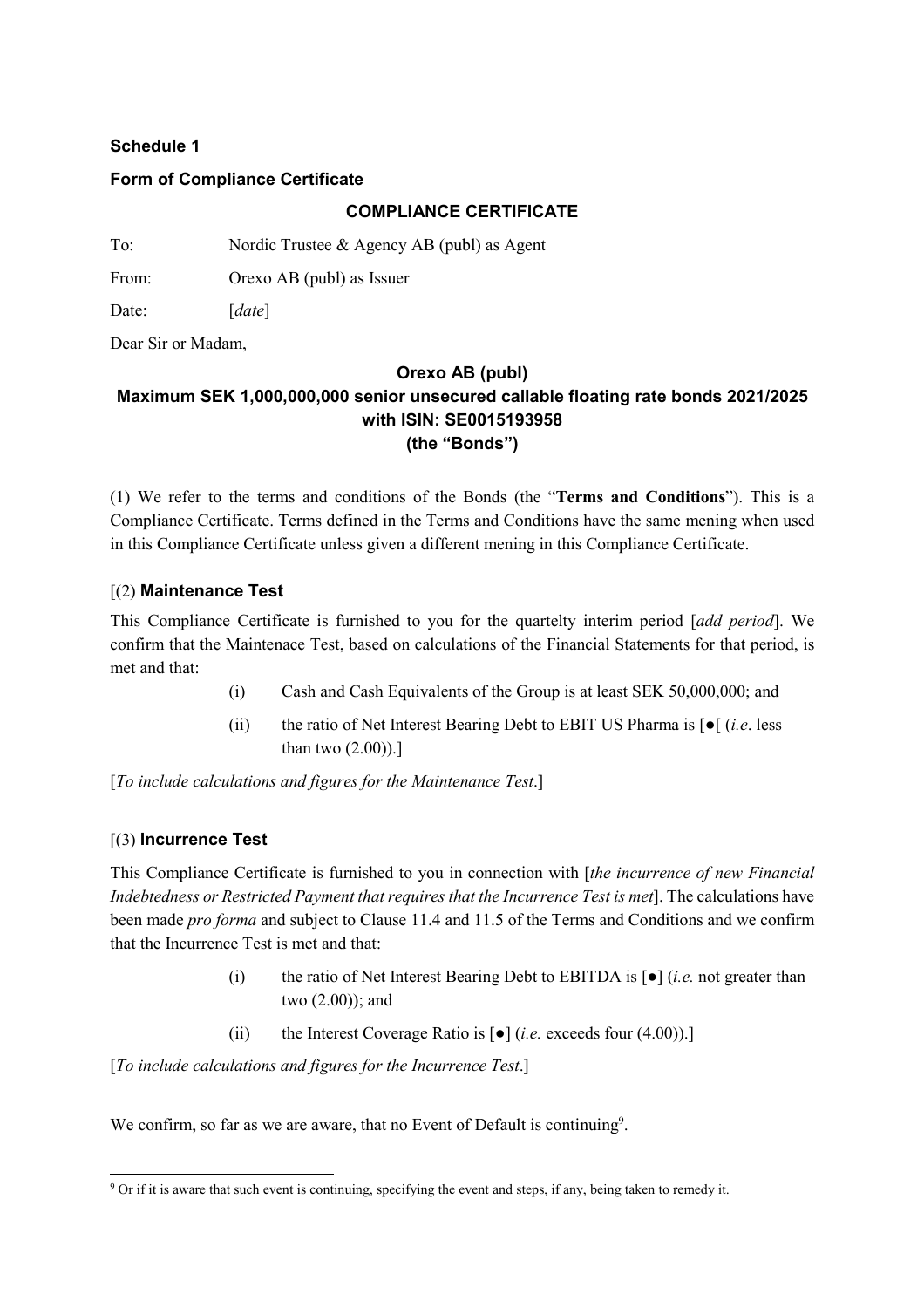**Orexo AB (publ)** 

Name:

*Authorised signatory*

Name:

*Authorised signatory*